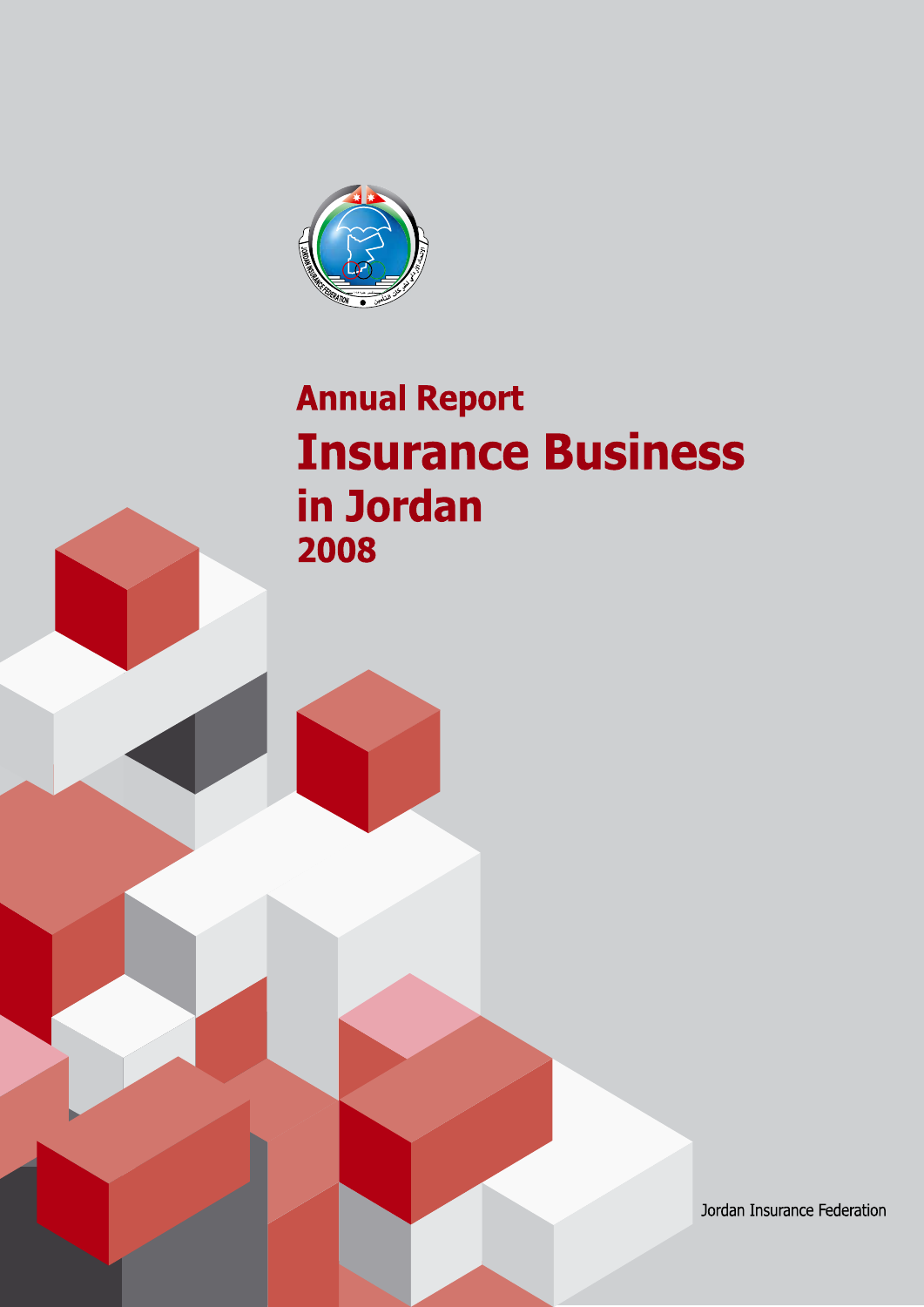

# *Annual Report 2008*

| Table No.         | Description                                                                                                                                          | Page No.                |
|-------------------|------------------------------------------------------------------------------------------------------------------------------------------------------|-------------------------|
| <b>Charts</b>     | Growth in Insurance Business 2008                                                                                                                    | $1 - 2$                 |
| Table $(1)$       | Insurance Business for the Year2007-2008                                                                                                             | 3                       |
| Table $(2)$       | Insurance Operations For The Year2008 - (Total Premiums & Claims)                                                                                    | $\overline{\mathbf{4}}$ |
| Table (3)         | Insurance Branches Results As in 31/12/2008 Premiums, Abroad Reinsures Premiums<br>Share, Paid Claims, Abroad Reinsurers Claims Share, Profit (Loss) | 5                       |
| Table (4)         | Balance Sheet for The Jordanian Insurance Companies for The Year2007-2008                                                                            | 6                       |
| Table $(5)$       | Income Statement for The Jordanian Insurance Companies for The Year2007-2008.                                                                        | $\overline{7}$          |
| Table (6)         | Growth of Premiums for all Classes 2000-2008                                                                                                         | 8                       |
| Table (7)         | Growth of Paid Claims for all Classes 2000-2008                                                                                                      | 9                       |
| Table (8)         | Written Premiums of Jordan Insurance Market 2007-2008                                                                                                | 10                      |
| Table (9)         | Paid Claims of Jordan Insurance Market 2007-2008                                                                                                     | 11                      |
| <b>Chart</b>      | Companies Shares % in Gross Premiums for the year of 2008                                                                                            | 12                      |
| Table $(10)$      | Underwritten Premiums 2008-Companies Share of all Classes                                                                                            | 13-14                   |
| Table $(11)$      | Motor Underwritten Premiums 2008                                                                                                                     | 15                      |
| Table $(12)$      | Companies Classification & Share of Gross Written Premiums for The Year 2008                                                                         | $16 - 18$               |
| <b>Chart</b>      | Companies Share of Paid Claims for The Year 2008                                                                                                     | 19                      |
| Table $(13)$      | Paid Claims 2008-Companies Share of all Classes                                                                                                      | $20 - 21$               |
| Table $(14)$      | Motor Paid Claims 2008                                                                                                                               | 22                      |
| Table $(15)$      | Companies Classification & Share of Paid Claims for The Year 2008                                                                                    | $23 - 25$               |
| Table $(16)$      | Net Profit (Loss) for Jordan Insurance Companies as Per Class for The Year 2008                                                                      | $26 - 27$               |
| Table $(17)$      | Motor Net Profit (Loss) as in 31/12/2008                                                                                                             | 28                      |
| <b>Table (18)</b> | Insurance Companies According to Profit (Loss) as Per Class for The Year 2008.                                                                       | 29-30                   |
| <b>Table (19)</b> | Total Assets/Investments/Paid-up Capital/ Shareholders' Equity/ Retained Earnings (Accumulated<br>Profit $&$ (Loss))2008                             | 31                      |
| Table $(20)$      | Insurance Companies According to Total Assets, Investments, Paid Up Capital for The<br><b>Year 2008</b>                                              | 32                      |
| Table $(21)$      | Classification of The Insurance Companies According to Shareholders' Equity, Retained<br>Earnings, Statutory Reserve, Voluntary Reserve of 2008.     | 33                      |
| Table $(22)$      | Insurance Companies According to Fixed Assets and Other Assets 2008                                                                                  | 34                      |
| Table $(23)$      | Insurance Companies According to Statutory & Voluntary Reserves 2008                                                                                 | 35                      |
| Table $(24)$      | Insurance Companies Balance Sheet Indicators as in 2008                                                                                              | 36                      |
| Table $(25)$      | Insurance Companies Balance Sheet Indicators as in 2008                                                                                              | 37                      |
| Table $(26)$      | Gross Administrative Expenses for Insurance Companies Distributed On Insurance Underwriting<br>Branches for The Year 2008                            | 38-39                   |
| Table $(27)$      | Gross Administrative & General Expenses for Jordan Insurance Companies for The<br><b>Year 2008</b>                                                   | 40                      |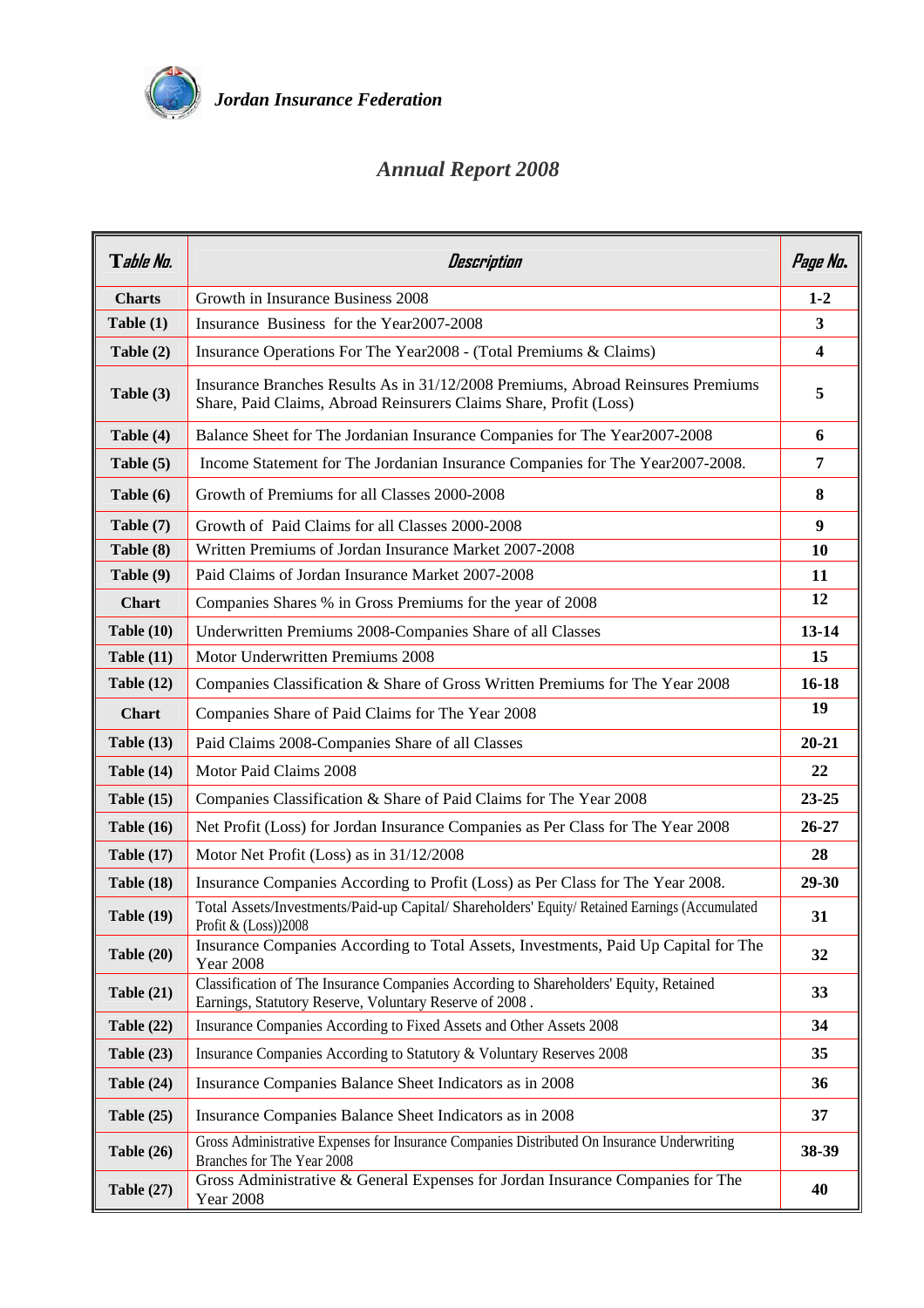# **Growth in Insurance Business 2008**



**Paid Up Capital 2000-2008**



**Total Assets 2000-2008**



**Total Retained Earnings (Losses) 2000-2008**



**2000 2001 2002 2003 2004 2005 2006 2007 2008**

**Investments 2000-2008**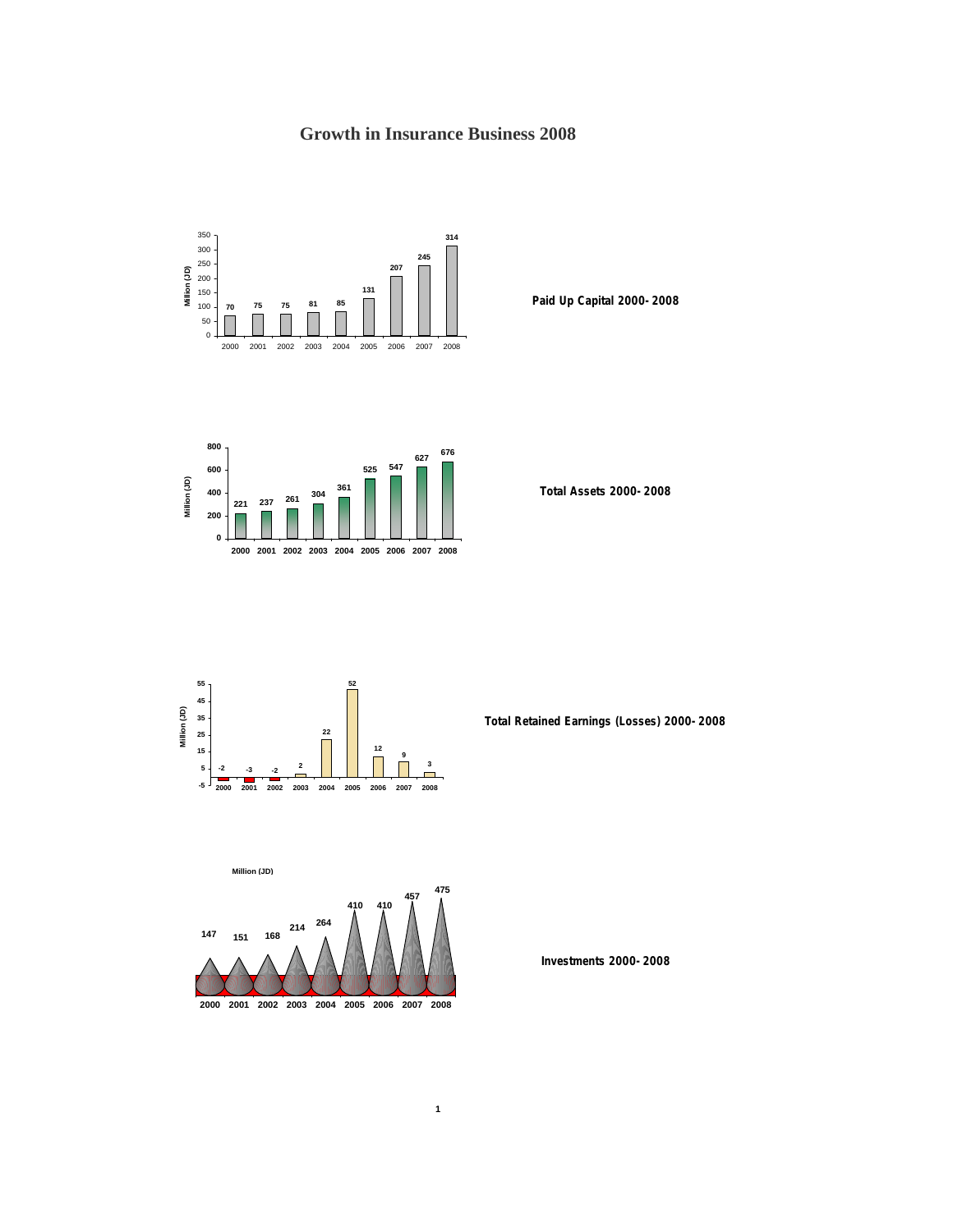

 **Net Profit (Loss) 2000-2008**



 **Total Underwritten Premiums 2000-2008**



 **Total Paid Claims 2000-2008**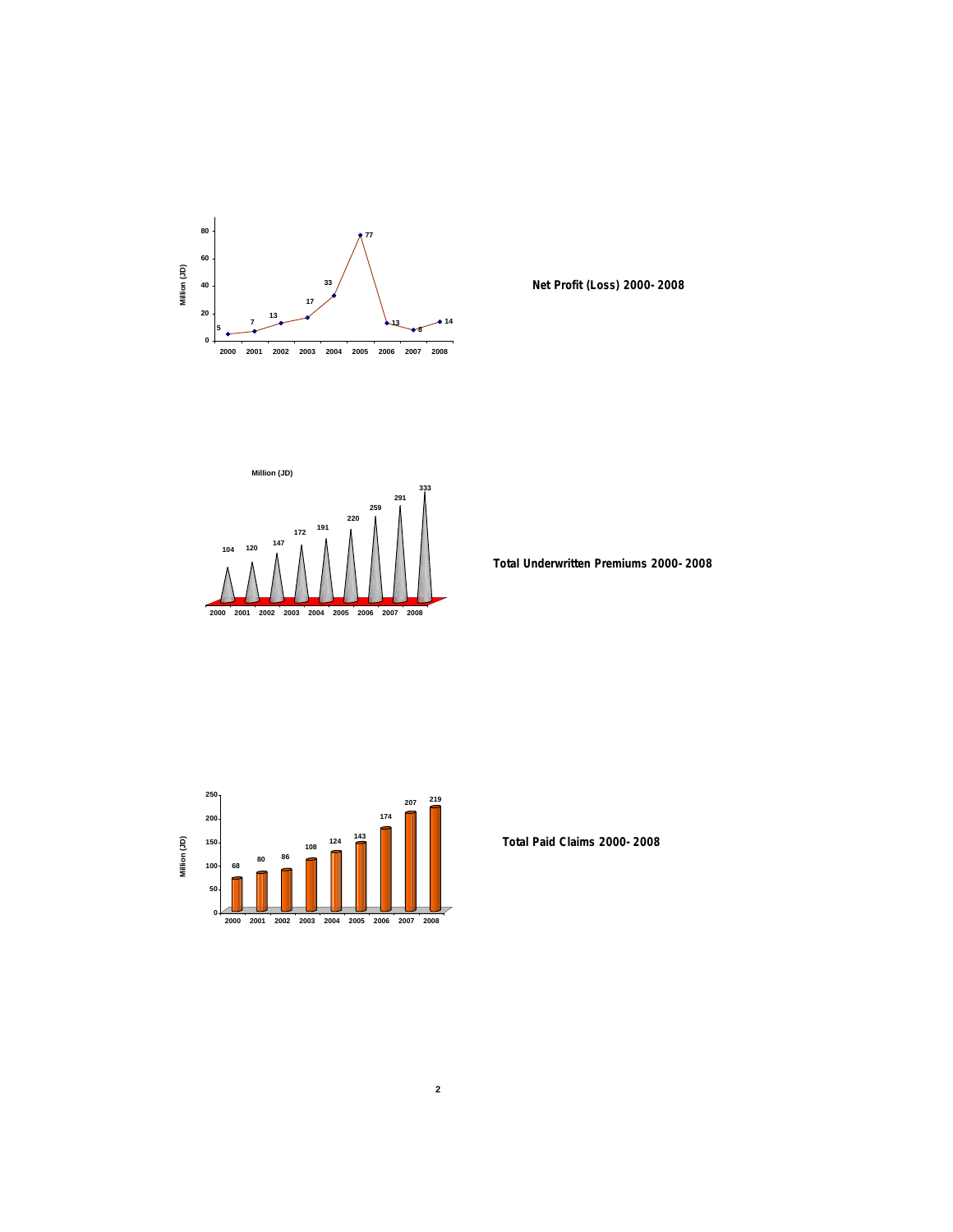# **Table (1)**

# **Insurance Business for the Year 2008**

|                                                   | 2008        | 2007         | Change%  |
|---------------------------------------------------|-------------|--------------|----------|
|                                                   |             | (JD)         |          |
| <b>Total Underwritten Premiums</b>                | 333,023,327 | 291,477,347  | 14.3     |
| <b>Non-Life Premiums (General Insurances)</b>     | 231,818,459 | 210,480,292  | 10.1     |
| <b>Life Premiums</b>                              | 35,868,388  | 29,180,011   | 22.9     |
| <b>Medical Premiums</b>                           | 65,336,480  | 51,817,044   | 26       |
| <b>Total Paid Claims</b>                          | 218,951,239 | 207,483,989  | 5.5      |
| <b>Non-Life Paid Claims (General Insurances)</b>  | 152,303,250 | 155,362,322  | $2 -$    |
| <b>Life Paid Claims</b>                           | 16,824,883  | 13,994,725   | 20.2     |
| <b>Medical Paid Claims</b>                        | 49,823,108  | 38,126,942   | 30.7     |
|                                                   |             | Million (JD) |          |
| <b>Shareholders' Equity</b>                       | 362         | 327,9        | 10.4     |
| <b>Total Technical Provisions</b>                 | 194,9       | 181,7        | 7.3      |
| <b>Paid Up Capital</b>                            | 314,4       | 244.6        | 28.5     |
| Total Shareholders' Equity & Technical Provisions | 556.9       | 509.6        | 9.3      |
| Total of Statutory, Voluntary & Other Reserves    | 34.8        | 35.4         | $1.7 -$  |
| <b>Net Outstanding reported Claims Reserve</b>    | 62.8        | 59.3         | 5.9      |
| <b>Total Assets</b>                               | 676.1       | 626.7        | 7.9      |
| <b>Fixed Assets</b>                               | 31,5        | 24.1         | 30.5     |
| <b>Other Assets</b>                               | 13,2        | 8.3          | 59       |
| <i><b>Investments</b></i>                         | 475         | 457          | 3.9      |
| <b>Retained Earnings (Acccmulated Losses)</b>     | 2.6         | 9            | $71.4 -$ |
| <b>Net Profit (Before Tax)</b>                    | 21          | 14.2         | 47.6     |
| <b>Net Technical Profit</b>                       | 18.1        | 10.5         | 72.4     |
| <b>Net Profit (After Tax and Fees)</b>            | 14,2        | 8.1          | 75.1     |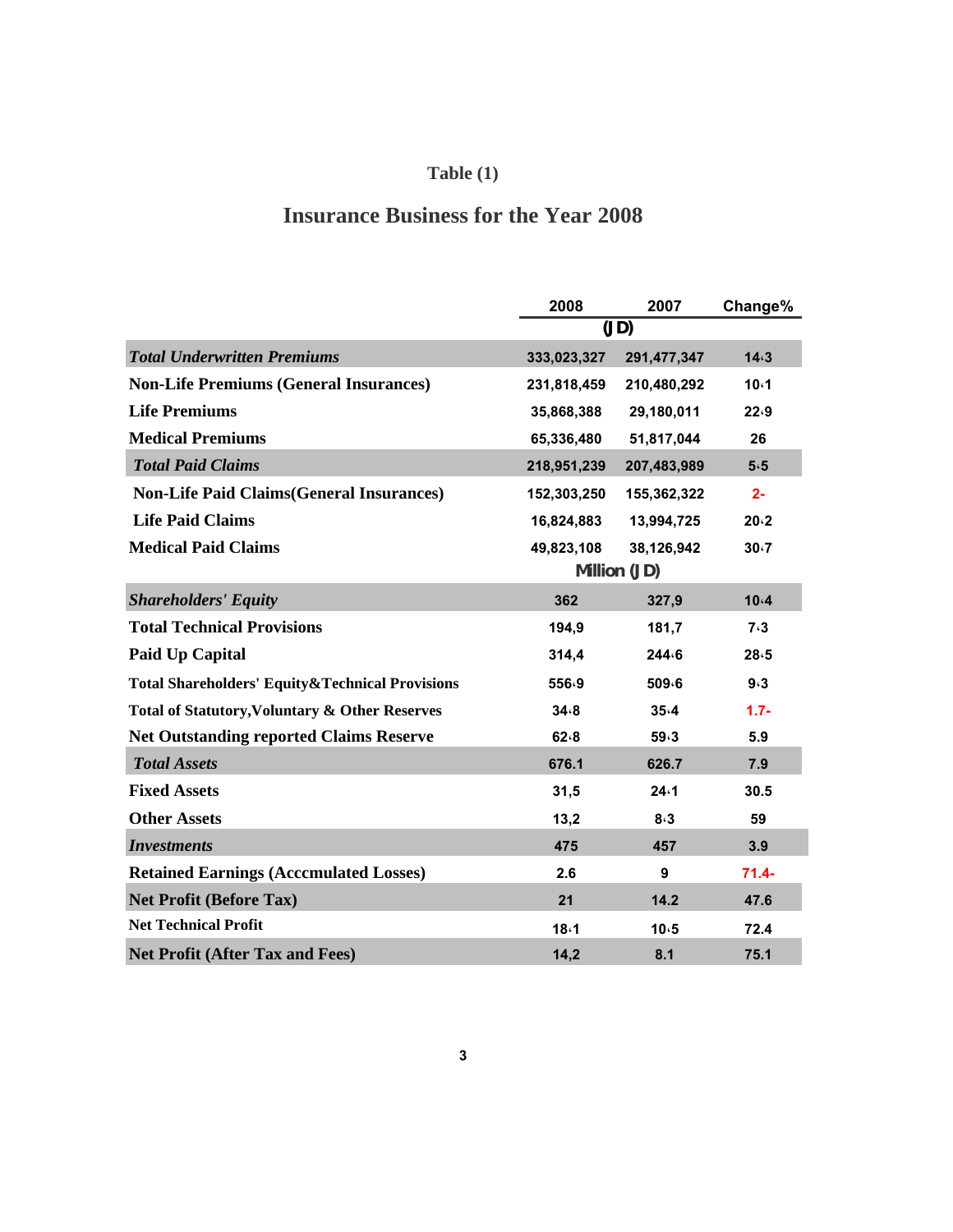### **Insurance Operations For the Year 2008 Total Premiums & Paid Claims (JD) Table (2)**

**Underwritten Premiums**

#### **Paid Claims\* Paid Claims**

| Branch/Year                                    | 2008        | Change%2007 | 2007        | Change%2006 | Branch/Year                              | 2008        | Change%2007 | 2007        | Change%2006 |
|------------------------------------------------|-------------|-------------|-------------|-------------|------------------------------------------|-------------|-------------|-------------|-------------|
| Marine Insurance*                              | 29,305,374  | 23.9%       | 23,659,208  | 5.2%        | Marine Insurance**                       | 8,220,558   | 49.1%       | 5,512,832   | 54.8%       |
| Fire Insurance**                               | 47,261,451  | 12.2%       | 42,107,238  | 20%         | Fire Insurance***                        | 12,479,922  | 50.5%       | 25,228,349  | 18.9%       |
| Motor Insurance                                | 139,192,991 | 7%          | 129,986,433 | 7.4%        | Motor Insurance                          | 129,402,591 | 5.4%        | 122,735,276 | 18.9%       |
| <b>Compulsory (Third Party Liability Ins.)</b> | 85,436,298  | 6.1%        | 80,552,976  | 8.6%        | Compulsory (Third Party Liability Ins.)  | 80,499,210  | 5.6%        | 76,229,530  | 19.5%       |
| Comprehensive (Own Damage)Ins.                 | 53,756,693  | 8.7%        | 49,433,457  | 18.6%       | Comprehensive (Own Damage)               | 48,903,381  | 5.2%        | 46,505,746  | 31.7%       |
| <b>Credit Insurance</b>                        | 766,946     | $2.2% -$    | 784,230     | 2.4%        | Credit Insurance                         | 505,017     | 104.4%      | 247,061     | 168.9%      |
| <b>General Accident Insurance***</b>           | 15,291,697  | 9.7%        | 13,943,183  | 24.1%       | General Accident Insurance*****          | 1,695,160   | 3.4%        | 1,638,804   | $5% -$      |
| <b>Total General Insurances</b>                | 231,818,459 | 10.1%       | 210,480,292 | 18.4%       | <b>Total General Insurances</b>          | 152,303,248 | $2.0% -$    | 155,362,322 | 19.7%       |
| <b>Life Assurance</b>                          | 35,868,388  | 22.9%       | 29,180,011  | 16%         | Life Assurance******                     | 16,824,883  | 20.2%       | 13,994,725  | 27.8%       |
| <b>Medical Insurance</b>                       | 65,336,480  | 26.0%       | 51,817,044  | 21%         | <b>Medical Insurance</b>                 | 49,823,108  | 30.7%       | 38,126,942  | 13.5%       |
| <b>Total Life&amp;Medical Insurances</b>       | 101,204,868 | 24.9%       | 80,997,055  | 19.1%       | <b>Total Life&amp;Medical Insurances</b> | 66,647,991  | 27.9%       | 52,121,667  | 17%         |
| <b>Total Premiums</b>                          | 333,023,327 | 14.3%       | 291,477,347 | 12.7%       | <b>Total Paid Claims</b>                 | 218,951,239 | 5.5%        | 207,483,989 | 19%         |

| Marine Insurance*                        | 29,305,374  | 23.9%    | 23,659,208  | 5.2%  | Marine Insurance**                             | 8,220,558   | 49.1%    | 5,512,832   | 54.8%  |
|------------------------------------------|-------------|----------|-------------|-------|------------------------------------------------|-------------|----------|-------------|--------|
| Fire Insurance**                         | 47,261,451  | 12.2%    | 42,107,238  | 20%   | Fire Insurance***                              | 12,479,922  | 50.5%    | 25,228,349  | 18.9%  |
| Motor Insurance                          | 139,192,991 | 7%       | 129,986,433 | 7.4%  | Motor Insurance                                | 129,402,591 | 5.4%     | 122,735,276 | 18.9%  |
| Compulsory (Third Party Liability Ins.)  | 85,436,298  | 6.1%     | 80,552,976  | 8.6%  | <b>Compulsory (Third Party Liability Ins.)</b> | 80,499,210  | 5.6%     | 76,229,530  | 19.5%  |
| Comprehensive (Own Damage)Ins.           | 53,756,693  | 8.7%     | 49,433,457  | 18.6% | Comprehensive (Own Damage)                     | 48,903,381  | 5.2%     | 46,505,746  | 31.7%  |
| Credit Insurance                         | 766,946     | $2.2% -$ | 784,230     | 2.4%  | Credit Insurance                               | 505,017     | 104.4%   | 247,061     | 168.9% |
| General Accident Insurance***            | 15,291,697  | 9.7%     | 13,943,183  | 24.1% | General Accident Insurance******               | 1,695,160   | 3.4%     | 1,638,804   | $5% -$ |
| <b>Total General Insurances</b>          | 231,818,459 | 10.1%    | 210,480,292 | 18.4% | <b>Total General Insurances</b>                | 152,303,248 | $2.0% -$ | 155,362,322 | 19.7%  |
| Life Assurance                           | 35,868,388  | 22.9%    | 29,180,011  | 16%   | Life Assurance******                           | 16,824,883  | 20.2%    | 13,994,725  | 27.8%  |
| <b>Medical Insurance</b>                 | 65,336,480  | 26.0%    | 51,817,044  | 21%   | <b>Medical Insurance</b>                       | 49,823,108  | 30.7%    | 38,126,942  | 13.5%  |
| <b>Total Life&amp;Medical Insurances</b> | 101,204,868 | 24.9%    | 80,997,055  | 19.1% | <b>Total Life&amp;Medical Insurances</b>       | 66,647,991  | 27.9%    | 52,121,667  | 17%    |
| <b>Total Premiums</b>                    | 333,023,327 | 14.3%    | 291,477,347 | 12.7% | <b>Total Paid Claims</b>                       | 218,951,239 | 5.5%     | 207,483,989 | 19%    |
|                                          |             |          |             |       |                                                |             |          |             |        |

#### **Notes**

\*\*

\* **Marine Insurance premiums in 2008 include aviation insurance with an amount of J.D (2.960.241 ) & (6) insurance companies practice it.**

 **Fire Insurance Account for 2008 includes engineering Ins. with an amount of J.D ( 12 ) Million** 

 **in addition to number of general accident insurances such as (Cash Ins, Fidelity Ins, Workmen compensation Ins.)** 

\*\*\* General Accident Insurance for 2008 includes liability insurance in an amount of J.D( 7.820.207) in addition to other insurances.

 **\* Recoveries after paying claims in 2008 amounted JD ( 20.982.720 ) comparing with JD (18.499.253) in 2007**

 **\*\* Marine Insurance claims in 2008 include aviation insurance with an amount of J.D (285.000) & (6) insurance companies practice it.** 

\*\*\* Fire Insurance claims for 2008 includes Engineering Ins.with an amount ofJ.D (3)million ,in addition to some general accident insurances.

\*\*\*\*\*Life Assurance claims in 2008 include the amounts paid for surrender and maturity policies in an amount of J.D (7.626.983) **comparing with JD( 5.959.663) in 2007. \*\*\*\* General Accident claims for 2008 include liability insurance in an amount of J.D ( 704.386) in addition to other Insurances.**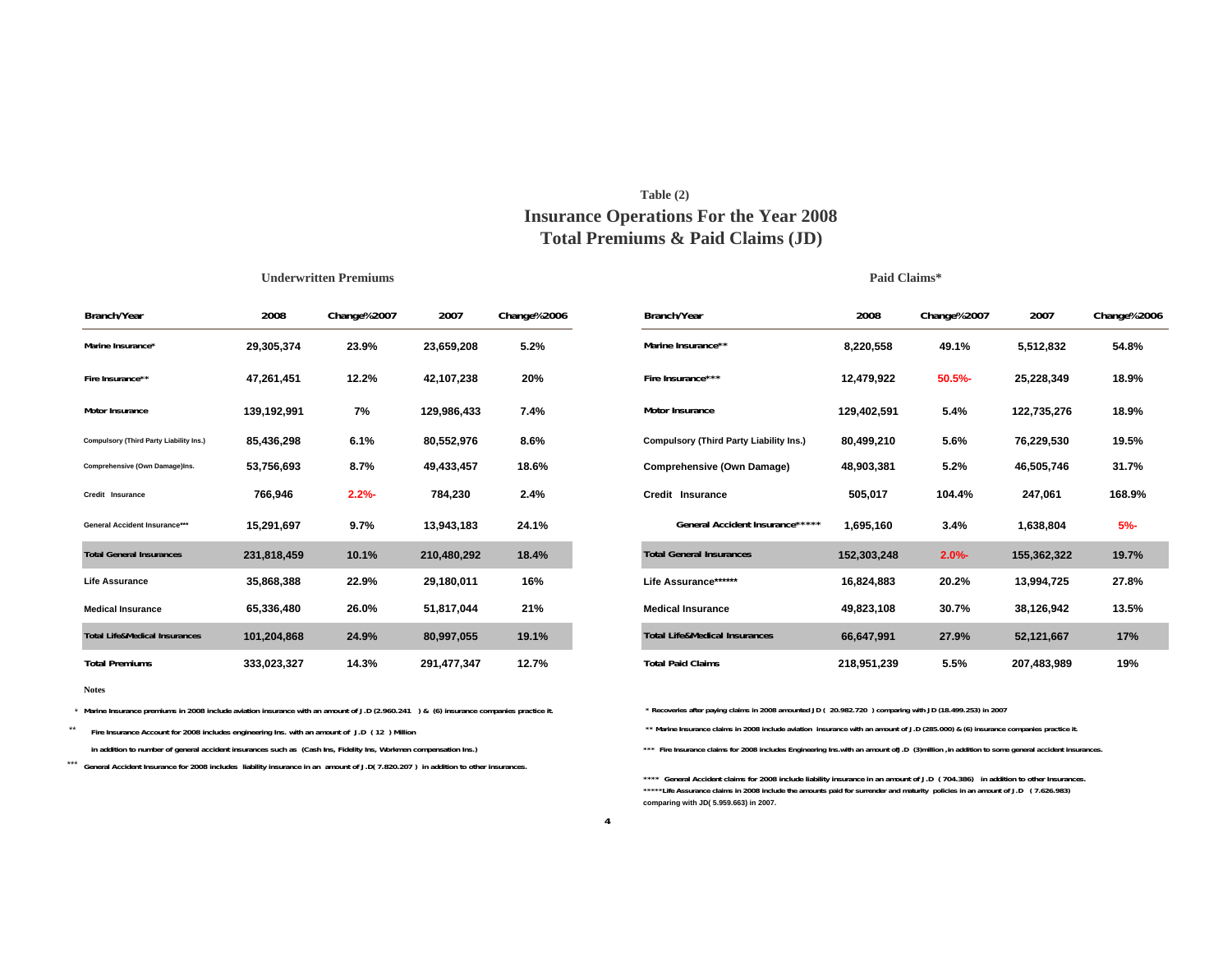### **Table (3)**

# **Insurance Branches Results As in 31/12/2008 (JD) Premiums, Abroad Reinsurer´s Premiums Share,Paid Claims,Abroad Reinsurer's Claims Share, Profits(Loss)**

| <b>Branch</b>                              | <b>Underwritten</b><br><b>Premiums</b> | <b>Abroad Reinsurer's</b><br><b>Premiums Share</b> | <b>Paid Claims</b> | <b>Abroad Reinsurer's</b><br><b>Claims Share</b> | <b>Net Technical</b><br>Profit (Loss) |
|--------------------------------------------|----------------------------------------|----------------------------------------------------|--------------------|--------------------------------------------------|---------------------------------------|
| <b>Marine &amp; Aviation Insurance</b>     | 29,305,374                             | 23,992,651                                         | 8,220,558          | 7,083,387                                        | 5,665,345                             |
| <b>Fire Insurance</b>                      | 47,261,451                             | 36,235,056                                         | 12,479,922         | 8,929,480                                        | 1,860,280                             |
| <b>General Accident Insurance</b>          | 15,291,697                             | 9,076,937                                          | 1,695,160          | 575,526                                          | 1,952,072                             |
| <b>Motor Insurance</b>                     | 139,192,991                            | 4,865,815                                          | 129,402,591        | 3,734,046                                        | 1,798,543-                            |
| Credit Insurance                           | 766,946                                | 55,735                                             | 505,017            | 217,790                                          | 207,074                               |
| <b>Total General Insurances</b>            | 231,818,459                            | 74,226,194                                         | 152,303,248        | 20,540,229                                       | 7,886,228                             |
| Life Assurance                             | 35,868,388                             | 9,929,611                                          | 16,824,883         | 6,077,089                                        | 7,190,970                             |
| <b>Medical Insurance</b>                   | 65,336,480                             | 23,724,403                                         | 49,823,108         | 16,382,461                                       | 2,978,300                             |
| <b>Total Life &amp; Medical Insurances</b> | 101,204,868                            | 33,654,014                                         | 66,647,991         | 22,459,550                                       | 10,169,270                            |
| <b>Total</b>                               | 333,023,327                            | 107,880,208                                        | 218,951,239        | 42,999,779                                       | 18,055,498                            |

| *Net Profit (Before Tax & Fees) (JD) |      | 21,010,243 |
|--------------------------------------|------|------------|
| *Net Profit (After Tax & Fees)       | (JD) | 14.155.016 |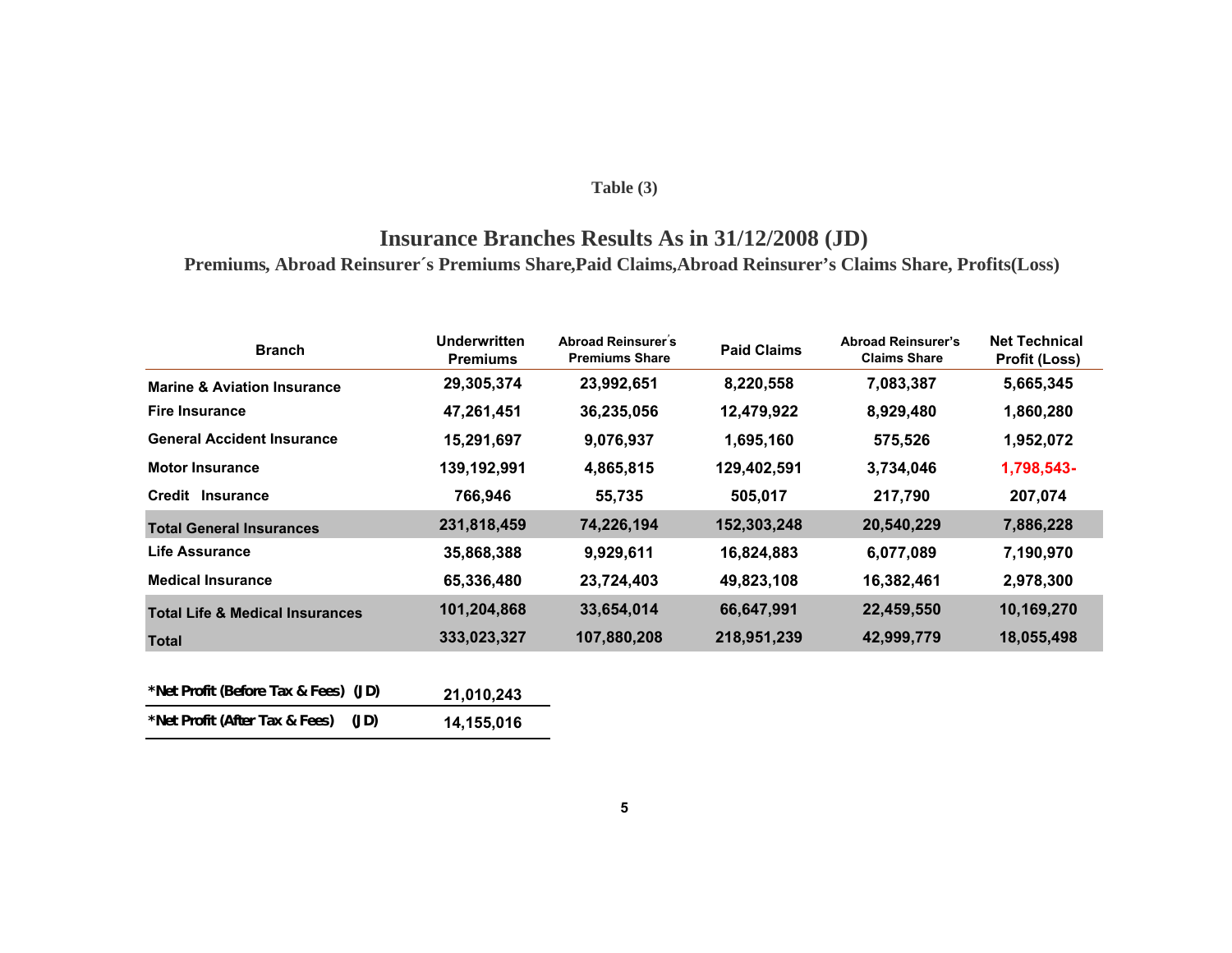| Table $(4)$                                                                                       |
|---------------------------------------------------------------------------------------------------|
| <b>Balance Sheet for the Jordanian Insurance Companies for The Year ending in 31/12/2008 (JD)</b> |

| <b>Details</b>                                                                            | 2008                      | 2007                      | Percentage     |
|-------------------------------------------------------------------------------------------|---------------------------|---------------------------|----------------|
|                                                                                           |                           |                           | Change %       |
| Deposits at Bank                                                                          |                           |                           |                |
| <b>Financial Assets forTrading</b>                                                        | 201,559,447               | 173,298,226               | 16             |
| <b>Financial Assets Available for Sale</b>                                                | 35,024,167                | 42,443,014                | $17 -$         |
|                                                                                           | 99,280,986                | 117,604,726               | $16 -$         |
| <b>Held to Maturity Investments</b><br><b>Investments in Subsidaries &amp; Associates</b> | 68,640,749                | 64,885,589                | 6              |
|                                                                                           | 3,985,327                 | 897,971                   | 344            |
| <b>Property Investments</b>                                                               | 55,203,201                | 52,156,842                | 6              |
| Loans to life policy holders & others                                                     | 5,991,671                 | 5,791,174                 | 3              |
| <b>Other Investments</b>                                                                  | 5,386,865                 | 11,186                    | 48057          |
| <b>Total Investments</b>                                                                  | 475,072,413               | 457,088,728               | 4              |
| Cash on Hand & at Banks                                                                   | 23,466,241                | 12,031,019                | 95             |
| Receivable Notes & Post-Dated Cheques                                                     | 16,616,727                | 13,959,463                | 19             |
| <b>Accounts Receivable-Net</b>                                                            | 77,800,863                | 70,147,442                | 11             |
| Due from other Reinsurers                                                                 | 20,790,779                | 30,617,655                | $32 -$         |
| <b>Drferred Tax Assets</b>                                                                | 2,759,284                 | 1,076,204                 | 156            |
| <b>Fixed Assets-Net</b>                                                                   | 31,504,561                | 24,137,024                | 31             |
| <b>Intangible Assets</b>                                                                  | 1,334,155                 | 1,072,990                 | 24             |
| <b>Other Assets</b>                                                                       | 13,161,458                | 8,274,544                 | 59             |
| Other Items                                                                               | 13,624,593                | 8,275,294                 | 65             |
| <b>Total Assets</b>                                                                       | 676,131,074               | 626,680,363               | 8              |
| <b>Net Unearned Premium Provision</b>                                                     | 73,536,112                | 65,971,397                | 11             |
| Net Outstanding Claims Provision                                                          | 62,788,974                | 58,855,754                | $\overline{7}$ |
| <b>Catastrophic Risks Provision</b>                                                       |                           | 156,749                   | $100 -$        |
| <b>Net Mathmatical Provision</b>                                                          | 57,991,936                | 56,095,586                | 3              |
| <b>Unexpired Risks Provision</b>                                                          | 60,000                    | 119,100                   | 50-            |
| <b>Other Technical Provisions</b>                                                         | 505,000                   | 505,000                   | 0              |
| <b>Total Technical Provisions</b>                                                         | 194,882,022               | 181,703,586               | $\overline{7}$ |
| <b>Bank Loans</b>                                                                         | 6,036,203                 | 8,317,148                 | $27 -$         |
| <b>Accounts Payable</b>                                                                   | 22,691,725                | 27,608,182                | $18 -$         |
| <b>Accrued Expenses</b>                                                                   | 865,537                   | 719,392                   | 20             |
| Due to Other Reinsurers                                                                   | 38,240,641                | 32,153,412                | 19             |
| Different Provisions*                                                                     | 3,702,589                 | 3,277,111                 | 13             |
| <b>Income Tax Provision</b>                                                               | 10,241,778                | 6,952,692                 | 47             |
| Loans<br><b>Deferred Tax Liability</b>                                                    | 13,533,438                | 14,334,411                | -6             |
| <b>Other Liabilities</b>                                                                  | 639,046                   | 2,496,154                 | -74<br>15      |
| <b>Total Liabilities</b>                                                                  | 20,675,853<br>311,508,832 | 18,049,641<br>295,611,729 | 5              |
| Paid Up Capital                                                                           | 314,407,585               | 244,577,300               |                |
| <b>Treasury Stocks</b>                                                                    | $-1,238,133$              | $-5,315,932$              | 29<br>$77-$    |
| Net Premiums on Paid Up Capital                                                           | -11,083,765               | 5,207,587                 | $313 -$        |
| <b>Statutory Reserve</b>                                                                  | 29,730,789                | 26,685,766                | 11             |
| <b>Voluntary Reserve</b>                                                                  | 5,000,379                 | 8,432,793                 | 41-            |
| <b>Other Reserves</b>                                                                     | 109,983                   | 309,983                   | $65-$          |
| Change in Fair Value                                                                      | $-629,791$                | 17,910,045                | $104 -$        |
| Retained Earnings (Accumulated Losse)                                                     | 2,575,307                 | 9,008,270                 | $71-$          |
| <b>Others</b>                                                                             | 23,204,207                | 21,046,275                | 10             |
| <b>Total Shareholders Equity</b>                                                          | 362,076,561               | 327,862,087               | 10             |
| <b>Minority Interest</b>                                                                  | 2,545,681                 | 3,206,546                 | $21 -$         |
| <b>Total Shareholders Equity</b>                                                          | 364,622,242               | 331,068,633               | 10             |
| Total Liabilities & Shareholders Equity                                                   | 676,131,074               | 626,680,362               | 8              |

**\* Different Provisions for 2008 includes (University,Scientific research & technical & vocational fees provisions in an amount of JD (1.111.195)**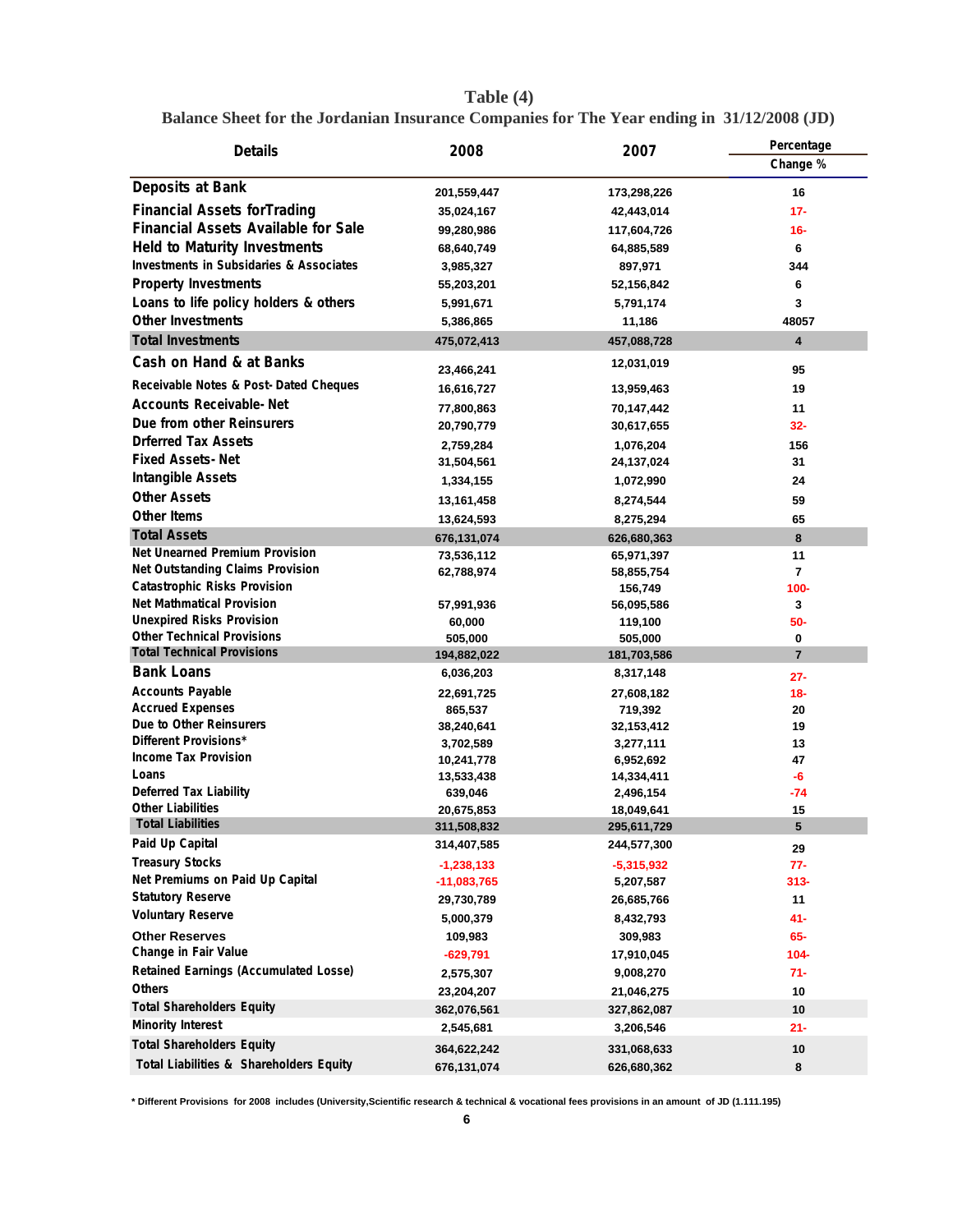### **Table (5)**

# **Income Statement for the Jordanian Insurance Companies for the Year 2008**

**(JD)**

| <b>Details</b>                                                                        | 2008                   | 2007                   | Percentage<br>Change % |
|---------------------------------------------------------------------------------------|------------------------|------------------------|------------------------|
| <b>Total Written Premiums</b>                                                         | 333,023,330            | 291,477,346            | 14                     |
| Reinsurance Share                                                                     | 125,716,533            | 107,880,655            | 17                     |
| <b>Net Written Premium</b>                                                            | 207,306,797            | 183,596,691            | 13                     |
| Net change in Unearned Premium Provision                                              | 7,564,717              | 9,229,168              | $18 -$                 |
| Net Change in Mathmatical Provision                                                   | 1,896,350              | 2,867,550              |                        |
| Net Change in unexpired risks Provision                                               |                        |                        | $34 -$                 |
| Net Change in Catastrophic Risks Provision                                            |                        |                        |                        |
| Net Earned Premium Income                                                             | 197,845,730            | 171,499,973            |                        |
| <b>Commissions Received</b>                                                           | 19,513,615             |                        | 15                     |
|                                                                                       |                        | 15,770,388             | 24                     |
| <b>Issuing Fees</b>                                                                   | 12,686,116             | 11,108,065             | 14                     |
| Special Revenues (Underwriting Accounts)                                              | 1,825,866              | 1,245,412              | 47                     |
| <b>Interests Revenues</b>                                                             | 16,369,595             | 12,011,439             | 36                     |
| Gain (losses) from Financial Assets & Investments                                     | 4,055,354              | 16,395,453             | $75 -$                 |
| Revenues from Subsidaries and Associates                                              | 29,768                 | 24,082-                | $224 -$                |
| <b>Other Revenues</b>                                                                 | 4,942,560              | 5,674,813              | $13 -$                 |
| <b>Total Revenues</b>                                                                 | 257,268,604            | 233,681,461            | 10                     |
| <b>Paid Claims</b>                                                                    | 210,932,127            | 199,969,055            | 5                      |
| Maturity & Surrender of Policies                                                      | 6,114,594              | 4,688,980              | 30                     |
| Subrogation (Recoveries)                                                              | 19,001,404             | 16,178,319             | 17                     |
| <b>Reinsurance Share</b>                                                              | 48,636,968             | 57,284,735             | $15 -$                 |
| <b>Net Claims Paid</b>                                                                | 149,408,349            | 131,194,981            | 14                     |
| Net Change in Outstanding Claims Provision                                            | 3,439,874              | 5,263,571              |                        |
| <b>Allocated Administrative Expenses</b>                                              | 25,966,552             | 22,235,246             | $35 -$<br>17           |
| <b>Excess of Loss Premiums</b>                                                        | 4,642,338              | 4,404,422              | 5                      |
| <b>Acquisition Policies Fees</b>                                                      | 14,543,517             | 13,326,249             | 9                      |
| Administrative Expenses related to Underwritting                                      | 4,965,692              | 4,322,304              | 15                     |
| <b>Paid Commissions</b>                                                               | 1,979,963              | 1,621,365              | 22                     |
| <b>Allocated Employees Expenses</b>                                                   | 8,438,764              | 6,346,312              | 33                     |
| Other Items                                                                           | 5,000                  | 5,000                  | 0                      |
| <b>Net Cost of Claims</b>                                                             | 213,390,049            | 188,719,450            | 13                     |
| <b>Other Expenses</b>                                                                 | 1,506,276              | 1,983,003              | $24 -$                 |
| <b>Unallocated Employees expenses</b>                                                 | 7,790,644              | 6,218,001              | 25                     |
| Depreciation & Amortization expenses<br>Unallocated Administrative & General expenses | 2,400,263<br>4,468,557 | 2,046,364<br>4,459,395 | 17                     |
| Doubtful Debts Decreases Provision                                                    | 3,209,153              | 4,130,210              | 0<br>$22 -$            |
| End of Service Compensation Provision                                                 | 38,097                 | 34,995                 | 9                      |
| Impairment Loss in Fair Value                                                         | 657,664                | 9,461,663              | $93 -$                 |
| <b>Bad Debts</b>                                                                      | 8,158                  | 2,379                  | 243                    |
| Loss of Selling Fixed Assets                                                          | 6,528                  | 5,650                  | 16                     |
| Bank Interests & Expenses                                                             | 508,587                | 274,032                | 86                     |
| <b>Doubtful Debts Provision</b><br>Other Items                                        | 373,000                | 240,245                | 55                     |
| <b>Total Expenses</b>                                                                 | 1,901,385              | 1,876,106              | 1                      |
|                                                                                       | 22,868,312             | 30,732,043             | $26 -$                 |
| <b>Profit Before Tax</b><br>Profit (Loss) from Subsidaries and Associates             | 21,010,243             | 14,229,968             | 48                     |
| <b>Income Tax Provision</b>                                                           | 360,199-<br>7,215,426  | 21,435                 | 1780-                  |
| <b>Profit After Tax</b>                                                               | 14,155,016             | 6,126,063<br>8,082,470 | 18                     |
|                                                                                       |                        |                        | 75                     |

**7**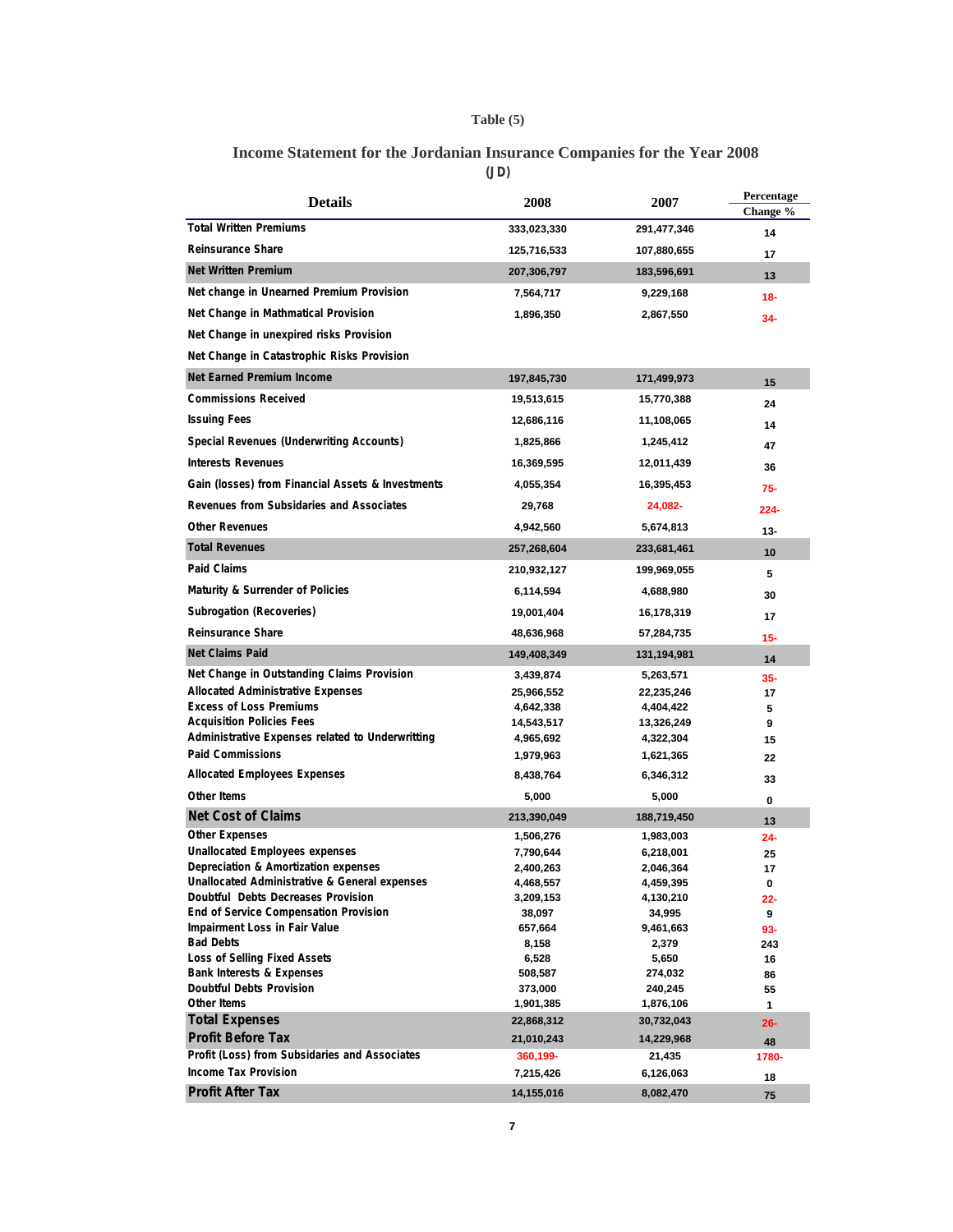|          |                                        |             |             |             |             |                         |             | (JD)        |                         |             |
|----------|----------------------------------------|-------------|-------------|-------------|-------------|-------------------------|-------------|-------------|-------------------------|-------------|
|          |                                        | 2000        | 2001        | 2002        | 2003        | 2004                    | 2005        | 2006        | 2007                    | 2008        |
| $\star$  | <b>MARINE &amp; AVIATION INSURANCE</b> | 7,917,721   | 9,099,875   | 10,475,721  | 12,241,626  | 17,494,940              | 21,176,828  | 22,480,539  | 23,659,208              | 29,305,374  |
| $\star$  | Less (Local) reinsurers premiums       | 311,370     | 524,903     | 507,584     | 1,010,655   | 929,086                 | 1,140,827   | 1,059,363   | 923,008                 | 1,009,692   |
| $\star$  | Less (Abroad) reinsurers premiums      | 5,876,784   | 6,801,227   | 7,909,009   | 8,964,923   | 13,839,022              | 17,151,314  | 18,034,763  | 18,732,262              | 23,992,651  |
| $\star$  | Net retained premiums                  | 1,729,567   | 1,773,745   | 2,059,128   | 2,266,048   | 2,726,832               | 2,884,687   | 3,386,413   | 4,003,938               | 4,303,031   |
|          | <b>FIRE INSURANCE</b>                  | 10,680,610  | 10,550,244  | 13,601,397  | 22,668,736  | 24,077,609              | 29,697,050  | 35,157,911  | 42,107,238              | 47,261,451  |
|          | Less (Local) reinsurers premiums       | 2,210,563   | 1,897,383   | 2,778,691   | 3,698,816   | 3,762,526               | 4,024,830   | 5,904,345   | 6,058,814               | 8,787,569   |
| $\star$  | Less (Abroad) reinsurers premiums      | 7,842,026   | 8,027,611   | 10,090,313  | 17,635,299  | 19,174,260              | 24,174,670  | 27,347,592  | 33,859,232              | 36,235,056  |
| $\star$  | Net retained premiums                  | 628,021     | 625,250     | 732,393     | 1,334,621   | 1,140,823               | 1,497,550   | 1,905,974   | 2,189,192               | 2,238,826   |
|          | <b>MOTOR INSURANCE</b>                 | 44,478,352  | 49,242,198  | 64,555,052  | 77,134,629  | 88,028,467              | 100,961,858 | 121,046,810 | 129,986,435             | 139,192,991 |
|          | Less (Local) reinsurers premiums       | 3,099,239   | 3,800,334   | 2,696,057   | 2,686,606   | 3,798,322               | 5,688,014   | 13,182,704  | 9,687,405               | 8,140,450   |
|          | Less (Abroad) reinsurers premiums      | 2,667,711   | 1,504,277   | 533,330     | 133,049     | 4,221,617               | 4,330,062   | 4,374,560   | 4,412,971               | 4,865,815   |
|          | Net retained premiums                  | 38,711,402  | 43,937,587  | 61,325,665  | 74,314,974  | 80,008,528              | 90,943,782  | 103,489,546 | 115,886,059             | 126,186,726 |
|          | <b>GENERAL ACCIDENT INSURANCE**</b>    | 8,064,155   | 10,324,476  | 13,736,547  | 8,250,603   | 8,247,122               | 8,680,770   | 11,234,062  | 13,943,182              | 15,291,697  |
| $\star$  | Less (Local) reinsurers premiums       | 872,625     | 1,314,257   | 2,584,186   | 1,036,203   | 650,466                 | 769,322     | 1,442,109   | 2,046,979               | 2,209,901   |
| $\star$  | Less (Abroad) reinsurers premiums      | 5,643,723   | 7,045,511   | 9,330,736   | 5,843,224   | 5,806,392               | 5,762,573   | 5,400,258   | 8,004,959               | 9,076,937   |
| $\star$  | Net retained premiums                  | 1,547,807   | 1,964,708   | 1,821,625   | 1,371,176   | 1,790,264               | 2,148,875   | 4,391,695   | 3,891,244               | 4,004,859   |
|          | <b>CREDIT INSURANCE</b>                | 295,991     | 196,770     | 154,928     | 440,472     | 395,726                 | 577,577     | 766,198     | 784,230                 | 766,946     |
| $\star$  | Less (Local) reinsurers premiums       |             |             |             |             |                         |             |             |                         |             |
| $\star$  | Less (Abroad) reinsurers premiums      | 220,966     | 140,341     | 74,795      | 239,769     | 202,039                 | 211,349     | 235,686     | 9,555                   | 55,735      |
| $\star$  | Net retained premiums                  | 75,025      | 56,429      | 80,133      | 200,703     | 193,687                 | 366,228     | 530,512     | 774,675                 | 711,211     |
|          | <b>TOTAL NON-LIFE INSURANCES</b>       | 71,436,829  | 79,413,563  | 102,523,645 | 120,736,066 | 138,243,864             | 161,094,083 | 190,685,520 | 210,480,293             | 231,818,459 |
|          | Less (Local) reinsurers premiums       | 6,493,797   | 7,536,877   | 8,566,518   | 8,432,280   | 9,140,400               | 11,622,993  | 21,588,521  | 18,716,206              | 20,147,612  |
|          | Less (Abroad) reinsurers premiums      | 22,251,210  | 23,518,967  | 27,938,183  | 32,816,264  | 43,243,330              | 51,629,968  | 55,392,859  | 65,018,979              | 74,226,194  |
|          | <b>Net retained premiums</b>           | 42,691,822  | 48,357,719  | 66,018,944  | 79,487,522  | 85,860,134              | 97,841,122  | 113,704,140 | 126,745,108             | 137,444,653 |
|          | <b>LIFE ASSURANCE</b>                  | 16,283,831  | 17,399,796  | 18,526,363  | 19,634,856  | 21,523,897              | 22,905,628  | 25,153,740  | 29,180,011              | 35,868,388  |
|          | Less (Local) reinsurers premiums       |             |             | 7,240       | 306,859     | 390,226                 | 473,319     | 763,408     | 1,404,152               | 2,238,557   |
| $^\star$ | Less (Abroad) reinsurers premiums      | 3,414,971   | 4,180,552   | 4,423,166   | 4,396,925   | 4,554,890               | 5,039,707   | 6,132,999   | 7,001,073               | 9,929,611   |
| $\star$  | Net retained premiums                  | 12,868,860  | 13,219,244  | 14,095,957  | 14,931,072  | 16,578,781              | 17,392,602  | 18,257,333  | 20,774,786              | 23,700,220  |
|          | <b>MEDICAL INSURANCE</b>               | 16,458,231  | 23,623,328  | 25,824,599  | 31,157,770  | 31,656,229              | 35,848,123  | 42,897,537  | 51,817,044              | 65,336,480  |
|          | Less (Local) reinsurers premiums       | 1,770       | 20,612      | 17,954      | 494,903     | 273,429                 | 149,913     | 82,289      | 82,636                  | 92,494      |
| $\star$  | Less (Abroad) reinsurers premiums      | 7,712,573   | 8,720,760   | 9,692,651   | 6,743,757   | 6,916,392               | 11,981,385  | 16,791,379  | 20,116,682              | 23,724,403  |
| $^\star$ | Net retained premiums                  | 8,743,888   | 14,881,956  | 16,113,994  | 23,919,110  | 24,466,408              | 23,716,825  | 26,023,869  | 31,617,726              | 41,519,583  |
|          | <b>TOTAL PREMIUMS UNDERWRITTEN</b>     | 104,178,891 | 120,436,687 | 146,874,607 |             | 171,528,692 191,423,990 | 219,847,834 | 258,736,797 | 291,477,348             | 333,023,327 |
|          | Less (Local) reinsurers premiums       | 6,495,567   | 7,557,489   | 8,591,712   | 9,234,042   | 9,804,055               | 12,246,225  | 22,434,218  | 20,202,994              | 22,478,663  |
|          | Less (Abroad) reinsurers premiums      | 33,378,754  | 36,420,279  | 42,054,000  | 43,956,946  | 54,714,612              | 68,651,060  | 78,317,237  | 92,136,734              | 107,880,208 |
|          | <b>Net Retained Premiums</b>           | 64,304,570  | 76,458,919  | 96,228,895  |             | 118,337,704 126,905,323 | 138,950,549 | 157,985,342 | 179,137,620 202,664,456 |             |

### **Table (6) Growth of Premiums for All Classes 2000-2008**

**\* Marine Insurance premiums in 2008 include aviation insurance premiums with an amount of J.D( 2.960.241)**

**\*\* General Accident Insurance premiums in 2008 include liability Insurance premiums with an amount of J.D ( 7.820.207 ) in addition to other Insurances.**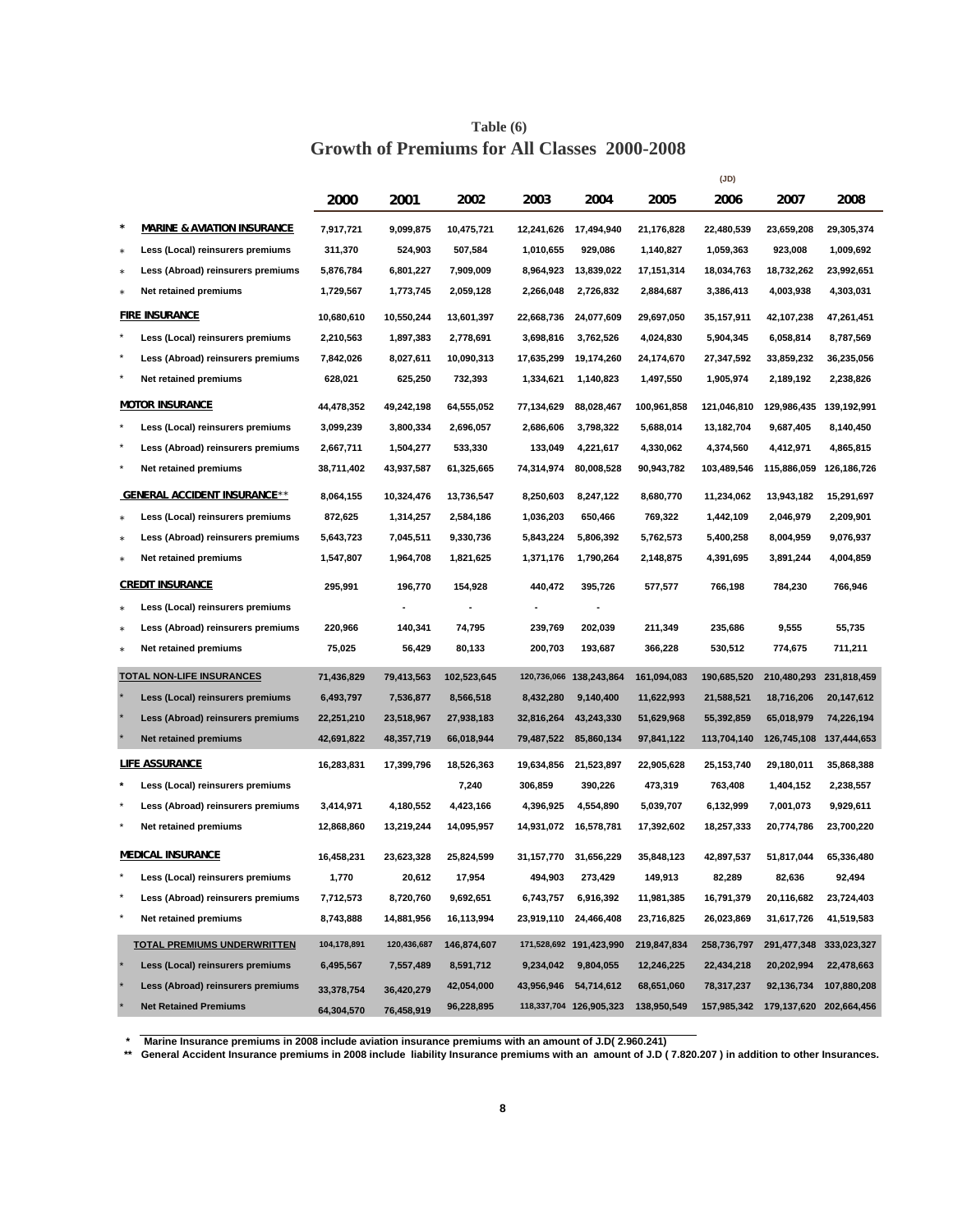# **Table (7) Growth of Paid Claims for All Classes (JD) (2000-2008)**

|                                                         | 2000       | 2001       | 2002       | 2003        | 2004        | 2005        | 2006         | 2007        | 2008        |
|---------------------------------------------------------|------------|------------|------------|-------------|-------------|-------------|--------------|-------------|-------------|
| <b>MARINE &amp; AVIATION INSURANCE*</b>                 | 2,917,398  | 2,312,285  | 2,417,211  | 2,445,701   | 2,720,875   | 3,535,048   | 3,560,454    | 5,512,832   | 8,220,558   |
| Recoveries                                              |            |            |            | 218,910     | 185,650     | 173,171     | 204,229      | 214,657     | 374,508     |
| <b>Less Local Reinsurers Share</b><br>$\star$           |            |            | 10,824     | 28,169      | 109,847     | 213,654     | 80,084       | 293,468     | 152,631     |
| $\ast$<br>Less (Abroad)Reinsurers Share                 | 2,494,457  | 2,024,607  | 2,064,583  | 1,766,338   | 1,943,137   | 2,679,319   | 2,770,051    | 3,174,326   | 7,083,387   |
| $\ast$<br><b>Retained Claims</b>                        | 422,941    | 287,678    | 341,804    | 432,284     | 482,241     | 468,904     | 506,090      | 1,830,381   | 610,032     |
|                                                         |            |            |            |             |             |             |              |             |             |
| <b>FIRE INSURANCE</b>                                   | 4,092,676  | 8,019,652  | 4,146,282  | 9,215,695   | 8,084,922   | 11,607,891  | 21,218,351   | 25,228,349  | 12,479,922  |
| Recoveries                                              |            |            |            | 171634      | 165,660     | 156,184     | 183,209      | 479,600     | 135,501     |
| <b>Less Local Reinsurers Share</b><br>$\star$           |            |            | 49,912     | 975,465     | 689,301     | 1,247,869   | 965,159      | 2,252,578   | 1,656,567   |
| $\ast$<br>Less (Abroad)Reinsurers Share                 | 3,819,561  | 7,556,005  | 3,701,321  | 7,239,501   | 6,771,143   | 7,937,791   | 18,558,309   | 20,945,367  | 8,929,480   |
| $\ast$<br><b>Retained Claims</b>                        | 273,115    | 463,647    | 395,049    | 829,095     | 458,818     | 2,266,047   | 1,511,674    | 1,550,804   | 1,758,374   |
|                                                         |            |            | 42,237,755 | 58,224,901  | 70,144,221  | 87,241,664  | 103,299,965  | 122,735,277 | 129,402,593 |
| <b>MOTOR INSURANCE</b><br>*<br>Recoveries               | 35,112,548 | 36,838,118 |            |             |             |             |              |             |             |
| $\ast$                                                  |            |            |            | 6,154,886   | 8,121,316   | 10,861,117  | 14,687,134   | 17,003,017  | 17,935,925  |
| <b>Less Local Reinsurers Share</b>                      |            |            | 328,671    | 1,932,893   | 1,995,532   | 3,980,656   | 5,163,848    | 4,348,802   | 3,337,387   |
| $\ast$<br>Less (Abroad)Reinsurers Share                 | 4,967,947  | 5,844,692  | 5,427,652  | 4,534,170   | 4,990,001   | 6,464,452   | 4,744,769    | 5,369,946   | 3,734,046   |
| <b>Retained Claims</b>                                  | 30,144,601 | 30,993,426 | 36,481,432 | 45,602,952  | 55,037,372  | 65,935,439  | 78,704,214   | 96,013,512  | 104,395,235 |
| <b>GENERAL ACCIDENT INSURANCE**</b>                     | 3,598,098  | 2,699,106  | 3,789,634  | 1,292,442   | 2,826,105   | 2,118,734   | 1,729,187    | 1,638,804   | 1,695,160   |
| $\star$<br>Recoveries                                   |            |            |            | 8,921       | 20,849      | 724,109     | 5,645        | 25,008      | 44,648      |
| $\star$<br><b>Less Local Reinsurers Share</b>           |            |            | 39,257     | 89,374      | 568,785     | 291,342     | 141,882      | 73,125      | 104,316     |
| $\ast$<br>Less (Abroad)Reinsurers Share                 | 3,119,337  | 2,686,637  | 3,291,785  | 753,007     | 1,602,244   | 664,283     | 1,104,886    | 972,770     | 575,526     |
| $\ast$<br><b>Retained Claims</b>                        | 478,761    | 12,469     | 458,592    | 441,140     | 634,227     | 439,000     | 476,774      | 567,901     | 970,670     |
|                                                         |            |            |            |             |             |             |              |             |             |
| <b>CREDIT INSURANCE</b>                                 | 273,540    | 683,658    | 870,066    | 365,582     | 258,750     | 198,002     | 91,872       | 247,061     | 505,017     |
| Recoveries                                              |            |            |            |             |             |             |              | 98,082      | 115,234     |
| <b>Less Local Reinsurers Share</b><br>$\star$<br>$\ast$ |            |            | 761,197    | 238,441     | 255,946     | 157,605     | 90,457       | 133,386     | 217,790     |
| Less (Abroad)Reinsurers Share                           | 239,856    | 502,231    | 108,869    | 127,141     | 2.804       | 40,397      | 1,415        | 15,593      | 171,993     |
| <b>Retained Claims</b>                                  | 33,684     | 181,427    |            |             |             |             |              |             |             |
| <b>TOTAL NON-LIFE INSURANCE</b>                         | 45,994,260 | 50,552,819 | 53,460,948 | 71,544,321  | 84,034,873  | 104,701,339 | 129,899,829  | 155,362,323 | 152,303,250 |
| <b>Recoveries</b>                                       |            |            |            | 6,554,351   | 8,493,475   | 11,914,581  | 15,080,217   | 17,820,364  | 18,605,816  |
| Less Local Reinsurers Share                             |            |            | 428,664    | 3,025,901   | 3,363,465   | 5,733,521   | 6,350,973    | 6,967,973   | 5,250,901   |
| Less (Abroad) Reinsurers Share                          | 14,641,158 | 18,614,172 | 15,246,538 | 14,531,457  | 15,562,471  | 17,903,450  | 27,268,472   | 30,595,795  | 20,540,229  |
| <b>Retained Claims</b>                                  | 31,353,102 | 31,938,647 | 37,785,746 | 47,432,612  | 56,615,462  | 69,149,787  | 81,200,167   | 99,978,191  | 107,906,304 |
| <b>LIFE ASSURANCE***</b>                                | 7,848,747  | 9,710,399  | 10,019,249 | 10,144,003  | 11,445,823  | 10,275,554  | 10,946,351   | 13,994,725  | 16,824,883  |
| $\ast$<br>Recoveries                                    |            |            |            |             |             |             |              | 4,097       | 46,754      |
| Less Local Reinsurers Share<br>$\ast$                   |            |            |            | 55,953      | 28,887      | 51,983      | 85,894       | 211,264     | 197,771     |
| $\ast$<br>Less (Abroad)Reinsurers Share                 | 2,226,784  | 3,065,235  | 3,830,999  | 2,785,832   | 4,348,751   | 2,815,678   | 3,915,100    | 5,127,180   | 6,077,089   |
| $\ast$<br><b>Retained Claims</b>                        | 5,621,963  | 6,645,164  | 6,188,250  | 7,302,218   | 7,068,185   | 7,407,893   | 6,945,357    | 8,656,281   | 10,503,269  |
|                                                         |            |            |            |             |             |             |              |             |             |
| <u>MEDICAL INSURANCE</u>                                | 13,906,941 | 19,547,982 | 22,707,312 | 26,420,906  | 28,095,453  | 27,866,828  | 33,592,633   | 38,126,942  | 49,823,108  |
| Recoveries                                              |            |            |            | 378,516     | 634,785     | 725,585     | 695,980      | 674,792     | 2,330,150   |
| <b>Less Local Reinsurers Share</b><br>$\star$           |            |            | 2,718      | 237,188     | 160,336     | 168,335     | 45,402       | 66,123      | 186,974     |
| $\ast$<br>Less (Abroad)Reinsurers Share                 | 6,945,971  | 9,297,748  | 9,716,453  | 18,571,370  | 5,701,295   | 7,618,322   | 11,980,181   | 14,481,427  | 16,382,461  |
| $\ast$<br><b>Retained Claims</b>                        | 6,960,970  | 10,250,234 | 12,988,141 | 7,233,832   | 21,599,037  | 19,354,586  | 20,871,070   | 22,904,600  | 30,923,523  |
| <b>Total Paid Claims</b>                                | 67,749,948 | 79,811,200 | 86,187,509 | 108,109,230 | 123,576,149 | 142,843,721 | 174,438,813  | 207,483,990 | 218,951,241 |
| <b>Recoveries</b>                                       |            |            |            | 6,932,867   | 9,128,260   | 12,640,166  | 15,776,197   | 18,499,253  | 20,982,720  |
| Less Local Reinsurers Share                             |            |            | 431,382    | 3,319,042   | 3,552,688   | 5,953,839   | 6,482,269    | 7,245,360   | 5,635,646   |
| Less (Abroad) Reinsurers Share                          | 23,813,913 | 30,977,155 | 28,793,990 | 35,888,659  | 25,612,517  | 28,337,450  | 43, 163, 753 | 50,204,402  | 42,999,779  |
| <b>Retained Claims</b>                                  | 43,936,035 | 48,834,045 | 56,962,137 | 61,968,662  | 85,282,684  | 95,912,266  | 109,016,594  | 131,534,975 | 149,333,096 |

**\* Marine insurance Claims in 2008 include aviation Paid Claims in an amount of J.D( 285.000 ) .**

**\*\* General Accident Claims in 2008 include liability paid claims in an amount of J.D ( 704.386 ) in addition to other insurances.**

**\*\*\* Life Assurance claims include the amounts paid for surrender and maturity Policies in an amount of J.D ( 7.626.983)**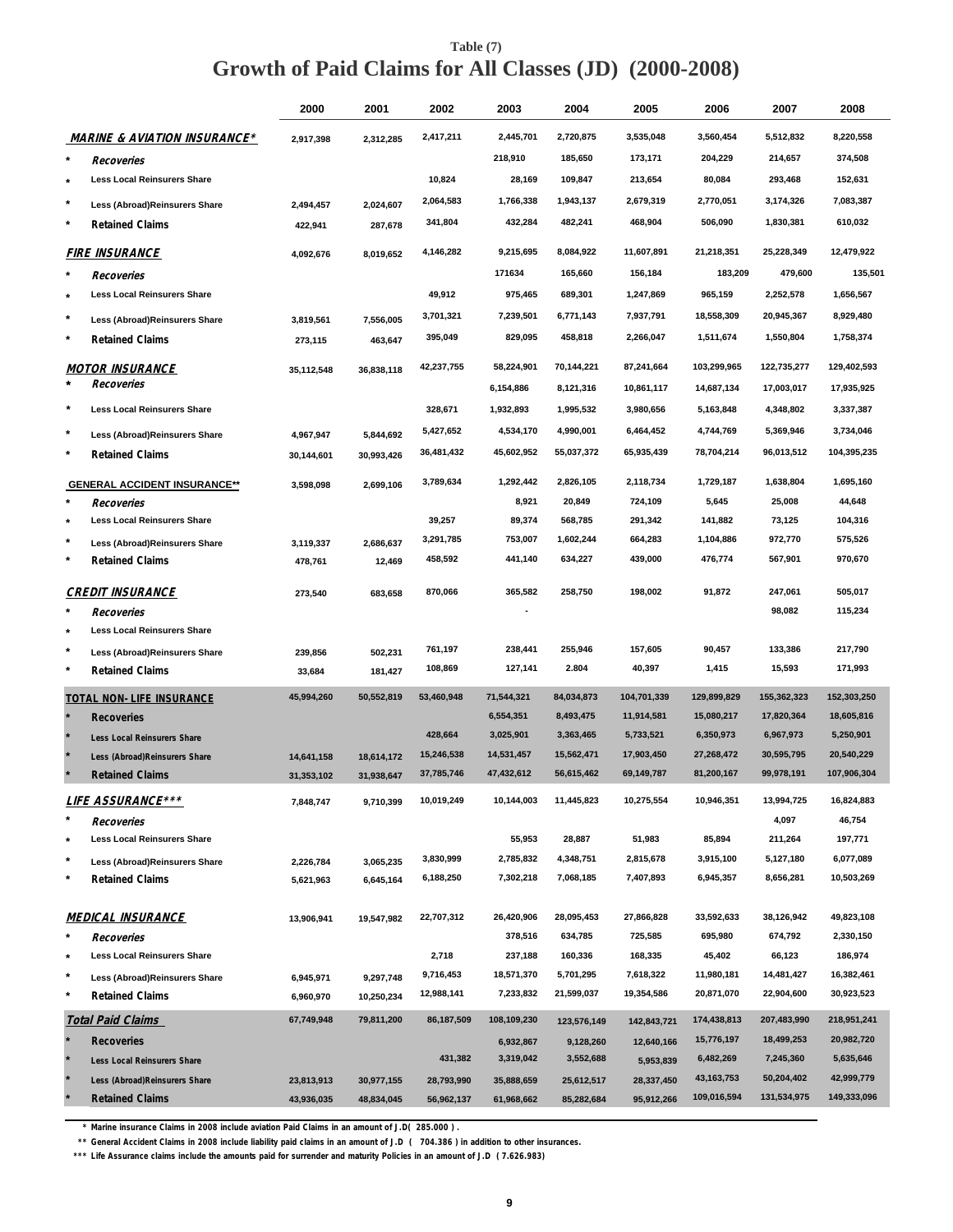# **Written Premiums of Jordan Insurance Market 2008 (JD) Table (8)**

|                                              |                          |                           | Arrange of     | Share of              |                         | Arrange according |
|----------------------------------------------|--------------------------|---------------------------|----------------|-----------------------|-------------------------|-------------------|
|                                              |                          |                           | <b>Branch</b>  | <b>Gross Premiums</b> | Growth%                 | to Average        |
|                                              | 2007                     | 2008                      | 2008           | 2008                  |                         | Growth%           |
| <b>MARINE &amp; AVIATION INSURANCE*</b>      | 23,659,208               | 29,305,374                |                |                       |                         |                   |
| *<br>Less (Local) reinsurers premiums        | 923,008                  | 1,009,692                 | 5              |                       |                         |                   |
| $\star$<br>Less (Abroad) reinsurers premiums | 18,732,262               | 23,992,651                |                | 8.8                   | 23.9                    | $\mathbf{2}$      |
| $\star$<br>Net retained premiums             | 4,003,938                | 4,303,031                 |                |                       |                         |                   |
| <b>FIRE INSURANCE</b>                        | 42,107,238               | 47,261,451                |                |                       |                         |                   |
| Less (Local) reinsurers premiums             | 6,058,814                | 8,787,569                 |                |                       |                         |                   |
| $\star$<br>Less (Abroad) reinsurers premiums | 33,859,232               | 36,235,056                | 3              | 14.2                  | 12.2                    | 4                 |
| $^{\ast}$<br>Net retained premiums           | 2,189,192                | 2,238,826                 |                |                       |                         |                   |
| <b>MOTOR INSURANCE</b>                       | 129,986,435              | 139,192,991               |                |                       |                         |                   |
| Less (Local) reinsurers premiums             | 9,687,405                | 8,140,450                 |                |                       |                         |                   |
| $\star$<br>Less (Abroad) reinsurers premiums | 4,412,971                | 4,865,815                 | 1              | 41.8                  | $\overline{\mathbf{r}}$ | 6                 |
| $\ast$<br>Net retained premiums              | 115,886,059              | 126,186,726               |                |                       |                         |                   |
| <b>GENERAL ACCIDENT INSURANCE**</b>          | 13,943,182               | 15,291,697                |                |                       |                         |                   |
| $\pmb{\ast}$                                 | 2,046,979                | 2,209,901                 |                |                       |                         |                   |
| Less (Local) reinsurers premiums<br>$\star$  |                          | 9,076,937                 | 6              | 4.6                   | 9.7                     | 5                 |
| Less (Abroad) reinsurers premiums<br>$\ast$  | 8,004,959                |                           |                |                       |                         |                   |
| Net retained premiums                        | 3,891,244                | 4,004,859                 |                |                       |                         |                   |
| <b>Credit Insurance</b>                      | 784,230                  | 766,946                   |                |                       |                         |                   |
| $\ast$<br>Less (Local) reinsurers premiums   |                          |                           | $\overline{7}$ | 0.2                   | (2.2)                   | $\overline{7}$    |
| $\star$<br>Less (Abroad) reinsurers premiums | 9,555                    | 55,735                    |                |                       |                         |                   |
| $\star$<br>Net retained premiums             | 774,675                  | 711,211                   |                |                       |                         |                   |
| <b>TOTAL (NON-LIFE) INSURANCES</b>           | 210,480,293              | 231,818,459               |                |                       |                         |                   |
| Less (Local) reinsurers premiums             | 18,716,206               | 20,147,612                |                |                       |                         |                   |
| Less (Abroad) reinsurers premiums            | 65,018,979               | 74,226,194                |                | 69.6                  | 10.1                    |                   |
| <b>Net retained premiums</b>                 | 126,745,108              | 137,444,653               |                |                       |                         |                   |
| <b>LIFE ASSURANCE</b>                        | 29,180,011               | 35,868,388                |                |                       |                         |                   |
| Less (Local) reinsurers premiums             | 1,404,152                | 2,238,557                 |                |                       |                         |                   |
| $\star$<br>Less (Abroad) reinsurers premiums | 7,001,073                | 9,929,611                 | 4              | 10.8                  | 22.9                    | 3                 |
| *<br><b>Net retained premiums</b>            | 20,774,786               | 23,700,220                |                |                       |                         |                   |
| <b>MEDICAL INSURANCE</b>                     | 51,817,044               | 65,336,480                |                |                       |                         |                   |
| Less (Local) reinsurers premiums             | 82,636                   | 92,494                    |                |                       |                         |                   |
| *<br>Less (Abroad) reinsurers premiums       | 20,116,682               | 23,724,403                | $\mathbf 2$    | 19.6                  | 26                      | 1                 |
| $\star$<br>Net retained premiums             | 31,617,726               | 41,519,583                |                |                       |                         |                   |
| <b>TOTAL PREMIUMS UNDERWRITTEN</b>           | 291,477,348              | 333,023,327               |                |                       |                         |                   |
|                                              |                          |                           |                |                       |                         |                   |
| Less (Local) reinsurers premiums             | 20,202,994<br>92,136,734 | 22,478,663<br>107,880,208 |                | 100                   | 14.3                    |                   |
| Less (Abroad) reinsurers premiums            |                          | 202,664,456               |                |                       |                         |                   |
| <b>Net retained premiums</b>                 | 179,137,620              |                           |                |                       |                         |                   |

**\* Marine Insurance premiums in 2008 include aviation insurance premiums with an amount of JD ( 2.960.241 )**

**\*\* General Accident Insurance premiums in 2008 include liability insurance premiums with an amount of JD ( 7.820.207 ) in addition to other insurances.**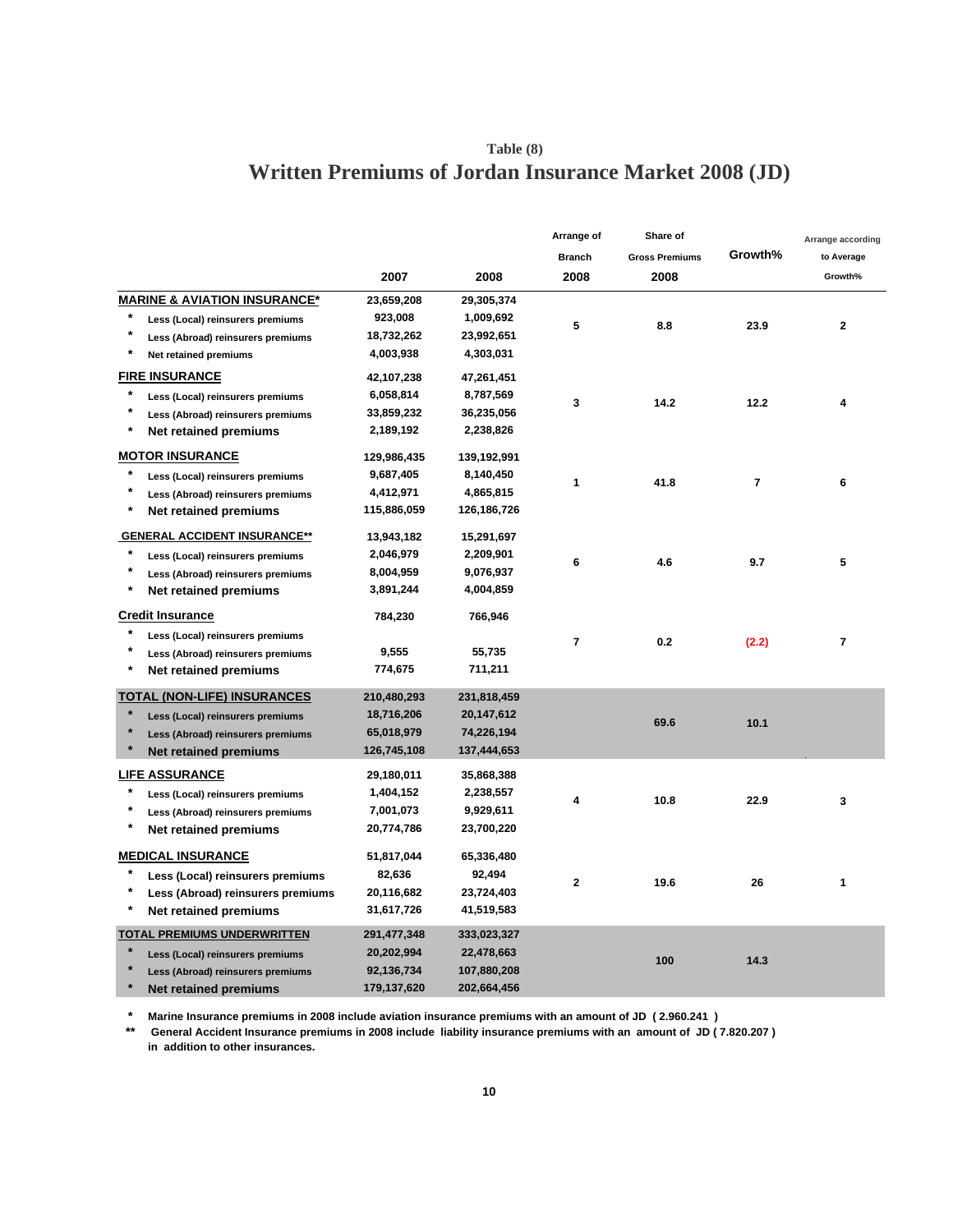# **Paid Claims of Jordan Insurance Market 2008 (JD) Table (9)**

|                  |                                                   |             |             | Arrange of     | Share of      |             | Arrange      |
|------------------|---------------------------------------------------|-------------|-------------|----------------|---------------|-------------|--------------|
|                  |                                                   |             |             |                | Gross         |             | According to |
|                  |                                                   |             |             |                | <b>Claims</b> | Growth 100% | Average      |
|                  |                                                   |             |             | <b>Branch</b>  | %             |             |              |
|                  |                                                   | 2007        | 2008        | 2008           | 2008          |             | Growth%      |
|                  | <b>MARINE &amp; AVIATION INSURANCE*</b>           | 5,512,832   | 8,220,558   |                |               |             |              |
|                  | Recoveries                                        | 214,657     | 374,508     | 5              | 3.8           | 49.1        | $\mathbf{2}$ |
|                  | Less Local Reinsurers Share                       | 293,468     | 152,631     |                |               |             |              |
|                  | Less (Abroad)Reinsurers Share                     | 3,174,326   | 7,083,387   |                |               |             |              |
|                  | <b>Retained Claims</b>                            | 1,830,381   | 610,032     |                |               |             |              |
|                  | <b>FIRE INSURANCE</b>                             | 25,228,349  | 12,479,922  |                |               |             |              |
|                  | Recoveries                                        | 479,600     | 135,501     | 4              | 5.7           | (50.5)      | 7            |
| $\ast$           | <b>Less Local Reinsurers Share</b>                | 2,252,578   | 1,656,567   |                |               |             |              |
| $\star$          | Less (Abroad)Reinsurers Share                     | 20,945,367  | 8,929,480   |                |               |             |              |
| $\star$          | <b>Retained Claims</b>                            | 1,550,804   | 1,758,374   |                |               |             |              |
|                  | <b>MOTOR INSURANCE</b>                            | 122,735,277 | 129,402,593 |                |               |             |              |
|                  | Recoveries                                        | 17,003,017  | 17,935,925  | 1              | 59            | 5.4         | 5            |
| $\ast$           | <b>Less Local Reinsurers Share</b>                | 4,348,802   | 3,337,387   |                |               |             |              |
| $\ast$           | Less (Abroad)Reinsurers Share                     | 5,369,946   | 3,734,046   |                |               |             |              |
| $\star$          | <b>Retained Claims</b>                            | 96,013,512  | 104,395,235 |                |               |             |              |
|                  |                                                   | 1,638,804   | 1,695,160   |                |               |             |              |
| $\ast$           | <b>GENERAL ACCIDENT INSURANCE**</b><br>Recoveries | 25,008      | 44,648      |                |               |             |              |
| *                | Less Local Reinsurers Share                       | 73,125      | 104,316     | 6              | 0.8           | 3.4         | 6            |
| *                | Less (Abroad)Reinsurers Share                     | 972,770     | 575,526     |                |               |             |              |
| *                |                                                   | 567,901     | 970,670     |                |               |             |              |
|                  | <b>Retained Claims</b>                            |             |             |                |               |             |              |
|                  | <b>CREDIT INSURANCE</b>                           | 247,061     | 505,017     |                |               |             |              |
|                  | Recoveries                                        | 98,082      | 115,234     |                |               |             |              |
|                  | Less Local Reinsurers Share                       |             |             | $\overline{7}$ | 0.2           | 104.4       | 1            |
|                  | Less (Abroad)Reinsurers Share                     | 133,386     | 217,790     |                |               |             |              |
|                  | <b>Retained Claims</b>                            | 15,593      | 171,993     |                |               |             |              |
|                  | <b>TOTAL NON-LIFE INSURANCE</b>                   | 155,362,323 | 152,303,250 |                |               |             |              |
| $\star$          | <b>Recoveries</b>                                 | 17,820,364  | 18,605,816  |                |               |             |              |
|                  | <b>Less Local Reinsurers Share</b>                | 6,967,973   | 5,250,901   |                | 69.5          | $2 -$       |              |
|                  | Less (Abroad) Reinsurers Share                    | 30,595,795  | 20,540,229  |                |               |             |              |
|                  | <b>Retained Claims</b>                            | 99,978,191  | 107,906,304 |                |               |             |              |
|                  |                                                   |             |             |                |               |             |              |
|                  | <b>LIFE ASSURANCE***</b>                          | 13,994,725  | 16,824,883  |                |               |             |              |
|                  | Recoveries                                        | 4,097       | 46,754      | З              | 7.7           | 20.2        | 4            |
| $\ast$<br>$\ast$ | Less Local Reinsurers Share                       | 211,264     | 197,771     |                |               |             |              |
| $\ast$           | Less (Abroad)Reinsurers Share                     | 5,127,180   | 6,077,089   |                |               |             |              |
|                  | <b>Retained Claims</b>                            | 8,656,281   | 10,503,269  |                |               |             |              |
|                  | <b>MEDICAL INSURANCE</b>                          | 38,126,942  | 49,823,108  | 2              | 22.8          | 30.7        | 3            |
| $\ast$           | Recoveries                                        | 674,792     | 2,330,150   |                |               |             |              |
|                  | Less Local Reinsurers Share                       | 66,123      | 186,974     |                |               |             |              |
| *                | Less (Abroad)Reinsurers Share                     | 14,481,427  | 16,382,461  |                |               |             |              |
| *                | <b>Retained Claims</b>                            | 22,904,600  | 30,923,523  |                |               |             |              |
|                  | <b>Total Paid Claims</b>                          | 207,483,990 | 218,951,241 |                |               |             |              |
| $\star$          | <b>Recoveries</b>                                 | 18,499,253  | 20,982,720  |                |               |             |              |
| $\star$          | Less Local Reinsurers Share                       | 7,245,360   | 5,635,646   |                | 100           | 5.5         |              |
|                  | Less (Abroad) Reinsurers Share                    | 50,204,402  | 42,999,779  |                |               |             |              |
|                  | <b>Retained Claims</b>                            | 131,534,975 | 149,333,096 |                |               |             |              |

\* **Marine insurance Claims in 2008 include aviation Paid Claims in an amount ofJ.D (285.000 )** 

\*\* **General Accident Claims in 2008 include liability paid claims in an amount of J.D (704.386) in addition to other insurances** 

\*\*\*  **Life Assurance claims in 2008 include the amounts paid for surrender and maturity Policies in an amount of J.D ( 7.626.983)**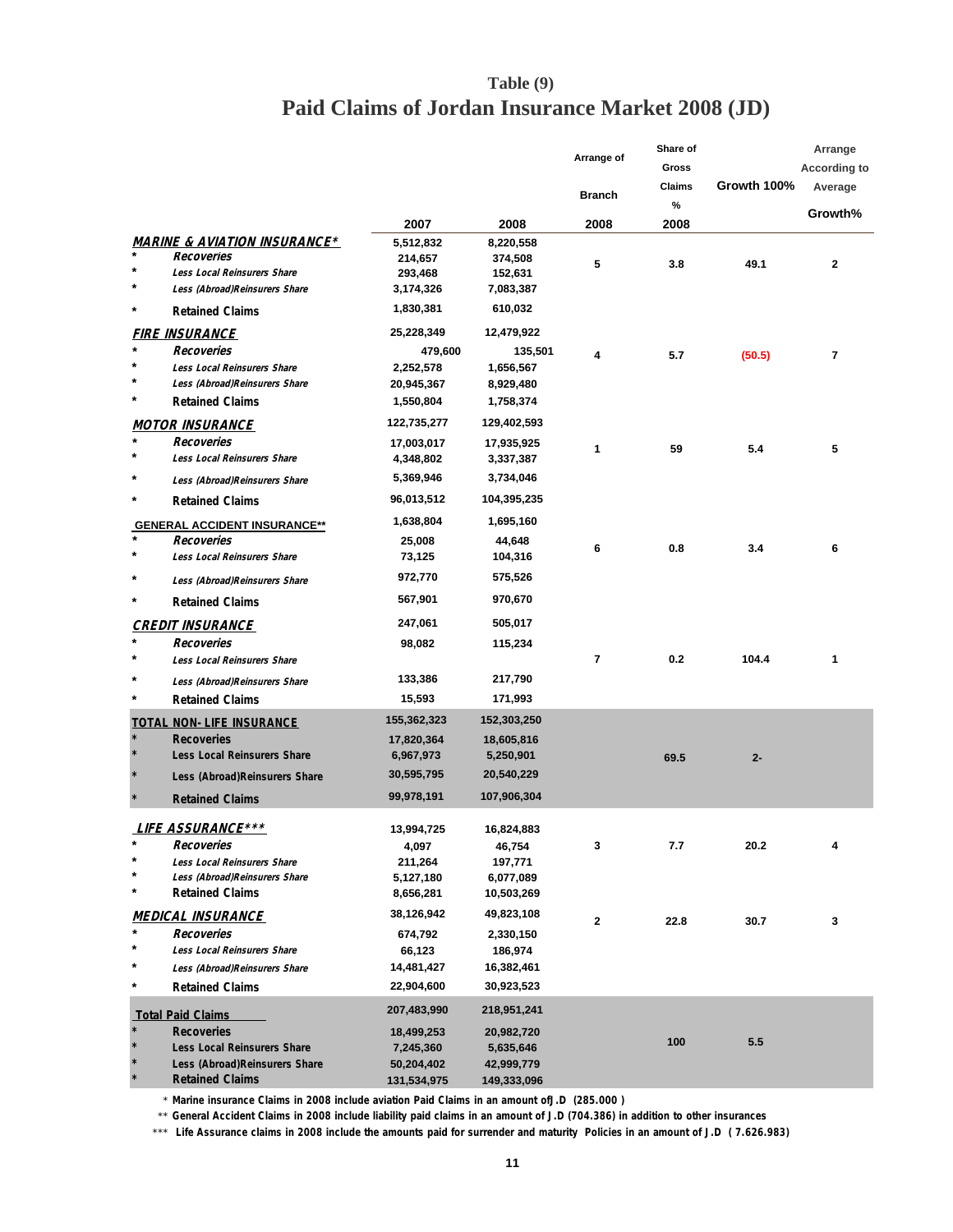# **Companies Share % in Gross Premiums 2008**

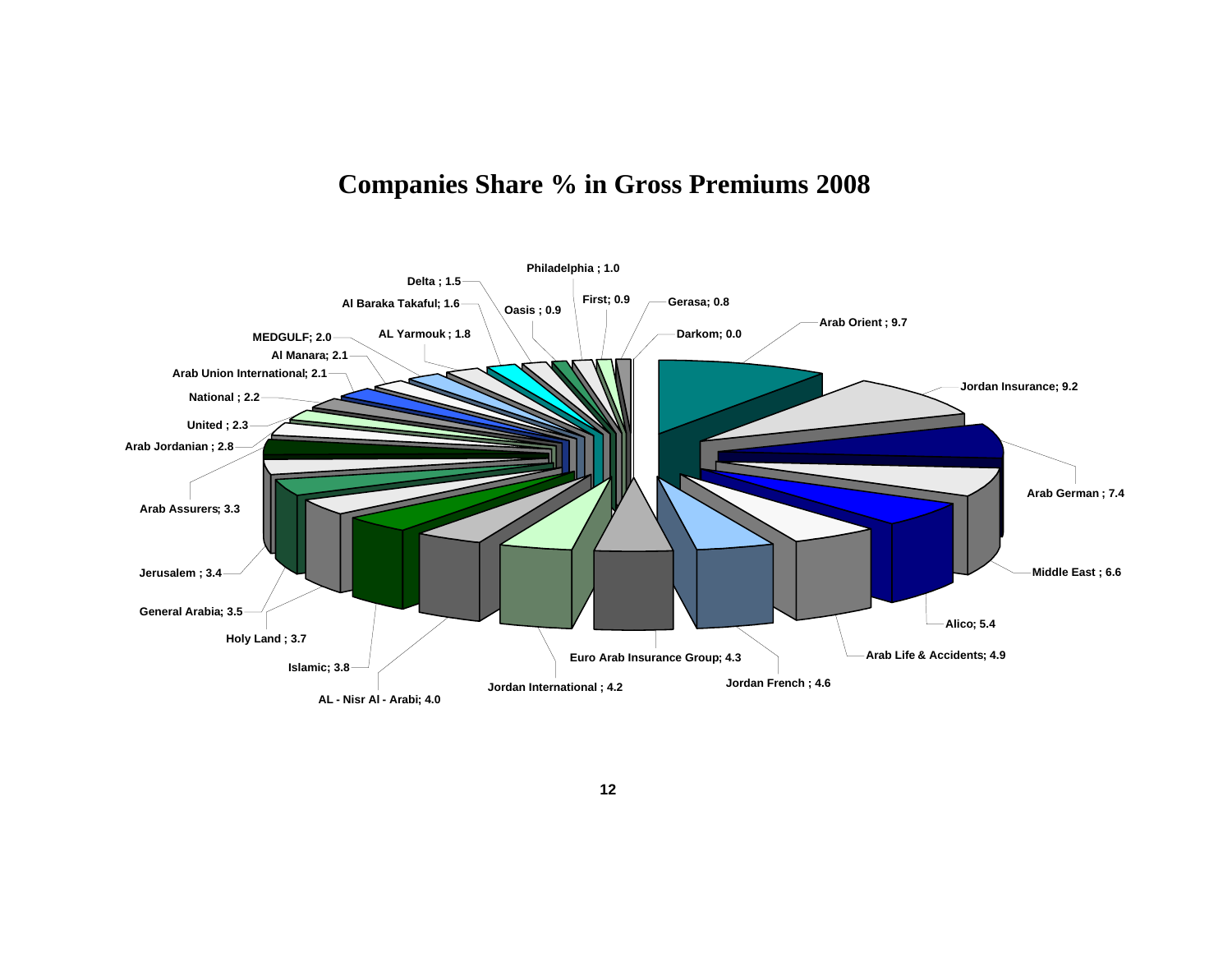### **Table (10) Underwritten Premiums 2008 (JD) (Companie's Share of All Classes)**

**-1**

|    |                                   |            |            |            |           |              | Total             | <b>Fire&amp; Other Property</b> |            |           |           |                       |           |         |                         |            | Motor                                          |            |                                |
|----|-----------------------------------|------------|------------|------------|-----------|--------------|-------------------|---------------------------------|------------|-----------|-----------|-----------------------|-----------|---------|-------------------------|------------|------------------------------------------------|------------|--------------------------------|
| No | Company                           |            | Marine     |            | Aviation  |              | Marine +Avaiation |                                 | Damages    | Liability |           | <b>Other Branches</b> |           |         | <b>Credit Insurance</b> |            | Compulsory(Third Party<br>Liability Insurance) |            | Comprehensive (Own<br>(Damages |
|    |                                   | 2008       | 2007       | 2008       | 2007      | 2008         | 2007              | 2008                            | 2007       | 2008      | 2007      | 2008                  | 2007      | 2008    | 2007                    | 2008       | 2007                                           | 2008       | 2007                           |
|    | 1 Jordan Insurance                | 2,634,706  | 2,212,055  |            |           | 2,634,706    | 2,212,055         | 10,111,465                      | 6,880,703  | 1,542,677 | 1,534,712 | 53,209                | 44,602    |         |                         | 2,208,760  | 2,106,200                                      | 5,799,163  | 5,599,661                      |
|    | 2 Middle East Insurance           | 3,501,372  | 3,438,134  | 439,562    | 688,270   | 3,940,934    | 4,126,404         | 5,589,006                       | 4,859,953  | 1,178,245 | 730,943   | 320,929               | 303,375   |         |                         | 2,473,644  | 2,293,452                                      | 3,377,243  | 3,046,282                      |
|    | 3 National Insurance              | 848,184    | 674,703    |            |           | 848,184      | 674,703           | 2,460,414                       | 2,432,399  | 183,062   | 157,833   | 4,336                 | 8,193     |         |                         | 1,880,651  | 2,751,172                                      | 1,187,086  | 1,135,743                      |
|    | 4 United Insurance                | 590,094    | 321,399    |            |           | 590,094      | 321,399           | 1,217,796                       | 1,291,597  | 190,903   | 206,358   | 22,866                | 30,930    |         |                         | 2,648,897  | 2,770,343                                      | 2,201,667  | 2,338,454                      |
|    | 5 AL Manara Insurance             | 235,067    | 75,736     | 921,407    | 516,344   | 1,156,474    | 592,080           | 501,527                         | 121,155    | 340,051   | 87,331    | 27,760                | 24,154    |         |                         | 2,101,953  | 1,440,682                                      | 2,635,226  | 612,810                        |
|    | 6 General Arabia Insurance        | 3,210,766  | 1,776,910  |            |           | 3,210,766    | 1,776,910         | 1,815,601                       | 2,037,986  |           |           | 471,069               | 596,035   |         |                         | 1,444,906  | 1,315,902                                      | 1,367,465  | 1,172,856                      |
|    | 7 Jerusalem Insurance             | 1,798,596  | 1,274,910  |            |           | 1,798,596    | 1,274,910         | 1,565,195                       | 1,470,436  | 167,885   | 271,950   | 187,436               | 29,388    |         |                         | 3,051,579  | 2,961,116                                      | 3,113,682  | 2,723,768                      |
|    | 8 AL-Nisr Al-Arabi Insurance      | 821,233    | 549,969    |            |           | 821,233      | 549,969           | 1,298,924                       | 859,753    | 260,947   | 299,409   | 352,287               | 308,079   |         |                         | 1,537,551  | 1,637,631                                      | 1,442,698  | 1,327,617                      |
|    | 9 Jordan French Insurance         | 1,250,171  | 1,256,178  | 250,963    | 73,561    | 1,501,134    | 1,329,739         | 608,977                         | 968,669    | 19,453    | 21,302    | 235,237               | 29,945    | 250,990 | 278,505                 | 5,035,475  | 5,280,030                                      | 2,216,958  | 2,513,477                      |
|    | 10 Arab Union International Ins.  | 824,249    | 200,149    |            |           | 824,249      | 200,149           | 177,689                         | 171,325    |           |           | 32,094                | 27,301    |         |                         | 4,965,786  | 3, 155, 435                                    | 688,997    | 509,271                        |
|    | 11 Delta Insurance                | 576,984    | 532,525    |            |           | 576,984      | 532,525           | 1,456,831                       | 1,982,154  | 93,712    | 121,803   | 56,795                | 60,303    |         |                         | 1,549,323  | 947,224                                        | 560,306    | 390,947                        |
|    | 12 Oasis Insurance                | 88,608     | 282,920    | $12,151 -$ | 253,003   | 76,457       | 535,923           | 633,266                         | 738,374    | 45,960    | 32,126    | 25,948                | 86,420    |         |                         | 1,765,868  | 3,772,836                                      | 511,456    | 1,848,028                      |
|    | <b>13 Al Yarmouk Insurance</b>    | 1,087,131  | 758,144    |            |           | 1,087,131    | 758,144           | 2,133,325                       | 1,641,554  | 10,333    | 14,333    | 13,442                | 24,838    |         |                         | 1,855,941  | 3,066,606                                      | 156,110    | 143,678                        |
|    | <b>14 Holy Land Insurance</b>     | 32,712     | 31,580     |            |           | 32,712       | 31,580            | 333,220                         | 407,738    | 27,056    | 41,663    |                       |           |         |                         | 11,749,635 | 4,802,819                                      | 162,251    | 257,946                        |
|    | 15 Arab Life & Accidents Ins.     | 1,294,263  | 767,233    |            |           | 1,294,263    | 767,233           | 1,473,461                       | 1,405,582  | 451,236   | 323,252   |                       |           | 409,351 | 487,275                 | 3,596,325  | 4,037,862                                      | 4,447,944  | 4,241,180                      |
|    | 16 Philadelphia Insurance         | 76,939     | 67,462     |            |           | 76,939       | 67,462            | 74,179                          | 64,451     | 18,697    | 43,535    | 6,603                 | 6,200     |         |                         | 2,274,282  | 2,654,097                                      | 732,258    | 755.088                        |
|    | 17 American Life Insurance(Alico) |            |            |            |           | $\mathbf{0}$ | 0                 |                                 |            |           |           | 1,806,738             | 2,034,638 |         |                         |            |                                                |            |                                |
|    | 18 Jordan International Ins.      | 1,533,428  | 1,630,170  | 364,960    | 291,519   | 1,898,388    | 1,921,689         | 1,422,730                       | 1,258,345  | 241,048   | 374,110   | 5,951                 | 8,833     |         |                         | 2,986,618  | 4,258,072                                      | 1,932,278  | 2,469,618                      |
|    | 19 Arab German Insurance          | 1,001,820  | 689,682    |            |           | 1,001,820    | 689,682           | 3,751,684                       | 3,321,357  | 512,056   | 465,924   | 123,611               | 147,593   |         |                         | 5,409,694  | 6,074,974                                      | 3,776,349  | 3,445,885                      |
|    | 20 Euro Arab Insurance Group      | 570,896    | 852,194    |            |           | 570,896      | 852.194           | 1,055,309                       | 459,816    | 1,863,836 | 1,305,402 |                       |           |         |                         | 3,657,834  | 2,902,482                                      | 2,457,910  | 1,956,013                      |
|    | 21 Islamic Insurance              | 887,459    | 849,271    |            |           | 887,459      | 849,271           | 895,728                         | 856,525    |           |           | 247,579               | 238,477   |         |                         | 4,145,965  | 3,173,544                                      | 2,162,230  | 1,986,377                      |
|    | 22 Arab Assurers                  | 905,839    | 667,176    |            |           | 905,839      | 667,176           | 1,115,541                       | 936,393    | 30,989    | 21,823    | 195,866               | 168,422   | 106,605 | 18,450                  | 4,483,161  | 4,950,510                                      | 3,001,902  | 2,885,750                      |
|    | 23 Al Baraka Takaful              | 114,528    | 53,182     |            |           | 114,528      | 53,182            | 163,044                         | 66,455     |           |           | 31,041                | 15,576    |         |                         | 3,355,925  | 3,717,634                                      | 738,688    | 289,483                        |
|    | 24 Arab Jordanian Ins. Group      | 755,596    | 685,661    |            |           | 755,596      | 685,661           | 979,206                         | 944,850    |           |           | 356,187               | 343,214   |         |                         | 4,703,378  | 5,179,395                                      | 1.448.908  | 2,071,635                      |
|    | 25 Arab Orient Insurance          | 1,172,790  | 650.280    | 995,500    | 1,446,046 | 2,168,290    | 2,096,326         | 3,790,390                       | 3.001.931  | 555,743   | 443.023   | 2,778,094             | 2,855,999 |         |                         | 3,226,189  | 2,813,855                                      | 5.907.359  | 5,046,396                      |
|    | 26 Gerasa Insurance               | 43,579     | 67.020     |            |           | 43.579       | 67,020            | 217.607                         | 199.313    | 4,095     | 3.897     | 4,746                 | 4,067     |         |                         | 1,877,909  | 2,171,253                                      | 254.976    | 394,546                        |
|    | 27 MEDGULF Insurance              | 279,527    | 25,822     |            |           | 279,527      | 25,822            | 1,485,969                       | 3,728,424  | 8,856     | 5,003     | 23,878                | 40,869    |         |                         | 793,164    | 317,850                                        | 970,561    | 270,948                        |
|    | 28 Housing Loans Ins. (Darkom)    |            |            |            |           | $\bf{0}$     | $\mathbf{0}$      |                                 |            |           |           |                       |           |         |                         |            |                                                |            |                                |
|    | 29 First Insurance *              | 208.596    |            |            |           | 208.596      | 0                 | 933,367                         |            | 73,367    |           | 87.788                |           |         |                         | 655,885    |                                                | 505.021    |                                |
|    | <b>Total</b>                      | 26.345.133 | 20.390.465 | 2,960,241  | 3,268,743 | 29,305,374   | 23.659.208        | 47.261.451                      | 42.107.238 | 7,820,207 | 6,505,732 | 7,471,490             | 7.437.451 | 766.946 | 784.230                 | 85,436,298 | 80.552.976                                     | 53.756.692 | 49.433.457                     |

 **\* The Company was established in 2008 and Started its Business in May 2008**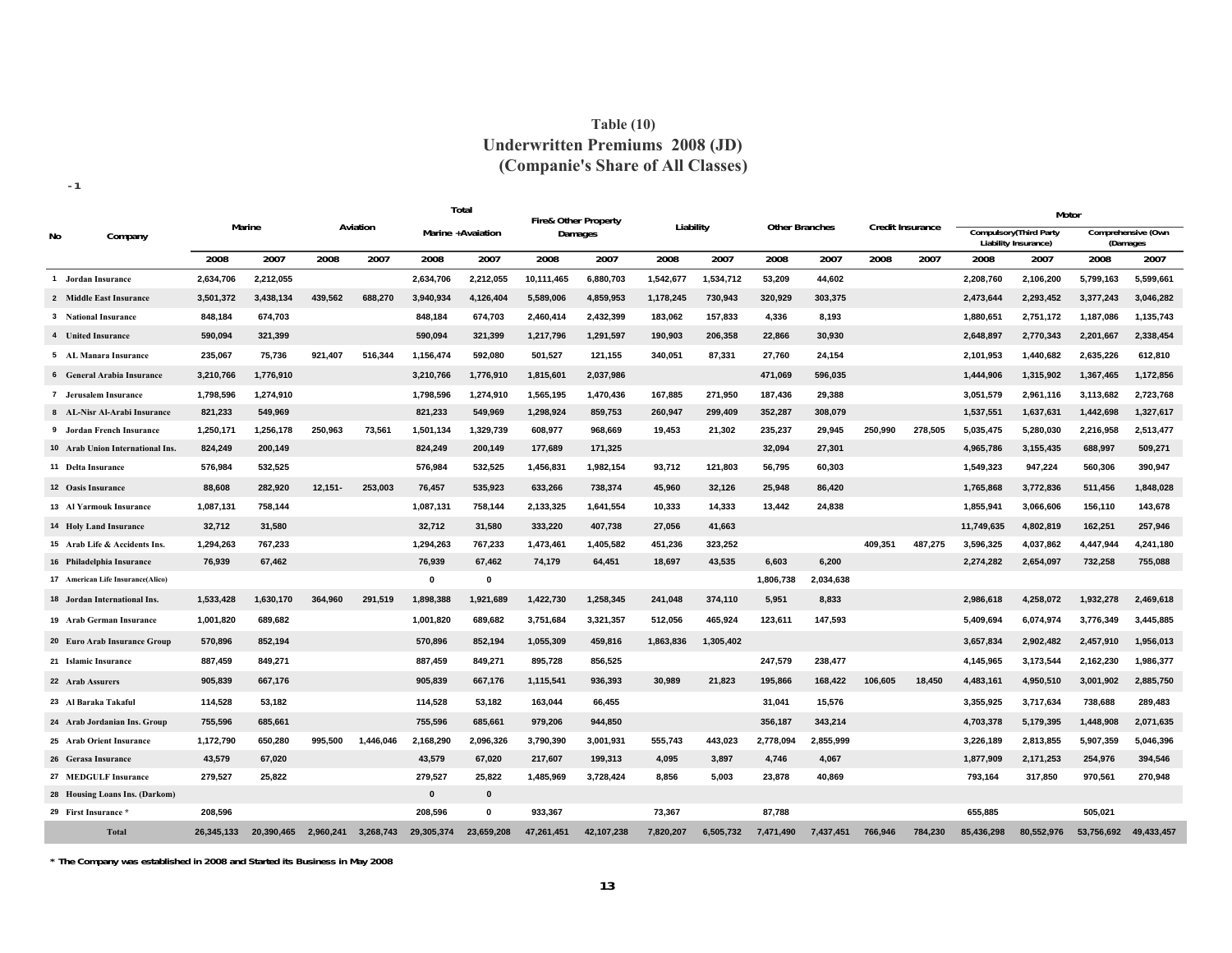# **Table (10) Underwritten Premiums 2008 (JD) (Companie's Share of All Classes)**

Cont.-2

|     |                                   |                                          | <b>Total Motor</b>          | Non Life Insurances |             |            | Medical    |            | Life       | Medical+Life |              | <b>Gross Underwritten</b> |              | Market s Share % |      |
|-----|-----------------------------------|------------------------------------------|-----------------------------|---------------------|-------------|------------|------------|------------|------------|--------------|--------------|---------------------------|--------------|------------------|------|
| No. | Companies                         | Compulsory (Third Party Liability Ins.)& | Comprehensive (Own Damages) |                     |             |            |            |            |            |              |              | Premiums                  |              |                  |      |
|     |                                   | 2008                                     | 2007                        | 2008                | 2007        | 2008       | 2007       | 2008       | 2007       | 2008         | 2007         | 2008                      | 2007         | 2008             | 2007 |
|     | 1 Jordan Insurance                | 8,007,923                                | 7,705,861                   | 22,349,980          | 18,377,933  | 3,116,603  | 2,391,512  | 5,142,228  | 3,419,318  | 8,258,831    | 5,810,830    | 30,608,811                | 24, 188, 763 | 9.19             | 8.30 |
|     | 2 Middle East Insurance           | 5,850,887                                | 5,339,734                   | 16,880,001          | 15,360,409  | 2,828,488  | 2,117,352  | 2,098,268  | 1,289,808  | 4,926,756    | 3,407,160    | 21,806,757                | 18,767,569   | 6.55             | 6.44 |
|     | 3 National Insurance              | 3,067,737                                | 3,886,915                   | 6,563,733           | 7,160,043   | 652,084    | 479,896    | 198,833    | 228,903    | 850,917      | 708,799      | 7,414,650                 | 7,868,842    | 2.23             | 2.70 |
|     | 4 United Insurance                | 4,850,564                                | 5,108,797                   | 6,872,223           | 6,959,081   | 879,921    | 781,195    | 78,769     | 90,145     | 958,690      | 871,340      | 7,830,913                 | 7,830,421    | 2.35             | 2.69 |
|     | 5 AL Manara Insurance             | 4,737,179                                | 2,053,492                   | 6,762,991           | 2,878,212   | 186,249    | 32,616     |            |            | 186,249      | 32,616       | 6,949,240                 | 2,910,828    | 2.09             | 1.00 |
|     | 6 General Arabia Insurance        | 2,812,371                                | 2,488,758                   | 8,309,807           | 6,899,689   | 2,239,808  | 2,084,067  | 1,027,529  | 672,588    | 3,267,337    | 2,756,655    | 11,577,144                | 9,656,344    | 3.48             | 3.31 |
|     | 7 Jerusalem Insurance             | 6,165,261                                | 5,684,884                   | 9,884,373           | 8,731,568   | 1,055,890  | 992,599    | 452,690    | 493,268    | 1,508,580    | 1,485,867    | 11,392,953                | 10,217,435   | 3.42             | 3.51 |
|     | 8 AL-Nisr Al-Arabi Insurance      | 2.980.249                                | 2,965,248                   | 5,713,640           | 4,982,458   | 3,413,599  | 3,046,757  | 4,309,044  | 3,548,617  | 7,722,643    | 6,595,374    | 13,436,283                | 11.577.832   | 4.03             | 3.97 |
|     | 9 Jordan French Insurance         | 7,252,433                                | 7,793,507                   | 9,868,224           | 10,421,667  | 4,768,007  | 4,649,032  | 677,006    | 809,526    | 5,445,013    | 5,458,558    | 15,313,237                | 15,880,225   | 4.60             | 5.45 |
|     | 10 Arab Union International Ins.  | 5,654,783                                | 3,664,706                   | 6,688,815           | 4,063,481   | 314,134    | 127,328    |            |            | 314,134      | 127,328      | 7,002,949                 | 4,190,809    | 2.10             | 1.44 |
|     | 11 Delta Insurance                | 2,109,629                                | 1,338,171                   | 4,293,951           | 4,034,956   | 600,489    | 499,280    | 6,954      | 7,173      | 607,443      | 506,453      | 4,901,394                 | 4,541,409    | 1.47             | 1.56 |
|     | 12 Oasis Insurance                | 2,277,325                                | 5,620,864                   | 3,058,956           | 7,013,707   | 238,945    | 715,151    |            |            | 238,945      | 715,151      | 3,297,901                 | 7,728,858    | 0.99             | 2.65 |
|     | <b>13 Al Yarmouk Insurance</b>    | 2,012,051                                | 3,210,284                   | 5,256,282           | 5,649,153   | 764,283    | 681,266    | 22,503     | 18,764     | 786,786      | 700,030      | 6,043,068                 | 6,349,183    | 1.81             | 2.18 |
|     | <b>14 Holy Land Insurance</b>     | 11,911,886                               | 5,060,765                   | 12,304,874          | 5,541,746   |            |            |            |            | $\mathbf{0}$ | $\mathbf{0}$ | 12,304,874                | 5,541,746    | 3.69             | 1.90 |
|     | 15 Arab Life & Accidents Ins.     | 8,044,269                                | 8,279,042                   | 11,672,580          | 11,262,384  | 775,358    | 1,058,787  | 3,753,425  | 1,871,676  | 4,528,783    | 2,930,463    | 16,201,363                | 14,192,847   | 4.86             | 4.87 |
|     | 16 Philadelphia Insurance         | 3,006,540                                | 3,409,185                   | 3,182,958           | 3,590,833   |            |            |            |            | $\bf{0}$     | 0            | 3,182,958                 | 3,590,833    | 0.96             | 1.23 |
|     | 17 American Life Insurance(Alico) | 0                                        | 0                           | 1,806,738           | 2,034,638   | 2,754,331  | 2,263,443  | 13,317,402 | 13,070,274 | 16,071,733   | 15,333,717   | 17,878,471                | 17,368,355   | 5.37             | 5.96 |
|     | 18 Jordan International Ins.      | 4,918,896                                | 6,727,690                   | 8,487,013           | 10,290,667  | 4,620,692  | 5,107,496  | 857,897    | 715,735    | 5,478,589    | 5,823,231    | 13,965,602                | 16,113,898   | 4.19             | 5.53 |
|     | 19 Arab German Insurance          | 9,186,043                                | 9,520,859                   | 14,575,214          | 14,145,415  | 9,126,270  | 7,870,643  | 1,067,646  | 955,721    | 10,193,916   | 8,826,364    | 24,769,130                | 22,971,779   | 7.44             | 7.88 |
|     | 20 Euro Arab Insurance Group      | 6,115,744                                | 4,858,495                   | 9,605,785           | 7,475,907   | 3,869,248  | 3,033,067  | 895,447    | 382,888    | 4,764,695    | 3,415,955    | 14,370,480                | 10,891,862   | 4.32             | 3.74 |
|     | 21 Islamic Insurance              | 6,308,195                                | 5,159,921                   | 8,338,961           | 7,104,194   | 2,889,024  | 1,879,382  | 1,320,363  | 1,086,535  | 4,209,387    | 2,965,917    | 12,548,348                | 10,070,111   | 3.77             | 3.45 |
|     | 22 Arab Assurers                  | 7,485,063                                | 7,836,260                   | 9,839,903           | 9,648,524   | 826,285    | 653,222    | 447,631    | 329,782    | 1,273,916    | 983,004      | 11,113,819                | 10,631,528   | 3.34             | 3.65 |
|     | 23 Al Baraka Takaful              | 4,094,613                                | 4,007,117                   | 4,403,226           | 4,142,330   | 929,921    | 404,255    |            |            | 929,921      | 404,255      | 5,333,147                 | 4,546,585    | 1.60             | 1.56 |
|     | 24 Arab Jordanian Ins. Group      | 6,152,287                                | 7,251,030                   | 8,243,276           | 9,224,755   | 793,568    | 587,575    | 194,753    | 189,290    | 988,321      | 776,865      | 9,231,597                 | 10,001,620   | 2.77             | 3.43 |
|     | 25 Arab Orient Insurance          | 9,133,548                                | 7,860,251                   | 18,426,065          | 16,257,530  | 13,795,055 | 9,566,930  |            |            | 13,795,055   | 9,566,930    | 32,221,120                | 25,824,460   | 9.68             | 8.86 |
|     | 26 Gerasa Insurance               | 2,132,885                                | 2,565,799                   | 2,402,912           | 2,840,096   | 250,162    | 334,532    |            |            | 250,162      | 334,532      | 2,653,074                 | 3,174,628    | 0.80             | 1.09 |
|     | 27 MEDGULF Insurance              | 1,763,725                                | 588,798                     | 3,561,955           | 4,388,916   | 3,081,544  | 459,661    |            |            | 3,081,544    | 459,661      | 6,643,499                 | 4,848,577    | 1.99             | 1.66 |
|     | 28 Housing Loans Ins. (Darkom)    | $\mathbf 0$                              | $\mathbf{0}$                | $\mathbf 0$         | $\mathbf 0$ |            |            |            |            | $\bf{0}$     | 0            | $\mathbf 0$               | $\mathbf 0$  | 0.00             | 0.00 |
|     | 29 First Insurance *              | 1.160.906                                | 0                           | 2,464,024           | 0           | 566,522    |            |            |            | 566.522      | 0            | 3,030,546                 | 0            | 0.91             | 0.00 |
|     | <b>Total</b>                      |                                          | 139,192,992 129,986,433     | 231,818,460         | 210.480.292 | 65,336,480 | 51,817,044 | 35,868,388 | 29,180,011 | 101,204,868  | 80.997.055   | 333.023.328               | 291.477.347  | 100              | 100  |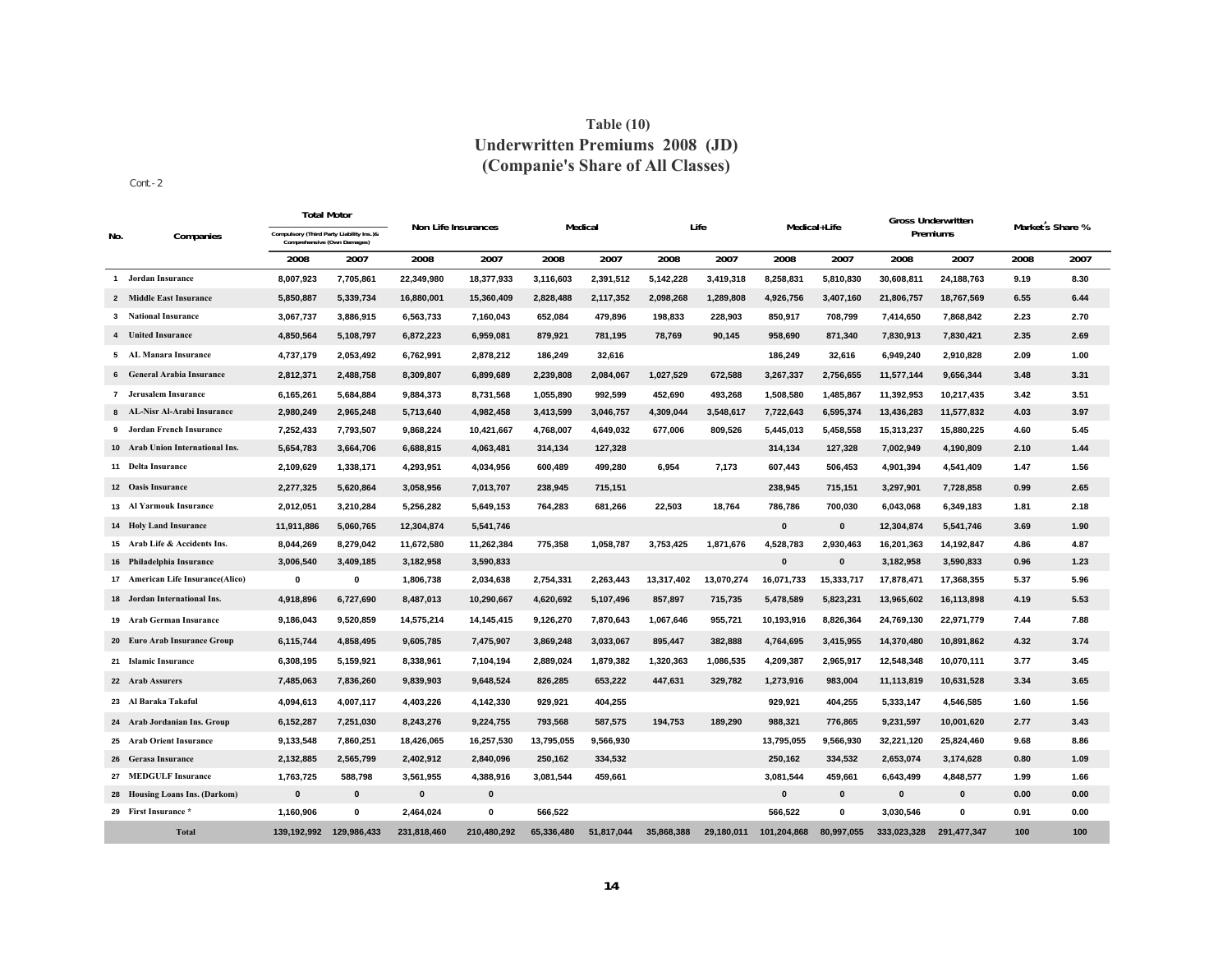### **Motor Underwritten Premiums 2008\* As in 31/12/2008 compared with 31/12/2007(JD) Table (11)**

| No.                     | Company                              |            | Compulsory T.P.L**<br>Jordanian Vehicles/ |            | Compulsory T.P.L from<br>Comprehensive | Compulsory T.P.L<br><b>Foreign Vehicles</b> |            |            | <b>Total Compulsory/T.P.L</b> |            | <b>Comprehensive (Own</b><br>Damages) | <b>Total Motors</b> |             |
|-------------------------|--------------------------------------|------------|-------------------------------------------|------------|----------------------------------------|---------------------------------------------|------------|------------|-------------------------------|------------|---------------------------------------|---------------------|-------------|
|                         |                                      | 2008       | 2007                                      | 2008       | 2007                                   | 2008                                        | 2007       | 2008       | 2007                          | 2008       | 2007                                  | 2008                | 2007        |
| 1                       | <b>Jordan Insurance</b>              | 835,749    | 775,305                                   | 848,951    | 813,262                                | 524,060                                     | 517,633    | 2,208,760  | 2,106,200                     | 5,799,163  | 5,599,661                             | 8,007,923           | 7,705,861   |
| $\overline{2}$          | <b>Middle East Insurance</b>         | 1,199,154  | 1,132,841                                 | 772,343    | 691,244                                | 502,147                                     | 469,367    | 2,473,644  | 2,293,452                     | 3,377,243  | 3,046,282                             | 5,850,887           | 5,339,734   |
| 3                       | <b>National Insurance</b>            | 1,120,641  | 2,061,039                                 | 277,778    | 247,867                                | 482,232                                     | 442,266    | 1,880,651  | 2,751,172                     | 1,187,086  | 1,135,743                             | 3,067,737           | 3,886,915   |
| $\overline{\mathbf{4}}$ | <b>United Insurance</b>              | 1,469,643  | 1,076,944                                 | 614,088    | 722,011                                | 565,166                                     | 971,388    | 2,648,897  | 2,770,343                     | 2,201,667  | 2,338,454                             | 4,850,564           | 5,108,797   |
| 5                       | <b>AL Manara Insurance</b>           | 887,059    | 715,264                                   | 712,924    | 270,734                                | 501,970                                     | 454,684    | 2,101,953  | 1,440,682                     | 2,635,226  | 612,810                               | 4,737,179           | 2,053,492   |
| 6                       | <b>General Arabia Insurance</b>      | 645,129    | 529,549                                   | 317,158    | 291,069                                | 482,619                                     | 495,284    | 1,444,906  | 1,315,902                     | 1,367,465  | 1,172,856                             | 2,812,371           | 2,488,758   |
| $\overline{7}$          | <b>Jerusalem Insurance</b>           | 1,670,886  | 1,705,503                                 | 909,653    | 795,451                                | 471,040                                     | 460,162    | 3,051,579  | 2,961,116                     | 3,113,682  | 2,723,768                             | 6,165,261           | 5,684,884   |
| 8                       | AL-Nisr Al-Arabi Insurance           | 476,480    | 690,856                                   | 558,925    | 492,091                                | 502,146                                     | 454,684    | 1,537,551  | 1,637,631                     | 1,442,698  | 1,327,617                             | 2,980,249           | 2,965,248   |
| 9                       | <b>Jordan French Insurance</b>       | 4,018,830  | 3,988,515                                 | 560,750    | 796,895                                | 455,895                                     | 494,620    | 5,035,475  | 5,280,030                     | 2,216,958  | 2,513,477                             | 7,252,433           | 7,793,507   |
| 10                      | <b>Arab Union International Ins.</b> | 4,375,883  | 2,590,540                                 | 114,127    | 88,761                                 | 475,776                                     | 476,134    | 4,965,786  | 3,155,435                     | 688,997    | 509,271                               | 5,654,783           | 3,664,706   |
| 11                      | <b>Delta Insurance</b>               | 513,294    | 402,260                                   | 122,814    | 93,207                                 | 913,215                                     | 451,757    | 1,549,323  | 947,224                       | 560,306    | 390,947                               | 2,109,629           | 1,338,171   |
| 12                      | <b>Oasis Insurance</b>               | 531,986    | 1,408,577                                 | 204,145    | 540,301                                | 1,029,737                                   | 1,823,958  | 1,765,868  | 3,772,836                     | 511,456    | 1,848,028                             | 2,277,324           | 5,620,864   |
| 13                      | <b>Al Yarmouk Insurance</b>          | 1,347,780  | 2,532,823                                 | 31,925     | 24,835                                 | 476,236                                     | 508,948    | 1,855,941  | 3,066,606                     | 156,110    | 143,678                               | 2,012,051           | 3,210,284   |
| 14                      | <b>Holy Land Insurance</b>           | 10,180,133 | 3,844,344                                 | 1,115,029  | 482,341                                | 454,473                                     | 476,134    | 11,749,635 | 4,802,819                     | 162,251    | 257,946                               | 11,911,886          | 5,060,765   |
| 15                      | Arab Life & Accidents Ins.           | 1,109,782  | 2,516,453                                 | 1,511,810  | 986,378                                | 974,733                                     | 535,031    | 3,596,325  | 4,037,862                     | 4,447,944  | 4,241,180                             | 8,044,269           | 8,279,042   |
| 16                      | Philadelphia Insurance               | 1,674,311  | 1,668,676                                 | 397,011    | 388,207                                | 202,960                                     | 597,214    | 2,274,282  | 2,654,097                     | 732,258    | 755,088                               | 3,006,540           | 3,409,185   |
| 17                      | Jordan International Ins.            | 1,913,941  | 2,815,155                                 | 570,564    | 973,550                                | 502,113                                     | 469,367    | 2,986,618  | 4,258,072                     | 1,932,278  | 2,469,618                             | 4,918,896           | 6,727,690   |
| 18                      | <b>Arab German Insurance</b>         | 4,079,783  | 4,688,884                                 | 931,790    | 989,945                                | 398,121                                     | 396,145    | 5,409,694  | 6,074,974                     | 3,776,349  | 3,445,885                             | 9,186,043           | 9,520,859   |
| 19                      | <b>Euro Arab Insurance Group</b>     | 2,085,760  | 1,784,076                                 | 1,195,523  | 828,113                                | 376,551                                     | 290,293    | 3,657,834  | 2,902,482                     | 2,457,910  | 1,956,013                             | 6,115,744           | 4,858,495   |
| 20                      | <b>Islamic Insurance</b>             | 3,035,944  | 2,068,394                                 | 629,557    | 635,783                                | 480,464                                     | 469,367    | 4,145,965  | 3,173,544                     | 2,162,230  | 1,986,377                             | 6,308,195           | 5,159,921   |
| 21                      | <b>Arab Assurers</b>                 | 2,371,397  | 3,049,639                                 | 1,705,559  | 1,527,151                              | 406,205                                     | 373,720    | 4,483,161  | 4,950,510                     | 3,001,902  | 2,885,750                             | 7,485,063           | 7,836,260   |
| 22                      | Al Baraka Takaful                    | 2,638,209  | 3,168,346                                 | 194,606    | 65,470                                 | 523,110                                     | 483,818    | 3,355,925  | 3,717,634                     | 738,688    | 289,483                               | 4,094,613           | 4,007,117   |
| 23                      | Arab Jordanian Ins. Group            | 3,796,875  | 4,135,760                                 | 275,044    | 517,769                                | 631,459                                     | 525,866    | 4,703,378  | 5,179,395                     | 1,448,908  | 2,071,635                             | 6,152,286           | 7,251,030   |
| 24                      | <b>Arab Orient Insurance</b>         | 1,134,390  | 1,307,513                                 | 1,348,713  | 1,037,991                              | 743,086                                     | 468,351    | 3,226,189  | 2,813,855                     | 5,907,359  | 5,046,396                             | 9,133,548           | 7,860,251   |
| 25                      | <b>Gerasa Insurance</b>              | 1,275,516  | 1,510,006                                 | 124,995    | 181,985                                | 477,398                                     | 479,262    | 1,877,909  | 2,171,253                     | 254,976    | 394,546                               | 2,132,885           | 2,565,799   |
| 26                      | <b>MEDGULF Insurance</b>             | 61,818     | 23,160                                    | 229,199    | 29,016                                 | 502,147                                     | 265,674    | 793,164    | 317,850                       | 970,561    | 270,948                               | 1,763,725           | 588,798     |
| 27                      | First Insurance***                   | 148,611    |                                           | 203,611    |                                        | 303,663                                     |            | 655,885    | 0                             | 505,021    |                                       | 1,160,906           | 0           |
|                         | <b>Total</b>                         | 54,598,984 | 52,190,422                                | 16,478,592 | 14,511,427                             | 14,358,722                                  | 13,851,127 | 85,436,298 | 80,552,976                    | 53,756,692 | 49,433,457                            | 139,192,990         | 129,986,433 |

**\* The Numbers are according to the tables issued by Insurance Companies**

**\*\*The T.P.L for Jordanian Vehicles Premiums include T.P.L Policies issued by the Unified Office & T.P.L Tenders Premiums & Orange Card Policies.**

**\*\*\* 15The Company was established in 2008 and started its business in May 2008**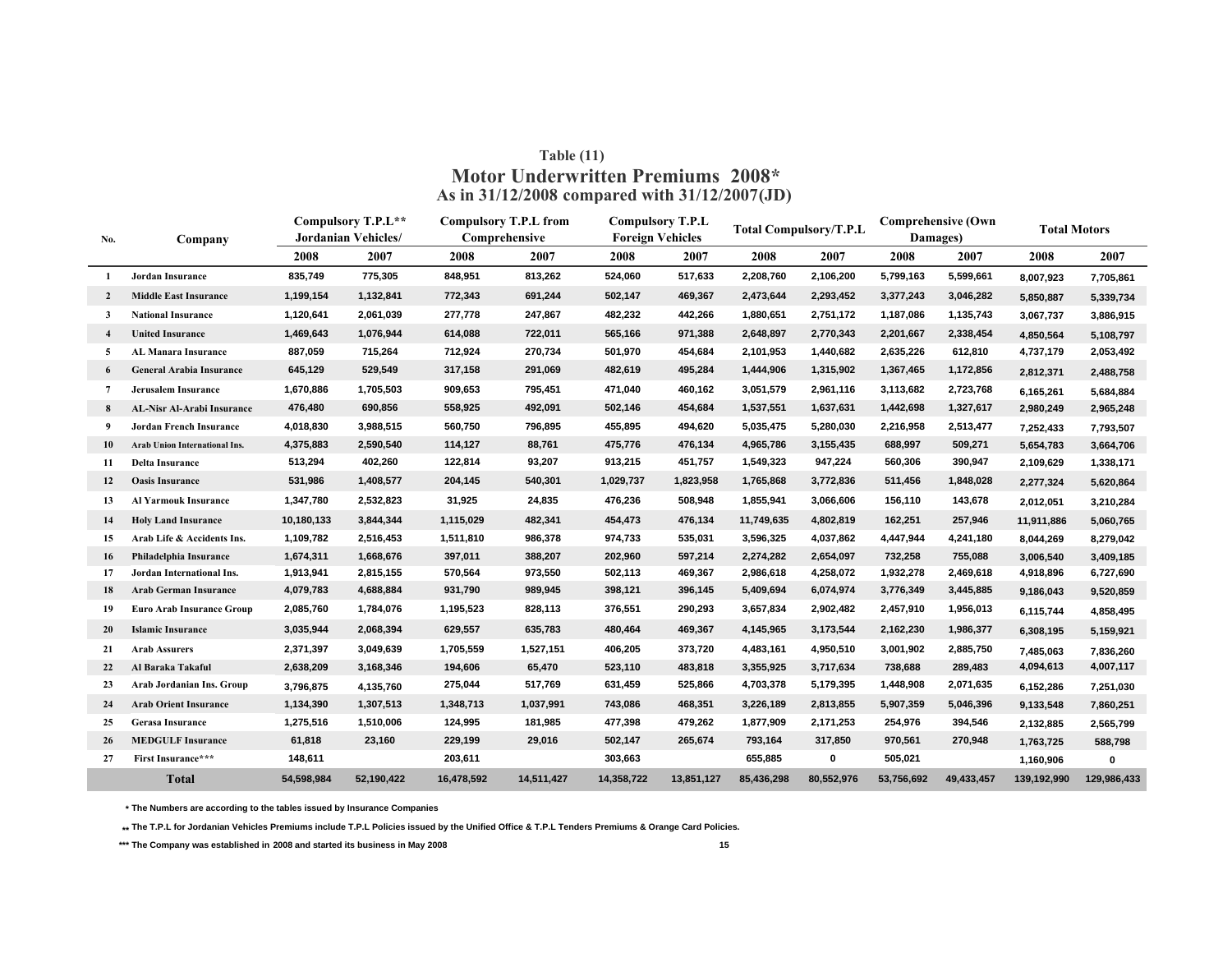#### **Table (12)**

### **Companie's Classification & Share of Gross Written Premiums(JD)**

#### **As in 31/12/2008**

**-1**

| Classification of companies according to(Non Life Insurances Premiums) |  |  |  |
|------------------------------------------------------------------------|--|--|--|
|------------------------------------------------------------------------|--|--|--|

**Classification of companies according to (Life & Medical Premiums) Classification of companies according to (Gross Premiums)**

**Non Life Insurance Companies Share% Companies Share%** Companies Share%

|              | <b>Companies</b>                       |             | Non Life Insurance Companies Share% | ъ              | <b>Companies</b>                     | Life & Medical<br>Insurance | <b>Companies Share%</b> | r.              | <b>Companies</b>                   | Gross Premiums Companies |       |
|--------------|----------------------------------------|-------------|-------------------------------------|----------------|--------------------------------------|-----------------------------|-------------------------|-----------------|------------------------------------|--------------------------|-------|
|              | 1 Jordan Insurance                     | 22.349.980  | 9.64                                |                | 1 American Life Insurance(Alico)     | 16,071,733                  | 15.88                   | $\mathbf{1}$    | <b>Arab Orient Insurance</b>       | 32,221,120               | 9.68  |
|              | 2 Arab Orient Insurance                | 18,426,065  | 7.95                                | $\overline{2}$ | <b>Arab Orient Insurance</b>         | 13,795,055                  | 13.63                   | $\overline{2}$  | <b>Jordan Insurance</b>            | 30,608,811               | 9.19  |
|              | 3 Middle East Insurance                | 16,880,001  | 7.28                                | 3              | <b>Arab German Insurance</b>         | 10,193,916                  | 10.07                   | 3               | <b>Arab German Insurance</b>       | 24,769,130               | 7.44  |
|              | 4 Arab German Insurance                | 14,575,214  | 6.29                                |                | 4 Jordan Insurance                   | 8,258,831                   | 8.16                    |                 | <b>Middle East Insurance</b>       | 21,806,757               | 6.55  |
|              | <b>5</b> Holy Land Insurance           | 12,304,874  | 5.31                                | 5              | <b>AL-Nisr Al-Arabi Insurance</b>    | 7,722,643                   | 7.63                    | 5               | American Life Insurance(Alico)     | 17,878,471               | 5.37  |
|              | Arab Life & Accidents Ins.             | 11,672,580  | 5.04                                | 6              | Jordan International Ins.            | 5,478,589                   | 5.41                    | 6               | Arab Life & Accidents Ins.         | 16,201,363               | 4.86  |
| $\mathbf{7}$ | <b>Jerusalem Insurance</b>             | 9,884,373   | 4.26                                | 7              | <b>Jordan French Insurance</b>       | 5,445,013                   | 5.38                    | $\overline{7}$  | <b>Jordan French Insurance</b>     | 15,313,237               | 4.60  |
|              | 8 Jordan French Insurance              | 9,868,224   | 4.24                                | 8              | <b>Middle East Insurance</b>         | 4,926,756                   | 4.87                    |                 | <b>Euro Arab Insurance Group</b>   | 14,370,480               | 4.32  |
| 9            | <b>Arab Assurers</b>                   | 9,839,903   | 4.14                                | 9              | <b>Euro Arab Insurance Group</b>     | 4,764,695                   | 4.71                    | 9               | Jordan International Ins.          | 13,965,602               | 4.19  |
|              | 10 Euro Arab Insurance Group           | 9,605,785   | 4.14                                |                | 10 Arab Life & Accidents Ins.        | 4,528,783                   | 4.47                    | 10 <sup>1</sup> | AL-Nisr Al-Arabi Insurance         | 13,436,283               | 4.03  |
|              | 11 Jordan International Ins.           | 8,487,013   | 3.66                                |                | 11 Islamic Insurance                 | 4,209,387                   | 4.16                    | 11              | <b>Islamic Insurance</b>           | 12,548,348               | 3.77  |
|              | 12 Islamic Insurance                   | 8,338,961   | 3.60                                | 12             | <b>General Arabia Insurance</b>      | 3,267,337                   | 3.23                    | 12              | <b>Holy Land Insurance</b>         | 12,304,874               | 3.69  |
| 13           | <b>General Arabia Insurance</b>        | 8,309,807   | 3.58                                | 13             | <b>MEDGULF Insurance</b>             | 3,081,544                   | 3.04                    | 13              | <b>General Arabia Insurance</b>    | 11,577,144               | 3.48  |
|              | 14 Arab Jordanian Ins. Group           | 8,243,276   | 3.56                                |                | 14 Jerusalem Insurance               | 1,508,580                   | 1.49                    | 14              | <b>Jerusalem Insurance</b>         | 11,392,953               | 3.42  |
|              | <b>15</b> United Insurance             | 6,872,223   | 2.96                                | 15             | <b>Arab Assurers</b>                 | 1,273,916                   | 1.26                    | 15              | <b>Arab Assurers</b>               | 11,113,819               | 3.34  |
|              | 16 AL Manara Insurance                 | 6,762,991   | 2.92                                |                | 16 Arab Jordanian Ins. Group         | 988,321                     | 0.98                    | 16              | Arab Jordanian Ins. Group          | 9,231,597                | 2.77  |
|              | 17 Arab Union International Ins.       | 6,688,815   | 2.89                                | 17             | <b>United Insurance</b>              | 958,690                     | 0.95                    | 17              | <b>United Insurance</b>            | 7,830,913                | 2.35  |
|              | 18 National Insurance                  | 6,563,733   | 2.83                                |                | 18 Al Baraka Takaful                 | 929,921                     | 0.92                    | 18              | <b>National Insurance</b>          | 7,414,650                | 2.23  |
| 19           | <b>AL-Nisr Al-Arabi Insurance</b>      | 5,713,640   | 2.27                                | 19             | <b>National Insurance</b>            | 850,917                     | 0.84                    | 19              | Arab Union International Ins.      | 7,002,949                | 2.10  |
|              | 20 Al Yarmouk Insurance                | 5,256,282   | 1.90                                | 20             | <b>Al Yarmouk Insurance</b>          | 786,786                     | 0.78                    | 20              | <b>AL Manara Insurance</b>         | 6,949,240                | 2.09  |
|              | 21 Al Baraka Takaful                   | 4,403,226   | 1.90                                | 21             | <b>Delta Insurance</b>               | 607,443                     | 0.60                    | 21              | <b>Al Yarmouk Insurance</b>        | 6,043,068                | 1.81  |
|              | 22 Delta Insurance                     | 4,293,950   | 1.85                                | 22             | <b>First Insurance</b>               | 566,522                     | 0.56                    | 22              | <b>MEDGULF Insurance</b>           | 6,643,499                | 1.99  |
| 23           | <b>MEDGULF Insurance</b>               | 3,561,955   | 1.54                                | 23             | <b>Arab Union International Ins.</b> | 314,134                     | 0.31                    | 23              | Al Baraka Takaful                  | 5,333,147                | 1.60  |
|              | 24 Philadelphia Insurance              | 3,182,958   | 1.37                                | 24             | <b>Gerasa Insurance</b>              | 250,162                     | 0.25                    | 24              | <b>Delta Insurance</b>             | 4,901,393                | 1.47  |
| 25           | <b>Oasis Insurance</b>                 | 3,058,956   | 1.32                                | 25             | <b>Oasis Insurance</b>               | 238,945                     | 0.24                    | 25              | <b>Oasis Insurance</b>             | 3,297,901                | 0.99  |
|              | 26 First Insurance*                    | 2,464,024   | 1.06                                |                | 26 AL Manara Insurance               | 186,249                     | 0.18                    | 26              | Philadelphia Insurance             | 3,182,958                | 0.96  |
|              | 27 Gerasa Insurance                    | 2,402,912   | 1.04                                | 27             | Philadelphia Insurancë               |                             |                         | 27              | <b>First Insurance</b>             | 3,030,546                | 0.91  |
|              | <b>American Life Insurance (Alico)</b> | 1,806,738   | $\overline{1}$                      | 28             | <b>Holy Land Insurance*</b>          |                             |                         |                 | <b>Gerasa Insurance</b>            | 2,653,074                | 0.80  |
|              | 29 Housing Loans Ins. (Darkom)         |             |                                     | 29             | Housing Loans Ins. (Darkom)*         |                             |                         | 29              | <b>Housing Loans Ins. (Darkom)</b> |                          |       |
|              | Total                                  | 231,818,459 | 100.00                              |                | Total                                | 101,204,868                 | 100.00                  |                 | Total                              | 333,023,327              | 100.0 |

|          | Non Life Insurance                                | <b>Companies Share%</b> | %                | <b>Companies</b>                                                  | <b>Life &amp; Medical</b><br>Insurance | <b>Companies Share%</b> | r              | <b>Companies</b>                   | Gross Premiums Companies & |        |
|----------|---------------------------------------------------|-------------------------|------------------|-------------------------------------------------------------------|----------------------------------------|-------------------------|----------------|------------------------------------|----------------------------|--------|
|          | 22,349,980                                        | 9.64                    | 1                | <b>American Life Insurance(Alico)</b>                             | 16,071,733                             | 15.88                   | -1             | <b>Arab Orient Insurance</b>       | 32,221,120                 | 9.68   |
|          | 18,426,065                                        | 7.95                    | $\mathbf{2}$     | <b>Arab Orient Insurance</b>                                      | 13,795,055                             | 13.63                   | $\overline{2}$ | <b>Jordan Insurance</b>            | 30,608,811                 | 9.19   |
|          | 16,880,001                                        | 7.28                    | 3                | <b>Arab German Insurance</b>                                      | 10,193,916                             | 10.07                   | 3              | <b>Arab German Insurance</b>       | 24,769,130                 | 7.44   |
|          | 14,575,214                                        | 6.29                    | 4                | <b>Jordan Insurance</b>                                           | 8,258,831                              | 8.16                    | 4              | <b>Middle East Insurance</b>       | 21,806,757                 | 6.55   |
|          | 12,304,874                                        | 5.31                    | 5                | <b>AL-Nisr Al-Arabi Insurance</b>                                 | 7,722,643                              | 7.63                    | 5              | American Life Insurance(Alico)     | 17,878,471                 | 5.37   |
| ns.      | 11,672,580                                        | 5.04                    | 6                | Jordan International Ins.                                         | 5,478,589                              | 5.41                    | 6              | Arab Life & Accidents Ins.         | 16,201,363                 | 4.86   |
|          | 9,884,373                                         | 4.26                    | $\overline{7}$   | <b>Jordan French Insurance</b>                                    | 5,445,013                              | 5.38                    | $\overline{7}$ | <b>Jordan French Insurance</b>     | 15,313,237                 | 4.60   |
|          | 9,868,224                                         | 4.24                    | 8                | <b>Middle East Insurance</b>                                      | 4,926,756                              | 4.87                    | 8              | <b>Euro Arab Insurance Group</b>   | 14,370,480                 | 4.32   |
|          | 9,839,903                                         | 4.14                    | 9                | <b>Euro Arab Insurance Group</b>                                  | 4,764,695                              | 4.71                    | 9              | Jordan International Ins.          | 13,965,602                 | 4.19   |
| oup:     | 9,605,785                                         | 4.14                    | 10               | Arab Life & Accidents Ins.                                        | 4,528,783                              | 4.47                    | 10             | <b>AL-Nisr Al-Arabi Insurance</b>  | 13,436,283                 | 4.03   |
|          | 8,487,013                                         | 3.66                    | 11               | <b>Islamic Insurance</b>                                          | 4,209,387                              | 4.16                    | 11             | <b>Islamic Insurance</b>           | 12,548,348                 | 3.77   |
|          | 8,338,961                                         | 3.60                    | 12 <sup>12</sup> | <b>General Arabia Insurance</b>                                   | 3,267,337                              | 3.23                    | 12             | <b>Holy Land Insurance</b>         | 12,304,874                 | 3.69   |
| ce       | 8,309,807                                         | 3.58                    | 13               | <b>MEDGULF Insurance</b>                                          | 3,081,544                              | 3.04                    | 13             | <b>General Arabia Insurance</b>    | 11,577,144                 | 3.48   |
| эuр      | 8,243,276                                         | 3.56                    | 14               | <b>Jerusalem Insurance</b>                                        | 1,508,580                              | 1.49                    | 14             | <b>Jerusalem Insurance</b>         | 11,392,953                 | 3.42   |
|          | 6,872,223                                         | 2.96                    | 15               | <b>Arab Assurers</b>                                              | 1,273,916                              | 1.26                    | 15             | <b>Arab Assurers</b>               | 11,113,819                 | 3.34   |
|          | 6,762,991                                         | 2.92                    |                  | 16 Arab Jordanian Ins. Group                                      | 988,321                                | 0.98                    | 16             | Arab Jordanian Ins. Group          | 9,231,597                  | 2.77   |
| al Ins.  | 6,688,815                                         | 2.89                    | 17               | <b>United Insurance</b>                                           | 958,690                                | 0.95                    | 17             | <b>United Insurance</b>            | 7,830,913                  | 2.35   |
|          | 6,563,733                                         | 2.83                    |                  | 18 Al Baraka Takaful                                              | 929,921                                | 0.92                    | 18             | <b>National Insurance</b>          | 7,414,650                  | 2.23   |
| ance     | 5,713,640                                         | 2.27                    | 19               | <b>National Insurance</b>                                         | 850,917                                | 0.84                    | 19             | Arab Union International Ins.      | 7,002,949                  | 2.10   |
|          | 5,256,282                                         | 1.90                    | 20               | <b>Al Yarmouk Insurance</b>                                       | 786,786                                | 0.78                    | 20             | <b>AL Manara Insurance</b>         | 6,949,240                  | 2.09   |
|          | 4,403,226                                         | 1.90                    | 21               | <b>Delta Insurance</b>                                            | 607,443                                | 0.60                    | 21             | <b>Al Yarmouk Insurance</b>        | 6,043,068                  | 1.81   |
|          | 4,293,950                                         | 1.85                    | 22               | <b>First Insurance</b>                                            | 566,522                                | 0.56                    | 22             | <b>MEDGULF Insurance</b>           | 6,643,499                  | 1.99   |
|          | 3,561,955                                         | 1.54                    | 23               | Arab Union International Ins.                                     | 314,134                                | 0.31                    | 23             | Al Baraka Takaful                  | 5,333,147                  | 1.60   |
|          | 3,182,958                                         | 1.37                    | 24               | <b>Gerasa Insurance</b>                                           | 250,162                                | 0.25                    | 24             | <b>Delta Insurance</b>             | 4,901,393                  | 1.47   |
|          | 3,058,956                                         | 1.32                    | 25               | <b>Oasis Insurance</b>                                            | 238,945                                | 0.24                    | 25             | <b>Oasis Insurance</b>             | 3,297,901                  | 0.99   |
|          | 2,464,024                                         | 1.06                    | 26               | <b>AL Manara Insurance</b>                                        | 186,249                                | 0.18                    | 26             | Philadelphia Insurance             | 3,182,958                  | 0.96   |
|          | 2,402,912                                         | 1.04                    |                  | 27 Philadelphia Insurancë                                         |                                        |                         | 27             | <b>First Insurance</b>             | 3,030,546                  | 0.91   |
| e(Alico) | 1,806,738                                         | $\mathbf{1}$            | 28               | <b>Holy Land Insurance*</b>                                       |                                        |                         | 28             | <b>Gerasa Insurance</b>            | 2,653,074                  | 0.80   |
| kom)     |                                                   |                         | 29               | Housing Loans Ins. (Darkom)*                                      |                                        |                         | 29             | <b>Housing Loans Ins. (Darkom)</b> |                            |        |
|          | 231.818.459                                       | 100.00                  |                  | Total                                                             | 101,204,868                            | 100.00                  |                | Total                              | 333.023.327                | 100.00 |
|          | shed in 2008 and started its business in May 2008 |                         |                  | Companies classified from 27-29 don't practice Life& Medical Ins. |                                        |                         |                |                                    |                            |        |

| 1  | <b>Arab Orient Insurance</b>          | 32.221.120  | 9.68   |  |
|----|---------------------------------------|-------------|--------|--|
| 2  | <b>Jordan Insurance</b>               | 30,608,811  | 9.19   |  |
| 3  | <b>Arab German Insurance</b>          | 24,769,130  | 7.44   |  |
| 4  | <b>Middle East Insurance</b>          | 21,806,757  | 6.55   |  |
| 5  | <b>American Life Insurance(Alico)</b> | 17,878,471  | 5.37   |  |
| 6  | Arab Life & Accidents Ins.            | 16,201,363  | 4.86   |  |
| 7  | <b>Jordan French Insurance</b>        | 15,313,237  | 4.60   |  |
| 8  | <b>Euro Arab Insurance Group</b>      | 14,370,480  | 4.32   |  |
| 9  | <b>Jordan International Ins.</b>      | 13,965,602  | 4.19   |  |
| 10 | <b>AL-Nisr Al-Arabi Insurance</b>     | 13,436,283  | 4.03   |  |
| 11 | <b>Islamic Insurance</b>              | 12.548.348  | 3.77   |  |
| 12 | <b>Holy Land Insurance</b>            | 12,304,874  | 3.69   |  |
| 13 | <b>General Arabia Insurance</b>       | 11,577,144  | 3.48   |  |
| 14 | <b>Jerusalem Insurance</b>            | 11,392,953  | 3.42   |  |
| 15 | <b>Arab Assurers</b>                  | 11,113,819  | 3.34   |  |
| 16 | Arab Jordanian Ins. Group             | 9,231,597   | 2.77   |  |
| 17 | <b>United Insurance</b>               | 7,830,913   | 2.35   |  |
| 18 | <b>National Insurance</b>             | 7,414,650   | 2.23   |  |
| 19 | <b>Arab Union International Ins.</b>  | 7,002,949   | 2.10   |  |
| 20 | <b>AL Manara Insurance</b>            | 6,949,240   | 2.09   |  |
| 21 | <b>Al Yarmouk Insurance</b>           | 6,043,068   | 1.81   |  |
| 22 | <b>MEDGULF Insurance</b>              | 6,643,499   | 1.99   |  |
| 23 | Al Baraka Takaful                     | 5,333,147   | 1.60   |  |
| 24 | <b>Delta Insurance</b>                | 4,901,393   | 1.47   |  |
| 25 | <b>Oasis Insurance</b>                | 3,297,901   | 0.99   |  |
| 26 | Philadelphia Insurance                | 3,182,958   | 0.96   |  |
| 27 | <b>First Insurance</b>                | 3,030,546   | 0.91   |  |
| 28 | <b>Gerasa Insurance</b>               | 2,653,074   | 0.80   |  |
| 29 | <b>Housing Loans Ins. (Darkom)</b>    |             |        |  |
|    | <b>Total</b>                          | 333 023 327 | 100.00 |  |

**\* \* The Company was established in 2008 and started its business in May 2008 Companies classified from 27-29 don't practice Life& Medical Ins.** 

**but Philadelphia Insurance company Started practicing medical Insurance in 2009**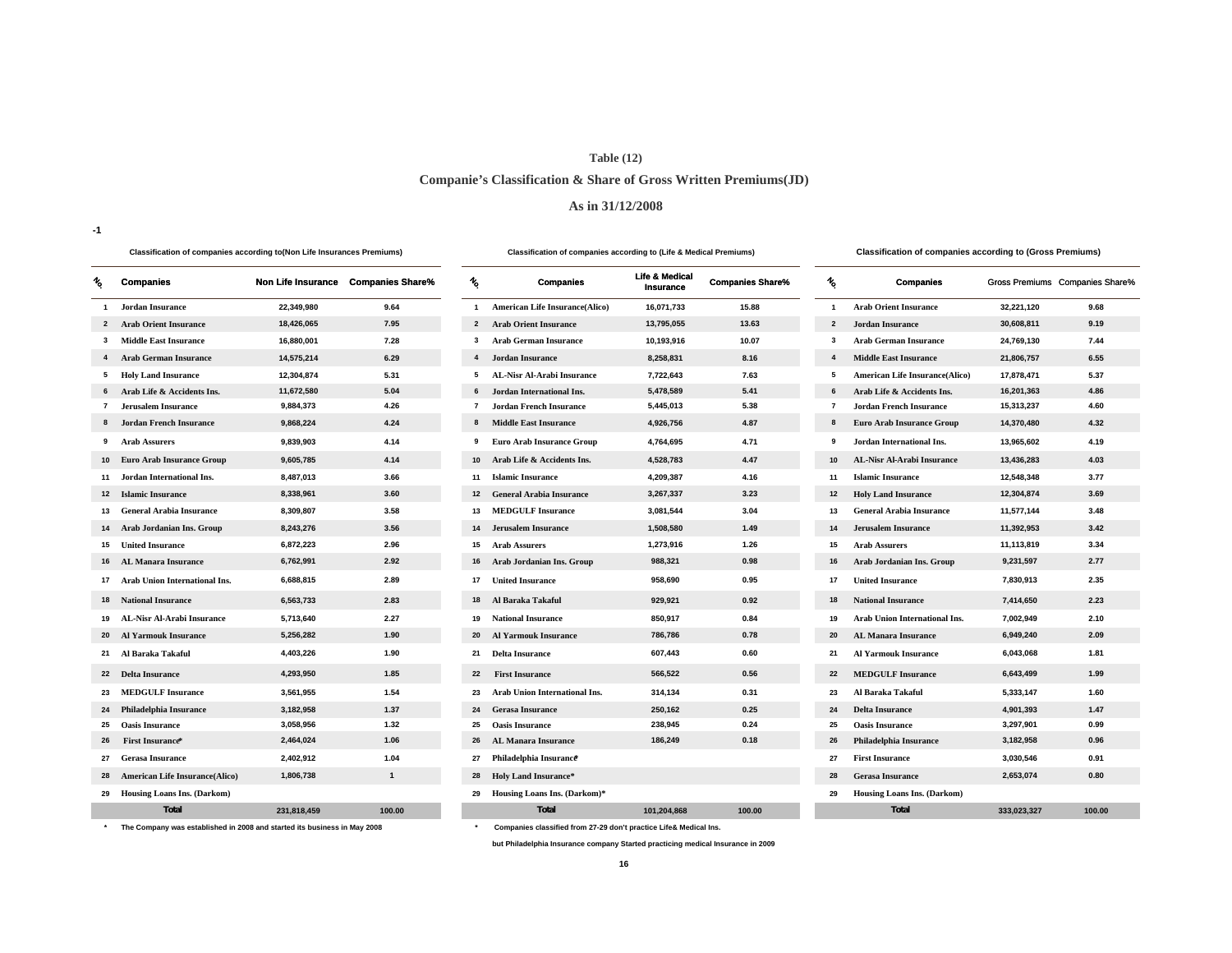# **Companies Classification & Share of Gross Written Premiums Per Class As in 31/12/2008 Table (12)**

#### **Cont.-2**

#### **No. Companies 1 Middle East Insurance 3,940,934 1 Jordan Insurance 10,111,465 1 Arab Orient Insurance 3,333,837 2 General Arabia Insurance 3,210,766 2 Middle East Insurance 5,589,006 2 Euro Arab Insurance Group 1,863,836 3 Jordan Insurance 2,168,290 3 Arab Orient Insurance 3,790,390 3 American Life Insurance(Alico) 1,806,738 4 Arab Orient Insurance 2,634,706 4 Arab German Insurance 3,751,684 4 Jordan Insurance 1,595,886 5 Jordan International Ins. 1,898,388 5 National Insurance 2,460,414 5 Middle East Insurance 1,499,174 6 Jerusalem Insurance 1,798,596 6 Al Yarmouk Insurance 2,133,325 6 Arab German Insurance 635,667 7 Jordan French Insurance 1,501,134 7 General Arabia Insurance 1,815,601 7 AL-Nisr Al-Arabi Insurance 613,234 8 Arab Life & Accidents Ins. 1,294,263 8 Jerusalem Insurance 1,565,195 8 General Arabia Insurance 471,069 9 AL Manara Insurance 1,156,474 9 MEDGULF Insurance 1,485,969 9 Arab Life & Accidents Ins. 451,236 10 Al Yarmouk Insurance 1,087,131 10 Arab Life & Accidents Ins. 1,473,461 10 AL Manara Insurance 367,811 11 Arab German Insurance 1,001,820 11 Delta Insurance 1,456,831 11 Arab Jordanian Ins. Group 356,187 12 Arab Assurers 905,839 12 Jordan International Ins. 1,422,730 12 Jerusalem Insurance 355,321 13 Islamic Insurance 887,459 13 AL-Nisr Al-Arabi Insurance 1,298,924 13 Jordan French Insurance 254,690 14 National Insurance 848,184 14 United Insurance 1,217,796 14 Islamic Insurance 247,579 15 Arab Union International Ins. 824,249 15 Arab Assurers 1,115,541 15 Jordan International Ins. 246,999 16 AL-Nisr Al-Arabi Insurance 821,233 16 Euro Arab Insurance Group 1,055,309 16 Arab Assurers 226,855 17 Arab Jordanian Ins. Group 755,596 17 Arab Jordanian Ins. Group 979,206 17 United Insurance 213,769 18 United Insurance 590,094 18 First Insurance\* 933,367 18 National Insurance 187,398 19 Delta Insurance 576,984 19 Islamic Insurance 895,728 19 First Insurance\* 161,155 20 Euro Arab Insurance Group 570,896 20 Oasis Insurance 633,266 20 Delta Insurance 150,507 21 MEDGULF Insurance 279,527 21 Jordan French Insurance 608,977 21 Oasis Insurance 71,908 22 First Insurance \*23 Al Baraka Takafulِ 114,528 23 Holy Land Insurance 333,220 23 Arab Union International Ins. 32,094 24 Philadelphia Insurance 76,939 24 Gerasa Insurance 217,607 24 Al Baraka Takafulِ 31,041 25 Oasis Insurance 76,457 25 Arab Union International Ins. 177,689 25 Holy Land Insurance 27,056 26 Gerasa Insurance Gerasa Insurance 43,579 26 Al Baraka Takafulِ 163,044 26 Philadelphia Insurance 25,300 27 Holy Land Insurance 32,712 27 Philadelphia Insurance 74,179 27 Al Yarmouk Insurance 23,775 28 American Life Insurance(Alico)\*\* 28 American Life Insurance(Alico) 28 Gerasa Insurance 8,841 29 Housing Loans Ins. (Darkom)\*\* 29 Housing Loans Ins. (Darkom)\*\* 29 Housing Loans Ins. (Darkom) Total**

| Companies            | <b>Written Premiums</b> | $\mathcal{U}_0$ | <b>Companies</b>                      | <b>Written Premiums</b> | $\mathcal{U}_0$ | <b>Companies</b>                      | <b>Written Premium</b> |
|----------------------|-------------------------|-----------------|---------------------------------------|-------------------------|-----------------|---------------------------------------|------------------------|
| <b>nsurance</b>      | 3,940,934               |                 | <b>Jordan Insurance</b>               | 10,111,465              | 1               | <b>Arab Orient Insurance</b>          | 3,333,837              |
| ia Insurance         | 3,210,766               | $\mathbf{2}$    | <b>Middle East Insurance</b>          | 5,589,006               | $\mathbf{2}$    | <b>Euro Arab Insurance Group</b>      | 1,863,836              |
| nce                  | 2,168,290               |                 | <b>Arab Orient Insurance</b>          | 3,790,390               | 3               | <b>American Life Insurance(Alico)</b> | 1,806,738              |
| nsurance             | 2,634,706               |                 | <b>Arab German Insurance</b>          | 3,751,684               | 4               | <b>Jordan Insurance</b>               | 1,595,886              |
| ational Ins.         | 1,898,388               | 5               | <b>National Insurance</b>             | 2,460,414               | 5               | <b>Middle East Insurance</b>          | 1,499,174              |
| urance               | 1,798,596               |                 | <b>Al Yarmouk Insurance</b>           | 2,133,325               | 6               | <b>Arab German Insurance</b>          | 635,667                |
| ı Insurance          | 1,501,134               |                 | <b>General Arabia Insurance</b>       | 1,815,601               |                 | <b>AL-Nisr Al-Arabi Insurance</b>     | 613,234                |
| ccidents Ins.        | 1,294,263               |                 | <b>Jerusalem Insurance</b>            | 1,565,195               | 8               | <b>General Arabia Insurance</b>       | 471,069                |
| ısurance             | 1,156,474               | 9               | <b>MEDGULF Insurance</b>              | 1,485,969               | 9               | Arab Life & Accidents Ins.            | 451,236                |
| nsurance             | 1,087,131               | 10              | Arab Life & Accidents Ins.            | 1,473,461               | 10              | <b>AL Manara Insurance</b>            | 367,811                |
| Insurance            | 1,001,820               |                 | <b>11 Delta Insurance</b>             | 1,456,831               | 11              | Arab Jordanian Ins. Group             | 356,187                |
|                      | 905,839                 |                 | <b>12</b> Jordan International Ins.   | 1,422,730               | 12              | Jerusalem Insurance                   | 355,321                |
| ınce                 | 887,459                 |                 | <b>13</b> AL-Nisr Al-Arabi Insurance  | 1,298,924               | 13.             | Jordan French Insurance               | 254,690                |
| ance                 | 848,184                 |                 | <b>14</b> United Insurance            | 1,217,796               |                 | <b>14</b> Islamic Insurance           | 247,579                |
| ternational Ins.     | 824,249                 | 15              | <b>Arab Assurers</b>                  | 1,115,541               | 15.             | Jordan International Ins.             | 246,999                |
| rabi Insurance       | 821,233                 |                 | <b>16</b> Euro Arab Insurance Group   | 1,055,309               |                 | <b>16</b> Arab Assurers               | 226,855                |
| an Ins. Group        | 755,596                 | 17              | <b>Arab Jordanian Ins. Group</b>      | 979,206                 | 17              | <b>United Insurance</b>               | 213,769                |
| nce                  | 590,094                 | 18              | <b>First Insurance*</b>               | 933,367                 | 18              | <b>National Insurance</b>             | 187,398                |
| ce                   | 576,984                 | 19              | <b>Islamic Insurance</b>              | 895,728                 | 19              | <b>First Insurance*</b>               | 161,155                |
| surance Group        | 570,896                 | 20              | <b>Oasis Insurance</b>                | 633,266                 | 20              | <b>Delta Insurance</b>                | 150,507                |
| ısurance             | 279,527                 | 21              | <b>Jordan French Insurance</b>        | 608,977                 | 21              | <b>Oasis Insurance</b>                | 71,908                 |
| $\mathfrak{c}$ e $*$ | 208,596                 | 22              | <b>AL Manara Insurance</b>            | 501,527                 | 22.             | <b>MEDGULF Insurance</b>              | 32,734                 |
| kaful.               | 114,528                 | 23              | <b>Holy Land Insurance</b>            | 333,220                 | 23.             | Arab Union International Ins.         | 32,094                 |
| nsurance             | 76,939                  | 24              | <b>Gerasa Insurance</b>               | 217,607                 |                 | 24 Al Baraka Takaful                  | 31,041                 |
| ce                   | 76,457                  | 25              | Arab Union International Ins.         | 177,689                 | 25              | <b>Holy Land Insurance</b>            | 27,056                 |
| nce                  | 43,579                  | 26              | Al Baraka Takaful                     | 163,044                 | 26              | Philadelphia Insurance                | 25,300                 |
| urance               | 32,712                  |                 | Philadelphia Insurance                | 74,179                  | 27              | <b>Al Yarmouk Insurance</b>           | 23,775                 |
| Insurance(Alico)**   |                         | 28              | <b>American Life Insurance(Alico)</b> |                         | 28.             | <b>Gerasa Insurance</b>               | 8,841                  |
| s Ins. (Darkom)**    |                         | 29.             | Housing Loans Ins. (Darkom)**         |                         |                 | <b>29</b> Housing Loans Ins. (Darkom) |                        |
| Total                | 29,305,374              |                 | Total                                 | 47,261,451              |                 | Total                                 | 15,291,697             |

| <b>Marine &amp; Transport</b> |                         |                 | <b>Fire&amp;Other Property Damages</b> |                         |               | <b>General Accident</b>               |                         |
|-------------------------------|-------------------------|-----------------|----------------------------------------|-------------------------|---------------|---------------------------------------|-------------------------|
| Companies                     | <b>Written Premiums</b> | $\mathcal{U}_0$ | <b>Companies</b>                       | <b>Written Premiums</b> | $\frac{1}{6}$ | <b>Companies</b>                      | <b>Written Premiums</b> |
| <b>isurance</b>               | 3,940,934               |                 | <b>Jordan Insurance</b>                | 10,111,465              |               | <b>Arab Orient Insurance</b>          | 3,333,837               |
| a Insurance                   | 3,210,766               | 2               | <b>Middle East Insurance</b>           | 5,589,006               | 2             | <b>Euro Arab Insurance Group</b>      | 1,863,836               |
| nce                           | 2,168,290               | 3               | <b>Arab Orient Insurance</b>           | 3,790,390               | 3             | <b>American Life Insurance(Alico)</b> | 1,806,738               |
| nsurance                      | 2,634,706               |                 | <b>Arab German Insurance</b>           | 3,751,684               | Δ             | <b>Jordan Insurance</b>               | 1,595,886               |
| ational Ins.                  | 1,898,388               | 5               | <b>National Insurance</b>              | 2,460,414               | 5             | <b>Middle East Insurance</b>          | 1,499,174               |
| urance                        | 1,798,596               | 6               | <b>Al Yarmouk Insurance</b>            | 2,133,325               | 6             | <b>Arab German Insurance</b>          | 635,667                 |
| ı Insurance                   | 1,501,134               | 7               | <b>General Arabia Insurance</b>        | 1,815,601               |               | <b>AL-Nisr Al-Arabi Insurance</b>     | 613,234                 |
| ccidents Ins.                 | 1,294,263               |                 | <b>Jerusalem Insurance</b>             | 1,565,195               | 8             | <b>General Arabia Insurance</b>       | 471,069                 |
| surance                       | 1,156,474               | 9               | <b>MEDGULF Insurance</b>               | 1,485,969               | 9             | Arab Life & Accidents Ins.            | 451,236                 |
| nsurance                      | 1,087,131               |                 | <b>10</b> Arab Life & Accidents Ins.   | 1,473,461               |               | <b>10</b> AL Manara Insurance         | 367,811                 |
| <b>Insurance</b>              | 1,001,820               | 11              | <b>Delta Insurance</b>                 | 1,456,831               | 11            | Arab Jordanian Ins. Group             | 356,187                 |
|                               | 905,839                 |                 | <b>12</b> Jordan International Ins.    | 1,422,730               |               | <b>12</b> Jerusalem Insurance         | 355,321                 |
| nce                           | 887,459                 |                 | <b>13</b> AL-Nisr Al-Arabi Insurance   | 1,298,924               |               | <b>13</b> Jordan French Insurance     | 254,690                 |
| ance                          | 848,184                 | 14.             | <b>United Insurance</b>                | 1,217,796               |               | <b>14</b> Islamic Insurance           | 247,579                 |
| ternational Ins.              | 824,249                 |                 | <b>15</b> Arab Assurers                | 1,115,541               | 15.           | Jordan International Ins.             | 246,999                 |
| abi Insurance <sup>.</sup>    | 821,233                 |                 | <b>16</b> Euro Arab Insurance Group    | 1,055,309               |               | <b>16 Arab Assurers</b>               | 226,855                 |
| ın Ins. Group                 | 755,596                 | 17.             | <b>Arab Jordanian Ins. Group</b>       | 979,206                 |               | <b>17</b> United Insurance            | 213,769                 |
| nce                           | 590,094                 | 18              | <b>First Insurance*</b>                | 933,367                 |               | <b>18</b> National Insurance          | 187,398                 |
| e:                            | 576,984                 | 19              | <b>Islamic Insurance</b>               | 895,728                 | 19            | <b>First Insurance*</b>               | 161,155                 |
| urance Group                  | 570,896                 | 20 -            | <b>Oasis Insurance</b>                 | 633,266                 | 20            | <b>Delta Insurance</b>                | 150,507                 |
| ısurance                      | 279,527                 |                 | 21 Jordan French Insurance             | 608,977                 | 21            | <b>Oasis Insurance</b>                | 71,908                  |
| ce *                          | 208,596                 |                 | <b>22</b> AL Manara Insurance          | 501,527                 | 22            | <b>MEDGULF Insurance</b>              | 32,734                  |
| .aful                         | 114,528                 | 23              | <b>Holy Land Insurance</b>             | 333,220                 | 23            | Arab Union International Ins.         | 32,094                  |
| nsurance                      | 76,939                  | 24              | <b>Gerasa Insurance</b>                | 217,607                 | 24            | Al Baraka Takaful.                    | 31,041                  |
| ce                            | 76,457                  | 25              | Arab Union International Ins.          | 177,689                 | 25            | <b>Holy Land Insurance</b>            | 27,056                  |
| nce                           | 43,579                  |                 | 26 Al Baraka Takaful                   | 163,044                 | 26            | Philadelphia Insurance                | 25,300                  |
| urance                        | 32,712                  | 27              | Philadelphia Insurance                 | 74,179                  | 27            | <b>Al Yarmouk Insurance</b>           | 23,775                  |
| Insurance(Alico)**            |                         |                 | 28 American Life Insurance(Alico)      |                         | 28            | <b>Gerasa Insurance</b>               | 8,841                   |
| s Ins. (Darkom)**             |                         |                 | 29 Housing Loans Ins. (Darkom)**       |                         |               | <b>29</b> Housing Loans Ins. (Darkom) |                         |
| <b>Total</b>                  | 29,305,374              |                 | <b>Total</b>                           | 47,261,451              |               | <b>Total</b>                          | 15,291,697              |

**\*The Company was established in 2008 and started its business in May 2008**

**\*\* Companies Classified from 28-29 don't practice Marine & Fire Insurance**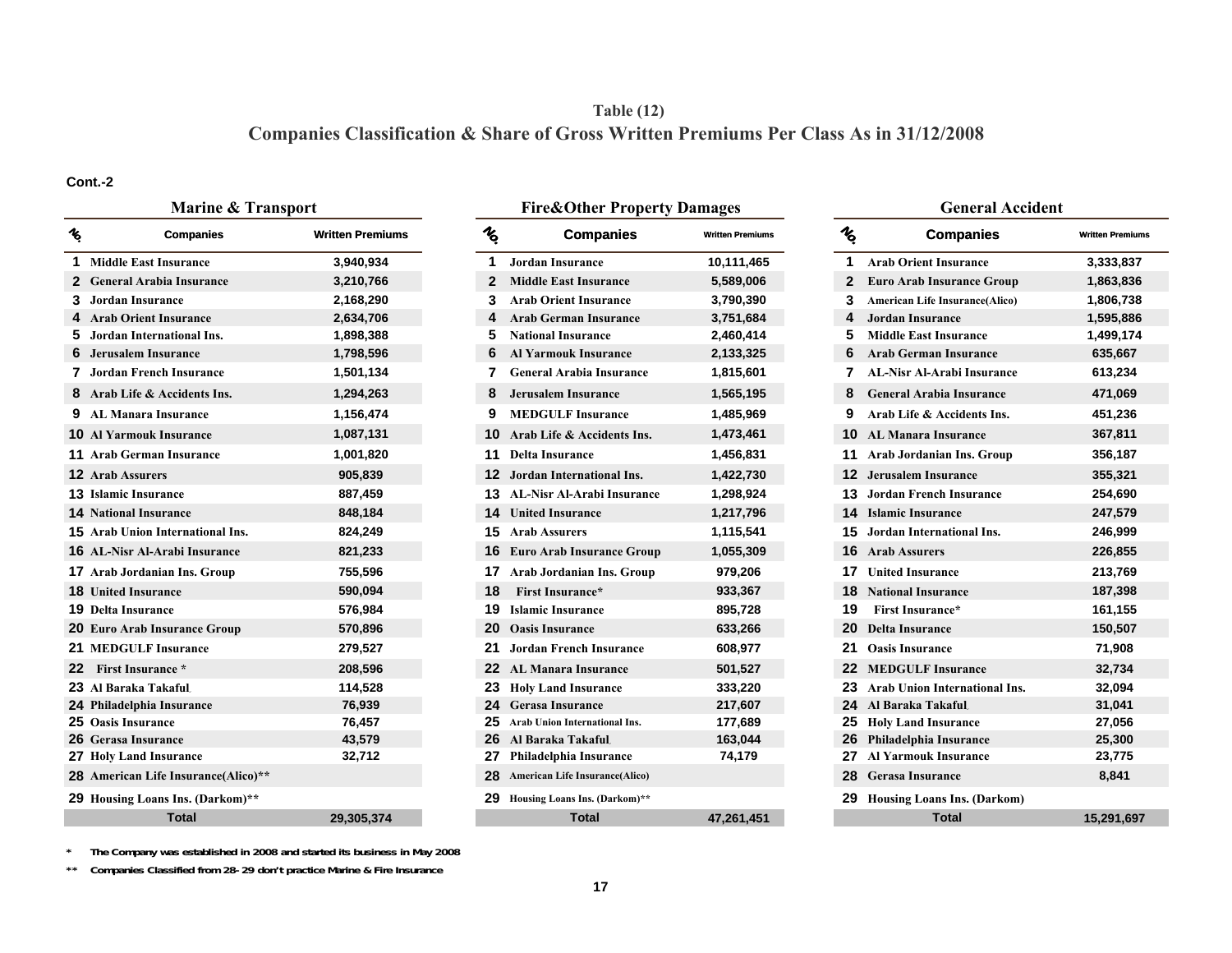# **Table (12) Companie's Classification & Share of Gross Written Premiums Per Class As in 31/12/2008**

**Cont. -3**

|                | Life                                   |                     |              |                         |
|----------------|----------------------------------------|---------------------|--------------|-------------------------|
| NO             | Companies                              | Written<br>Premiums | No.          | Com                     |
| 1              | <b>American Life Insurance (Alico)</b> | 13,317,402          | 1            | <b>Arab Orient Insu</b> |
| $\overline{2}$ | <b>Jordan Insurance</b>                | 5,142,228           | $\mathbf{2}$ | Arab German In          |
| 3              | <b>AL-Nisr Al-Arabi Insurance</b>      | 4,309,044           | 3            | Jordan French Iı        |
| 4              | Arab Life & Accidents Ins.             | 3,753,425           | 4            | Jordan Internati        |
| 5              | <b>Middle East Insurance</b>           | 2,098,268           | 5            | <b>Euro Arab Insur</b>  |
| 6              | <b>Islamic Insurance</b>               | 1,320,363           | 6            | <b>AL-Nisr Al-Arab</b>  |
| 7              | <b>Arab German Insurance</b>           | 1,067,646           | 7            | <b>Jordan Insuranc</b>  |
| 8              | <b>General Arabia Insurance</b>        | 1,027,529           | 8            | <b>MEDGULF Insu</b>     |
| 9              | <b>Euro Arab Insurance Group</b>       | 895,447             | 9            | <b>Islamic Insuranc</b> |
| 10             | Jordan International Ins.              | 857,897             | 10           | <b>Middle East Insu</b> |
| 11             | Jordan French Insurance                | 677,006             | 11           | American Life In        |
| 12             | <b>Jerusalem Insurance</b>             | 452,690             | 12           | <b>General Arabia l</b> |
| 13             | <b>Arab Assurers</b>                   | 447,631             | 13           | Jerusalem Insura        |
|                | <b>14</b> National Insurance           | 198,833             | 14           | Al Baraka Takaf         |
|                | <b>15</b> Arab Jordanian Ins. Group    | 194,753             | 15           | <b>United Insurance</b> |
|                | <b>16</b> United Insurance             | 78,769              | 16           | <b>Arab Assurers</b>    |
| 17             | <b>Al Yarmouk Insurance</b>            | 22,503              | 17           | Arab Jordanian          |
| 18             | <b>Delta Insurance</b>                 | 6,954               | 18           | Arab Life & Acci        |
|                | <b>19 Gerasa Insurance</b>             | ÷                   | 19           | Al Yarmouk Insu         |
| 20             | <b>AL Manara Insurance</b>             |                     | 20           | <b>National Insuran</b> |
| 21             | <b>Arab Union International Ins.</b>   | $\star$             | 21           | <b>Delta Insurance</b>  |
|                | <b>22 Oasis Insurance</b>              | ÷                   | 22           | <b>First Insurance</b>  |
| 23             | <b>Holy Land Insurance</b>             |                     | 23           | <b>Arab Union Inter</b> |
| 24             | Philadelphia Insurance                 | $\star$             | 24           | <b>Gerasa Insuranc</b>  |
| 25             | Al Baraka Takaful                      | ÷                   | 25           | <b>Oasis Insurance</b>  |
| 26             | <b>Arab Orient Insurance</b>           |                     | 26           | <b>AL Manara Insu</b>   |
| 27             | <b>MEDGULF Insurance</b>               | ÷                   | 27           | Philadelphia Insu       |
|                | 28 Housing Loans Ins. (Darkom)         |                     | 28           | <b>Holy Land Insur</b>  |
| 29             | <b>First Insurance</b>                 |                     | 29           | <b>Housing Loans In</b> |
|                | Total                                  | 35.868.388          |              | Total                   |

|                                    |                     |                 |                                       |                     |                 | <b>MOLOI</b> (Compaisory (Trillia Tarty Elability Insurance/&Compictionsive(Ov | vn Daniagos         |
|------------------------------------|---------------------|-----------------|---------------------------------------|---------------------|-----------------|--------------------------------------------------------------------------------|---------------------|
| Companies                          | Written<br>Premiums | $\mathcal{U}_O$ | Companies                             | Written<br>Premiums | $\mathcal{U}_O$ | Companies                                                                      | Written<br>Premiums |
| 1 American Life Insurance(Alico)   | 13,317,402          |                 | <b>Arab Orient Insurance</b>          | 13,795,055          | 1               | <b>Holy Land Insurance</b>                                                     | 11,911,886          |
| 2 Jordan Insurance                 | 5,142,228           | 2               | <b>Arab German Insurance</b>          | 9,126,270           | $\mathbf{2}$    | <b>Arab German Insurance</b>                                                   | 9,186,043           |
| 3 AL-Nisr Al-Arabi Insurance       | 4,309,044           | 3.              | <b>Jordan French Insurance</b>        | 4,768,007           | 3               | <b>Arab Orient Insurance</b>                                                   | 9,133,548           |
| 4 Arab Life & Accidents Ins.       | 3,753,425           | 4               | <b>Jordan International Ins.</b>      | 4,620,692           | 4               | Arab Life & Accidents Ins.                                                     | 8,044,269           |
| 5 Middle East Insurance            | 2,098,268           | 5.              | <b>Euro Arab Insurance Group</b>      | 3,869,248           | 5               | <b>Jordan Insurance</b>                                                        | 8,007,923           |
| <b>6</b> Islamic Insurance         | 1,320,363           |                 | AL-Nisr Al-Arabi Insurance            | 3,413,599           | 6               | <b>Arab Assurers</b>                                                           | 7,485,063           |
| <b>Arab German Insurance</b>       | 1,067,646           | 7               | <b>Jordan Insurance</b>               | 3,116,603           | 7               | <b>Jordan French Insurance</b>                                                 | 7,252,433           |
| 8 General Arabia Insurance         | 1,027,529           | 8               | <b>MEDGULF Insurance</b>              | 3,081,544           | 8               | <b>Islamic Insurance</b>                                                       | 6,308,195           |
| <b>9</b> Euro Arab Insurance Group | 895,447             | 9               | <b>Islamic Insurance</b>              | 2,889,024           | 9               | <b>Jerusalem Insurance</b>                                                     | 6,165,261           |
| <b>0</b> Jordan International Ins. | 857,897             | 10              | <b>Middle East Insurance</b>          | 2,828,488           | 10              | Arab Jordanian Ins. Group                                                      | 6,152,287           |
| 1 Jordan French Insurance          | 677,006             | 11.             | <b>American Life Insurance(Alico)</b> | 2,754,331           | 11              | <b>Euro Arab Insurance Group</b>                                               | 6,115,744           |
| 2 Jerusalem Insurance              | 452,690             | 12              | <b>General Arabia Insurance</b>       | 2,239,808           | 12              | <b>Middle East Insurance</b>                                                   | 5,850,887           |
| 3 Arab Assurers                    | 447,631             | 13              | <b>Jerusalem Insurance</b>            | 1,055,890           | 13              | <b>Arab Union International Ins.</b>                                           | 5,654,783           |
| <b>4</b> National Insurance        | 198,833             | 14              | Al Baraka Takaful                     | 929,921             | 14              | Jordan International Ins.                                                      | 4,918,896           |
| 5 Arab Jordanian Ins. Group        | 194,753             | 15.             | <b>United Insurance</b>               | 879,921             | 15              | <b>United Insurance</b>                                                        | 4,850,564           |
| <b>6</b> United Insurance          | 78,769              | 16.             | <b>Arab Assurers</b>                  | 826,285             | 16              | <b>AL Manara Insurance</b>                                                     | 4,737,179           |
| <b>7</b> Al Yarmouk Insurance      | 22,503              | 17              | Arab Jordanian Ins. Group             | 793,568             | 17              | Al Baraka Takaful                                                              | 4,094,613           |
| <b>8</b> Delta Insurance           | 6,954               | 18              | Arab Life & Accidents Ins.            | 775,358             | 18              | <b>National Insurance</b>                                                      | 3,067,737           |
| 9 Gerasa Insurance                 |                     | 19              | <b>Al Yarmouk Insurance</b>           | 764,283             | 19              | Philadelphia Insurance                                                         | 3,006,540           |
| 20 AL Manara Insurance             | $\star$             | 20              | <b>National Insurance</b>             | 652,084             | 20              | AL-Nisr Al-Arabi Insurance                                                     | 2,980,249           |
| 21 Arab Union International Ins.   |                     | 21              | <b>Delta Insurance</b>                | 600,489             | 21              | <b>General Arabia Insurance</b>                                                | 2,812,371           |
| 22 Oasis Insurance                 | $\star$             | 22.             | <b>First Insurance</b>                | 566,522             | 22              | <b>Oasis Insurance</b>                                                         | 2,277,325           |
| 23 Holy Land Insurance             |                     | 23              | Arab Union International Ins.         | 314,134             | 23              | <b>Gerasa Insurance</b>                                                        | 2,132,885           |
| 24 Philadelphia Insurance          |                     | 24              | <b>Gerasa Insurance</b>               | 250,162             | 24              | <b>Delta Insurance</b>                                                         | 2,109,628           |
| 25 Al Baraka Takaful               |                     | 25              | <b>Oasis Insurance</b>                | 238,945             | 25              | <b>Al Yarmouk Insurance</b>                                                    | 2,012,051           |
| 26 Arab Orient Insurance           |                     | 26              | <b>AL Manara Insurance</b>            | 186,249             | 26              | <b>MEDGULF Insurance</b>                                                       | 1,763,725           |
| 27 MEDGULF Insurance               |                     | 27              | Philadelphia Insurance*               |                     | 27              | <b>First Insurance</b>                                                         | 1,160,906           |
| 28 Housing Loans Ins. (Darkom)     |                     | 28              | <b>Holy Land Insurance*</b>           |                     | 28              | American Life Insurance(Alico)*                                                |                     |
| 29 First Insurance                 |                     | 29              | Housing Loans Ins. (Darkom)*          |                     | 29              | Housing Loans Ins. (Darkom)*                                                   |                     |
| Total                              | 35.868.388          |                 | Total                                 | 65.336.480          |                 | Total                                                                          | 139.192.99          |

|                     |                        | <b>Medical</b>                        |                     | Motor(Compulsory(Third Party Liability Insurance)&Comprehensive(Own Damages)) |                 |                                   |                     |  |  |
|---------------------|------------------------|---------------------------------------|---------------------|-------------------------------------------------------------------------------|-----------------|-----------------------------------|---------------------|--|--|
| Written<br>Premiums | $\tilde{\psi}_{\rm O}$ | Companies                             | Written<br>Premiums |                                                                               | $\mathcal{U}_O$ | Companies                         | Written<br>Premiums |  |  |
| 13,317,402          | 1                      | <b>Arab Orient Insurance</b>          | 13,795,055          |                                                                               | $\mathbf{1}$    | <b>Holy Land Insurance</b>        | 11,911,886          |  |  |
| 5,142,228           | $\mathbf{2}$           | <b>Arab German Insurance</b>          | 9,126,270           |                                                                               | $\overline{2}$  | <b>Arab German Insurance</b>      | 9,186,043           |  |  |
| 4,309,044           | 3                      | <b>Jordan French Insurance</b>        | 4,768,007           |                                                                               | 3               | <b>Arab Orient Insurance</b>      | 9,133,548           |  |  |
| 3,753,425           | 4                      | Jordan International Ins.             | 4,620,692           |                                                                               | 4               | Arab Life & Accidents Ins.        | 8,044,269           |  |  |
| 2,098,268           | 5                      | <b>Euro Arab Insurance Group</b>      | 3,869,248           |                                                                               | 5               | <b>Jordan Insurance</b>           | 8,007,923           |  |  |
| 1,320,363           | 6                      | <b>AL-Nisr Al-Arabi Insurance</b>     | 3,413,599           |                                                                               | 6               | <b>Arab Assurers</b>              | 7,485,063           |  |  |
| 1,067,646           | 7                      | <b>Jordan Insurance</b>               | 3,116,603           |                                                                               | $\overline{7}$  | <b>Jordan French Insurance</b>    | 7,252,433           |  |  |
| 1,027,529           | 8                      | <b>MEDGULF Insurance</b>              | 3,081,544           |                                                                               | 8               | <b>Islamic Insurance</b>          | 6,308,195           |  |  |
| 895,447             | 9                      | <b>Islamic Insurance</b>              | 2,889,024           |                                                                               | 9               | <b>Jerusalem Insurance</b>        | 6,165,261           |  |  |
| 857,897             | 10                     | <b>Middle East Insurance</b>          | 2,828,488           |                                                                               | 10              | Arab Jordanian Ins. Group         | 6,152,287           |  |  |
| 677,006             | 11                     | <b>American Life Insurance(Alico)</b> | 2,754,331           |                                                                               | 11              | Euro Arab Insurance Group         | 6,115,744           |  |  |
| 452,690             | 12                     | <b>General Arabia Insurance</b>       | 2,239,808           |                                                                               | 12              | <b>Middle East Insurance</b>      | 5,850,887           |  |  |
| 447,631             | 13                     | <b>Jerusalem Insurance</b>            | 1,055,890           |                                                                               | 13              | Arab Union International Ins.     | 5,654,783           |  |  |
| 198,833             | 14                     | Al Baraka Takaful                     | 929,921             |                                                                               | 14              | <b>Jordan International Ins.</b>  | 4,918,896           |  |  |
| 194,753             | 15                     | <b>United Insurance</b>               | 879,921             |                                                                               | 15              | <b>United Insurance</b>           | 4,850,564           |  |  |
| 78,769              | 16                     | <b>Arab Assurers</b>                  | 826,285             |                                                                               | 16              | <b>AL Manara Insurance</b>        | 4,737,179           |  |  |
| 22,503              | 17                     | Arab Jordanian Ins. Group             | 793,568             |                                                                               | 17              | Al Baraka Takaful                 | 4,094,613           |  |  |
| 6,954               | 18                     | Arab Life & Accidents Ins.            | 775,358             |                                                                               | 18              | <b>National Insurance</b>         | 3,067,737           |  |  |
|                     | 19                     | <b>Al Yarmouk Insurance</b>           | 764,283             |                                                                               | 19              | Philadelphia Insurance            | 3,006,540           |  |  |
| $\star$             | 20                     | <b>National Insurance</b>             | 652,084             |                                                                               | 20              | <b>AL-Nisr Al-Arabi Insurance</b> | 2,980,249           |  |  |
| $\star$             | 21                     | <b>Delta Insurance</b>                | 600,489             |                                                                               | 21              | <b>General Arabia Insurance</b>   | 2,812,371           |  |  |
| $\star$             | 22                     | <b>First Insurance</b>                | 566,522             |                                                                               | 22              | <b>Oasis Insurance</b>            | 2,277,325           |  |  |
|                     | 23                     | <b>Arab Union International Ins.</b>  | 314,134             |                                                                               | 23              | <b>Gerasa Insurance</b>           | 2,132,885           |  |  |
|                     | 24                     | <b>Gerasa Insurance</b>               | 250,162             |                                                                               | 24              | <b>Delta Insurance</b>            | 2,109,628           |  |  |
|                     | 25                     | <b>Oasis Insurance</b>                | 238,945             |                                                                               | 25              | Al Yarmouk Insurance              | 2,012,051           |  |  |
| $\star$             | 26                     | <b>AL Manara Insurance</b>            | 186,249             |                                                                               | 26              | <b>MEDGULF Insurance</b>          | 1,763,725           |  |  |
| $\star$             | 27                     | Philadelphia Insurance*               |                     |                                                                               | 27              | <b>First Insurance</b>            | 1,160,906           |  |  |
| $\star$             | 28                     | <b>Holy Land Insurance*</b>           |                     |                                                                               | 28              | American Life Insurance(Alico)*   |                     |  |  |
|                     | 29                     | Housing Loans Ins. (Darkom)*          |                     |                                                                               | 29              | Housing Loans Ins. (Darkom)*      |                     |  |  |
| 35,868,388          |                        | Total                                 | 65,336,480          |                                                                               |                 | <b>Total</b>                      | 139,192,991         |  |  |
|                     |                        |                                       |                     |                                                                               |                 |                                   |                     |  |  |

**\* Companies classified from 19-29 don't practice Life Assurance \*Companies classified from 27-29 dont practice Medical Insurance but Philadelphia Insurance company Started practicing medical Insurance in 2009**

**\* Companies classified from 28-29 dont practice motor Insurance**

**First Insurance Company was established in 2008 and started its business in May 2008**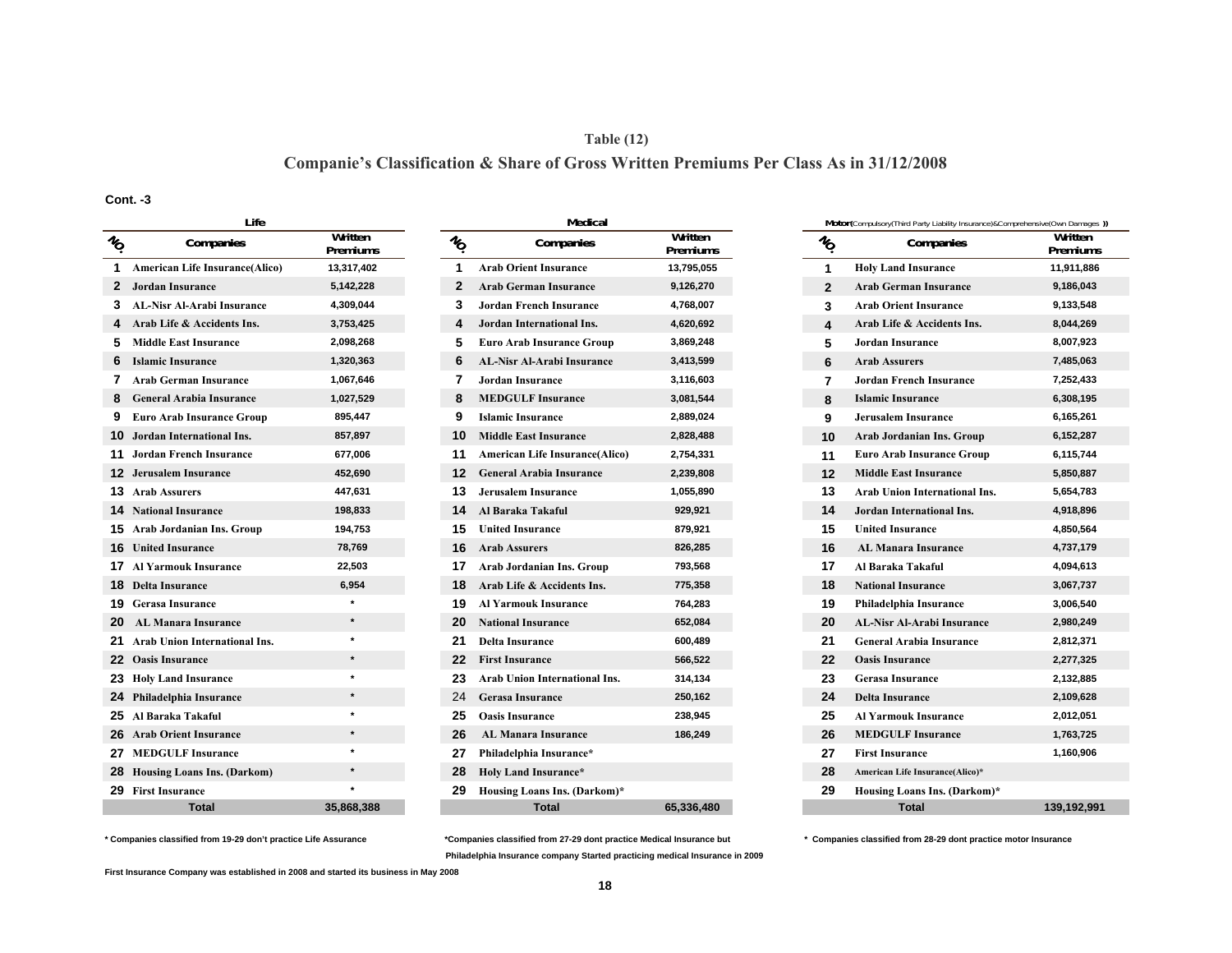# **Companies Share % in Paid Claims 2008**

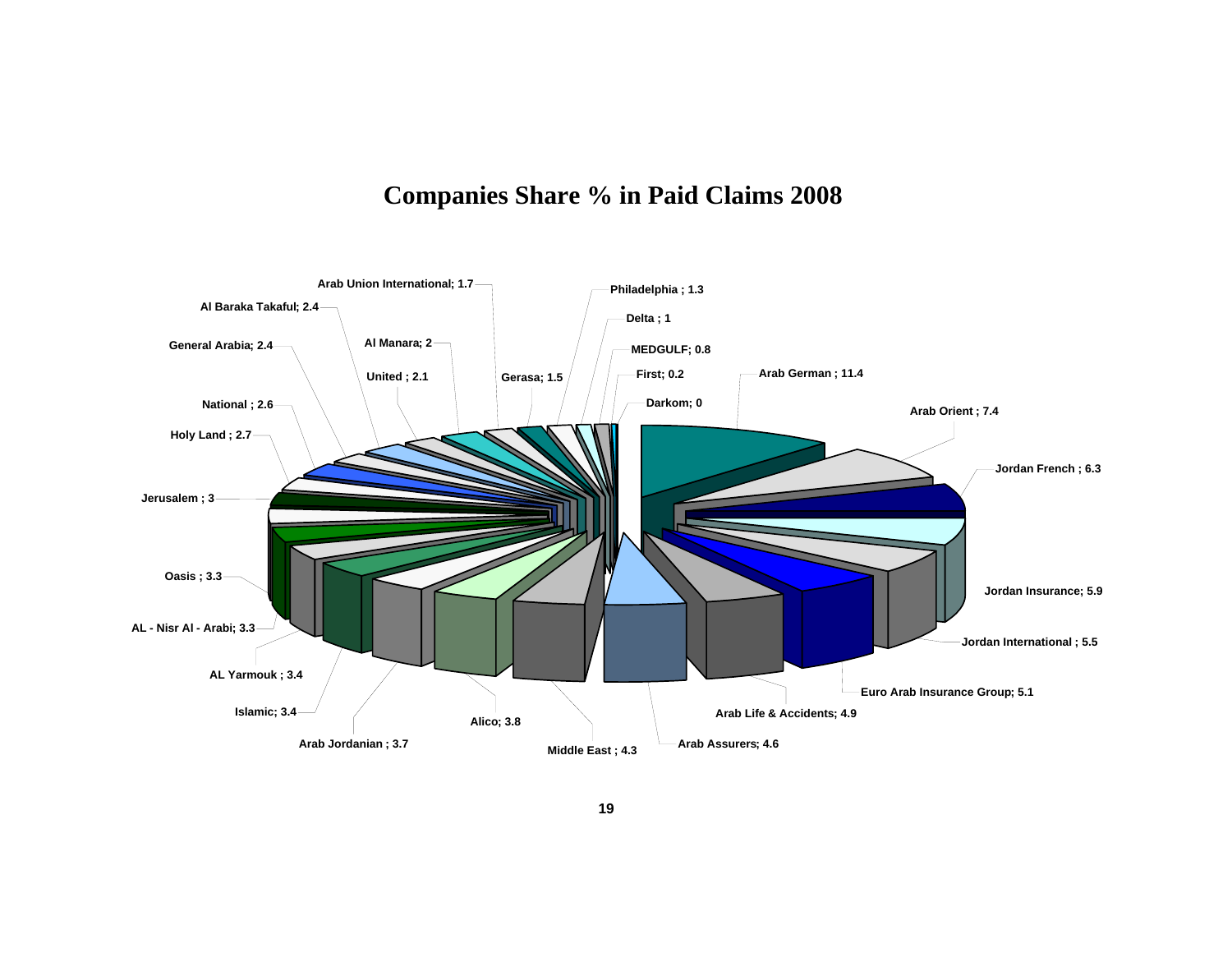# **Paid Claims Companie's Share of All Classes 2008 (JD) Table (13)**

|     |                                   | Marine<br>Aviation |           | <b>Total Marine+Aviation</b> |       | Fire& Other Property |              | Liability  |            |         |         |                       |         |         | Motor   |                                |                       |                                |            |
|-----|-----------------------------------|--------------------|-----------|------------------------------|-------|----------------------|--------------|------------|------------|---------|---------|-----------------------|---------|---------|---------|--------------------------------|-----------------------|--------------------------------|------------|
| No. | Companies                         |                    |           |                              |       |                      |              |            | Damages    |         |         | <b>Other Branches</b> |         | Credit  |         | <b>Compulsory</b> (Third Party | Liability Insurance)  | Comprehensive<br>(Own Damages) |            |
|     |                                   | 2008               | 2007      | 2008                         | 2007  | 2008                 | 2007         | 2008       | 2007       | 2008    | 2007    | 2008                  | 2007    | 2008    | 2007    | 2008                           | 2007                  | 2008                           | 2007       |
|     | 1 Jordan Insurance                | 1,291,093          | 905,367   |                              |       | 1,291,093            | 905,367      | 932,840    | 2,059,131  | 14,873  | 47,506  | 27,242                | 2,804   |         |         | 1,886,912                      | 1,915,633             | 3,587,661                      | 3,195,451  |
|     | 2 Middle East Insurance           | 317,469            | 208,822   |                              |       | 317,469              | 208,822      | 728,343    | 1,701,004  | 13,371  | 3,575   | 23,832                | 7,307   |         |         | 2,446,600                      | 2,734,774             | 2,963,880                      | 2,911,475  |
|     | <b>National Insurance</b>         | 583,895            | 358,785   |                              |       | 583,895              | 358,785      | 771,155    | 222,021    | 40,146  | 3,664   | 20                    | 6,702   |         |         | 2,730,297                      | 3,019,461             | 1,267,738                      | 1,243,489  |
|     | 4 United Insurance                | 183,697            | 345,770   |                              |       | 183,697              | 345,770      | 433,150    | 365,069    | 17,088  | 14,716  | 1,180                 | 13,504  |         |         | 1,854,794                      | 2,239,080             | 1,497,843                      | 3,169,099  |
|     | 5 AL Manara Insurance             | 4,863              | 1,038,118 | 284,000                      |       | 288,863              | 1,038,118    | 76,542     | 14,706     | 225     | 406,804 | 181,627               | 58      |         |         | 2,008,850                      | 1,590,660             | 1,756,800                      | 364,901    |
|     | 6 General Arabia Insurance        | 176,195            | 595,451   |                              |       | 176,195              | 595,451      | 625,879    | 994,179    |         |         | 77,462                | 62,675  |         |         | 1,301,163                      | 1,106,018             | 1,061,245                      | 1,156,007  |
|     | 7 Jerusalem Insurance             | 421,058            | 231,646   |                              |       | 421,058              | 231,646      | 382,724    | 300,891    | 24,616  | 25,174  | 12,240                | 4,684   |         |         | 2,835,639                      | 3,335,639             | 2,055,663                      | 1,490,979  |
|     | 8 AL-Nisr Al-Arabi Insurance      | 209,323            | 77,856    |                              |       | 209,323              | 77,856       | 291,721    | 145,856    | 1,425   | 15,646  | 9,938                 | 55,187  |         |         | 1,553,079                      | 1,933,577             | 1,131,346                      | 1,002,609  |
|     | 9 Jordan French Insurance         | 99,455             | 130,849   |                              |       | 99,455               | 130,849      | 158,400    | 315,724    | 2,228   | 2,422   | 224,033               | 735     |         |         | 6,438,006                      | 6,350,655             | 2,300,224                      | 3,750,612  |
|     | 10 Arab Union International Ins.  | 21,684             | 471       |                              |       | 21,684               | 471          | 3,744      | 42,520     |         |         | 59                    | 1,761   |         |         | 3,234,511                      | 2,776,327             | 391,552                        | 366,236    |
|     | 11 Delta Insurance                | 64,268             | 111,400   |                              |       | 64,268               | 111,400      | 189,625    | 157,832    | 12,921  | 6,894   | 3,376                 | 4,666   |         |         | 1,058,839                      | 816,436               | 519,931                        | 428,371    |
|     | 12 Oasis Insurance                | 368,167            | 57.903    |                              |       | 368,167              | 57,903       | 1,668,335  | 773.055    | 481     | 12      | 38,136                | 11,202  |         |         | 3,017,024                      | 4,416,438             | 1,613,613                      | 2,718,130  |
|     | 13 Al Yarmouk Insurance           | 2,790,259          | 116,701   |                              |       | 2,790,259            | 116,701      | 260,034    | 57,885     | 1,411   | 5,003   |                       | 150     |         |         | 3,568,388                      | 2,459,709             | 72,070                         | 68,350     |
|     | 14 Holy Land Insurance            | 760                | 1,500     |                              |       | 760                  | 1,500        | 319,029    | 538,800    | 10,245  | 1,993   |                       |         |         |         | 5,043,543                      | 2,641,354             | 721,165                        | 697,044    |
|     | 15 Arab Life & Accidents Ins.     | 133,609            | 151,547   |                              |       | 133,609              | 151,547      | 716,269    | 565,189    | 86,881  | 70,523  |                       |         | 488.313 | 247,061 | 3,965,098                      | 3.750.366             | 2,893,612                      | 2,965,363  |
|     | 16 Philadelphia Insurance         | 3,501              | 40,179    |                              |       | 3,501                | 40,179       | 23,815     | 7,657      | 3,421   | 5,532   | 11,300                |         |         |         | 2,269,743                      | 2,353,449             | 551,591                        | 826,252    |
|     | 17 American Life Insurance(Alico) |                    |           |                              |       | $\mathbf{0}$         | 0            |            |            |         |         | 100,834               | 188,293 |         |         |                                |                       |                                |            |
|     | 18 Jordan International Ins.      | 199,861            | 180,873   | 1,000                        |       | 200,861              | 180,873      | 246,331    | 1,070,306  | 58,994  | 11,084  | 75                    |         |         |         | 3,829,070                      | 4,963,868             | 2,182,265                      | 4,211,410  |
|     | 19 Arab German Insurance          | 129,579            | 319,908   |                              |       | 129,579              | 319,908      | 1,875,788  | 13,875,773 | 240,906 | 216,606 | 8,994                 | 22,470  |         |         | 6,858,061                      | 4,939,860             | 5,556,968                      | 3,179,051  |
|     | 20 Euro Arab Insurance Group      | 107,709            | 92,137    |                              |       | 107,709              | 92,137       | 107,278    | 160,752    | 126,147 | 135,458 |                       |         |         |         | 2,944,584                      | 2,209,657             | 4,051,540                      | 2,893,126  |
|     | 21 Islamic Insurance              | 168,775            | 147,058   |                              |       | 168,775              | 147,058      | 171,130    | 243,160    |         |         | 41,318                | 65,324  |         |         | 3,198,923                      | 2,390,961             | 1,452,759                      | 990,243    |
|     | 22 Arab Assurers                  | 289,543            | 116,472   |                              |       | 289,543              | 116,472      | 248,730    | 318,500    | 4.825   | 4,611   | 21,367                | 5,247   | 16,704  |         | 5,145,626                      | 4,871,796             | 3,118,557                      | 1,997,363  |
|     | 23 Al Baraka Takaful              | 29,076             | 11,681    |                              |       | 29,076               | 11,681       | 20,374     | 25,661     |         |         |                       |         |         |         | 4,208,773                      | 3,736,510             | 458,313                        | 171,782    |
|     | 24 Arab Jordanian Ins. Group      | 176,817            | 173,141   |                              |       | 176,817              | 173,141      | 1,328,662  | 287,901    |         |         | 29,711                | 39,063  |         |         | 3,933,068                      | 3,280,032             | 2,141,488                      | 2,121,849  |
|     | 25 Arab Orient Insurance          | 152,550            | 91,811    |                              | 6,261 | 152,550              | 98,072       | 786,659    | 497,269    | 42,312  | 20,118  | 171,568               | 148,660 |         |         | 1,942,583                      | 2,938,193             | 4,775,277                      | 4,024,120  |
|     | 26 Gerasa Insurance               |                    | 1,125     |                              |       | $\mathbf 0$          | 1,125        | 15,103     | 476,241    | 320     | 721     |                       | 250     |         |         | 2,798,986                      | 3,445,837             | 318,557                        | 539,257    |
|     | 27 MEDGULF Insurance              | 7,724              |           |                              |       | 7,724                | $\mathbf{0}$ | 74,006     | 11,267     |         |         | 5,793                 |         |         |         | 160,902                        | 13,241                | 372,521                        | 23,177     |
|     | 28 Housing Loans Ins. (Darkom)    |                    |           |                              |       | $\mathbf{0}$         | $\bf{0}$     |            |            |         |         |                       |         |         |         |                                |                       |                                |            |
|     | 29 First Insurance*               | 4,628              |           |                              |       | 4,628                | 0            | 24,256     |            | 1,550   |         | 669                   |         |         |         | 266,149                        |                       | 89.203                         |            |
|     | <b>Total</b>                      | 7.935.558          | 5.506.571 | 285.000                      | 6.261 | 8,220,558            | 5.512.832    | 12.479.922 | 25.228.349 | 704,386 | 998.062 | 990.774               | 640.742 | 505.017 | 247.061 |                                | 80,499,211 76,229,531 | 48.903.382                     | 46.505.746 |

\* **The Company was established in 2008 and Started its Business in May 2008**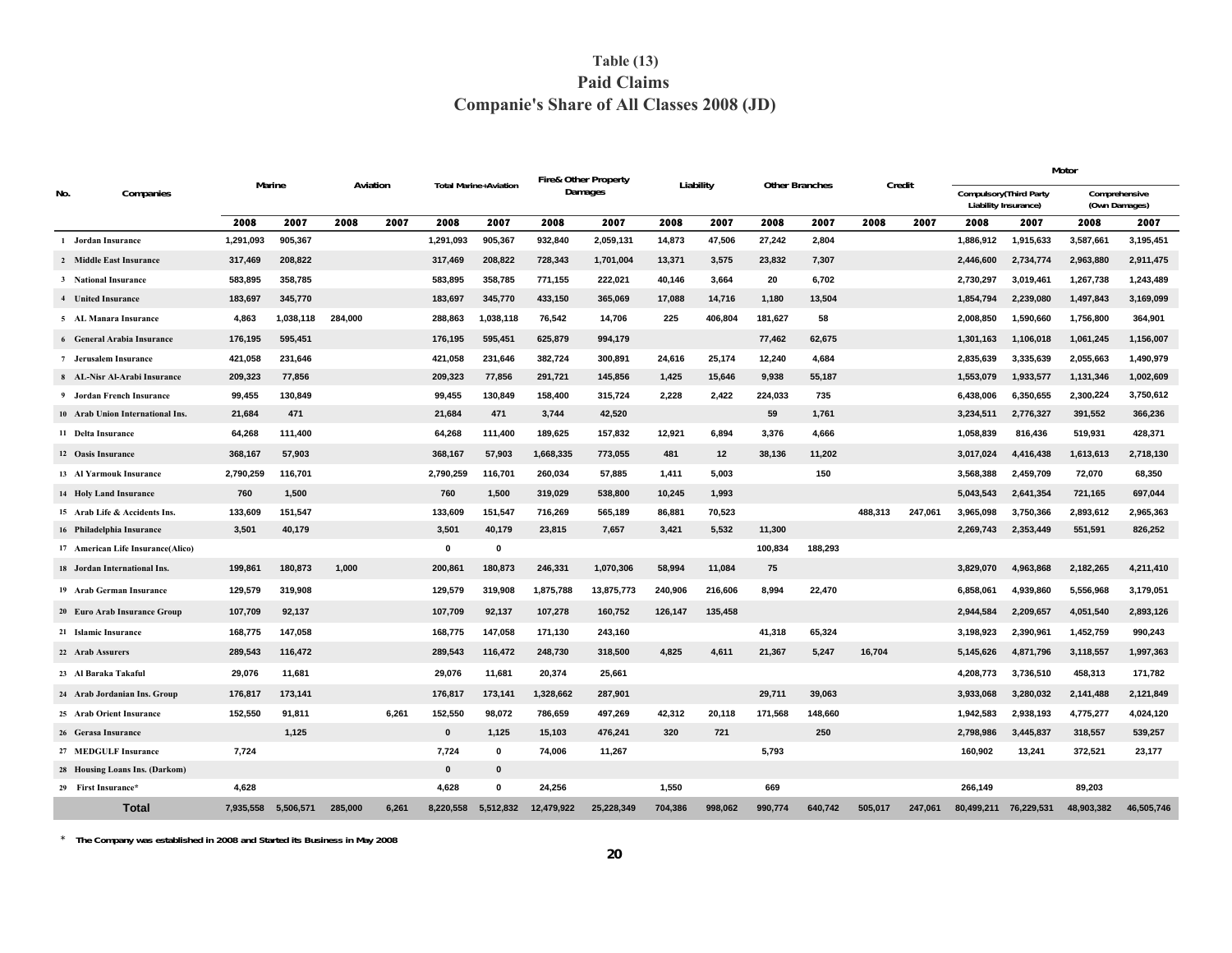# **Table (13) Paid Claims Companie's Share of All Classes 2008 (JD)**

**nt.-2 Co**

|     |                                   | <b>Total Motor</b>                                                                 |             |                     |              |            |            |            |            |              |              |             |                   |                  |       |
|-----|-----------------------------------|------------------------------------------------------------------------------------|-------------|---------------------|--------------|------------|------------|------------|------------|--------------|--------------|-------------|-------------------|------------------|-------|
| No. | Companies                         | <b>Compulsory</b> (Third Party<br>Liability Ins.) & Comprehensive<br>(Own Damages) |             | Non Life Insurances |              | Medical    |            | Life       |            |              | Medical+Life |             | Gross Paid Claims | Market s Share % |       |
|     |                                   | 2008                                                                               | 2007        | 2008                | 2007         | 2008       | 2007       | 2008       | 2007       | 2008         | 2007         | 2008        | 2007              | 2008             | 2007  |
|     | 1 Jordan Insurance                | 5,474,573                                                                          | 5,111,084   | 7,740,621           | 8,125,892    | 1,707,337  | 1,071,600  | 3,368,523  | 1,949,387  | 5,075,860    | 3,020,987    | 12,816,481  | 11,146,879        | 5.85             | 5.37  |
|     | 2 Middle East Insurance           | 5,410,480                                                                          | 5,646,249   | 6,493,495           | 7,566,957    | 2,048,527  | 1,641,210  | 780,237    | 892,906    | 2,828,764    | 2,534,116    | 9,322,259   | 10,101,073        | 4.26             | 4.87  |
|     | 3 National Insurance              | 3,998,035                                                                          | 4,262,950   | 5,393,251           | 4,854,122    | 395,849    | 298,386    | 40,244     | 74,991     | 436,093      | 373,377      | 5,829,344   | 5,227,499         | 2.66             | 2.52  |
|     | 4 United Insurance                | 3,352,637                                                                          | 5,408,179   | 3,987,752           | 6,147,238    | 660,410    | 739,643    | 31,200     | 31,300     | 691,610      | 770,943      | 4,679,362   | 6,918,181         | 2.14             | 3.33  |
|     | 5 AL Manara Insurance             | 3,765,650                                                                          | 1,955,561   | 4,312,907           | 3,415,247    | 127,707    | 5,429      |            |            | 127,707      | 5,429        | 4,440,614   | 3,420,676         | 2.03             | 1.65  |
|     | 6 General Arabia Insurance        | 2,362,408                                                                          | 2,262,025   | 3,241,944           | 3,914,330    | 1,871,503  | 1,848,142  | 252,920    | 199,568    | 2,124,423    | 2,047,710    | 5,366,367   | 5,962,040         | 2.45             | 2.87  |
|     | 7 Jerusalem Insurance             | 4,891,302                                                                          | 4,826,618   | 5,731,940           | 5,389,013    | 680,405    | 630,385    | 269,187    | 493,322    | 949,592      | 1,123,707    | 6,681,532   | 6,512,720         | 3.05             | 3.14  |
|     | 8 AL-Nisr Al-Arabi Insurance      | 2,684,425                                                                          | 2,936,186   | 3,196,832           | 3,230,731    | 2,570,753  | 2,470,162  | 1,370,367  | 1,558,820  | 3,941,120    | 4,028,982    | 7,137,952   | 7,259,713         | 3.26             | 3.50  |
|     | 9 Jordan French Insurance         | 8,738,230                                                                          | 10,101,267  | 9,222,346           | 10,550,997   | 4,078,691  | 4,694,564  | 431,853    | 291,354    | 4,510,544    | 4,985,918    | 13,732,890  | 15,536,915        | 6.27             | 7.49  |
|     | 10 Arab Union International Ins.  | 3,626,063                                                                          | 3,142,563   | 3,651,550           | 3,187,315    | 162,902    | 48,111     |            |            | 162,902      | 48,111       | 3,814,452   | 3,235,426         | 1.74             | 1.56  |
|     | 11 Delta Insurance                | 1,578,770                                                                          | 1,244,807   | 1,848,960           | 1,525,599    | 411,317    | 401,002    |            |            | 411,317      | 401,002      | 2,260,277   | 1,926,601         | 1.03             | 0.93  |
|     | 12 Oasis Insurance                | 4,630,637                                                                          | 7,134,568   | 6,705,756           | 7,976,740    | 440,801    | 453,006    |            |            | 440,801      | 453,006      | 7,146,557   | 8,429,746         | 3.26             | 4.06  |
|     | 13 Al Yarmouk Insurance           | 3,640,458                                                                          | 2,528,059   | 6,692,162           | 2,707,798    | 602,928    | 512,601    | 76,807     | 20,035     | 679,735      | 532,636      | 7,371,897   | 3,240,434         | 3.37             | 1.56  |
|     | 14 Holy Land Insurance            | 5,764,708                                                                          | 3,338,398   | 6,094,742           | 3,880,691    |            |            |            |            | $\mathbf{0}$ | $\mathbf{0}$ | 6,094,742   | 3,880,691         | 2.78             | 1.87  |
|     | 15 Arab Life & Accidents Ins.     | 6,858,710                                                                          | 6,715,729   | 8,283,782           | 7,750,049    | 732,561    | 1,045,629  | 1,722,740  | 1,411,468  | 2,455,301    | 2,457,097    | 10,739,083  | 10,207,146        | 4.90             | 4.92  |
|     | 16 Philadelphia Insurance         | 2,821,334                                                                          | 3,179,701   | 2,863,371           | 3,233,069    |            |            |            |            | $\bf{0}$     | $\bf{0}$     | 2,863,371   | 3,233,069         | 1.31             | 1.56  |
|     | 17 American Life Insurance(Alico) | 0                                                                                  | 0           | 100,834             | 188,293      | 1,921,661  | 1,876,495  | 6,196,355  | 5,329,034  | 8,118,016    | 7,205,529    | 8,218,850   | 7,393,822         | 3.75             | 3.56  |
|     | 18 Jordan International Ins.      | 6,011,335                                                                          | 9,175,278   | 6,517,596           | 10,437,541   | 5,241,267  | 4,169,760  | 325,636    | 231,965    | 5,566,903    | 4,401,725    | 12,084,499  | 14,839,266        | 5.52             | 7.15  |
|     | 19 Arab German Insurance          | 12,415,029                                                                         | 8,118,911   | 14,670,296          | 22,553,668   | 9,790,021  | 5,445,616  | 467,486    | 534,879    | 10,257,507   | 5,980,495    | 24,927,803  | 28,534,163        | 11.39            | 13.75 |
|     | 20 Euro Arab Insurance Group      | 6,996,124                                                                          | 5,102,783   | 7,337,258           | 5,491,130    | 3,171,466  | 1,762,396  | 586,320    | 352,752    | 3,757,786    | 2,115,148    | 11,095,044  | 7,606,278         | 5.07             | 3.67  |
|     | 21 Islamic Insurance              | 4,651,682                                                                          | 3,381,204   | 5,032,905           | 3,836,746    | 1,980,406  | 1,460,172  | 406,533    | 397,648    | 2,386,939    | 1,857,820    | 7,419,844   | 5,694,566         | 3.39             | 2.74  |
|     | 22 Arab Assurers                  | 8,264,183                                                                          | 6,869,159   | 8,845,352           | 7,313,989    | 728,468    | 446,931    | 448,475    | 224,536    | 1,176,943    | 671,467      | 10,022,295  | 7,985,456         | 4.58             | 3.85  |
|     | 23 Al Baraka Takaful              | 4,667,086                                                                          | 3,908,292   | 4,716,536           | 3,945,634    | 568,476    | 101,274    |            |            | 568,476      | 101,274      | 5,285,012   | 4,046,908         | 2.41             | 1.95  |
|     | 24 Arab Jordanian Ins. Group      | 6,074,556                                                                          | 5,401,881   | 7,609,746           | 5,901,986    | 381,580    | 306,101    | 50,000     | 760        | 431,580      | 306,861      | 8,041,326   | 6,208,847         | 3.67             | 2.99  |
|     | 25 Arab Orient Insurance          | 6,717,860                                                                          | 6,962,313   | 7,870,949           | 7,726,432    | 8,215,149  | 6,318,233  |            |            | 8,215,149    | 6,318,233    | 16,086,098  | 14,044,665        | 7.35             | 6.77  |
|     | 26 Gerasa Insurance               | 3,117,543                                                                          | 3,985,094   | 3,132,966           | 4,463,431    | 145,699    | 245,527    |            |            | 145,699      | 245,527      | 3,278,665   | 4,708,958         | 1.50             | 2.27  |
|     | 27 MEDGULF Insurance              | 533,423                                                                            | 36,418      | 620,946             | 47,685       | 1,094,441  | 134,567    |            |            | 1,094,441    | 134,567      | 1,715,387   | 182,252           | 0.78             | 0.09  |
|     | 28 Housing Loans Ins. (Darkom)    | $\mathbf 0$                                                                        | $\bf{0}$    | $\bf{0}$            | $\mathbf 0$  |            |            |            |            | $\bf{0}$     | $\mathbf{0}$ | $\bf{0}$    | $\mathbf 0$       | 0.00             | 0.00  |
|     | 29 First Insurance                | 355,352                                                                            | $\mathbf 0$ | 386,455             | $\mathbf{0}$ | 92,783     |            |            |            | 92,783       | 0            | 479,238     | $\Omega$          | 0.22             | 0.00  |
|     | <b>Total</b>                      | 129,402,593                                                                        | 122,735,277 | 152,303,250         | 155,362,323  | 49,823,108 | 38,126,942 | 16,824,883 | 13,994,725 | 66,647,991   | 52,121,667   | 218,951,241 | 207.483.990       | 100              | 100   |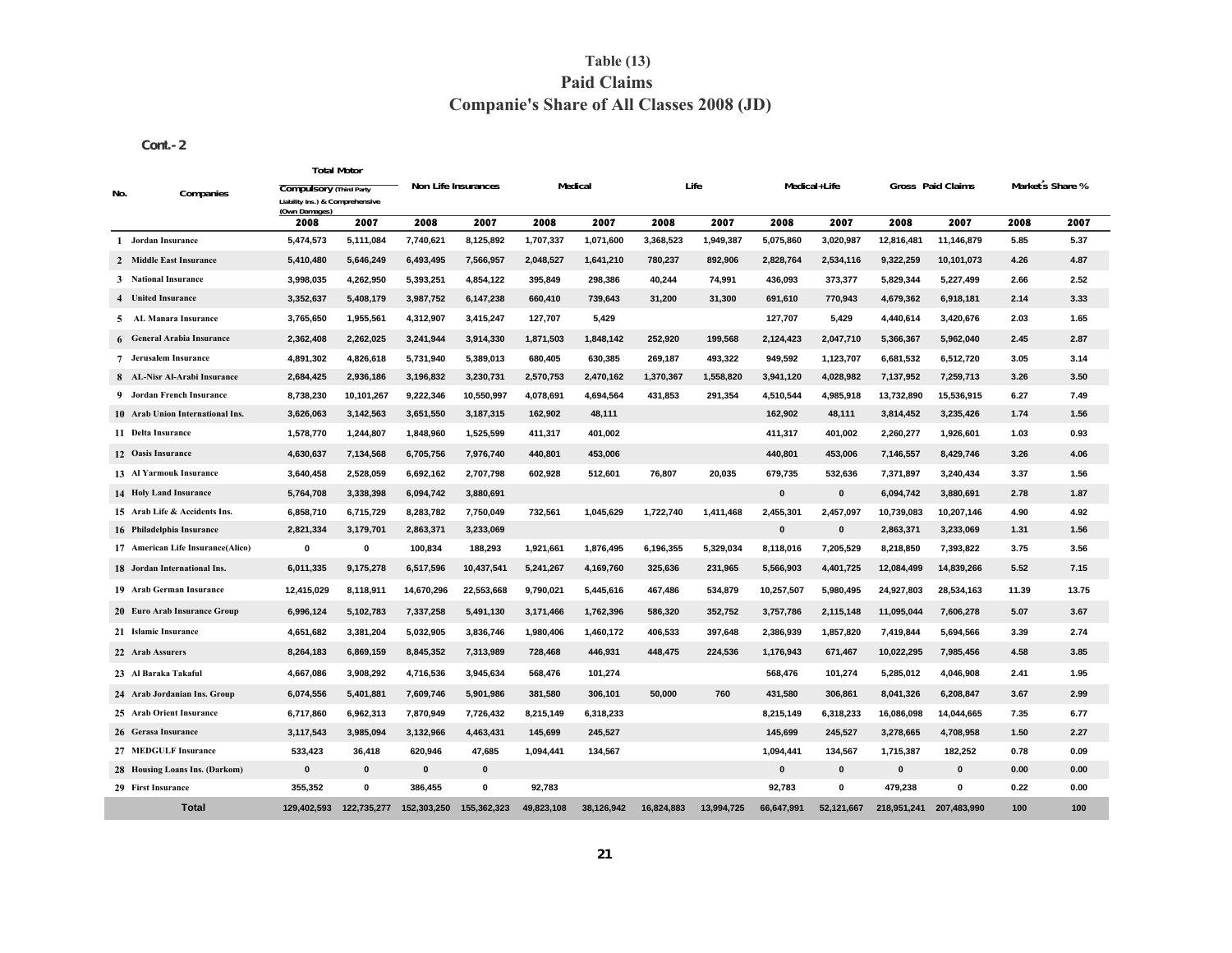# **As in 31/12/2008 Compared with 31/12/2007 (JD) Table (14) Motor Paid Claims**

|                |                                  |            | <b>Compulsory T.P.L</b>   |                    | <b>Compulsory T.P.L</b> | Compulsory T.P.L        |           |           | Total                 | Comprehensive |            |                         | <b>Total Motors</b> |
|----------------|----------------------------------|------------|---------------------------|--------------------|-------------------------|-------------------------|-----------|-----------|-----------------------|---------------|------------|-------------------------|---------------------|
|                | NO Companies                     |            | <b>Jordanian Vehicles</b> | from Comprehensive |                         | <b>Foreign Vehicles</b> |           |           | Compulsory/T.P.L      | (Own Damages) |            |                         |                     |
|                |                                  | 2008       | 2007                      | 2008               | 2007                    | 2008                    | 2007      | 2008      | 2007                  | 2008          | 2007       | 2008                    | 2007                |
| $\mathbf{1}$   | <b>Jordan Insurance</b>          | 837,054    | 950,373                   | 890,453            | 847,004                 | 159,405                 | 118,256   | 1,886,912 | 1,915,633             | 3,587,661     | 3,195,451  | 5,474,573               | 5,111,084           |
| $\overline{2}$ | <b>Middle East Insurance</b>     | 1,352,620  | 1,517,635                 | 907,985            | 926,458                 | 185,995                 | 290,681   | 2,446,600 | 2,734,774             | 2,963,880     | 2,911,475  | 5,410,480               | 5,646,249           |
| 3              | <b>National Insurance</b>        | 2,377,674  | 2,584,052                 | 259,834            | 257,387                 | 92,789                  | 178,022   | 2,730,297 | 3,019,461             | 1,267,738     | 1,243,489  | 3,998,035               | 4,262,950           |
|                | <b>United Insurance</b>          | 820,669    | 958,636                   | 948,691            | 1,197,754               | 85,434                  | 82,690    | 1,854,794 | 2,239,080             | 1,497,843     | 3,169,099  | 3,352,637               | 5,408,179           |
| 5              | <b>AL Manara Insurance</b>       | 1,069,226  | 1,162,349                 | 728,272            | 313,838                 | 211,352                 | 114,473   | 2,008,850 | 1,590,660             | 1,756,800     | 364,901    | 3,765,650               | 1,955,561           |
|                | <b>General Arabia Insurance</b>  | 884,621    | 658,569                   | 294,460            | 314,257                 | 122,082                 | 133,192   | 1,301,163 | 1,106,018             | 1,061,245     | 1,156,007  | 2,362,408               | 2,262,025           |
| 7              | Jerusalem Insurance              | 1,900,503  | 2,425,109                 | 827,616            | 799,858                 | 107,520                 | 110,672   | 2,835,639 | 3,335,639             | 2,055,663     | 1,490,979  | 4,891,302               | 4,826,618           |
|                | 8 AL-Nisr Al-Arabi Insurance     | 923,473    | 1,343,474                 | 499,725            | 475,629                 | 129,881                 | 114,474   | 1,553,079 | 1,933,577             | 1,131,346     | 1,002,609  | 2,684,425               | 2,936,186           |
| 9              | <b>Jordan French Insurance</b>   | 5,320,123  | 5,079,606                 | 928,132            | 1,040,594               | 189,751                 | 230,455   | 6,438,006 | 6,350,655             | 2,300,224     | 3,750,612  | 8,738,230               | 10,101,267          |
|                | 10 Arab Union International Ins. | 3,016,033  | 2,502,399                 | 134,685            | 158,552                 | 83,793                  | 115,376   | 3,234,511 | 2,776,327             | 391,552       | 366,236    | 3,626,063               | 3,142,563           |
| 11             | <b>Delta Insurance</b>           | 809,997    | 615,205                   | 135,435            | 72,819                  | 113,407                 | 128,412   | 1,058,839 | 816,436               | 519,931       | 428,371    | 1,578,770               | 1,244,807           |
|                | 12 Oasis Insurance               | 2,117,883  | 2,901,561                 | 537,672            | 612,753                 | 361,469                 | 902,124   | 3,017,024 | 4,416,438             | 1,613,613     | 2,718,130  | 4,630,637               | 7,134,568           |
| 13             | <b>Al Yarmouk Insurance</b>      | 3,420,231  | 2,200,879                 | 32,975             | 103,000                 | 115,182                 | 155,830   | 3,568,388 | 2,459,709             | 72,070        | 68,350     | 3,640,458               | 2,528,059           |
|                | 14 Holy Land Insurance           | 4,348,319  | 2,122,502                 | 566,671            | 388,248                 | 128,553                 | 130,603   | 5,043,543 | 2,641,353             | 721,165       | 697,044    | 5,764,708               | 3,338,397           |
| 15             | Arab Life & Accidents Ins.       | 2,284,843  | 2,686,797                 | 1,557,066          | 927,648                 | 123,189                 | 135,921   | 3,965,098 | 3,750,366             | 2,893,612     | 2,965,363  | 6,858,710               | 6,715,729           |
|                | 16 Philadelphia Insurance        | 1,659,094  | 1,569,131                 | 504,098            | 619,560                 | 106,551                 | 164,758   | 2,269,743 | 2,353,449             | 551,591       | 826,252    | 2,821,334               | 3,179,701           |
| 17             | Jordan International Ins.        | 2,102,749  | 3,094,996                 | 1,369,963          | 1,350,882               | 356,358                 | 517,990   | 3,829,070 | 4,963,868             | 2,182,265     | 4,211,410  | 6,011,335               | 9,175,278           |
|                | 18 Arab German Insurance         | 5,555,302  | 4,080,081                 | 1,245,087          | 759,989                 | 57,672                  | 99,790    | 6,858,061 | 4,939,860             | 5,556,968     | 3,179,051  | 12,415,029              | 8,118,911           |
| 19             | <b>Euro Arab Insurance Group</b> | 2,899,739  | 2,179,403                 |                    |                         | 44,845                  | 30,254    | 2,944,584 | 2,209,657             | 4,051,540     | 2,893,126  | 6,996,124               | 5,102,783           |
| 20             | <b>Islamic Insurance</b>         | 2,527,386  | 1,793,660                 | 585,681            | 480,835                 | 85,856                  | 116,466   | 3,198,923 | 2,390,961             | 1,452,759     | 990,243    | 4,651,682               | 3,381,204           |
| 21             | <b>Arab Assurers</b>             | 4,009,372  | 4,036,348                 | 1,071,092          | 730,691                 | 65,162                  | 104,757   | 5,145,626 | 4,871,796             | 3,118,557     | 1,997,363  | 8,264,183               | 6,869,159           |
|                | 22 Al Baraka Takaful             | 3,874,881  | 3,361,601                 | 239,815            | 256,323                 | 94,077                  | 118,586   | 4,208,773 | 3,736,510             | 458,313       | 171,782    | 4,667,086               | 3,908,292           |
| 23             | Arab Jordanian Ins. Group        | 3,267,731  | 2,646,587                 | 513,902            | 550,568                 | 151,434                 | 82,877    | 3,933,067 | 3,280,032             | 2,141,488     | 2,121,849  | 6,074,555               | 5,401,881           |
| 24             | <b>Arab Orient Insurance</b>     | 1,157,832  | 2,139,528                 | 593,056            | 690,165                 | 191,695                 | 108,500   | 1,942,583 | 2,938,193             | 4,775,277     | 4,024,120  | 6,717,860               | 6,962,313           |
| 25             | <b>Gerasa Insurance</b>          | 2,388,922  | 3,006,563                 | 275,967            | 309,429                 | 134,097                 | 129,845   | 2,798,986 | 3,445,837             | 318,557       | 539,257    | 3,117,543               | 3,985,094           |
| 26             | <b>MEDGULF Insurance</b>         | 22,522     | 1,135                     | 55,579             | 100                     | 82,801                  | 12,006    | 160,902   | 13,241                | 372,521       | 23,177     | 533,423                 | 36,418              |
| 27             | <b>First Insurance*</b>          | 189,911    |                           | 41,483             |                         | 34,755                  |           | 266,149   | 0                     | 89,202        |            | 355,351                 | 0                   |
|                | <b>Total</b>                     | 61,138,710 | 57,618,179                | 15,745,395         | 14,184,341              | 3,615,105               | 4,427,010 |           | 80,499,210 76,229,530 | 48,903,381    | 46,505,746 | 129,402,591 122,735,276 |                     |
|                |                                  |            |                           |                    |                         |                         |           |           |                       |               |            |                         |                     |

**\*The company was established in 2008 and started its business in May 2008**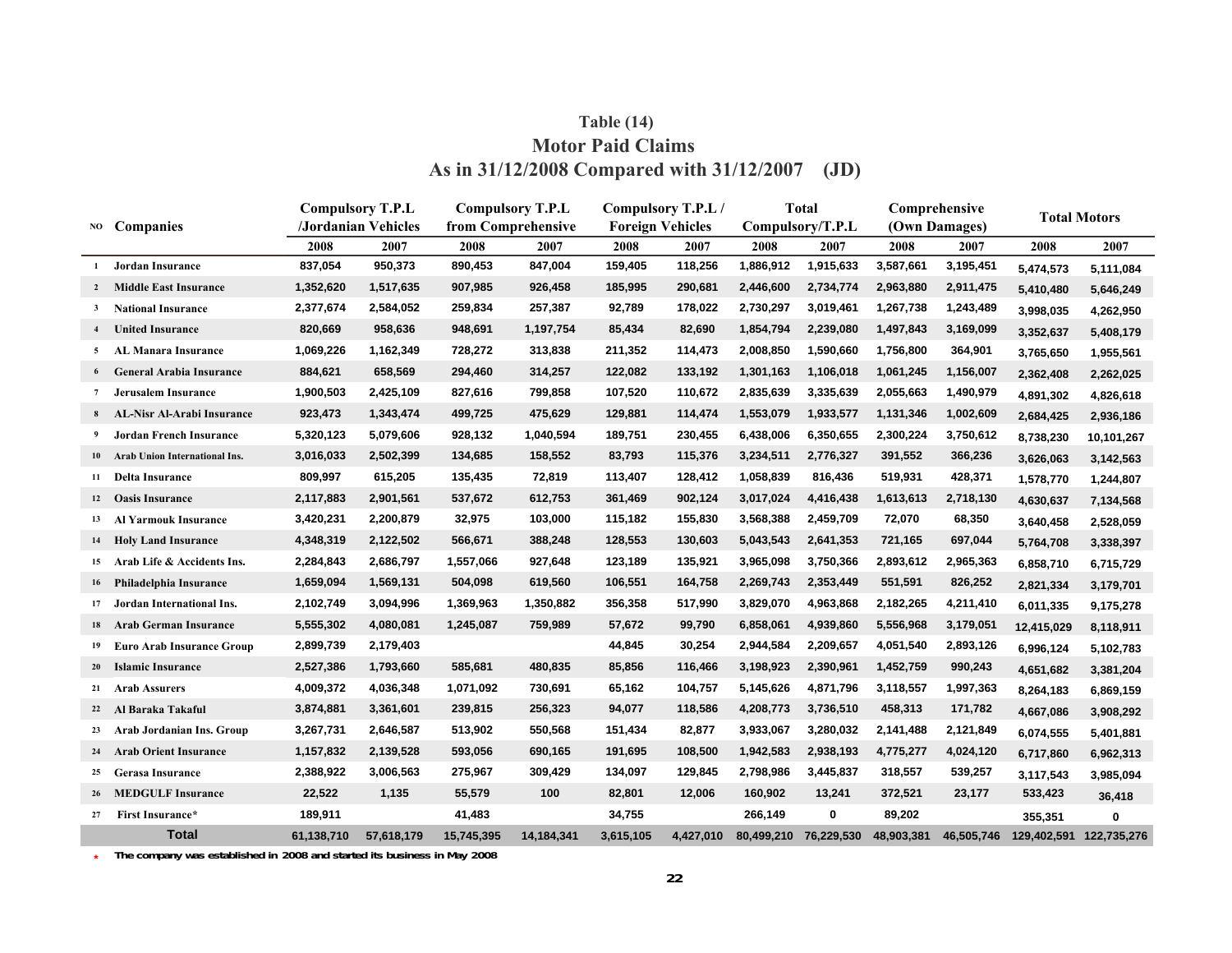### **Table (15) Companie's Classification & Share of Total Paid Claims 2008 (JD)**

**-1**

Classification of companies according to (Non Life Insurances Paid Claims) Classification of companies according to (Life & Medical Paid Claims) Classification of companies according to (Total Paid Claims)

| ≁                            | <b>Companies</b>                          | <b>Non Life Paid Claims</b> | <b>Companies Share%</b> | ∕∿ | <b>Companies</b>                        | Life & Midical Paid<br>Claims | <b>Companies Share%</b> | ∕°             | <b>Companies</b>                      | <b>Total Paid Claims</b> | <b>Companies Share%</b> |
|------------------------------|-------------------------------------------|-----------------------------|-------------------------|----|-----------------------------------------|-------------------------------|-------------------------|----------------|---------------------------------------|--------------------------|-------------------------|
|                              | 1 Arab German Insurance                   | 14,670,296                  | 9.63                    |    | 1 Arab German Insurance                 | 10,257,507                    | 15.39                   | -1             | <b>Arab German Insurance</b>          | 24,927,803               | 11.39                   |
|                              | 2 Jordan French Insurance                 | 9,222,346                   | 6.06                    |    | 2 Arab Orient Insurance                 | 8,215,149                     | 12.33                   | $\mathbf{2}$   | <b>Arab Orient Insurance</b>          | 16,086,098               | 7.35                    |
| 3 Arab Assurers              |                                           | 8,845,352                   | 5.81                    |    | <b>3</b> American Life Insurance(Alico) | 8,118,016                     | 12.18                   | 3              | <b>Jordan French Insurance</b>        | 13,732,890               | 6.27                    |
|                              | 4 Arab Life & Accidents Ins.              | 8,283,782                   | 5.44                    |    | 4 Jordan International Ins.             | 5,566,903                     | 8.35                    | 4              | <b>Jordan Insurance</b>               | 12,816,481               | 5.85                    |
|                              | <b>5</b> Arab Orient Insurance            | 7,870,949                   | 5.17                    |    | 5 Jordan Insurance                      | 5,075,860                     | 7.62                    | 5              | Jordan International Ins.             | 12,084,499               | 5.52                    |
| <b>6</b> Jordan Insurance    |                                           | 7,740,621                   | 5.08                    |    | <b>6</b> Jordan French Insurance        | 4,510,544                     | 6.77                    | 6              | <b>Euro Arab Insurance Group</b>      | 11,095,044               | 5.07                    |
|                              | 7 Arab Jordanian Ins. Group               | 7,609,745                   | 5.00                    |    | 7 AL-Nisr Al-Arabi Insurance            | 3,941,120                     | 5.91                    | $\overline{7}$ | Arab Life & Accidents Ins.            | 10,739,083               | 4.90                    |
|                              | <b>8</b> Euro Arab Insurance Group        | 7,337,258                   | 4.82                    |    | 8 Euro Arab Insurance Group             | 3,757,786                     | 5.64                    | 8              | <b>Arab Assurers</b>                  | 10,022,295               | 4.58                    |
| <b>9</b> Oasis Insurance     |                                           | 6,705,757                   | 4.40                    |    | <b>9</b> Middle East Insurance          | 2,828,764                     | 4.24                    | 9              | <b>Middle East Insurance</b>          | 9,322,259                | 4.26                    |
|                              | <b>10 Al Yarmouk Insurance</b>            | 6,692,162                   | 4.39                    |    | 10 Arab Life & Accidents Ins.           | 2,455,301                     | 3.68                    | 10             | <b>American Life Insurance(Alico)</b> | 8,218,850                | 3.75                    |
|                              | <b>11 Jordan International Ins.</b>       | 6,517,596                   | 4.28                    |    | <b>11</b> Islamic Insurance             | 2,386,939                     | 3.58                    | 11             | Arab Jordanian Ins. Group             | 8,041,325                | 3.67                    |
|                              | <b>12 Middle East Insurance</b>           | 6,493,495                   | 4.26                    |    | <b>12</b> General Arabia Insurance      | 2,124,423                     | 3.19                    | $12 \,$        | <b>Islamic Insurance</b>              | 7,419,844                | 3.39                    |
|                              | <b>13 Holy Land Insurance</b>             | 6,094,742                   | 4.00                    |    | <b>13</b> Arab Assurers                 | 1,176,943                     | 1.77                    | 13             | Al Yarmouk Insurance                  | 7,371,897                | 3.37                    |
|                              | <b>14 Jerusalem Insurance</b>             | 5,731,940                   | 3.76                    |    | <b>14 MEDGULF Insurance</b>             | 1,094,441                     | 1.64                    | 14             | <b>Oasis Insurance</b>                | 7,146,558                | 3.26                    |
| <b>15 National Insurance</b> |                                           | 5,393,251                   | 3.54                    |    | <b>15</b> Jerusalem Insurance           | 949,592                       | 1.42                    | 15             | AL-Nisr Al-Arabi Insurance            | 7,137,952                | 3.26                    |
| <b>16</b> Islamic Insurance  |                                           | 5,032,905                   | 3.30                    |    | <b>16</b> United Insurance              | 691,610                       | 1.04                    | 16.            | <b>Jerusalem Insurance</b>            | 6,681,532                | 3.05                    |
| 17 Al Baraka Takaful         |                                           | 4,716,536                   | 3.10                    |    | <b>17</b> Al Yarmouk Insurance          | 679,735                       | 1.02                    | 17             | <b>Holy Land Insurance</b>            | 6,094,742                | 2.78                    |
|                              | <b>18 AL Manara Insurance</b>             | 4,312,907                   | 2.83                    |    | 18 Al Baraka Takaful                    | 568,476                       | 0.85                    | 18             | <b>National Insurance</b>             | 5,829,344                | 2.66                    |
| <b>19</b> United Insurance   |                                           | 3,987,752                   | 2.62                    |    | <b>19</b> Oasis Insurance               | 440,801                       | 0.66                    | 19             | <b>General Arabia Insurance</b>       | 5,366,367                | 2.45                    |
|                              | 20 Arab Union International Ins.          | 3,651,550                   | 2.40                    |    | <b>20</b> National Insurance            | 436,093                       | 0.65                    | 20             | Al Baraka Takaful                     | 5,285,012                | 2.41                    |
|                              | 21 General Arabia Insurance               | 3,241,944                   | 2.13                    |    | 21 Arab Jordanian Ins. Group            | 431,580                       | 0.65                    | 21             | <b>United Insurance</b>               | 4,679,362                | 2.14                    |
|                              | <b>22 AL-Nisr Al-Arabi Insurance</b>      | 3,196,832                   | 2.10                    |    | <b>22</b> Delta Insurance               | 411,317                       | 0.62                    | 22             | <b>AL Manara Insurance</b>            | 4,440,614                | 2.03                    |
| <b>23 Gerasa Insurance</b>   |                                           | 3,132,966                   | 2.06                    |    | <b>23</b> Arab Union International Ins. | 162,902                       | 0.24                    | 23             | <b>Arab Union International Ins.</b>  | 3,814,452                | 1.74                    |
|                              | 24 Philadelphia Insurance                 | 2,863,371                   | 1.88                    |    | <b>24 Gerasa Insurance</b>              | 145,699                       | 0.22                    | 24             | <b>Gerasa Insurance</b>               | 3,278,665                | 1.50                    |
| 25 Delta Insurance           |                                           | 1,848,960                   | 1.21                    | 25 | <b>AL Manara Insurance</b>              | 127,707                       | 0.19                    | 25             | Philadelphia Insurance                | 2,863,371                | 1.31                    |
|                              | <b>26 MEDGULF Insurance</b>               | 620,946                     | 0.41                    |    | <b>26</b> First Insurance               | 92,782                        | 0.14                    | 26             | <b>Delta Insurance</b>                | 2,260,277                | 1.03                    |
| 27 First Insurance           |                                           | 386,455                     | 0.25                    |    | 27 Philadelphia Insurance*              |                               |                         | 27             | <b>MEDGULF Insurance</b>              | 1,715,387                | 0.78                    |
|                              | <b>28 American Life Insurance (Alico)</b> | 100,834                     | 0.07                    |    | 28 Housing Loans Ins. (Darkom)*         |                               |                         | 28             | <b>First Insurance</b>                | 479,238                  | 0.22                    |
|                              | <b>29 Housing Loans Ins. (Darkom)</b>     |                             |                         |    | 29 Holy Land Insurance*                 |                               |                         | 29             | <b>Housing Loans Ins. (Darkom)</b>    |                          |                         |
|                              | <b>Total</b>                              | 152,303,250                 | 100                     |    | <b>Total</b>                            | 66,647,990                    | 100                     |                | <b>Total</b>                          | 218,951,241              | 100                     |
|                              |                                           |                             |                         |    |                                         |                               |                         |                |                                       |                          |                         |

**\*Companies classified from 27-29 don't practice Life& Medical Insurance but**

**First Insurance company was established in 2008 and Started ite Business in May 2008 Philadelphia Insurance company Started practicing medical Insurance in 2009**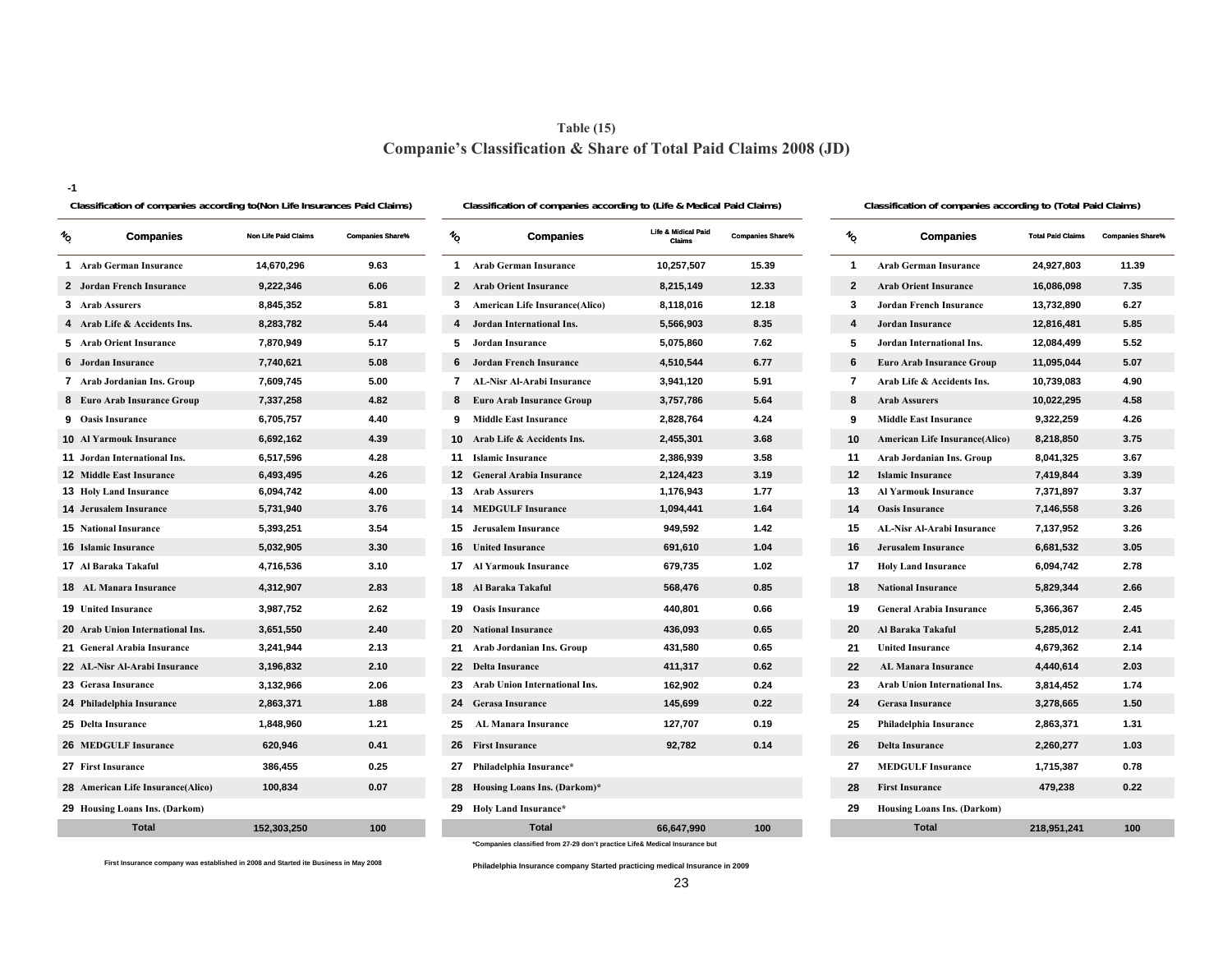### **Table (15)**

# **Companies Classification & Share of Paid Claims Per Class As in 31/12/2008 (JD)**

#### **Cont. -2**

|               | Marine & Transport                    |                    | Fire&Other Property Damages |                                          |                    |  |                 | <b>General Accident</b>                   |                    |  |  |
|---------------|---------------------------------------|--------------------|-----------------------------|------------------------------------------|--------------------|--|-----------------|-------------------------------------------|--------------------|--|--|
| $\frac{1}{2}$ | Companies                             | <b>Paid Claims</b> | $\frac{1}{2}$               | Companies                                | <b>Paid Claims</b> |  | $\mathcal{U}_0$ | Companies                                 | <b>Paid Claims</b> |  |  |
| 1.            | <b>Al Yarmouk Insurance</b>           | 2,790,259          | 1                           | <b>Arab German Insurance</b>             | 1,875,788          |  | -1              | <b>Arab German Insurance</b>              | 249,900            |  |  |
| 2             | <b>Jordan Insurance</b>               | 1,291,093          | $\mathbf{2}$                | <b>Oasis Insurance</b>                   | 1,668,335          |  | $\overline{2}$  | <b>Jordan French Insurance</b>            | 226,261            |  |  |
| 3             | <b>National Insurance</b>             | 583,895            | 3.                          | Arab Jordanian Ins. Group                | 1,328,662          |  | 3               | <b>Arab Orient Insurance</b>              | 213,880            |  |  |
|               | <b>Jerusalem Insurance</b>            | 421.058            |                             | Jordan Insurance                         | 932,840            |  | Δ               | AL Manara Insurance                       | 181.852            |  |  |
| 5             | <b>Oasis Insurance</b>                | 368,167            | 5                           | <b>Arab Orient Insurance</b>             | 786,659            |  | 5               | <b>Euro Arab Insurance Group</b>          | 126,147            |  |  |
| 6             | <b>Middle East Insurance</b>          | 317,469            | 6                           | <b>National Insurance</b>                | 771,155            |  | 6               | <b>American Life Insurance(Alico)</b>     | 100,834            |  |  |
|               | <b>Arab Assurers</b>                  | 289,543            | 7                           | <b>Middle East Insurance</b>             | 728,343            |  | 7               | Arab Life & Accidents Ins.                | 86,881             |  |  |
| 8             | <b>AL Manara Insurance</b>            | 288,863            | 8                           | Arab Life & Accidents Ins                | 716,269            |  | 8               | <b>General Arabia Insurance</b>           | 77,462             |  |  |
| 9             | <b>AL-Nisr Al-Arabi Insurance</b>     | 209,323            | 9                           | <b>General Arabia Insurance</b>          | 625,879            |  | q               | <b>Jordan International Insurance</b>     | 59,069             |  |  |
|               | <b>Jordan International Insurance</b> | 200,861            |                             | <b>10</b> United Insurance               | 433,150            |  |                 | <b>Jordan Insurance</b>                   | 42,115             |  |  |
| 11            | <b>United Insurance</b>               | 183,697            |                             | <b>11</b> Jerusalem Insurance            | 382,724            |  | 11              | <b>Islamic Insurance</b>                  | 41,318             |  |  |
| 12.           | Arab Jordanian Insurance Group        | 176,817            |                             | <b>12</b> Holy Land Insurance            | 319,029            |  | 12              | <b>National Insurance</b>                 | 40,166             |  |  |
| 13            | <b>General Arabia Insurance</b>       | 176,195            |                             | <b>13</b> AL-Nisr Al-Arabi Insurance     | 291,721            |  | 13              | <b>Oasis Insurance</b>                    | 38,617             |  |  |
|               | <b>14</b> Islamic Insurance           | 168,775            |                             | <b>14</b> Al Yarmouk Insurance           | 260,034            |  | 14              | <b>Middle East Insurance</b>              | 37,203             |  |  |
| 15            | <b>Arab Orient Insurance</b>          | 152,550            |                             | <b>15</b> Arab Assurers                  | 248,730            |  | 15              | <b>Jerusalem Insurance</b>                | 36,856             |  |  |
|               | Arab Life & Accidents Insurance       | 133,609            |                             | <b>16</b> Jordan International Insurance | 246,331            |  | 16              | Arab Jordanian Insurance Group            | 29,711             |  |  |
|               | <b>17</b> Arab German Insurance       | 129,579            |                             | <b>17</b> Delta Insurance                | 189,625            |  | 17              | <b>Arab Assurers</b>                      | 26,192             |  |  |
| 18.           | <b>Euro Arab Insurance Group</b>      | 107,709            |                             | <b>18</b> Islamic Insurance              | 171,130            |  | 18              | <b>United Insurance</b>                   | 18,268             |  |  |
| 19.           | <b>Jordan French Insurance</b>        | 99,455             |                             | <b>19</b> Jordan French Insurance        | 158,400            |  | 19              | <b>Delta Insurance</b>                    | 16,297             |  |  |
|               | 20 Delta Insurance                    | 64,268             |                             | <b>20</b> Euro Arab Insurance Group      | 107,278            |  | 20              | Philadelphia Insurance                    | 14,721             |  |  |
| 21            | Al Baraka Takaful                     | 29,076             |                             | 21 AL Manara Insurance                   | 76,542             |  | 21              | AL-Nisr Al-Arabi Insurance                | 11,363             |  |  |
|               | 22 Arab Union International Ins.      | 21,684             |                             | <b>22 MEDGULF Insurance</b>              | 74,006             |  | 22              | <b>Holy Land Insurance</b>                | 10,245             |  |  |
|               | 23 MEDGULF Insurance                  | 7,724              |                             | 23 First Insurance                       | 24,256             |  | 23              | <b>MEDGULF Insurance</b>                  | 5,793              |  |  |
| 24            | <b>First Insurance</b>                | 4,628              |                             | 24 Philadelphia Insurance                | 23,815             |  | 24              | <b>First Insurance</b>                    | 2,219              |  |  |
| 25            | Philadelphia Insurance                | 3,501              |                             | 25 Al Baraka Takaful.                    | 20,374             |  | 25              | <b>Al Yarmouk Insurance</b>               | 1,411              |  |  |
| 26            | <b>Holy Land Insurance</b>            | 760                |                             | 26 Gerasa Insurance                      | 15,103             |  | 26              | <b>Gerasa Insurance</b>                   | 320                |  |  |
| 27            | Gerasa Insurance*                     |                    |                             | 27 Arab Union International Ins.         | 3,744              |  | 27              | <b>Arab Union International Insurance</b> | 59                 |  |  |
|               | 28 American Life Insurance(Alico)**   |                    |                             | 28 American Life Insurance(Alico)        |                    |  | 28              | Al Baraka Takaful**                       |                    |  |  |
|               | 29 Housing Loans Ins. (Darkom)**      |                    |                             | <b>29</b> Housing Loans Ins. (Darkom)    |                    |  | 29              | <b>Housing Loans Ins. (Darkom)</b>        |                    |  |  |
|               | <b>Total</b>                          | 8,220,558          |                             | <b>Total</b>                             | 12.479.922         |  |                 | <b>Total</b>                              | 1.695.160          |  |  |

**\*\*\*The company didn't pay any claims for Marine & transport Insurance in 2008**

\*\***The Companies don't practice Marine & Fire Insurances**

**First Insurance Company was established in 2008 & started its business in May 2008**

**The company didn't pay any claims for General Accident Insurance in 2008**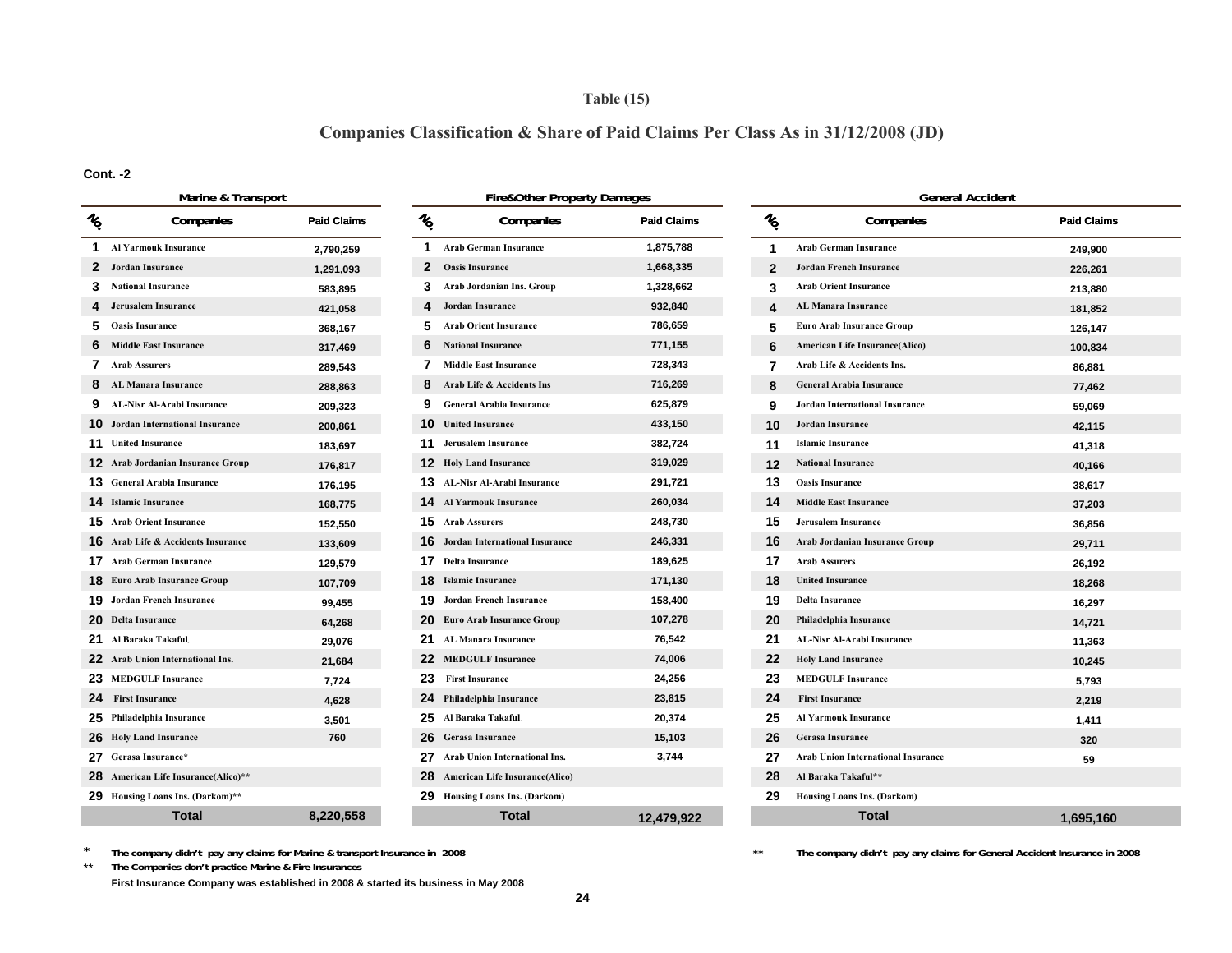# **Companie's Classification & Share of Paid Claims Per Class As in 31/12/2008 (JD) Table (15)**

#### **Cont-3**

|                                       | Life                                  |                    |
|---------------------------------------|---------------------------------------|--------------------|
| $v_{\!\scriptscriptstyle (\!\chi\!)}$ | Companies                             | <b>Paid Claims</b> |
| 1                                     | <b>American Life Insurance(Alico)</b> | 6,196,355          |
| 2                                     | Jordan Insurance                      | 3,368,523          |
| 3                                     | Arab Life & Accidents Ins.            | 1,722,740          |
| 4                                     | <b>AL-Nisr Al-Arabi Insurance</b>     | 1,370,367          |
| 5                                     | <b>Middle East Insurance</b>          | 780,237            |
| 6                                     | <b>Euro Arab Insurance Group</b>      | 586,320            |
| 7                                     | <b>Arab German Insurance</b>          | 467,486            |
| 8                                     | <b>Arab Assurers</b>                  | 448,475            |
| 9                                     | <b>Jordan French Insurance</b>        | 431,853            |
| 10                                    | <b>Islamic Insurance</b>              | 406,533            |
| 11                                    | Jordan International Ins.             | 325,636            |
| 12                                    | Jerusalem Insurance                   | 269,187            |
| 13                                    | <b>General Arabia Insurance</b>       | 252,920            |
| 14                                    | <b>Al Yarmouk Insurance</b>           | 76,807             |
| 15                                    | Arab Jordanian Ins. Group             | 50,000             |
| 16                                    | <b>National Insurance</b>             | 40,244             |
| 17                                    | <b>United Insurance</b>               | 31,200             |
| 18                                    | Delta Insurance*                      |                    |
| 19                                    | Gerasa Insurance**                    |                    |
| 20                                    | AL Manara Insurance**                 |                    |
| 21                                    | Arab Union International Ins.**       |                    |
| 22                                    | <b>Oasis Insurance**</b>              |                    |
| 23                                    | <b>Holy Land Insurance**</b>          |                    |
| 24                                    | Philadelphia Insurance**              |                    |
| 25                                    | Al Baraka Takaful**                   |                    |
| 26                                    | <b>Arab Orient Insurance**</b>        |                    |
| 27                                    | <b>MEDGULF Insurance**</b>            |                    |
| 28                                    | <b>First Insurance***</b>             |                    |
| 29                                    | Housing Loans Ins. (Darkom)**         |                    |
|                                       | <b>Total</b>                          | 16,824,883         |

|  |  | The company didn't pay any Life Claims in 2008 |  |  |  |
|--|--|------------------------------------------------|--|--|--|
|--|--|------------------------------------------------|--|--|--|

**\*\*Companies Classified from 19-29 don't practice Life Assurance**

**\*\*\*The Company was established in 2008 and Started its Business in May 2008**

|             | <b>Lue</b>                            |                    |                 | <b>IVIEUICAI</b>                     |                    |                | MOtOr(Compulsory(Third Party Liability Insurance)&Comprehensive(Own Dam |                   |
|-------------|---------------------------------------|--------------------|-----------------|--------------------------------------|--------------------|----------------|-------------------------------------------------------------------------|-------------------|
| $^v\!\circ$ | Companies                             | <b>Paid Claims</b> | $\mathcal{U}_O$ | Companies                            | <b>Paid Claims</b> | $\frac{1}{6}$  | Companies                                                               | <b>Paid Claim</b> |
| $\mathbf 1$ | <b>American Life Insurance(Alico)</b> | 6,196,355          | -1              | <b>Arab German Insurance</b>         | 9,790,021          | -1             | <b>Arab German Insurance</b>                                            | 12,415,029        |
|             | 2 Jordan Insurance                    | 3,368,523          | $\overline{2}$  | <b>Arab Orient Insurance</b>         | 8,215,149          | $\overline{2}$ | <b>Jordan French Insurance</b>                                          | 8,738,230         |
| 3           | Arab Life & Accidents Ins.            | 1,722,740          | 3               | Jordan International Ins.            | 5,241,267          | 3              | <b>Arab Assurers</b>                                                    | 8,264,183         |
|             | AL-Nisr Al-Arabi Insurance            | 1,370,367          | 4               | <b>Jordan French Insurance</b>       | 4,078,691          |                | Euro Arab Insurance Group                                               | 6,996,124         |
| 5.          | <b>Middle East Insurance</b>          | 780,237            | 5               | Euro Arab Insurance Group            | 3,171,466          | 5              | Arab Life & Accidents Ins.                                              | 6,858,710         |
|             | <b>6</b> Euro Arab Insurance Group    | 586,320            | 6               | <b>AL-Nisr Al-Arabi Insurance</b>    | 2,570,753          |                | <b>Arab Orient Insurance</b>                                            | 6,717,860         |
|             | 7 Arab German Insurance               | 467,486            | 7               | <b>Middle East Insurance</b>         | 2,048,527          | 7              | Arab Jordanian Ins. Group                                               | 6,074,555         |
|             | 8 Arab Assurers                       | 448,475            | 8               | American Life Insurance(Alico)*      | 1,921,661          | 8              | <b>Jordan International Ins</b>                                         | 6,011,335         |
|             | Jordan French Insurance               | 431,853            | 9               | <b>General Arabia Insurance</b>      | 1,871,503          | 9              | <b>Holy Land Insurance</b>                                              | 5,764,708         |
|             | <b>10</b> Islamic Insurance           | 406,533            | 10              | <b>Islamic Insurance</b>             | 1,980,406          | 10             | <b>Jordan Insurance</b>                                                 | 5,474,573         |
|             | 11 Jordan International Ins.          | 325,636            | 11              | <b>Jordan Insurance</b>              | 1,707,337          | 11             | <b>Middle East Insurance</b>                                            | 5,410,480         |
|             | 12 Jerusalem Insurance                | 269,187            | 12              | <b>MEDGULF Insurance</b>             | 1,094,441          | 12             | Jerusalem Insurance                                                     | 4,891,302         |
|             | <b>13 General Arabia Insurance</b>    | 252,920            | 13              | Arab Life & Accidents Ins.           | 732,561            | 13             | Al Baraka Takaful                                                       | 4,667,086         |
|             | <b>14 Al Yarmouk Insurance</b>        | 76,807             | 14              | <b>Arab Assurers</b>                 | 728,468            | 14             | <b>Islamic Insurance</b>                                                | 4,651,682         |
|             | 15 Arab Jordanian Ins. Group          | 50,000             | 15              | <b>Jerusalem Insurance</b>           | 680,405            | 15             | <b>Oasis Insurance</b>                                                  | 4,630,638         |
|             | <b>16 National Insurance</b>          | 40,244             | 16              | <b>United Insurance</b>              | 660,410            | 16             | <b>National Insurance</b>                                               | 3,998,035         |
|             | <b>17</b> United Insurance            | 31,200             | 17              | <b>Al Yarmouk Insurance</b>          | 602,928            | 17             | <b>AL Manara Insurance</b>                                              | 3,765,650         |
|             | 18 Delta Insurance*                   |                    | 18              | Al Baraka Takaful                    | 568,476            | 18             | <b>Al Yarmouk Insurance</b>                                             | 3,640,458         |
|             | 19 Gerasa Insurance**                 |                    | 19              | <b>Oasis Insurance</b>               | 440,801            | 19             | <b>Arab Union International Ins.</b>                                    | 3,626,063         |
|             | 20 AL Manara Insurance**              |                    | 20              | <b>Delta Insurance</b>               | 411,317            | 20             | <b>United Insurance</b>                                                 | 3,352,637         |
|             | 21 Arab Union International Ins.**    |                    | 21              | <b>National Insurance</b>            | 395,849            | 21             | Gerasa Insurance                                                        | 3,117,543         |
|             | 22 Oasis Insurance**                  |                    | 22              | Arab Jordanian Ins. Group            | 381,580            | 22             | Philadelphia Insurance                                                  | 2,821,334         |
|             | 23 Holy Land Insurance**              |                    | 23              | <b>Arab Union International Ins.</b> | 162,902            | 23             | <b>AL-Nisr Al-Arabi Insurance</b>                                       | 2,684,425         |
|             | 24 Philadelphia Insurance**           |                    | 24              | <b>Gerasa Insurance</b>              | 145,699            | 24             | <b>General Arabia Insurance</b>                                         | 2,362,408         |
|             | 25 Al Baraka Takaful**                |                    | 25              | <b>AL Manara Insurance</b>           | 127,707            | 25             | <b>Delta Insurance</b>                                                  | 1,578,770         |
|             | 26 Arab Orient Insurance**            |                    | 26              | <b>First Insurance</b>               | 92,783             | 26             | <b>MEDGULF Insurance</b>                                                | 533,423           |
|             | 27 MEDGULF Insurance**                |                    | 27              | Philadelphia Insurance*              |                    | 27             | <b>First Insurance</b>                                                  | 355,352           |
|             | 28 First Insurance***                 |                    | 28              | <b>Holy Land Insurance*</b>          |                    | 28             | American Life Insurance(Alico)*                                         |                   |
|             | 29 Housing Loans Ins. (Darkom)**      |                    | 29              | Housing Loans Ins. (Darkom)*         |                    | 29             | <b>Housing Loans Ins. (Darkom)</b>                                      |                   |
|             | <b>Total</b>                          | 16,824,883         |                 | <b>Total</b>                         | 49,823,108         |                | <b>Total</b>                                                            | 129.402.593       |

\* Companies Classified from 27-29 don't practice

Medical Insurance, but Philadelphia Insurance company  **Started practicing medical Insurance in 2009**

| е  |                    | Medical                 |                                   |                    | Motor (Compulsory (Third Party Liability Insurance) & Comprehensive (Own Damages)) |                                    |                    |  |  |
|----|--------------------|-------------------------|-----------------------------------|--------------------|------------------------------------------------------------------------------------|------------------------------------|--------------------|--|--|
|    | <b>Paid Claims</b> | $\mathcal{U}_O$         | Companies                         | <b>Paid Claims</b> | $\frac{1}{2}$                                                                      | Companies                          | <b>Paid Claims</b> |  |  |
| )) | 6,196,355          | -1                      | <b>Arab German Insurance</b>      | 9,790,021          | 1                                                                                  | <b>Arab German Insurance</b>       | 12,415,029         |  |  |
|    | 3,368,523          | $\mathbf{2}$            | <b>Arab Orient Insurance</b>      | 8,215,149          |                                                                                    | Jordan French Insurance            | 8,738,230          |  |  |
|    | 1,722,740          | 3                       | Jordan International Ins.         | 5,241,267          | 3                                                                                  | <b>Arab Assurers</b>               | 8,264,183          |  |  |
|    | 1,370,367          | 4                       | <b>Jordan French Insurance</b>    | 4,078,691          | Δ                                                                                  | <b>Euro Arab Insurance Group</b>   | 6,996,124          |  |  |
|    | 780,237            | 5                       | <b>Euro Arab Insurance Group</b>  | 3,171,466          | 5                                                                                  | Arab Life & Accidents Ins.         | 6,858,710          |  |  |
|    | 586,320            | 6                       | <b>AL-Nisr Al-Arabi Insurance</b> | 2,570,753          | 6                                                                                  | <b>Arab Orient Insurance</b>       | 6,717,860          |  |  |
|    | 467,486            | $\overline{\mathbf{r}}$ | <b>Middle East Insurance</b>      | 2,048,527          | $\overline{7}$                                                                     | Arab Jordanian Ins. Group          | 6,074,555          |  |  |
|    | 448,475            | 8                       | American Life Insurance(Alico)*   | 1,921,661          | 8                                                                                  | <b>Jordan International Ins</b>    | 6,011,335          |  |  |
|    | 431,853            | 9                       | <b>General Arabia Insurance</b>   | 1,871,503          | 9                                                                                  | <b>Holy Land Insurance</b>         | 5,764,708          |  |  |
|    | 406,533            | 10                      | <b>Islamic Insurance</b>          | 1,980,406          | 10                                                                                 | Jordan Insurance                   | 5,474,573          |  |  |
|    | 325,636            | 11                      | <b>Jordan Insurance</b>           | 1,707,337          | 11                                                                                 | <b>Middle East Insurance</b>       | 5,410,480          |  |  |
|    | 269,187            | $12$                    | <b>MEDGULF Insurance</b>          | 1,094,441          | 12                                                                                 | <b>Jerusalem Insurance</b>         | 4,891,302          |  |  |
|    | 252,920            | 13                      | Arab Life & Accidents Ins.        | 732,561            | 13                                                                                 | Al Baraka Takaful                  | 4,667,086          |  |  |
|    | 76,807             | 14                      | <b>Arab Assurers</b>              | 728,468            | 14                                                                                 | <b>Islamic Insurance</b>           | 4,651,682          |  |  |
|    | 50,000             | 15                      | <b>Jerusalem Insurance</b>        | 680,405            | 15                                                                                 | <b>Oasis Insurance</b>             | 4,630,638          |  |  |
|    | 40,244             | 16                      | <b>United Insurance</b>           | 660,410            | 16                                                                                 | <b>National Insurance</b>          | 3,998,035          |  |  |
|    | 31,200             | 17                      | <b>Al Yarmouk Insurance</b>       | 602,928            | 17                                                                                 | <b>AL Manara Insurance</b>         | 3,765,650          |  |  |
|    |                    | 18                      | Al Baraka Takaful                 | 568,476            | 18                                                                                 | <b>Al Yarmouk Insurance</b>        | 3,640,458          |  |  |
|    |                    | 19                      | <b>Oasis Insurance</b>            | 440,801            | 19                                                                                 | Arab Union International Ins.      | 3,626,063          |  |  |
|    |                    | 20                      | <b>Delta Insurance</b>            | 411,317            | 20                                                                                 | <b>United Insurance</b>            | 3,352,637          |  |  |
|    |                    | 21                      | <b>National Insurance</b>         | 395,849            | 21                                                                                 | <b>Gerasa Insurance</b>            | 3,117,543          |  |  |
|    |                    | 22                      | Arab Jordanian Ins. Group         | 381,580            | 22                                                                                 | Philadelphia Insurance             | 2,821,334          |  |  |
|    |                    | 23                      | Arab Union International Ins.     | 162,902            | 23                                                                                 | <b>AL-Nisr Al-Arabi Insurance</b>  | 2,684,425          |  |  |
|    |                    | 24                      | <b>Gerasa Insurance</b>           | 145,699            | 24                                                                                 | <b>General Arabia Insurance</b>    | 2,362,408          |  |  |
|    |                    | 25                      | <b>AL Manara Insurance</b>        | 127,707            | 25                                                                                 | <b>Delta Insurance</b>             | 1,578,770          |  |  |
|    |                    | 26                      | <b>First Insurance</b>            | 92,783             | 26                                                                                 | <b>MEDGULF Insurance</b>           | 533,423            |  |  |
|    |                    | 27                      | Philadelphia Insurance*           |                    | 27                                                                                 | <b>First Insurance</b>             | 355,352            |  |  |
|    |                    | 28                      | <b>Holy Land Insurance*</b>       |                    | 28                                                                                 | American Life Insurance(Alico)*    |                    |  |  |
| ċÅ |                    | 29                      | Housing Loans Ins. (Darkom)*      |                    | 29                                                                                 | <b>Housing Loans Ins. (Darkom)</b> |                    |  |  |
|    | 16,824,883         |                         | <b>Total</b>                      | 49,823,108         |                                                                                    | <b>Total</b>                       | 129,402,593        |  |  |

**The company didn't pay any Life Claims in 2008 Companies Classified from 27-29 don't practice The company doesn't practice Motor Insurance**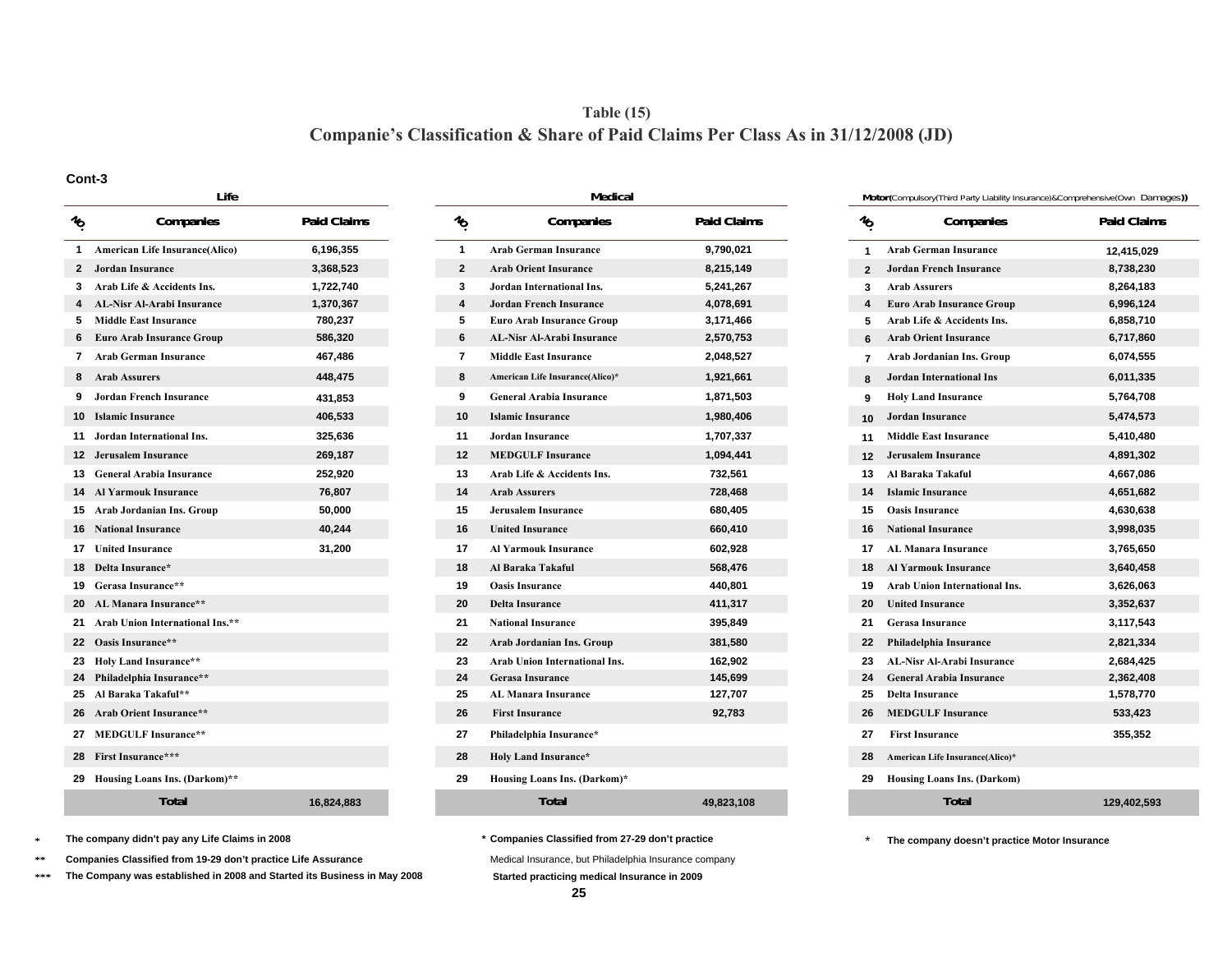### **(According to Insurance Branches) Net Profit (Loss) For Jordan Insurance Companies as Per Class For The Year 2008 (JD) Table (16)**

|              |                                    |            |                              |           |            | Fire& Other |                        |                     |                 |            |           |           | Motor                 |        |         |                                                            |              |
|--------------|------------------------------------|------------|------------------------------|-----------|------------|-------------|------------------------|---------------------|-----------------|------------|-----------|-----------|-----------------------|--------|---------|------------------------------------------------------------|--------------|
|              |                                    |            | Marine                       | Aviation  |            |             | <b>Total</b>           |                     | <b>Property</b> | Liability  |           |           | <b>Other Branches</b> | Credit |         | Compulsory                                                 |              |
| No.          | Companies                          |            |                              |           |            |             | <b>Marine+Aviation</b> | Damages             |                 |            |           |           |                       |        |         | (Third Party                                               |              |
|              |                                    | 2008       | 2007                         | 2008      | 2007       | 2008        | 2007                   | 2008                | 2007            | 2008       | 2007      | 2008      | 2007                  | 2008   | 2007    | <b>Liability Insurance)</b><br>2008                        | 2007         |
| $\mathbf{1}$ | <b>Jordan Insurance</b>            |            |                              |           |            | 655,502     | 570,794                |                     | 250,629         | 79,782     |           |           |                       |        |         | $-459,268$                                                 | $-451,556$   |
|              |                                    | 655,502    | 570,794                      |           |            |             |                        | 302,547             |                 |            | 113,953   | 10,732    | 4,956                 |        |         |                                                            |              |
|              | 2 Middle East Insurance            | 674,823    | 446,593                      | $-12,872$ | $-37,035$  | 661,951     | 409,558                | 267,791             | 231,422         | $-10,629$  | $-17,079$ | 54,273    | 175,745               |        |         | 75,320                                                     | 97,368       |
| 3            | <b>National Insurance</b>          | 350,221    | 195,605                      |           |            | 350,221     | 195,605                | $-5,133$            | 292,057         | 22,461     | 25,139    | 1,365     | 2,238                 |        |         | $-645,822$                                                 | 203,713      |
|              | <b>United Insurance</b>            | 153,333    | 63,090                       |           |            | 153,333     | 63,090                 | 202,082             | 137,537         | 6,556      | 4,424     | 8,918     | 7,955                 |        |         | $-304,467$                                                 | $-211,501$   |
| 5            | <b>AL Manara Insurance</b>         | 66,336     | $-1,025,132$                 | $-25.424$ | $-88,798$  | 40,912      | $-1,113,930$           | 58,159              | $-7,122$        | $-11,422$  | $-69,985$ | -33,590   | $-25,902$             |        |         | 114,299                                                    | $-2,304,738$ |
|              | <b>General Arabia Insurance</b>    | 490,533    | 291,078                      |           |            | 490,533     | 291,078                | 92,465              | 147,982         |            |           | $-853$    | $-46,843$             |        |         | 26,061                                                     | 296,584      |
|              | <b>Jerusalem Insurance</b>         | 544,585    | 480,987                      |           |            | 544,585     | 480,987                | 106,059             | 158,513         | $-12,888$  | 54,232    | 34,710    | 3,150                 |        |         | $-316,984$                                                 | $-403,835$   |
|              | <b>AL-Nisr Al-Arabi Insurance</b>  | 191,760    | 153,512                      |           |            | 191,760     | 153,512                | 133,072             | 114,996         | 44,762     | 25,644    | 82,805    | 71,346                |        |         | 19,568                                                     | $-426,466$   |
| 9            | <b>Jordan French Insurance</b>     | $-106,472$ | 17,463                       | $-19,688$ | 5,314      | $-126,160$  | 22,777                 | 110,022             | 306,648         | 18,602     | 50,801    | -91,667   | 3,757                 | 98,008 |         | 231,675 - 1,776,307                                        | $-1,873,968$ |
|              | 10 Arab Union International Ins.   | 126,206    | 45,245                       |           |            | 126,206     | 45,245                 | 29,131              | 23,901          |            |           | 11,202    | $-584$                |        |         | 30,769                                                     | $-558,035$   |
| 11           | <b>Delta Insurance</b>             | 125,026    | 127,027                      |           |            | 125,026     | 127,027                | 52,630              | 73,830          | 34,746     | $-805$    | 20,021    | 16,988                |        |         | $-88,041$                                                  | 157,745      |
|              | 12 Oasis Insurance                 | 25,792     | 11,719                       |           | $-13,219$  | 25,792      | $-1,500$               | $-739,079$          | 8,233           | $-2,055$   | 784       | 2,550     | 19,111                |        |         | $-1,793,579$                                               | $-1,988,032$ |
|              | 13 Al Yarmouk Insurance            | 481,629    | $-101,670$                   |           |            | 481,629     | $-101,670$             | 78,563              | 118,088         | $-844$     | 4,131     | 4,022     | 3,034                 |        |         | $-928,723$                                                 | $-558,406$   |
|              | 14 Holy Land Insurance             | 32,129     | 24,059                       |           |            | 32,129      | 24,059                 | 1,923               | 130,079         | 25,713     | $-2,541$  |           |                       |        |         | 1,509,134                                                  | 468,911      |
| 15           | Arab Life & Accidents Ins.         | 301,869    | 183,929                      |           |            | 301,869     | 183,929                | 397,693             | 319,764         | 86,073     | 123,394   |           |                       | 99,967 | 193,647 | $-353,855$                                                 | $-471,996$   |
| 16           | Philadelphia Insurance             | 15,728     | 41,289                       |           |            | 15,728      | 41,289                 | $-11,414$           | 14,158          | 23,569     | 11,106    | 198       | 2,084                 |        |         | $-159,093$                                                 | $-321,137$   |
|              | 17 American Life Insurance(Alico)  |            |                              |           |            | 0           | 0                      |                     |                 |            |           | 865,314   | 967,490               |        |         |                                                            |              |
|              | 18 Jordan International Ins.       | 327,450    | 330,196                      | $-22.307$ | $-22,370$  | 305,143     | 307,826                | 86,250              | 159,478         | $-153,272$ | $-15,391$ | 4,134     | 5,616                 |        |         | $-1,138,312$                                               | $-385,214$   |
| 19           | <b>Arab German Insurance</b>       | 172,806    | 101,503                      |           |            | 172,806     | 101,503                | 61,075              | 148,164         | 37,951     | 75,947    | 23,516    | 22,801                |        |         | 288,050                                                    | 159,471      |
|              | 20 Islamic Insurance               | 222,369    | 266,116                      |           |            | 222,369     | 266,116                | $-75,074$           | 85,866          |            |           | 67,678    | 16,233                |        |         | $-995,494$                                                 | $-458,295$   |
| 21           | <b>Euro Arab Insurance Group</b>   | 139,306    | 243,955                      |           |            | 139,306     | 243,955                | 192,149             | 102,756         | 364,618    | 353,953   |           |                       |        |         | 433,943                                                    | 63,633       |
|              | 22 Arab Assurers                   | 429,785    | 340,400                      |           |            | 429,785     | 340,400                | 106,312             | 37,433          | 441        | $-6,530$  | 23,089    | 27,687                | 9,099  | 844     | $-1,872,741$                                               | $-156,432$   |
|              | 23 Al Baraka Takaful               | $-21,297$  | $-11,703$                    |           |            | $-21,297$   | $-11,703$              | $-14,316$           | $-10,310$       |            |           | 2,684     | 1,716                 |        |         | $-1,289,650$                                               | $-1,612,250$ |
|              | 24 Arab Jordanian Ins. Group       | 185,328    | 237,069                      |           |            | 185,328     | 237,069                | 3,689               | 132,569         |            |           | 66,460    | 40,477                |        |         | 578,655                                                    | 799,019      |
|              | 25 Arab Orient Insurance           | 187,428    | 167,551                      | -66,664   | $-14,010$  | 120,764     | 153,541                | 236,608             | 178,420         | 55,535     | 26,126    | 191,344   | 165,639               |        |         | 131,687                                                    | $-115,281$   |
|              | 26 Gerasa Insurance                | $-6,484$   | 10,301                       |           |            | $-6,484$    | 10,301                 | 51,515              | 67,225          | 1,829      | $-9,493$  | 2,086     | 2,887                 |        |         | $-361,493$                                                 | $-918,340$   |
| 27           | <b>MEDGULF Insurance</b>           | 50,609     | 7,936                        |           |            | 50,609      | 7,936                  | 273,053             | $-183,735$      | 6,390      | 1,144     | 7,938     | 2,514                 |        |         | 398,035                                                    | 88,827       |
| 28           | <b>Housing Loans Ins. (Darkom)</b> |            |                              |           |            | $\bf{0}$    | $\bf{0}$               |                     |                 |            |           |           |                       |        |         |                                                            |              |
|              | 29 First Insurance*                | $-4,000$   |                              |           |            | $-4.000$    | 0                      | $-137.492$          |                 | $-12,127$  |           | $-12,648$ |                       |        |         | $-128.715$                                                 |              |
|              | <b>Total</b>                       |            | 5.812.300 3.218.912 -146.955 |           | $-170.118$ |             | 5.665.345 3.048.794    | 1.860.280 3.038.581 |                 | 605.791    | 748.954   |           |                       |        |         | 1,346,281 1,490,095 207,074 426,166 -9,007,023 -10,880,211 |              |

\*  **The Company was established in 2008 and started its business in May 2008** 

**1-**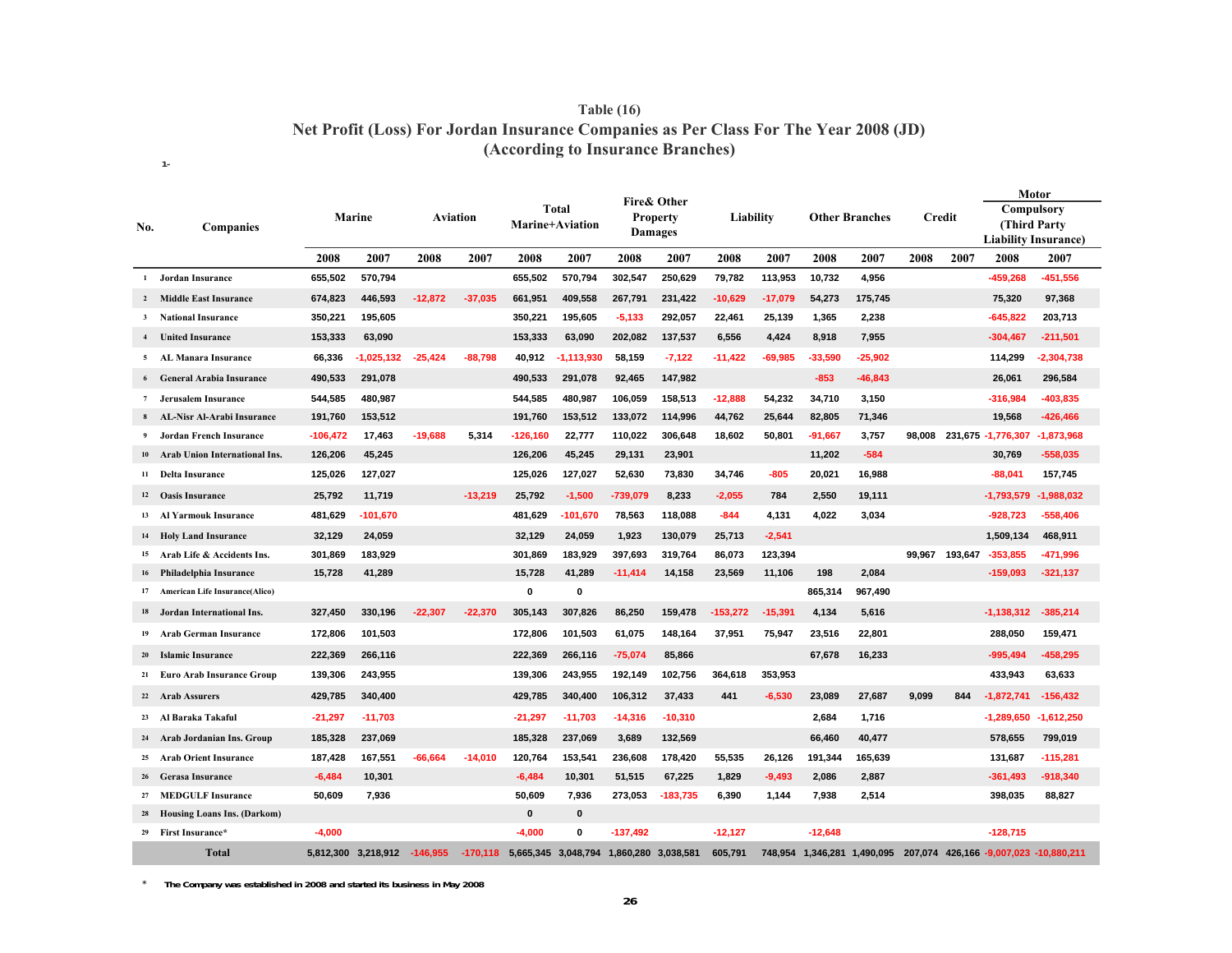### **Net Profit (Loss) For Jordan Insurance Companies as Per Class For The Year 2008 (JD) (According to Insurance Branches) Table (16)**

 **Cont.-2**

|                  |                                       |                                | Motor      |                                                                                               |              |              |                         |            |            |           |         |                               |              |                                                               |               |                          |              |
|------------------|---------------------------------------|--------------------------------|------------|-----------------------------------------------------------------------------------------------|--------------|--------------|-------------------------|------------|------------|-----------|---------|-------------------------------|--------------|---------------------------------------------------------------|---------------|--------------------------|--------------|
| No.              | Companies                             | Comprehensive<br>(Own Damages) |            | <b>Compulsory (Third)</b><br>Party Liability Ins.) &<br><b>Comprehensive (Own</b><br>Damages) |              | Non Life     | <b>Insurances</b>       |            | Medical    | Life      |         | Medical+Life                  |              | <b>Net Technical</b>                                          | Profit (Loss) | <b>Net Profit (Loss)</b> |              |
|                  |                                       | 2008                           | 2007       | 2008                                                                                          | 2007         | 2008         | 2007                    | 2008       | 2007       | 2008      | 2007    | 2008                          | 2007         | 2008                                                          | 2007          | 2008                     | 2007         |
| $\mathbf{1}$     | <b>Jordan Insurance</b>               | 1,611,025                      | 818,195    | 1,151,757                                                                                     | 366,639      | 2,200,320    | 1,306,971               | 419,195    | 350,472    | 518,412   | 292,025 | 937,607                       | 642,497      | 3,137,927                                                     | 1,949,468     | 7,250,983                | $-6,618,735$ |
| $\overline{2}$   | <b>Middle East Insurance</b>          | 489,823                        | 411.647    | 565,143                                                                                       | 509,015      | 1.538.529    | 1,308,661               | 93,962     | -170.255   | 2.120.840 | 824,472 | 2,214,802                     | 654,217      | 3,753,331                                                     | 1,962,878     | 468,786                  | 3,695,663    |
| 3                | <b>National Insurance</b>             | 468,028                        | $-41.875$  | -177.794                                                                                      | 161,838      | 191.120      | 676,877                 | $-13,562$  | $-9,317$   | 43,096    | 47,225  | 29,534                        | 37,908       | 220,654                                                       | 714,785       | -1,269,226               | 265,465      |
| $\boldsymbol{4}$ | <b>United Insurance</b>               | 665,131                        | $-141.056$ | 360.664                                                                                       | $-352,557$   | 731,553      | $-139,551$              | 85,730     | $-41,439$  | 6,833     | 6,229   | 92,563                        | $-35,210$    | 824,116                                                       | $-174,761$    | 453,006                  | 359,263      |
| 5.               | <b>AL Manara Insurance</b>            | $-259.892$                     | $-500.465$ | $-145,593$                                                                                    | $-2,805,203$ | $-91,534$    | $-4.022.142$            | $-12.047$  | $-3,912$   |           |         | $-12,047$                     | $-3,912$     | $-103,581$                                                    | $-4,026,054$  | 115,991                  | $-5,710,863$ |
|                  | <b>General Arabia Insurance</b>       | 340,064                        | 31,379     | 366,125                                                                                       | 327,963      | 948,270      | 720,180                 | $-31,601$  | $-76,940$  | 395,282   | 365,780 | 363,681                       | 288,840      | 1,311,951                                                     | 1,009,020     | 363,895                  | 1,000,454    |
| 7                | <b>Jerusalem Insurance</b>            | 354,336                        | 752,093    | 37,352                                                                                        | 348,258      | 709,818      | 1,045,140               | 180,107    | 306,504    | 190,940   | 209,819 | 371,047                       | 516,323      | 1,080,865                                                     | 1,561,463     | 936,275                  | 1,537,881    |
|                  | <b>AL-Nisr Al-Arabi Insurance</b>     | 174.056                        | 323.380    | 193.624                                                                                       | $-103.086$   | 646.023      | 262.412                 | 186.914    | 328.556    | 631.756   | 853.738 | 818,670                       | 1.182.294    | 1.464.693                                                     | 1,444,706     | 2,125,869                | 2,063,580    |
| 9                | <b>Jordan French Insurance</b>        | 3.035.676                      | 1,092,164  | 1,259,370                                                                                     | $-781.804$   | 1,268,175    | -166.146                | -539.016   | -467,918   | 102,810   | 319.007 | -436.206                      | $-148.911$   | 831,969                                                       | $-315.057$    | $-27,163$                | $-2,455,862$ |
| 10               | Arab Union International Ins.         | 18,006                         | 43,572     | 48,775                                                                                        | $-514.463$   | 215,314      | -445,901                | 20,582     | 4,511      |           |         | 20,582                        | 4,511        | 235,896                                                       | -441,390      | $-581,892$               | 1,373,919    |
| 11               | <b>Delta Insurance</b>                | 75,455                         | 95,882     | $-12,585$                                                                                     | 253,627      | 219,838      | 470,667                 | 101,384    | 58,008     | 3,257     | 3,016   | 104,641                       | 61,024       | 324,479                                                       | 531,691       | 262,097                  | 1,105,546    |
|                  | 12 Oasis Insurance                    | $-542,466$                     | -476.750   | $-2.336.048$                                                                                  | $-2.464.782$ |              | $-3,048,840 -2,438,154$ | $-31,129$  | $-12,563$  |           |         | $-31,129$                     | $-12,563$    | $-3,079,969$                                                  | $-2,450,717$  | $-3,155,945$             | $-4,576,406$ |
| 13               | <b>Al Yarmouk Insurance</b>           | 44,106                         | 104,290    | $-884,617$                                                                                    | -454,116     | -321,247     | -430,533                | 115,703    | 141,848    | 8,620     | 6,944   | 124,323                       | 148,792      | $-196,924$                                                    | $-281,741$    | $-107,215$               | $-220,715$   |
| 14               | <b>Holy Land Insurance</b>            | $-473.182$                     | $-361.666$ | 1.035.952                                                                                     | 107,245      | 1,095,717    | 258.842                 |            |            |           |         | $\mathbf{0}$                  | $\mathbf{0}$ | 1,095,717                                                     | 258,842       | 103,223                  | 144,162      |
| 15               | Arab Life & Accidents Ins.            | 767,376                        | 650.898    | 413.521                                                                                       | 178.902      | 1.299.123    | 999,636                 | 47,376     | $-29.791$  |           | 39,364  | 47,376                        | 9,573        | 1,346,499                                                     | 1,009,209     | 372,802                  | 1,359,335    |
| 16               | Philadelphia Insurance                | 32.373                         | 107.923    | $-126.720$                                                                                    | $-213.214$   | $-98.639$    | $-144,577$              |            |            |           |         | $\mathbf{0}$                  | $\bf{0}$     | $-98.639$                                                     | $-144,577$    | $-244,465$               | 278,384      |
| 17               | <b>American Life Insurance(Alico)</b> |                                |            | 0                                                                                             | $\mathbf 0$  | 865,314      | 967,490                 | 438,101    | 160.109    |           |         | 2.547.937 1.516.306 2.986.038 | 1,676,415    | 3.851.352                                                     | 2.643.905     | 5,484,552                | 4,734,795    |
|                  | 18 Jordan International Ins.          | 636,899                        | 316.903    | $-501.413$                                                                                    | $-68,311$    | $-259,158$   | 389,218                 | $-426,549$ | 167,728    | 75,197    | 150,020 | $-351,352$                    | 317,748      | $-610,510$                                                    | 706,966       | $-2,138,462$             | 2,645,954    |
| 19               | <b>Arab German Insurance</b>          | $-380,240$                     | $-287,725$ | $-92.190$                                                                                     | $-128,254$   | 203,158      | 220,161                 | 752,407    | 871,596    | 106,735   | 42,892  | 859,142                       | 914,488      | 1,062,300                                                     | 1,134,649     | $-2,093,404$             | 1,036,050    |
| 20               | <b>Islamic Insurance</b>              | -186.906                       | 101,736    | $-1.182.400$                                                                                  | $-356.559$   | -967.427     | 11,656                  | -172,433   | $-257.710$ | 196,551   | 231,767 | 24,118                        | $-25.943$    | $-943.309$                                                    | $-14.287$     | 7,174,900                | 1,131,838    |
|                  | 21 Euro Arab Insurance Group          | 31,005                         | 191,923-   | 464,948                                                                                       | 128,290-     | 1,161,021    | 572,374                 | 298,900    | 509,528    | 157,077   | 114,866 | 455,977                       | 624,394      | 1,616,998                                                     | 1,196,768     | 817,146                  | 1,343,844    |
| 22               | <b>Arab Assurers</b>                  | 420,833                        | 969,046    | $-1,451,908$                                                                                  | 812,614      | -883,182     | 1,212,448               | $-8,443$   | $-8,067$   | 48,022    | 108,943 | 39,579                        | 100,876      | $-843,603$                                                    | 1,313,324     | $-2,638,631$             | 962,678      |
| 23               | Al Baraka Takaful                     | -713,971                       | 75,642     | $-2.003.621$                                                                                  | $-1,536,608$ | -2,036,550   | $-1,556,905$            | -237,793   | $-30,960$  |           |         | -237,793                      | -30,960      | -2,274,343                                                    | $-1,587,865$  | $-2,223,154$             | 601,874      |
|                  | 24 Arab Jordanian Ins. Group          | 5.000                          | 236.451    | 583.654                                                                                       | 1.035.470    | 839.131      | 1.445.585               | 136,300    | 66,405     | 37.605    | 31.908  | 173.905                       | 98.313       | 1.013.036                                                     | 1,543,898     | $-446.218$               | 1.903.515    |
| 25               | <b>Arab Orient Insurance</b>          | 510.864                        | 347.513    | 642,551                                                                                       | 232.232      | 1,246,802    | 755,958                 | 2,217,269  | 1,102,053  |           |         | 2,217,269                     | 1.102.053    | 3,464,071                                                     | 1.858.011     | 2,000,619                | 1,537,145    |
| 26               | <b>Gerasa Insurance</b>               | 243,596                        | 109,885    | -117,897                                                                                      | $-808,455$   | $-68,951$    | $-737,535$              | 20,517     | 3,145      |           |         | 20,517                        | 3,145        | $-48,434$                                                     | -734,390      | $-63,339$                | $-644,068$   |
| 27               | <b>MEDGULF Insurance</b>              | $-22,816$                      | $-23,784$  | 375.219                                                                                       | 65,043       | 713,209      | $-107.098$              | -597,093   | $-68,101$  |           |         | -597,093                      | -68,101      | 116,116                                                       | $-175,199$    | 171,931                  | 95,730       |
| 28               | <b>Housing Loans Ins. (Darkom)</b>    |                                |            | $\mathbf{0}$                                                                                  | $\mathbf{0}$ | $\mathbf{0}$ | $\bf{0}$                |            |            |           |         | $\mathbf{0}$                  | $\mathbf{0}$ | $\bf{0}$                                                      | $\mathbf{0}$  | $-395,972$               | $-867,956$   |
| 29               | <b>First Insurance</b>                | $-135,697$                     |            | $-264, 412$                                                                                   | 0            | -430.679     | 0                       | $-66,481$  |            |           |         | $-66,481$                     | $\mathbf{0}$ | -497,160                                                      | 0             | 1,438,027                |              |
|                  | <b>Total</b>                          | 7.208.482                      | 4.563.355  | $-1.798.543$                                                                                  | $-6.316.856$ | 7.886.228    | 2.435.734               | 2,978,300  |            |           |         |                               |              | 2,893,490 7,190,970 5,164,321 10,169,270 8,057,811 18,055,498 | 10.493.545    | 14.155.016               | 8,082,470    |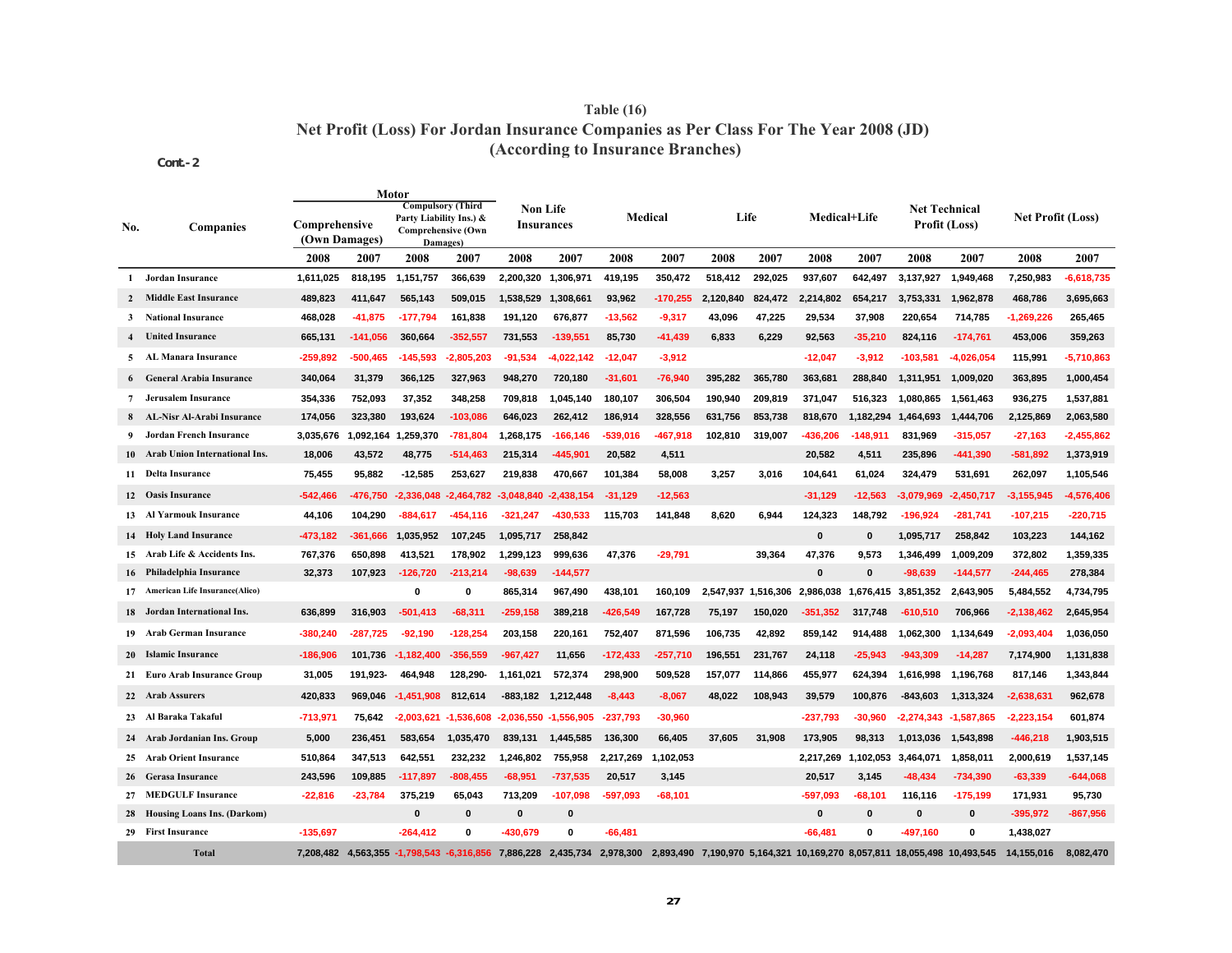# **As in 31/12/2008 Compared with 31/12/2007(JD) Table (17) Motor Net Profit (Loss)**

| NO             | <b>Companies</b>                | <b>Compulsory T.P.L</b><br>/Jordanian Vehicles |               | <b>Compulsory T.P.L from</b><br>Comprehensive |              |           | Compulsory T.P.L/<br><b>Foreign Vehicles</b> |              | <b>Total Compulsory/T.P.L</b> | Comprehensive<br>(Own Damages) |            | <b>Total Motors</b> |              |
|----------------|---------------------------------|------------------------------------------------|---------------|-----------------------------------------------|--------------|-----------|----------------------------------------------|--------------|-------------------------------|--------------------------------|------------|---------------------|--------------|
|                |                                 | 2008                                           | 2007          | 2008                                          | 2007         | 2008      | 2007                                         | 2008         | 2007                          | 2008                           | 2007       | 2008                | 2007         |
| 1              | <b>Jordan Insurance</b>         | $-206,221$                                     | $-364,797$    | $-519,451$                                    | $-411,302$   | 266,404   | 324,543                                      | -459,268     | -451,556                      | 1,611,025                      | 818,195    | 1,151,757           | 366,639      |
| $\overline{2}$ | <b>Middle East Insurance</b>    | $-164,720$                                     | $-279,589$    | $-34,556$                                     | 92,230       | 274,596   | 284,727                                      | 75,320       | 97,368                        | 489,823                        | 411,647    | 565,143             | 509,015      |
| 3              | <b>National Insurance</b>       | $-1,002,513$                                   | $-63,739$     | 44,045                                        | 18,678       | 312,646   | 248,774                                      | $-645,822$   | 203,713                       | 468,028                        | $-41,875$  | $-177,794$          | 161,838      |
| $\overline{4}$ | <b>United Insurance</b>         | 1,084                                          | 116,490       | $-691,151$                                    | $-535,004$   | 385,600   | 207,013                                      | $-304,467$   | $-211,501$                    | 665,131                        | $-141,056$ | 360,664             | $-352,557$   |
| 5              | <b>AL Manara Insurance</b>      | $-88,551$                                      | $-1,583,415$  | -270,022                                      | $-759,757$   | 472,872   | 38,434                                       | 114,299      | -2,304,738                    | -259,892                       | $-500,465$ | $-145,593$          | -2,805,203   |
| 6              | <b>General Arabia Insurance</b> | $-284,813$                                     | 28,331        | 13,781                                        | $-19,489$    | 297,093   | 287,742                                      | 26,061       | 296,584                       | 340,064                        | 31,379     | 366,125             | 327,963      |
| 7              | <b>Jerusalem Insurance</b>      | $-377,244$                                     | -356,569      | -241,899                                      | -330,143     | 302,159   | 282,877                                      | -316,984     | -403,835                      | 354,336                        | 752,093    | 37,352              | 348,258      |
| 8              | AL-Nisr Al-Arabi Insurance      | $-321,915$                                     | -472,495      | 42,977                                        | $-195,918$   | 298,506   | 241,947                                      | 19,568       | -426,466                      | 174,056                        | 323,380    | 193,624             | $-103,086$   |
| 9              | <b>Jordan French Insurance</b>  | $-1,689,889$                                   | $-1,843,071$  | -391,151                                      | -492,945     | 304,733   | 462,048                                      | -1,776,307   | -1,873,968                    | 3,035,676                      | 1,092,164  | 1,259,369           | $-781,804$   |
| 10             | Arab Union International Ins.   | $-286,802$                                     | -655,628      | $-38,393$                                     | -77,989      | 355,964   | 175,582                                      | 30,769       | $-558,035$                    | 18,006                         | 43,572     | 48,775              | $-514,463$   |
| 11             | Delta Insurance                 | $-338,123$                                     | $-92,109$     | $-10,995$                                     | 15,355       | 261,077   | 234,499                                      | $-88,041$    | 157,745                       | 75,455                         | 95,882     | $-12,586$           | 253,627      |
| 12             | <b>Oasis Insurance</b>          | $-1,658,924$                                   | $-1,757,735$  | $-155,475$                                    | -451,990     | 20,820    | 221,693                                      | $-1,793,579$ | $-1,988,032$                  | $-542,466$                     | $-476,750$ | $-2,336,045$        | $-2,464,782$ |
| 13             | <b>Al Yarmouk Insurance</b>     | $-1,289,587$                                   | $-836,802$    | 5,714                                         | $-39,770$    | 355,150   | 318,166                                      | $-928,723$   | $-558,406$                    | 44,106                         | 104,290    | $-884,617$          | $-454, 116$  |
| 14             | <b>Holy Land Insurance</b>      | 1,025,474                                      | 258,208       | 259,343                                       | $-68,627$    | 224,317   | 279,330                                      | 1,509,134    | 468,911                       | $-473,182$                     | $-361,666$ | 1,035,952           | 107,245      |
| 15             | Arab Life & Accidents Ins.      | $-309,901$                                     | $-676,836$    | -334,471                                      | $-142,811$   | 290,517   | 347,651                                      | $-353,855$   | -471,996                      | 767.376                        | 650,898    | 413,521             | 178,902      |
| 16             | Philadelphia Insurance          | $-86,400$                                      | $-480,152$    | $-108,505$                                    | $-98,911$    | 35,812    | 257,926                                      | $-159,093$   | -321,137                      | 32,373                         | 107,923    | $-126,720$          | $-213,214$   |
| 17             | Jordan International Ins.       | $-586,749$                                     | -603,694      | -791,021                                      | $-19,436$    | 239,458   | 237,916                                      | $-1,138,312$ | $-385,214$                    | 636,899                        | 316,903    | $-501,413$          | $-68,311$    |
| 18             | <b>Arab German Insurance</b>    | 260,898                                        | $-339,740$    | $-313,297$                                    | 229,956      | 340,449   | 269,255                                      | 288,050      | 159,471                       | $-380,240$                     | $-287,725$ | $-92,190$           | $-128,254$   |
| 19             | Euro Arab Insurance Group       | $-780,297$                                     | $-326,952$    | 904,762                                       | 48,227       | 309,478   | 342,358                                      | 433,943      | 63,633                        | 31,005                         | $-191,923$ | 464,948             | $-128,290$   |
| 20             | <b>Islamic Insurance</b>        | $-983,946$                                     | $-544,008$    | $-211,491$                                    | $-150,286$   | 199,943   | 235,999                                      | $-995,494$   | $-458,295$                    | $-186,906$                     | 101,736    | $-1,182,400$        | $-356,559$   |
| 21             | <b>Arab Assurers</b>            | $-1,715,141$                                   | -665,090      | -491,535                                      | 175,392      | 333,935   | 333,266                                      | $-1,872,741$ | 156,432-                      | 420,833                        | 969,046    | $-1,451,908$        | 812,614      |
| 22             | Al Baraka Takaful               | $-1,495,790$                                   | $-1,603,998$  | $-96,098$                                     | $-312,507$   | 302,238   | 304,255                                      | $-1,289,650$ | -1,612,250                    | $-713,971$                     | 75,642     | $-2,003,621$        | $-1,536,608$ |
| 23             | Arab Jordanian Ins. Group       | 313,161                                        | 280,014       | 25,301                                        | 151,731      | 240,193   | 367,275                                      | 578,655      | 799,020                       | 5,000                          | 236,451    | 583,655             | 1,035,471    |
| 24             | <b>Arab Orient Insurance</b>    | $-170,798$                                     | $-230,529$    | 199,610                                       | $-189, 149$  | 102,875   | 304,397                                      | 131,687      | -115,281                      | 510,864                        | 347,513    | 642,551             | 232,232      |
| 25             | <b>Gerasa Insurance</b>         | $-1,313,789$                                   | $-1,057,267$  | 622,982                                       | $-127,710$   | 329,314   | 266,637                                      | -361,493     | -918,340                      | 243,596                        | 109,885    | $-117,897$          | $-808,455$   |
| 26             | <b>MEDGULF Insurance</b>        | $-15,407$                                      | $-7,343$      | $-55,757$                                     | 26,433       | 469,199   | 69,737                                       | 398,035      | 88,827                        | $-22,816$                      | $-23,784$  | 375,219             | 65,043       |
| 27             | <b>First Insurance*</b>         | $-201,335$                                     |               | $-86,398$                                     |              | 159,018   |                                              | $-128,715$   | 0                             | $-135,697$                     |            | $-264,412$          | 0            |
|                | <b>Total</b>                    | $-13,768,238$                                  | $-14,158,515$ | $-2,723,151$                                  | $-3,665,742$ | 7,484,366 | 6,944,047                                    | -9,007,023   | $-10,880,210$                 | 7,208,482                      | 4,563,355  | $-1,798,541$        | $-6,316,855$ |

**\* The Company was established in 2008 and Started its Business in May 2008**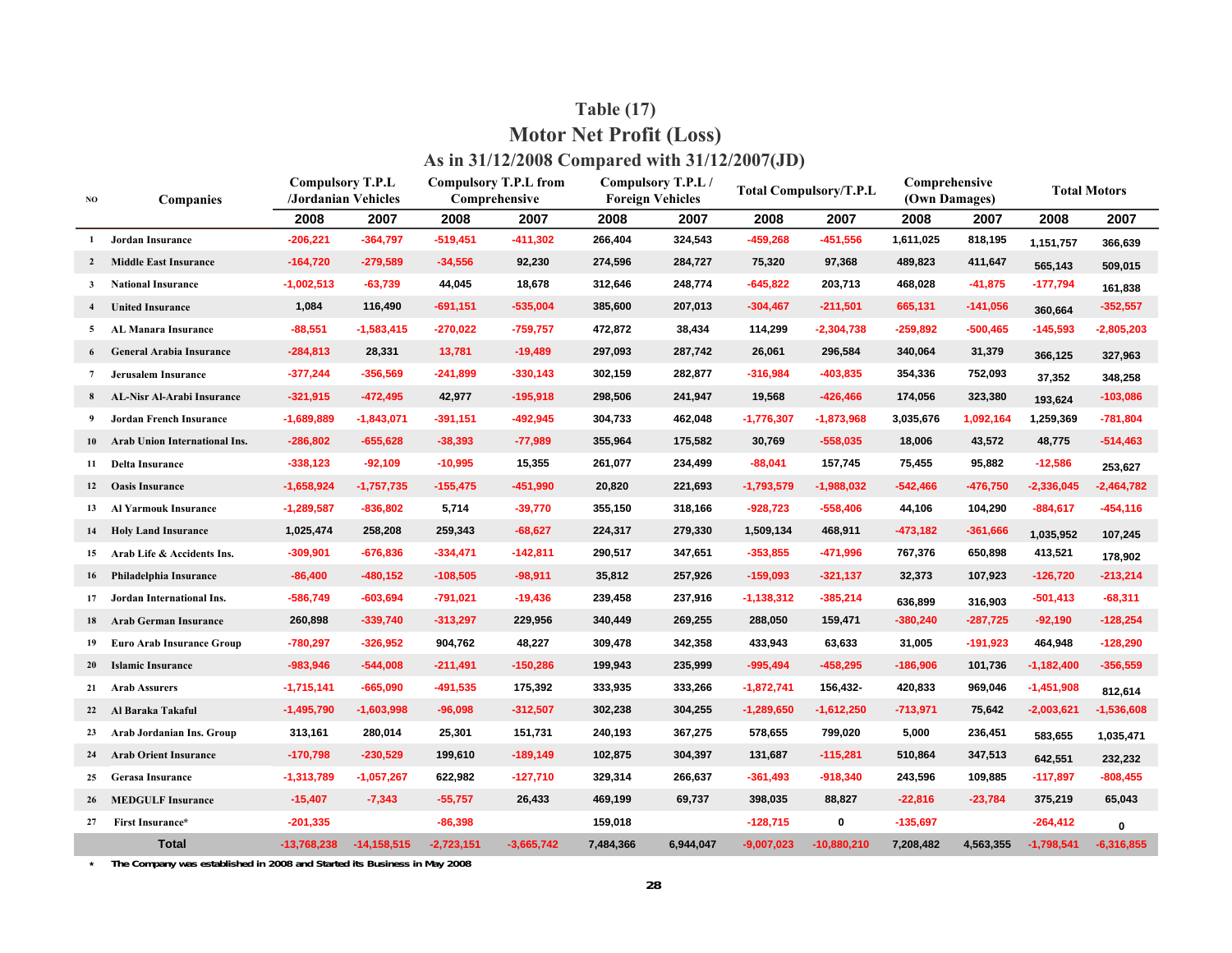# **Table (18)**

# **Insurance Companies According to Profit (Loss) Per Class as in 31/12/2008 (JD)**

**-1**

\*

|                                        | Marine & Transport                  |               |                 | Fire&Other Property Damages          |               |                                                         | <b>General Accident</b>             |             |
|----------------------------------------|-------------------------------------|---------------|-----------------|--------------------------------------|---------------|---------------------------------------------------------|-------------------------------------|-------------|
| $\bar{\psi}_{\!\!\!\!\!\!\!\!\!\!\!O}$ | Companies                           | Profit (Loss) | $\mathcal{U}_0$ | Companies                            | Profit (Loss) | $\tilde{\mathcal{U}}_{\!\!\!\!\!\!\circ\! \mathcal{C}}$ | Companies                           | Profit (Los |
| 1                                      | <b>Middle East Insurance</b>        | 661,951       | -1              | Arab Life & Accidents Ins.           | 397,693       | $\mathbf{1}$                                            | American Life Insurance(Alico)*     | 865,314     |
| 2                                      | <b>Jordan Insurance</b>             | 655,502       | $\mathbf{2}$    | <b>Jordan Insurance</b>              | 302,547       | $\overline{2}$                                          | <b>Euro Arab Insurance Group</b>    | 364,618     |
|                                        | Jerusalem Insurance                 | 544,585       | 3               | <b>MEDGULF Insurance</b>             | 273,053       | 3                                                       | <b>Arab Orient Insurance</b>        | 246,879     |
|                                        | <b>General Arabia Insurance</b>     | 490,533       | Δ               | <b>Middle East Insurance</b>         | 267,791       |                                                         | AL-Nisr Al-Arabi Insurance          | 127,567     |
| 5                                      | <b>Al Yarmouk Insurance</b>         | 481,629       | 5               | <b>Arab Orient Insurance</b>         | 236,608       | 5                                                       | Jordan Insurance                    | 90,514      |
|                                        | <b>Arab Assurers</b>                | 429,785       | 6               | <b>United Insurance</b>              | 202,082       | 6                                                       | Arab Life & Accidents Ins.          | 86,073      |
|                                        | <b>National Insurance</b>           | 350,221       | 7               | <b>Euro Arab Insurance Group</b>     | 192,149       | $\overline{7}$                                          | <b>Islamic Insurance</b>            | 67,678      |
| 8                                      | <b>Jordan International Ins</b>     | 305,143       | 8               | <b>AL-Nisr Al-Arabi Insurance</b>    | 133,072       | 8                                                       | Arab Jordanian Ins. Group           | 66,460      |
|                                        | Arab Life & Accidents Insurance     | 301,869       | 9               | <b>Jordan French Insurance</b>       | 110,022       | 9                                                       | Arab German Insurance               | 61,467      |
|                                        | <b>10</b> Islamic Insurance         | 222,369       | 10              | <b>Arab Assurers</b>                 | 106,312       | 10                                                      | <b>Delta Insurance</b>              | 54,767      |
|                                        | <b>AL-Nisr Al-Arabi Insurance</b>   | 191,760       | 11              | <b>Jerusalem Insurance</b>           | 106,059       | 11                                                      | <b>Middle East Insurance</b>        | 43,644      |
|                                        | <b>12</b> Arab Jordanian Ins. Group | 185,328       | 12              | <b>General Arabia Insurance</b>      | 92,465        | 12                                                      | <b>Holy Land Insurance</b>          | 25,713      |
|                                        | <b>13</b> Arab German Insurance     | 172,806       | 13              | <b>Jordan International Ins.</b>     | 86,250        | 13                                                      | <b>National Insurance</b>           | 23,826      |
| 14.                                    | <b>United Insurance</b>             | 153,333       | 14              | <b>Al Yarmouk Insurance</b>          | 78,563        | 14                                                      | <b>Jerusalem Insurance</b>          | 21,822      |
| 15                                     | <b>Euro Arab Insurance Group</b>    | 139,306       | 15              | <b>Arab German Insurance</b>         | 61,075        | 15                                                      | Philadelphia Insurance              | 23,767      |
| 16.                                    | Arab Union International Ins.       | 126,206       | 16              | <b>AL Manara Insurance</b>           | 58,159        | 16                                                      | <b>Arab Assurers</b>                | 23,530      |
| 17                                     | <b>Delta Insurance</b>              | 125,026       | 17              | <b>Delta Insurance</b>               | 52,630        | 17                                                      | <b>United Insurance</b>             | 15,474      |
|                                        | <b>18</b> Arab Orient Insurance     | 120,764       | 18              | <b>Gerasa Insurance</b>              | 51,515        | 18                                                      | <b>MEDGULF Insurance</b>            | 14,328      |
| 19.                                    | <b>MEDGULF Insurance</b>            | 50,609        | 19              | <b>Arab Union International Ins.</b> | 29,131        | 19                                                      | <b>Arab Union International Ins</b> | 11,202      |
|                                        | <b>20</b> AL Manara Insurance       | 40,912        | 20              | Arab Jordanian Ins. Group            | 3,689         | 20                                                      | <b>Gerasa Insurance</b>             | 3,915       |
| 21.                                    | <b>Holy Land Insurance</b>          | 32,129        | 21              | <b>Holy Land Insurance</b>           | 1,923         | 21                                                      | <b>Al Yarmouk Insurance</b>         | 3,178       |
|                                        | <b>22 Oasis Insurance</b>           | 25,792        | 22              | <b>National Insurance</b>            | $5,133-$      | 22                                                      | Al Baraka Takaful                   | 2,684       |
| 23                                     | Philadelphia Insurance              | 15,728        | 23              | Philadelphia Insurance               | 11,414-       | 23                                                      | <b>Oasis Insurance</b>              | 495         |
|                                        | 24 First Insurance*                 | 4,000-        | 24              | Al Baraka Takaful                    | 14,316-       | 24                                                      | <b>General Arabia Insurance</b>     | 853-        |
| 25.                                    | <b>Gerasa Insurance</b>             | 6,484-        | 25              | <b>Islamic Insurance</b>             | 75,074-       | 25                                                      | First Insurance*                    | 24,775-     |
|                                        | 26 Al Baraka Takaful.               | 21,297-       | 26              | First Insurance*                     | 137,492-      | 26                                                      | <b>AL Manara Insurance</b>          | 45,012-     |
|                                        | <b>Jordan French Insurance</b>      | 126,160-      | 27              | <b>Oasis Insurance</b>               | 739,079-      | 27                                                      | <b>Jordan French Insurance</b>      | $-73,065$   |
| 28                                     | American Life Insurance(Alico)**    |               | 28              | American Life Insurance(Alico)**     |               | 28                                                      | <b>Jordan International Ins</b>     | 149,138-    |
|                                        | 29 Housing Loans Ins. (Darkom)**    |               | 29              | <b>Housing Loans Ins. (Darkom)**</b> |               | 29                                                      | <b>Housing Loans Ins. (Darkom)</b>  |             |
|                                        | <b>Total</b>                        | 5,665,345     |                 | <b>Total</b>                         | 1,860,280     |                                                         | <b>Total</b>                        | 1,952,072   |

|               |                                                                                                                                                                                                                                                                                                                                                                                                                                                                                              | <b>Fire&amp;Other Property Damages</b> |               |                                                           | <b>General Accident</b>                |                    |
|---------------|----------------------------------------------------------------------------------------------------------------------------------------------------------------------------------------------------------------------------------------------------------------------------------------------------------------------------------------------------------------------------------------------------------------------------------------------------------------------------------------------|----------------------------------------|---------------|-----------------------------------------------------------|----------------------------------------|--------------------|
| Profit (Loss) | $\tilde{\mathcal{U}}_{\!\!\!\!\!\!\!\!\circ\!\!\!\!\!\circ\!\!\!\!\circ\!\!\!\!\circ\!\!\!\!\circ\!\!\!\!\circ\!\!\!\!\circ\!\!\!\!\circ\!\!\!\!\circ\!\!\!\!\circ\!\!\!\!\circ\!\!\!\!\circ\!\!\!\!\circ\!\!\!\!\circ\!\!\!\!\circ\!\!\!\!\circ\!\!\!\!\circ\!\!\!\!\circ\!\!\!\!\circ\!\!\!\!\circ\!\!\!\!\circ\!\!\!\!\circ\!\!\!\!\circ\!\!\!\!\circ\!\!\!\!\circ\!\!\!\!\circ\!\!\!\!\circ\!\!\!\!\circ\!\!\!\!\circ\!\!\!\!\circ\!\!\!\!\circ\!\!\!\!\circ\!\!\!\!\circ\!\!\!\!\circ\$ | Companies                              | Profit (Loss) | $\bar{\mathcal{U}}_{\!\!\!\!\!\!\!\!\circ\! \mathcal{U}}$ | Companies                              | <b>Profit (Los</b> |
| 661,951       | $\mathbf{1}$                                                                                                                                                                                                                                                                                                                                                                                                                                                                                 | Arab Life & Accidents Ins.             | 397,693       | 1                                                         | <b>American Life Insurance(Alico)*</b> | 865,314            |
| 655,502       | $\mathbf{2}$                                                                                                                                                                                                                                                                                                                                                                                                                                                                                 | <b>Jordan Insurance</b>                | 302,547       | $\mathbf{2}$                                              | <b>Euro Arab Insurance Group</b>       | 364,618            |
| 544,585       | 3                                                                                                                                                                                                                                                                                                                                                                                                                                                                                            | <b>MEDGULF Insurance</b>               | 273,053       | 3                                                         | <b>Arab Orient Insurance</b>           | 246,879            |
| 490,533       | 4                                                                                                                                                                                                                                                                                                                                                                                                                                                                                            | <b>Middle East Insurance</b>           | 267,791       | 4                                                         | <b>AL-Nisr Al-Arabi Insurance</b>      | 127,567            |
| 481,629       | 5                                                                                                                                                                                                                                                                                                                                                                                                                                                                                            | <b>Arab Orient Insurance</b>           | 236,608       | 5                                                         | <b>Jordan Insurance</b>                | 90,514             |
| 429,785       | 6                                                                                                                                                                                                                                                                                                                                                                                                                                                                                            | <b>United Insurance</b>                | 202,082       | 6                                                         | Arab Life & Accidents Ins.             | 86,073             |
| 350,221       | 7                                                                                                                                                                                                                                                                                                                                                                                                                                                                                            | <b>Euro Arab Insurance Group</b>       | 192,149       | 7                                                         | <b>Islamic Insurance</b>               | 67,678             |
| 305,143       | 8                                                                                                                                                                                                                                                                                                                                                                                                                                                                                            | <b>AL-Nisr Al-Arabi Insurance</b>      | 133,072       | 8                                                         | Arab Jordanian Ins. Group              | 66,460             |
| 301,869       | 9                                                                                                                                                                                                                                                                                                                                                                                                                                                                                            | <b>Jordan French Insurance</b>         | 110,022       | 9                                                         | <b>Arab German Insurance</b>           | 61,467             |
| 222,369       | 10                                                                                                                                                                                                                                                                                                                                                                                                                                                                                           | <b>Arab Assurers</b>                   | 106,312       | 10                                                        | <b>Delta Insurance</b>                 | 54,767             |
| 191,760       | 11                                                                                                                                                                                                                                                                                                                                                                                                                                                                                           | <b>Jerusalem Insurance</b>             | 106,059       | 11                                                        | <b>Middle East Insurance</b>           | 43,644             |
| 185,328       | 12                                                                                                                                                                                                                                                                                                                                                                                                                                                                                           | <b>General Arabia Insurance</b>        | 92,465        | 12                                                        | <b>Holy Land Insurance</b>             | 25,713             |
| 172,806       | 13                                                                                                                                                                                                                                                                                                                                                                                                                                                                                           | Jordan International Ins.              | 86,250        | 13                                                        | <b>National Insurance</b>              | 23,826             |
| 153,333       | 14                                                                                                                                                                                                                                                                                                                                                                                                                                                                                           | <b>Al Yarmouk Insurance</b>            | 78,563        | 14                                                        | <b>Jerusalem Insurance</b>             | 21,822             |
| 139,306       | 15                                                                                                                                                                                                                                                                                                                                                                                                                                                                                           | <b>Arab German Insurance</b>           | 61,075        | 15                                                        | Philadelphia Insurance                 | 23,767             |
| 126,206       | 16                                                                                                                                                                                                                                                                                                                                                                                                                                                                                           | <b>AL Manara Insurance</b>             | 58,159        | 16                                                        | <b>Arab Assurers</b>                   | 23,530             |
| 125,026       | 17                                                                                                                                                                                                                                                                                                                                                                                                                                                                                           | <b>Delta Insurance</b>                 | 52,630        | 17                                                        | <b>United Insurance</b>                | 15,474             |
| 120,764       | 18                                                                                                                                                                                                                                                                                                                                                                                                                                                                                           | <b>Gerasa Insurance</b>                | 51,515        | 18                                                        | <b>MEDGULF Insurance</b>               | 14,328             |
| 50,609        | 19                                                                                                                                                                                                                                                                                                                                                                                                                                                                                           | <b>Arab Union International Ins.</b>   | 29,131        | 19                                                        | <b>Arab Union International Ins</b>    | 11,202             |
| 40,912        | 20                                                                                                                                                                                                                                                                                                                                                                                                                                                                                           | Arab Jordanian Ins. Group              | 3,689         | 20                                                        | <b>Gerasa Insurance</b>                | 3,915              |
| 32,129        | 21                                                                                                                                                                                                                                                                                                                                                                                                                                                                                           | <b>Holy Land Insurance</b>             | 1,923         | 21                                                        | <b>Al Yarmouk Insurance</b>            | 3,178              |
| 25,792        | 22                                                                                                                                                                                                                                                                                                                                                                                                                                                                                           | <b>National Insurance</b>              | $5,133-$      | 22                                                        | Al Baraka Takaful                      | 2,684              |
| 15,728        | 23                                                                                                                                                                                                                                                                                                                                                                                                                                                                                           | Philadelphia Insurance                 | 11,414-       | 23                                                        | <b>Oasis Insurance</b>                 | 495                |
| 4,000-        | 24                                                                                                                                                                                                                                                                                                                                                                                                                                                                                           | Al Baraka Takaful                      | 14,316-       | 24                                                        | <b>General Arabia Insurance</b>        | 853-               |
| 6,484-        | 25                                                                                                                                                                                                                                                                                                                                                                                                                                                                                           | <b>Islamic Insurance</b>               | 75,074-       | 25                                                        | <b>First Insurance*</b>                | 24,775-            |
| 21,297-       | 26                                                                                                                                                                                                                                                                                                                                                                                                                                                                                           | <b>First Insurance*</b>                | 137,492-      | 26                                                        | <b>AL Manara Insurance</b>             | 45,012-            |
| 126,160-      | 27                                                                                                                                                                                                                                                                                                                                                                                                                                                                                           | <b>Oasis Insurance</b>                 | 739,079-      | 27                                                        | <b>Jordan French Insurance</b>         | $-73,065$          |
|               | 28                                                                                                                                                                                                                                                                                                                                                                                                                                                                                           | American Life Insurance(Alico)**       |               | 28                                                        | <b>Jordan International Ins</b>        | 149,138-           |
|               | 29                                                                                                                                                                                                                                                                                                                                                                                                                                                                                           | Housing Loans Ins. (Darkom)**          |               | 29                                                        | <b>Housing Loans Ins. (Darkom)</b>     |                    |
| 5,665,345     |                                                                                                                                                                                                                                                                                                                                                                                                                                                                                              | <b>Total</b>                           | 1,860,280     |                                                           | <b>Total</b>                           | 1,952,072          |

| $\bar{\mathcal{U}}_{\!\!\scriptscriptstyle\mathrm{Q}}$ | <b>General Accident</b><br>Companies | Profit (Loss) |
|--------------------------------------------------------|--------------------------------------|---------------|
|                                                        |                                      |               |
| 1                                                      | American Life Insurance(Alico)*      | 865,314       |
| $\overline{2}$                                         | <b>Euro Arab Insurance Group</b>     | 364.618       |
| 3                                                      | <b>Arab Orient Insurance</b>         | 246,879       |
| 4                                                      | <b>AL-Nisr Al-Arabi Insurance</b>    | 127,567       |
| 5                                                      | <b>Jordan Insurance</b>              | 90,514        |
| 6                                                      | Arab Life & Accidents Ins.           | 86,073        |
| 7                                                      | <b>Islamic Insurance</b>             | 67,678        |
| 8                                                      | Arab Jordanian Ins. Group            | 66,460        |
| 9                                                      | <b>Arab German Insurance</b>         | 61,467        |
| 10                                                     | <b>Delta Insurance</b>               | 54,767        |
| 11                                                     | <b>Middle East Insurance</b>         | 43,644        |
| 12                                                     | <b>Holy Land Insurance</b>           | 25,713        |
| 13                                                     | <b>National Insurance</b>            | 23,826        |
| 14                                                     | Jerusalem Insurance                  | 21,822        |
| 15                                                     | Philadelphia Insurance               | 23,767        |
| 16                                                     | <b>Arab Assurers</b>                 | 23,530        |
| 17                                                     | <b>United Insurance</b>              | 15,474        |
| 18                                                     | <b>MEDGULF Insurance</b>             | 14,328        |
| 19                                                     | <b>Arab Union International Ins</b>  | 11,202        |
| 20                                                     | <b>Gerasa Insurance</b>              | 3,915         |
| 21                                                     | <b>Al Varmouk Insurance</b>          | 3,178         |
| 22                                                     | Al Baraka Takaful.                   | 2.684         |
| 23                                                     | <b>Oasis Insurance</b>               | 495           |
| 24                                                     | <b>General Arabia Insurance</b>      | 853-          |
| 25                                                     | <b>First Insurance*</b>              | 24,775-       |
| 26                                                     | <b>AL Manara Insurance</b>           | 45,012-       |
| 27                                                     | <b>Jordan French Insurance</b>       | $-73,065$     |
| 28                                                     | <b>Jordan International Ins</b>      | 149,138-      |
| 29                                                     | <b>Housing Loans Ins. (Darkom)</b>   |               |
|                                                        | <b>Total</b>                         | 1,952,072     |

**The Company was established in 2008 and started its business in May 2008**

**\*\*The Company doesn't practice Marine & Fire Insurances**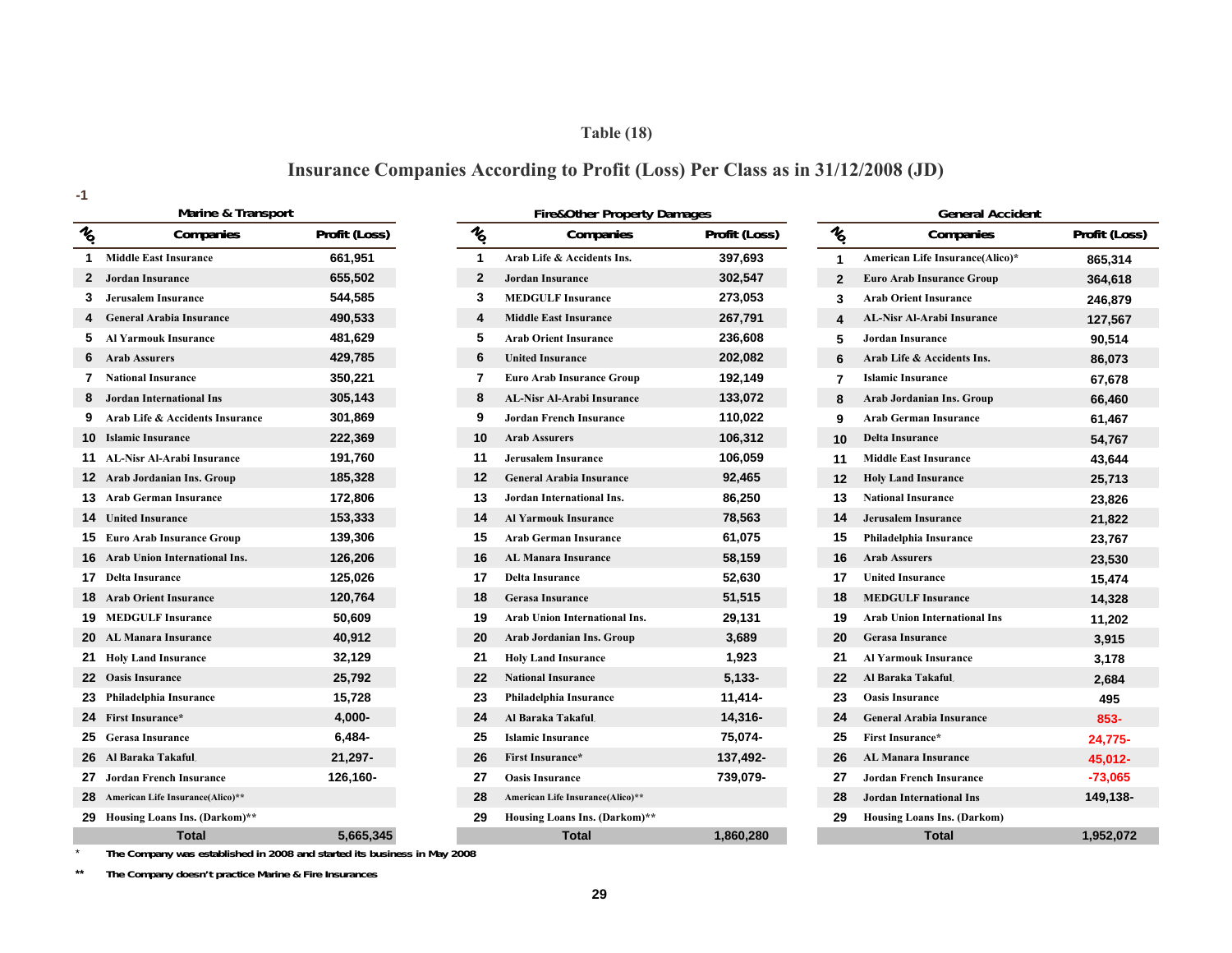### **Table (18)**

# **Insurance Companies According to Profit (Loss) Per Class as in 31/12/2008 (JD)**

#### **Cont. -2**

|                                                                | Life                                      |              |
|----------------------------------------------------------------|-------------------------------------------|--------------|
| $\ensuremath{\mathnormal{v}}_{\!\scriptscriptstyle\mathrm{Q}}$ | Companies                                 | Profit(Loss) |
| 1                                                              | <b>American Life Insurance(Alico)</b>     | 2,547,937    |
| $\mathbf{2}$                                                   | <b>Middle East Insurance</b>              | 2,120,840    |
| 3                                                              | <b>AL-Nisr Al-Arabi Insurance</b>         | 631,756      |
| 4                                                              | <b>Jordan Insurance</b>                   | 518,412      |
| 5                                                              | <b>General Arabia Insurance</b>           | 395,282      |
| 6                                                              | <b>Islamic Insurance</b>                  | 196,551      |
| 7                                                              | Jerusalem Insurance                       | 190,940      |
| 8                                                              | <b>Euro Arab Insurance Group</b>          | 157,077      |
| 9                                                              | <b>Arab German Insurance</b>              | 106,735      |
| 10                                                             | Jordan French Insurance                   | 102,810      |
| 11                                                             | Jordan International Ins.                 | 75,197       |
| 12                                                             | <b>Arab Assurers</b>                      | 48,022       |
|                                                                | <b>13</b> National Insurance              | 43,096       |
|                                                                | 14 Arab Jordanian Ins. Group              | 37,605       |
| 15                                                             | <b>Al Yarmouk Insurance</b>               | 8,620        |
|                                                                | <b>16</b> United Insurance                | 6,832        |
|                                                                | <b>17</b> Delta Insurance                 | 3,257        |
| 18                                                             | Arab Life & Accidents Ins.                | 0            |
|                                                                | <b>19 Gerasa Insurance</b>                |              |
|                                                                | 20 AL Manara Insurance                    |              |
| 21                                                             | <b>Arab Union International Insurance</b> |              |
| 22                                                             | <b>Oasis Insurance</b>                    |              |
| 23                                                             | <b>Holy Land Insurance</b>                |              |
| 24                                                             | Philadelphia Insurance                    |              |
| 25                                                             | Al Baraka Takaful                         |              |
| 26                                                             | <b>Arab Orient Insurance</b>              |              |
|                                                                | 27 MEDGULF Insurance                      |              |
| 28                                                             | <b>Housing Loans Ins. (Darkom)</b>        |              |
| 29                                                             | <b>First Insurance*</b>                   |              |
|                                                                | Total                                     | 7.190.969    |

|    | <b>Life</b>                           |              |                 | месиса                                |              |               | <b>Motor</b> (Compulsory(Third Party Liability Insurance) & Comprehensive (Own Dai |                    |
|----|---------------------------------------|--------------|-----------------|---------------------------------------|--------------|---------------|------------------------------------------------------------------------------------|--------------------|
| r. | Companies                             | Profit(Loss) | $\mathcal{U}_0$ | Companies                             | Profit(Loss) | $\frac{1}{6}$ | Companies                                                                          | <b>Profit(Lost</b> |
|    | American Life Insurance(Alico)        | 2,547,937    |                 | <b>Arab Orient Insurance</b>          | 2,217,269    | 1             | <b>Jordan French Insurance</b>                                                     | 1,259,370          |
|    | 2 Middle East Insurance               | 2,120,840    | $\mathbf{2}$    | <b>Arab German Insurance</b>          | 752,407      | $\mathbf{2}$  | <b>Jordan Insurance</b>                                                            | 1,151,757          |
|    | AL-Nisr Al-Arabi Insurance            | 631,756      | 3               | <b>American Life Insurance(Alico)</b> | 438,101      | 3             | <b>Holy Land Insurance</b>                                                         | 1,035,952          |
|    | Jordan Insurance                      | 518,412      |                 | <b>Jordan Insurance</b>               | 419,195      |               | <b>Arab Orient Insurance</b>                                                       | 642,551            |
|    | <b>General Arabia Insurance</b>       | 395,282      | 5               | <b>Euro Arab Insurance Group</b>      | 298,900      | 5             | Arab Jordanian Ins. Group                                                          | 583,654            |
|    | <b>6</b> Islamic Insurance            | 196,551      |                 | <b>AL-Nisr Al-Arabi Insurance</b>     | 186,914      |               | <b>Middle East Insurance</b>                                                       | 565,143            |
| 7  | Jerusalem Insurance                   | 190,940      |                 | <b>Jerusalem Insurance</b>            | 180,107      |               | <b>Euro Arab Insurance Group</b>                                                   | 464,948            |
|    | Euro Arab Insurance Group             | 157,077      | 8               | Arab Jordanian Ins. Group             | 136,300      | 8             | Arab Life & Accidents Ins.                                                         | 413,521            |
| 9  | <b>Arab German Insurance</b>          | 106,735      |                 | <b>Al Yarmouk Insurance</b>           | 115,703      | 9             | <b>MEDGULF Insurance</b>                                                           | 375,219            |
|    | <b>10</b> Jordan French Insurance     | 102,810      | 10              | <b>Delta Insurance</b>                | 101,384      | 10            | <b>General Arabia Insurance</b>                                                    | 366,125            |
|    | <b>11</b> Jordan International Ins.   | 75,197       | 11              | <b>Middle East Insurance</b>          | 93,962       | 11            | <b>United Insurance</b>                                                            | 360,664            |
|    | <b>12</b> Arab Assurers               | 48,022       | 12              | <b>United Insurance</b>               | 85,730       | 12            | <b>AL-Nisr Al-Arabi Insurance</b>                                                  | 193,624            |
|    | <b>13</b> National Insurance          | 43,096       | 13              | Arab Life & Accidents Ins.            | 47,376       | 13            | <b>Arab Union International Ins.</b>                                               | 48,775             |
|    | <b>14</b> Arab Jordanian Ins. Group   | 37,605       | 14              | Arab Union International Ins.         | 20,582       | 14            | <b>Jerusalem Insurance</b>                                                         | 37,352             |
|    | <b>15</b> Al Yarmouk Insurance        | 8,620        | 15              | <b>Gerasa Insurance</b>               | 20,517       | 15            | <b>Delta Insurance</b>                                                             | 12,585-            |
|    | <b>16</b> United Insurance            | 6,832        | 16              | <b>Arab Assurers</b>                  | 8,443-       | 16            | <b>Arab German Insurance</b>                                                       | 92,190-            |
|    | <b>17</b> Delta Insurance             | 3,257        | 17              | <b>AL Manara Insurance</b>            | 12,047-      | 17            | <b>Gerasa Insurance</b>                                                            | 117,897-           |
|    | 18 Arab Life & Accidents Ins.         | 0            | 18              | <b>National Insurance</b>             | 13,562-      | 18            | Philadelphia Insurance                                                             | 126,720-           |
|    | <b>19</b> Gerasa Insurance            |              | 19              | <b>Oasis Insurance</b>                | 31,129-      | 19            | <b>AL Manara Insurance</b>                                                         | 145,593-           |
|    | 20 AL Manara Insurance                |              | 20              | <b>General Arabia Insurance</b>       | $31,601 -$   | 20            | <b>National Insurance</b>                                                          | 177,794-           |
|    | 21 Arab Union International Insurance |              | 21              | <b>First Insurance*</b>               | 66,481-      | 21            | <b>First Insurance*</b>                                                            | 264,412-           |
|    | 22 Oasis Insurance                    |              | 22              | <b>Islamic Insurance</b>              | 172,433-     | 22            | Jordan International Ins.                                                          | 501,413-           |
|    | 23 Holy Land Insurance                |              | 23              | Al Baraka Takaful                     | 237,793-     | 23            | <b>Al Yarmouk Insurance</b>                                                        | 884,617-           |
|    | 24 Philadelphia Insurance             |              | 24              | Jordan International Ins.             | 426,549-     | 24            | <b>Arab Assurers</b>                                                               | 1,451,908          |
|    | 25 Al Baraka Takaful,                 |              | 25              | <b>Jordan French Insurance</b>        | 539,016-     | 25            | <b>Islamic Insurance</b>                                                           | 1,182,400          |
|    | 26 Arab Orient Insurance              |              | 26              | <b>MEDGULF Insurance</b>              | 597,093-     | 26            | Al Baraka Takaful                                                                  | 2,003,621-         |
|    | 27 MEDGULF Insurance                  |              | 27              | Philadelphia Insurance                |              | 27            | <b>Oasis Insurance</b>                                                             | 2,336,048          |
|    | 28 Housing Loans Ins. (Darkom)        |              | 28              | <b>Holy Land Insurance</b>            |              | 28            | <b>Housing Loans Ins. (Darkom)</b>                                                 |                    |
|    | 29 First Insurance*                   |              | 29              | <b>Housing Loans Ins. (Darkom)</b>    |              | 29            | <b>American Life Insurance(Alico)</b>                                              |                    |
|    | Total                                 | 7.190.969    |                 | <b>Total</b>                          | 2,978,300    |               | <b>Total</b>                                                                       | 1.798.543          |

| Life                 |              |               |                                       | Medical |              |                | <b>Motor</b> (Compulsory(Third Party Liability Insurance)&Comprehensive(Own Damages) |                     |
|----------------------|--------------|---------------|---------------------------------------|---------|--------------|----------------|--------------------------------------------------------------------------------------|---------------------|
| Companies            | Profit(Loss) | $\frac{1}{6}$ | Companies                             |         | Profit(Loss) | %              | Companies                                                                            | <b>Profit(Loss)</b> |
| nsurance(Alico)      | 2,547,937    | 1             | <b>Arab Orient Insurance</b>          |         | 2,217,269    | 1              | <b>Jordan French Insurance</b>                                                       | 1,259,370           |
| urance               | 2,120,840    | $\mathbf{2}$  | <b>Arab German Insurance</b>          |         | 752,407      | $\overline{2}$ | <b>Jordan Insurance</b>                                                              | 1,151,757           |
| bi Insurance         | 631,756      | 3             | <b>American Life Insurance(Alico)</b> |         | 438,101      | 3              | <b>Holy Land Insurance</b>                                                           | 1,035,952           |
| ce                   | 518,412      | 4             | <b>Jordan Insurance</b>               |         | 419,195      | 4              | <b>Arab Orient Insurance</b>                                                         | 642,551             |
| Insurance            | 395,282      | 5             | <b>Euro Arab Insurance Group</b>      |         | 298,900      | 5              | Arab Jordanian Ins. Group                                                            | 583,654             |
| ce                   | 196,551      | 6             | <b>AL-Nisr Al-Arabi Insurance</b>     |         | 186,914      | 6              | <b>Middle East Insurance</b>                                                         | 565,143             |
| rance                | 190,940      | 7             | <b>Jerusalem Insurance</b>            |         | 180,107      | 7              | Euro Arab Insurance Group                                                            | 464,948             |
| rance Group          | 157,077      | 8             | Arab Jordanian Ins. Group             |         | 136,300      | 8              | Arab Life & Accidents Ins.                                                           | 413,521             |
| nsurance             | 106,735      | 9             | <b>Al Yarmouk Insurance</b>           |         | 115,703      | 9              | <b>MEDGULF Insurance</b>                                                             | 375,219             |
| Insurance            | 102,810      | 10            | <b>Delta Insurance</b>                |         | 101,384      | 10             | <b>General Arabia Insurance</b>                                                      | 366,125             |
| tional Ins.          | 75,197       | 11            | <b>Middle East Insurance</b>          |         | 93,962       | 11             | <b>United Insurance</b>                                                              | 360,664             |
|                      | 48,022       | 12            | <b>United Insurance</b>               |         | 85,730       | 12             | AL-Nisr Al-Arabi Insurance                                                           | 193,624             |
| nce                  | 43,096       | 13            | Arab Life & Accidents Ins.            |         | 47,376       | 13             | <b>Arab Union International Ins.</b>                                                 | 48,775              |
| Ins. Group           | 37,605       | 14            | <b>Arab Union International Ins.</b>  |         | 20,582       | 14             | <b>Jerusalem Insurance</b>                                                           | 37,352              |
| surance              | 8,620        | 15            | <b>Gerasa Insurance</b>               |         | 20,517       | 15             | <b>Delta Insurance</b>                                                               | 12,585-             |
| ce                   | 6,832        | 16            | <b>Arab Assurers</b>                  |         | 8,443-       | 16             | <b>Arab German Insurance</b>                                                         | 92,190-             |
|                      | 3,257        | 17            | <b>AL Manara Insurance</b>            |         | 12,047-      | 17             | <b>Gerasa Insurance</b>                                                              | 117,897-            |
| cidents Ins.         | $\bf{0}$     | 18            | <b>National Insurance</b>             |         | 13,562-      | 18             | Philadelphia Insurance                                                               | 126,720-            |
| ce                   |              | 19            | <b>Oasis Insurance</b>                |         | 31,129-      | 19             | <b>AL Manara Insurance</b>                                                           | 145,593-            |
| urance               |              | 20            | <b>General Arabia Insurance</b>       |         | $31,601 -$   | 20             | <b>National Insurance</b>                                                            | 177,794-            |
| ernational Insurance |              | 21            | First Insurance*                      |         | 66,481-      | 21             | First Insurance*                                                                     | 264,412-            |
|                      |              | 22            | <b>Islamic Insurance</b>              |         | 172,433-     | 22             | Jordan International Ins.                                                            | 501,413-            |
| rance                |              | 23            | Al Baraka Takaful                     |         | 237,793-     | 23             | <b>Al Yarmouk Insurance</b>                                                          | 884,617-            |
| surance              |              | 24            | Jordan International Ins.             |         | 426,549-     | 24             | <b>Arab Assurers</b>                                                                 | 1,451,908-          |
| ıful,                |              | 25            | <b>Jordan French Insurance</b>        |         | 539,016-     | 25             | <b>Islamic Insurance</b>                                                             | 1,182,400-          |
| surance              |              | 26            | <b>MEDGULF Insurance</b>              |         | 597,093-     | 26             | Al Baraka Takaful                                                                    | 2,003,621-          |
| urance               |              | 27            | Philadelphia Insurance                |         |              | 27             | <b>Oasis Insurance</b>                                                               | 2,336,048-          |
| Ins. (Darkom)        |              | 28            | <b>Holy Land Insurance</b>            |         |              | 28             | <b>Housing Loans Ins. (Darkom)</b>                                                   |                     |
|                      |              | 29            | <b>Housing Loans Ins. (Darkom)</b>    |         |              | 29             | <b>American Life Insurance(Alico)</b>                                                |                     |
| <b>Total</b>         | 7,190,969    |               | <b>Total</b>                          |         | 2,978,300    |                | <b>Total</b>                                                                         | $1,798,543-$        |
|                      |              |               |                                       |         |              |                |                                                                                      |                     |

**\* Companies Classified from 19-29 don't practice Life Assurance Companies Classified from 27-29 don't practice Medical Insurance but Companies classified from 28-29 dont practice Motor Insurance The Company was established in 2008 and started its business in May 2008 Philadelphia Insurance company Started practicing medical Insurance in 2009**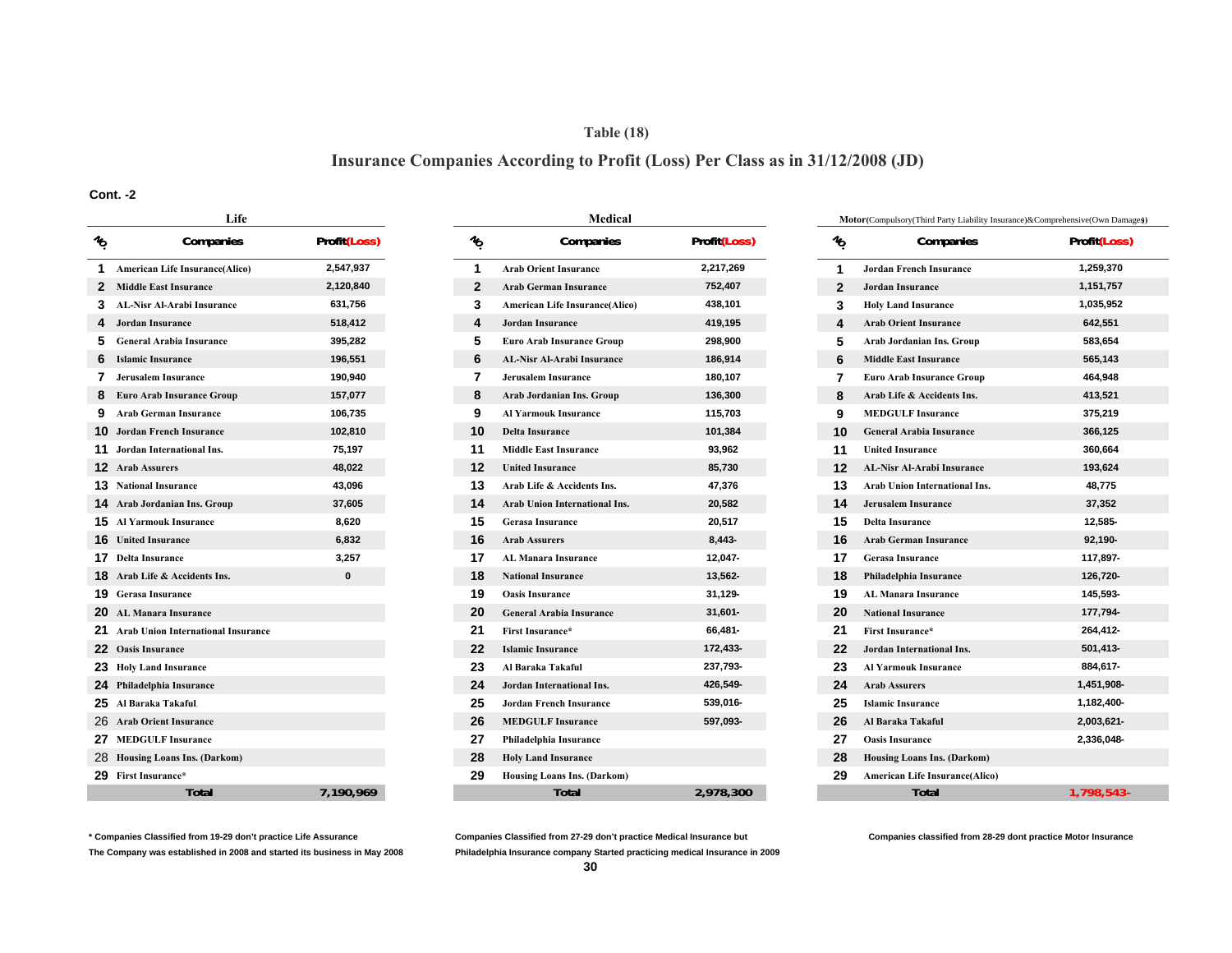# **Table (19)**

# **Insurance Companies Total Assets / Investments / Paid-up Capital / Shareholders' Equity /Retained Earnings (Accumulated Profit & (Loss))**

|              |                                        |             |                     |             | <b>Retained Earnings</b> |             |                 |             |                             |            |                               |
|--------------|----------------------------------------|-------------|---------------------|-------------|--------------------------|-------------|-----------------|-------------|-----------------------------|------------|-------------------------------|
| r            | Companies                              |             | <b>Total Assets</b> |             | <b>Investments</b>       |             | Paid Up Capital |             | <b>Shareholders' Equity</b> |            | (Accumulated) Profit & (Loss) |
|              |                                        | 31/12/2008  | 31/12/2007          | 31/12/2008  | 31/12/2007               | 31/12/2008  | 31/12/2007      | 31/12/2008  | 31/12/2007                  | 31/12/2008 | 31/12/2007                    |
| $\mathbf{1}$ | Jordan Insurance                       | 55,623,811  | 53,643,275          | 40,267,974  | 40,341,192               | 30,000,000  | 30,000,000      | 40,634,829  | 35,690,138                  | 6,139,256  | 4,738,352-                    |
|              | <b>American Life Insurance (Alico)</b> | 82,535,511  | 80,779,959          | 76,303,687  | 76,084,572               | 4,000,000   | 4,000,000       | 29,307,071  | 28,227,731                  |            |                               |
| 3            | <b>Middle East Insurance</b>           | 61,965,525  | 66,285,046          | 52,973,393  | 58,763,146               | 18,000,000  | 18,000,000      | 32,760,050  | 39,601,120                  | 9,642,845  | 11,435,195                    |
|              | <b>National Insurance</b>              | 12,671,246  | 9,711,754           | 7,979,156   | 4,336,624                | 8,000,000   | 3,500,000       | 7,337,494   | 4,606,720                   | 1,220,360- | 548,866                       |
|              | 5 United Insurance                     | 19,488,368  | 18,636,007          | 14,098,211  | 13,762,832               | 8,000,000   | 7,000,000       | 12,942,780  | 12,312,858                  | 1,503,208  | 1,201,768                     |
|              | <b>AL Manara Insurance</b>             | 20,004,665  | 18,755,736          | 14,868,617  | 15,984,511               | 21,000,000  | 21,000,000      | 14,888,396  | 14,723,582                  | 5,248,458- | 6,594,643-                    |
|              | 7 General Arabia Insurance             | 18,097,193  | 19,345,809          | 12,767,259  | 14,507,752               | 8,000,000   | 7,722,504       | 10,562,702  | 12,286,388                  | 725,160    | 1,276,967                     |
| 8            | Jerusalem Insurance                    | 20,491,296  | 18,514,782          | 15,377,240  | 14,080,507               | 8,000,000   | 5,460,000       | 10,400,973  | 9,216,596                   | 887,935    | 1,728,570                     |
|              | <b>AL-Nisr Al-Arabi Insurance</b>      | 30,288,918  | 28,450,949          | 24,797,378  | 24,228,757               | 10,000,000  | 10,000,000      | 17,383,964  | 17,778,963                  | 1,902,868  | 1,783,449                     |
|              | 10 Jordan French Insurance             | 20,765,245  | 21,318,754          | 3,639,572   | 5,347,959                | 9,100,000   | 6,500,000       | 7,026,640   | 4,188,576                   | 4,440,834- | 4,413,671-                    |
|              | 11 Delta Insurance                     | 13,191,121  | 11,245,946          | 10,200,235  | 8,952,670                | 8,000,000   | 5,000,000       | 8,914,571   | 7,452,766                   | 241,956    | 1,327,719                     |
|              | 12 Oasis Insurance                     | 5,083,515   | 4,327,014           | 2,559,887   | 2,857,815                | 25,000,000  | 5,000,000       | 986,357     | 729,666-                    | 8,704,839- | 5,427,894-                    |
|              | 13 Al Yarmouk Insurance                | 13,733,406  | 12,381,818          | 10,302,170  | 9,978,211                | 7,462,108   | 5,000,000       | 8,875,801   | 7,253,146                   | 220,958    | 428,173                       |
|              | 14 Holy Land Insurance                 | 12,984,241  | 8,715,566           | 10,621,525  | 6,284,347                | 4,000,000   | 4,000,000       | 3,547,822   | 3,444,408                   | 1,076,083- | 1,152,964-                    |
|              | 15 Philadelphia Insurance              | 8,166,587   | 8,192,692           | 5,687,676   | 6,011,811                | 4,000,000   | 4,000,000       | 4,305,903   | 4,579,284                   | 225,373-   | 259,092                       |
|              | 16 Arab Life & Accidents Ins.          | 22,972,631  | 23,656,664          | 11,087,327  | 14,639,846               | 8,000,000   | 8,000,000       | 10,004,989  | 10,740,556                  | 613,340    | 1,485,497                     |
|              | 17 Arab Union International Ins.       | 12,963,957  | 10,078,026          | 8,074,889   | 7,246,879                | 6,000,000   | 4,000,000       | 6,214,454   | 5,037,202                   | 581,892-   | 275.721-                      |
|              | 18 Arab Assurers                       | 17,241,800  | 18,223,368          | 8,615,826   | 10,233,540               | 8,000,000   | 7,974,319       | 6,299,211   | 9,245,424                   | 2,367,369- | 751,262                       |
|              | 19 Euro Arab Insurance Group           | 20,199,141  | 16,119,501          | 12,782,625  | 11,218,607               | 8,000,000   | 6,000,000       | 9,496,445   | 7,476,389                   | 933,021    | 940,495                       |
|              | 20 Islamic Insurance                   | 23,628,834  | 19,015,513          | 19,089,055  | 16,067,821               | 10,000,000  | 8,000,000       | 15,651,800  | 12,004,778                  | 5,036,167  | 937,952                       |
|              | 21 Arab German Insurance               | 33,786,489  | 39,815,776          | 14,787,400  | 12,159,129               | 10,400,680  | 10,400,680      | 10,630,871  | 11,242,924                  | 762,064-   | 1,231,080                     |
|              | 22 Jordan International Ins.           | 34,709,966  | 36,684,857          | 26,564,229  | 26,781,012               | 16,500,000  | 16,500,000      | 19,491,714  | 21,624,909                  | 1,216,892  | 5,815,756                     |
|              | 23 Al Baraka Takaful                   | 8,135,300   | 9,899,246           | 4,183,553   | 8,377,377                | 5,944,797   | 5,944,797       | 3,105,492   | 5,457,203                   | 2,823,800- | 588,634-                      |
|              | 24 Arab Jordanian Ins. Group           | 14,603,672  | 15,747,657          | 7,121,242   | 10,302,074               | 10,000,000  | 8,775,000       | 10,286,191  | 10,772,957                  | 461,869-   | 1,249,897                     |
| 25           | <b>Arab Orient Insurance</b>           | 33,234,488  | 27,830,337          | 18,029,153  | 16,592,044               | 11,000,000  | 10,000,000      | 14,445,018  | 12,598,127                  | 2,339,040  | 1,628,147                     |
|              | 26 Gerasa Insurance                    | 5,848,477   | 6,042,804           | 4,558,784   | 5,058,999                | 4,000,000   | 2,800,000       | 2,264,918   | 1,801,234                   | 1,110,043- | 1,044,282-                    |
|              | 27 Housing Loans Ins. (Darkom)         | 9,055,331   | 9,191,628           | 5,319,283   | 7,097,536                | 10,000,000  | 10,000,000      | 8,736,072   | 9,132,044                   | 1,263,928- | 867,956-                      |
|              | 28 MEDGULF Insurance                   | 16,764,138  | 14,069,879          | 9,466,982   | 9,791,158                | 10,000,000  | 10,000,000      | 10,267,661  | 10,095,730                  | 225,061    | 82,502                        |
|              | 29 First Insurance                     | 27,896,202  |                     | 22,948,085  |                          | 24,000,000  |                 | 25,306,372  |                             | 1,234,512  |                               |
|              | <b>Total</b>                           | 676,131,074 | 626,680,363         | 475,072,413 | 457,088,728              | 314,407,585 | 244,577,300     | 362,076,561 | 327,862,087                 | 2,575,307  | 9,008,270                     |

**For The Year 2008 (JD)**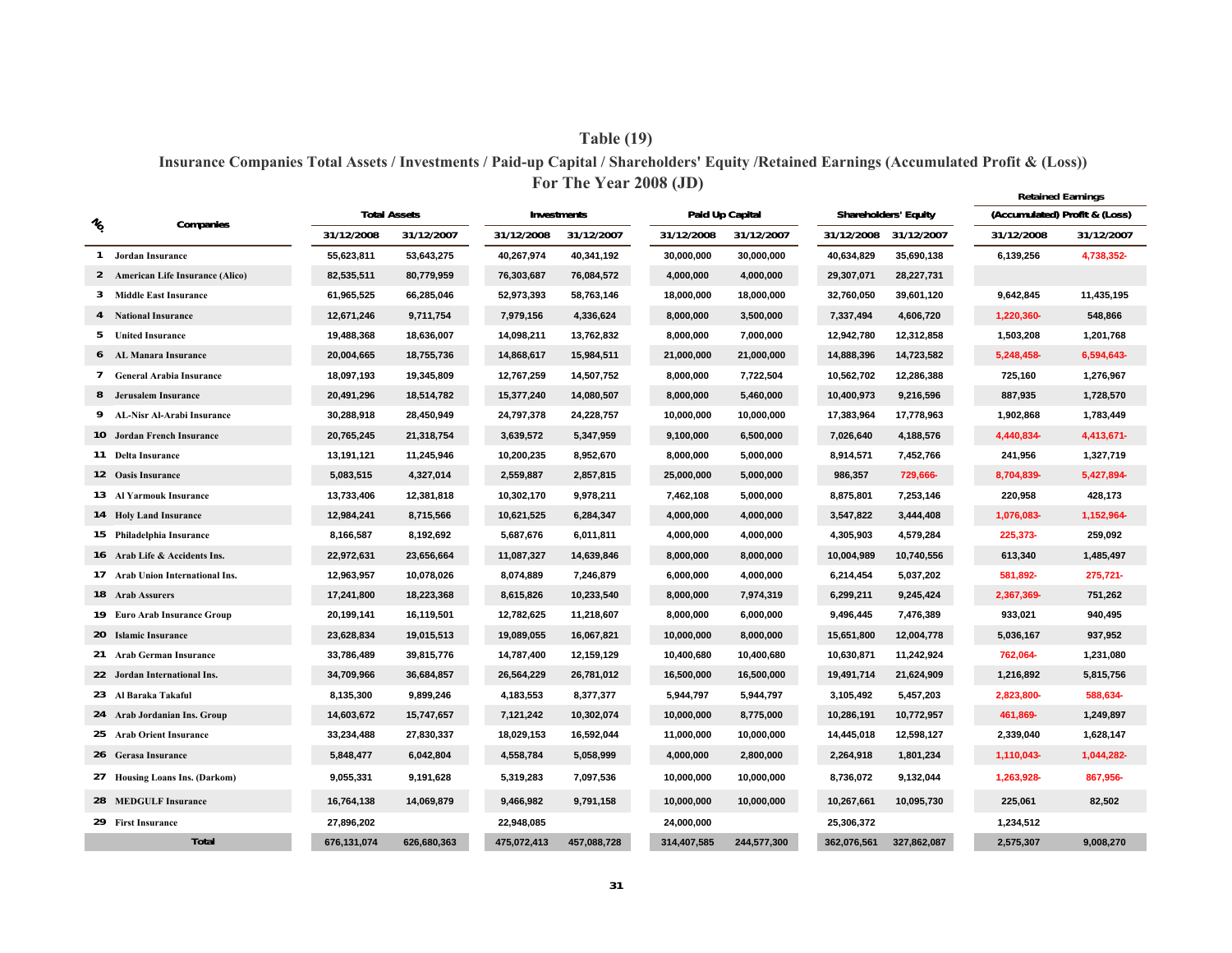# **Table (20) Classification of the Insurance Companies According to**

# **Total Assets , Investments, Paid Up Capital for the year 2008 (JD)**

**Total Assets**

| $v_{\mathcal{O}}$ | Companies                             | Total       | $\mathcal{U}_O$         |                              |
|-------------------|---------------------------------------|-------------|-------------------------|------------------------------|
|                   |                                       | Assets      |                         |                              |
| 1                 | <b>American Life Insurance(Alico)</b> | 82,535,511  | 1                       | <b>American Life Insura</b>  |
| 2                 | <b>Middle East Insurance</b>          | 61,965,525  | $\overline{2}$          | <b>Middle East Insurane</b>  |
| 3                 | Jordan Insurance                      | 55,623,811  | 3                       | Jordan Insurance             |
| 4                 | Jordan International Ins.             | 34,709,966  | $\overline{\mathbf{4}}$ | <b>Jordan International</b>  |
| 5                 | <b>Arab German Insurance</b>          | 33,786,489  | 5                       | <b>AL-Nisr Al-Arabi Ins</b>  |
| 6                 | <b>Arab Orient Insurance</b>          | 33,234,488  | 6                       | <b>First Insurance</b>       |
| 7                 | <b>AL-Nisr Al-Arabi Insurance</b>     | 30,288,918  | $\overline{7}$          | <b>Islamic Insurance</b>     |
| 8                 | <b>First Insurance</b>                | 27,896,202  | 8                       | <b>Arab Orient Insurane</b>  |
| 9                 | <b>Islamic Insurance</b>              | 23,628,834  | 9                       | <b>Jerusalem Insurance</b>   |
| 10                | Arab Life & Accidents Ins.            | 22,972,631  | 10                      | <b>AL Manara Insurand</b>    |
| 11                | <b>Jordan French Insurance</b>        | 20,765,245  | 11                      | <b>Arab German Insura</b>    |
| 12 <sup>2</sup>   | <b>Jerusalem Insurance</b>            | 20,491,296  | 12                      | <b>United Insurance</b>      |
| 13                | <b>Euro Arab Insurance Group</b>      | 20,199,141  | 13                      | <b>Euro Arab Insurance</b>   |
| 14                | <b>AL Manara Insurance</b>            | 20,004,665  | 14                      | <b>General Arabia Insur</b>  |
| 15                | <b>United Insurance</b>               | 19,488,368  | 15                      | Arab Life & Acciden          |
| 16                | <b>General Arabia Insurance</b>       | 18,097,193  | 16                      | <b>Holy Land Insurance</b>   |
| 17                | <b>Arab Assurers</b>                  | 17,241,800  | 17                      | <b>Al Yarmouk Insuran</b>    |
| 18                | <b>MEDGULF Insurance</b>              | 16,764,138  | 18                      | <b>Delta Insurance</b>       |
| 19                | Arab Jordanian Ins. Group             | 14,603,672  | 19                      | <b>MEDGULF Insurand</b>      |
| 20                | <b>Al Yarmouk Insurance</b>           | 13,733,406  | 20                      | <b>Arab Assurers</b>         |
| 21                | <b>Delta Insurance</b>                | 13,191,121  | 21                      | <b>Arab Union Internati</b>  |
| 22                | <b>Holy Land Insurance</b>            | 12,984,241  | 22                      | <b>National Insurance</b>    |
| 23                | <b>Arab Union International Ins.</b>  | 12,963,957  | 23                      | Arab Jordanian Ins.          |
| 24                | <b>National Insurance</b>             | 12,671,246  | 24                      | Philadelphia Insuran         |
| 25                | <b>Housing Loans Ins. (Darkom)</b>    | 9,055,331   | 25                      | <b>Housing Loans Ins.</b> (I |
| 26                | Philadelphia Insurance                | 8,166,587   | 26                      | <b>Gerasa Insurance</b>      |
| 27                | Al Baraka Takaful                     | 8,135,300   | 27                      | Al Baraka Takaful            |
| 28                | <b>Gerasa Insurance</b>               | 5,848,477   | 28                      | Jordan French Insur          |
| 29                | <b>Oasis Insurance</b>                | 5,083,515   | 29                      | <b>Oasis Insurance</b>       |
|                   | <b>Total</b>                          | 676,131,074 |                         | <b>Total</b>                 |

| ъ  | Companies                                | Total<br>Assets | $\mathcal{U}_O$ | Companies                             | Investments | $\frac{1}{2}$ | Companies                             | Paid Up<br>Capital |
|----|------------------------------------------|-----------------|-----------------|---------------------------------------|-------------|---------------|---------------------------------------|--------------------|
|    | <b>American Life Insurance(Alico)</b>    | 82,535,511      | $\mathbf{1}$    | <b>American Life Insurance(Alico)</b> | 76,303,687  |               | <b>Jordan Insurance</b>               | 30,000,000         |
|    | <b>Middle East Insurance</b>             | 61,965,525      | $\overline{2}$  | <b>Middle East Insurance</b>          | 52,973,393  | 2             | <b>Oasis Insurance</b>                | 25,000,000         |
|    | <b>Jordan Insurance</b>                  | 55,623,811      | 3               | <b>Jordan Insurance</b>               | 40,267,974  |               | <b>First Insurance</b>                | 24,000,000         |
|    | Jordan International Ins.                | 34,709,966      |                 | Jordan International Ins.             | 26,564,229  |               | <b>AL Manara Insurance</b>            | 21,000,000         |
|    | <b>Arab German Insurance</b>             | 33,786,489      | 5               | <b>AL-Nisr Al-Arabi Insurance</b>     | 24,797,378  |               | <b>Middle East Insurance</b>          | 18,000,000         |
| 6  | <b>Arab Orient Insurance</b>             | 33,234,488      | 6               | <b>First Insurance</b>                | 22,948,085  |               | <b>Jordan International Ins.</b>      | 16,500,000         |
|    | <b>AL-Nisr Al-Arabi Insurance</b>        | 30,288,918      | 7               | <b>Islamic Insurance</b>              | 19,089,055  |               | <b>Arab Orient Insurance</b>          | 11,000,000         |
| 8. | <b>First Insurance</b>                   | 27,896,202      | 8               | <b>Arab Orient Insurance</b>          | 18,029,153  |               | <b>Arab German Insurance</b>          | 10,400,680         |
|    | 9 Islamic Insurance                      | 23,628,834      | 9               | <b>Jerusalem Insurance</b>            | 15,377,240  |               | <b>MEDGULF Insurance</b>              | 10,000,000         |
|    | <b>10 Arab Life &amp; Accidents Ins.</b> | 22,972,631      | 10              | <b>AL Manara Insurance</b>            | 14,868,617  | 10            | Arab Jordanian Ins. Group             | 10,000,000         |
|    | l 1 Jordan French Insurance              | 20,765,245      | 11              | <b>Arab German Insurance</b>          | 14,787,400  | 11            | <b>AL-Nisr Al-Arabi Insurance</b>     | 10,000,000         |
|    | 2 Jerusalem Insurance                    | 20,491,296      | 12              | <b>United Insurance</b>               | 14,098,211  | 12            | <b>Islamic Insurance</b>              | 10,000,000         |
|    | 3 Euro Arab Insurance Group              | 20,199,141      | 13              | <b>Euro Arab Insurance Group</b>      | 12,782,625  | 13            | <b>Housing Loans Ins. (Darkom)</b>    | 10,000,000         |
|    | 14 AL Manara Insurance                   | 20,004,665      | 14              | <b>General Arabia Insurance</b>       | 12,767,259  | 14            | <b>Jordan French Insurance</b>        | 9,100,000          |
|    | <b>15 United Insurance</b>               | 19,488,368      | 15              | Arab Life & Accidents Ins.            | 11,087,327  | 15            | <b>United Insurance</b>               | 8,000,000          |
|    | l 6 General Arabia Insurance             | 18,097,193      | 16              | <b>Holy Land Insurance</b>            | 10,621,525  | 16            | <b>National Insurance</b>             | 8,000,000          |
|    | 17 Arab Assurers                         | 17,241,800      | 17              | <b>Al Yarmouk Insurance</b>           | 10,302,170  | 17            | <b>Euro Arab Insurance Group</b>      | 8,000,000          |
|    | <b>18 MEDGULF Insurance</b>              | 16,764,138      | 18              | <b>Delta Insurance</b>                | 10,200,235  | 18            | <b>General Arabia Insurance</b>       | 8,000,000          |
|    | 9 Arab Jordanian Ins. Group              | 14,603,672      | 19              | <b>MEDGULF Insurance</b>              | 9,466,982   | 19            | <b>Jerusalem Insurance</b>            | 8,000,000          |
|    | 20 Al Yarmouk Insurance                  | 13,733,406      | 20              | <b>Arab Assurers</b>                  | 8,615,826   | 20            | <b>Delta Insurance</b>                | 8,000,000          |
|    | 21 Delta Insurance                       | 13,191,121      | 21              | <b>Arab Union International Ins.</b>  | 8,074,889   | 21            | <b>Arab Assurers</b>                  | 8,000,000          |
|    | 22 Holy Land Insurance                   | 12,984,241      | 22              | <b>National Insurance</b>             | 7,979,156   | 22            | Arab Life & Accidents Ins.            | 8,000,000          |
|    | 23 Arab Union International Ins.         | 12,963,957      | 23              | Arab Jordanian Ins. Group             | 7,121,242   | 23            | <b>Al Yarmouk Insurance</b>           | 7,462,108          |
|    | 24 National Insurance                    | 12,671,246      | 24              | Philadelphia Insurance                | 5,687,676   | 24            | Arab Union International Ins.         | 6,000,000          |
|    | 25 Housing Loans Ins. (Darkom)           | 9,055,331       | 25              | <b>Housing Loans Ins. (Darkom)</b>    | 5,319,283   | 25            | Al Baraka Takaful                     | 5,944,797          |
|    | 26 Philadelphia Insurance                | 8,166,587       | 26              | <b>Gerasa Insurance</b>               | 4,558,784   | 26            | <b>American Life Insurance(Alico)</b> | 4,000,000          |
|    | <sup>2</sup> 7 - Al Baraka Takaful       | 8,135,300       | 27              | Al Baraka Takaful                     | 4,183,553   | 27            | <b>Holy Land Insurance</b>            | 4,000,000          |
|    | 28 Gerasa Insurance                      | 5,848,477       | 28              | <b>Jordan French Insurance</b>        | 3,639,572   | 28            | Philadelphia Insurance                | 4,000,000          |
|    | 29 Oasis Insurance                       | 5,083,515       | 29              | <b>Oasis Insurance</b>                | 2,559,887   | 29            | <b>Gerasa Insurance</b>               | 4,000,000          |
|    | <b>Total</b>                             | 676,131,074     |                 | <b>Total</b>                          | 475,072,413 |               | <b>Total</b>                          | 314,407,585        |

| S<br>Total |               |                 | Investments                           |                    | Paid Up Capital |                                        |                    |  |  |  |
|------------|---------------|-----------------|---------------------------------------|--------------------|-----------------|----------------------------------------|--------------------|--|--|--|
|            | <b>Assets</b> | $\mathcal{U}_O$ | Companies                             | <b>Investments</b> | $\mathcal{U}_O$ | Companies                              | Paid Up<br>Capital |  |  |  |
|            | 82,535,511    | 1               | <b>American Life Insurance(Alico)</b> | 76,303,687         | 1               | <b>Jordan Insurance</b>                | 30,000,000         |  |  |  |
|            | 61,965,525    | $\overline{2}$  | <b>Middle East Insurance</b>          | 52,973,393         | 2               | <b>Oasis Insurance</b>                 | 25,000,000         |  |  |  |
|            | 55,623,811    | 3               | <b>Jordan Insurance</b>               | 40,267,974         | 3               | <b>First Insurance</b>                 | 24,000,000         |  |  |  |
|            | 34,709,966    | $\overline{4}$  | <b>Jordan International Ins.</b>      | 26,564,229         | 4               | <b>AL Manara Insurance</b>             | 21,000,000         |  |  |  |
|            | 33,786,489    | 5               | <b>AL-Nisr Al-Arabi Insurance</b>     | 24,797,378         | 5               | <b>Middle East Insurance</b>           | 18,000,000         |  |  |  |
|            | 33,234,488    | 6               | <b>First Insurance</b>                | 22,948,085         | 6               | Jordan International Ins.              | 16,500,000         |  |  |  |
|            | 30,288,918    | 7               | <b>Islamic Insurance</b>              | 19,089,055         | 7               | <b>Arab Orient Insurance</b>           | 11,000,000         |  |  |  |
|            | 27,896,202    | 8               | <b>Arab Orient Insurance</b>          | 18,029,153         | 8               | <b>Arab German Insurance</b>           | 10,400,680         |  |  |  |
|            | 23,628,834    | 9               | Jerusalem Insurance                   | 15,377,240         | 9               | <b>MEDGULF Insurance</b>               | 10,000,000         |  |  |  |
|            | 22,972,631    | 10              | <b>AL Manara Insurance</b>            | 14,868,617         | 10              | Arab Jordanian Ins. Group              | 10,000,000         |  |  |  |
|            | 20,765,245    | 11              | <b>Arab German Insurance</b>          | 14,787,400         | 11              | <b>AL-Nisr Al-Arabi Insurance</b>      | 10,000,000         |  |  |  |
|            | 20,491,296    | 12              | <b>United Insurance</b>               | 14,098,211         | 12              | <b>Islamic Insurance</b>               | 10,000,000         |  |  |  |
|            | 20,199,141    | 13              | <b>Euro Arab Insurance Group</b>      | 12,782,625         | 13              | <b>Housing Loans Ins. (Darkom)</b>     | 10,000,000         |  |  |  |
|            | 20,004,665    | 14              | <b>General Arabia Insurance</b>       | 12,767,259         | 14              | <b>Jordan French Insurance</b>         | 9,100,000          |  |  |  |
|            | 19,488,368    | 15              | Arab Life & Accidents Ins.            | 11,087,327         | 15              | <b>United Insurance</b>                | 8,000,000          |  |  |  |
|            | 18,097,193    | 16              | <b>Holy Land Insurance</b>            | 10,621,525         | 16              | <b>National Insurance</b>              | 8,000,000          |  |  |  |
|            | 17,241,800    | 17              | <b>Al Yarmouk Insurance</b>           | 10,302,170         | 17              | <b>Euro Arab Insurance Group</b>       | 8,000,000          |  |  |  |
|            | 16,764,138    | 18              | <b>Delta Insurance</b>                | 10,200,235         | 18              | <b>General Arabia Insurance</b>        | 8,000,000          |  |  |  |
|            | 14,603,672    | 19              | <b>MEDGULF Insurance</b>              | 9,466,982          | 19              | <b>Jerusalem Insurance</b>             | 8,000,000          |  |  |  |
|            | 13,733,406    | 20              | <b>Arab Assurers</b>                  | 8,615,826          | 20              | <b>Delta Insurance</b>                 | 8,000,000          |  |  |  |
|            | 13,191,121    | 21              | <b>Arab Union International Ins.</b>  | 8,074,889          | 21              | <b>Arab Assurers</b>                   | 8,000,000          |  |  |  |
|            | 12,984,241    | 22              | <b>National Insurance</b>             | 7,979,156          | 22              | Arab Life & Accidents Ins.             | 8,000,000          |  |  |  |
|            | 12,963,957    | 23              | Arab Jordanian Ins. Group             | 7,121,242          | 23              | <b>Al Yarmouk Insurance</b>            | 7,462,108          |  |  |  |
|            | 12,671,246    | 24              | Philadelphia Insurance                | 5,687,676          | 24              | Arab Union International Ins.          | 6,000,000          |  |  |  |
|            | 9,055,331     | 25              | <b>Housing Loans Ins. (Darkom)</b>    | 5,319,283          | 25              | Al Baraka Takaful                      | 5,944,797          |  |  |  |
|            | 8,166,587     | 26              | <b>Gerasa Insurance</b>               | 4,558,784          | 26              | <b>American Life Insurance (Alico)</b> | 4,000,000          |  |  |  |
|            | 8,135,300     | 27              | Al Baraka Takaful                     | 4,183,553          | 27              | <b>Holy Land Insurance</b>             | 4,000,000          |  |  |  |
|            | 5,848,477     | 28              | <b>Jordan French Insurance</b>        | 3,639,572          | 28              | Philadelphia Insurance                 | 4,000,000          |  |  |  |
|            | 5,083,515     | 29              | <b>Oasis Insurance</b>                | 2,559,887          | 29              | <b>Gerasa Insurance</b>                | 4,000,000          |  |  |  |
|            | 676.131.074   |                 | Total                                 | 475.072.413        |                 | <b>Total</b>                           | 314.407.585        |  |  |  |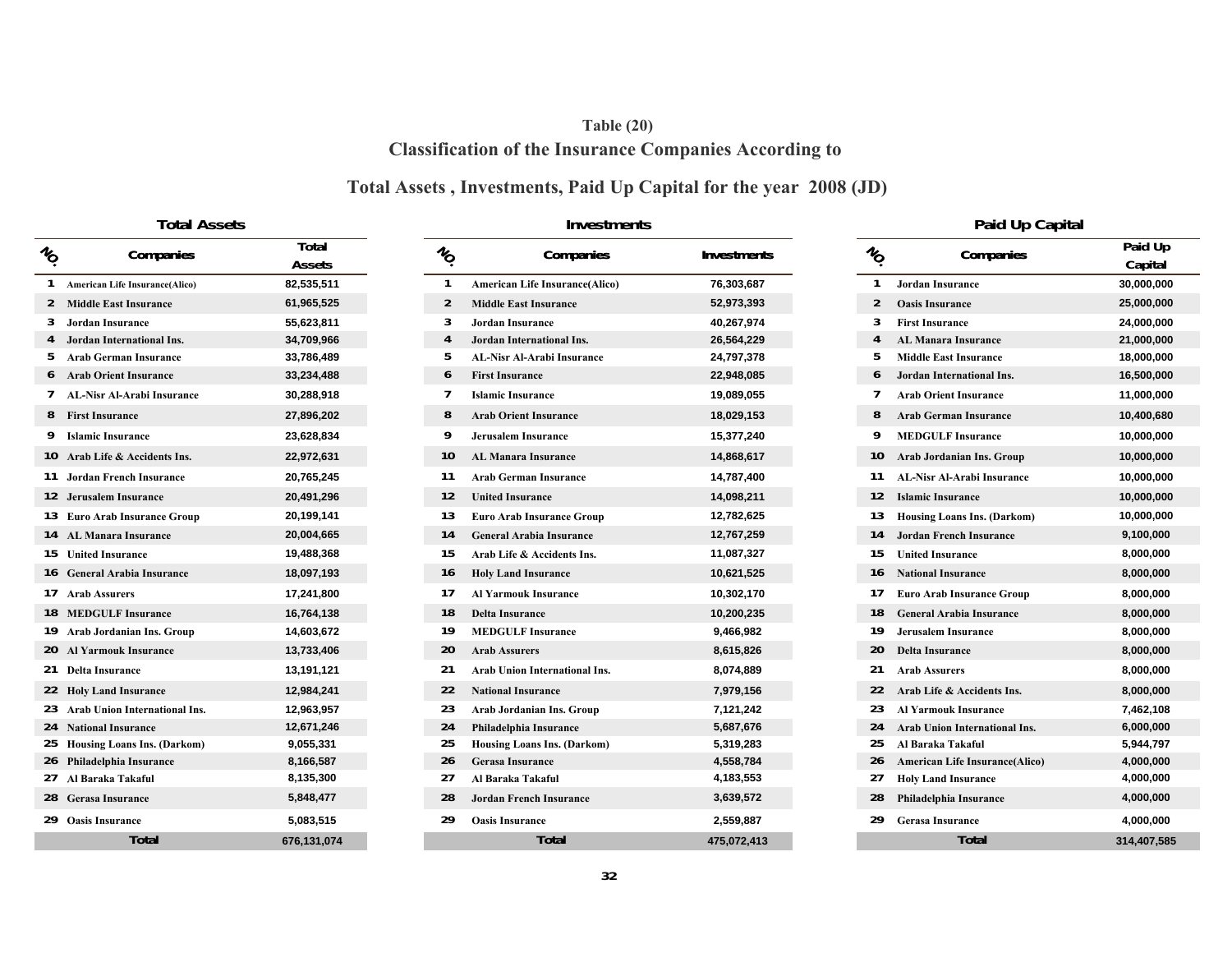### **Table (21) Classification of the Insurance Companies According to Shareholders Equity,Retained Earnings,Statutory Reserve,Voluntary Reserve for the year 2008 (JD)**

| NO.              | Companies                           | <b>Shareholders</b><br>Equity | NO.              | Companies                            | <b>Retained Earnings</b><br><b>Accumulated Profit</b><br>& Loss | NO. | Companies                         | Statutory<br>Reserve | NO.          | Companies                         | Voluntary<br>Reserve |
|------------------|-------------------------------------|-------------------------------|------------------|--------------------------------------|-----------------------------------------------------------------|-----|-----------------------------------|----------------------|--------------|-----------------------------------|----------------------|
| 1                | Jordan Insurance                    | 40,634,829                    |                  | <b>Middle East Insurance</b>         | 9,642,845                                                       |     | <b>Jordan Insurance</b>           | 6,484,627            |              | <b>Islamic Insurance</b>          | 1,519,000            |
|                  | 2 Middle East Insurance             | 32,760,050                    | 2                | Jordan Insurance                     | 6,139,256                                                       |     | 2 Middle East Insurance           | 3,380,751            | $\mathbf{2}$ | <b>Middle East Insurance</b>      | 1,200,000            |
|                  | 3 American Life Insurance(Alico)    | 29,307,071                    | 3                | <b>Islamic Insurance</b>             | 5,036,167                                                       |     | Jordan International Ins.         | 2,026,916            | 3            | <b>AL-Nisr Al-Arabi Insurance</b> | 1,185,451            |
|                  | 4 First Insurance                   | 25,306,372                    |                  | <b>Arab Orient Insurance</b>         | 2,339,040                                                       |     | Arab Life & Accidents Ins.        | 1,391,649            | 4            | <b>Arab German Insurance</b>      | 222,041              |
|                  | Jordan International Ins.           | 19,491,714                    |                  | <b>AL-Nisr Al-Arabi Insurance</b>    | 1,902,868                                                       |     | <b>AL-Nisr Al-Arabi Insurance</b> | 1,391,577            | 5.           | <b>Arab Orient Insurance</b>      | 173,636              |
|                  | <b>6</b> AL-Nisr Al-Arabi Insurance | 17,383,964                    |                  | <b>United Insurance</b>              | 1,503,208                                                       |     | 6 Jerusalem Insurance             | 1,357,486            |              | <b>United Insurance</b>           | 164,472              |
|                  | 7 Islamic Insurance                 | 15,651,800                    |                  | <b>First Insurance</b>               | 1,234,512                                                       |     | <b>Islamic Insurance</b>          | 1,281,168            |              | <b>Jerusalem Insurance</b>        | 155,552              |
|                  | <b>AL Manara Insurance</b>          | 14,888,396                    | 8                | Jordan International Ins.            | 1,216,892                                                       |     | 8 United Insurance                | 1,271,671            | 8            | <b>General Arabia Insurance</b>   | 154,472              |
|                  | 9 Arab Orient Insurance             | 14,445,018                    | 9                | Euro Arab Insurance Group            | 933,021                                                         |     | 9 Arab Orient Insurance           | 1,187,877            | 9.           | <b>Arab Assurers</b>              | 124,682              |
|                  | 10 United Insurance                 | 12,942,780                    |                  | 10 Jerusalem Insurance               | 887,935                                                         |     | 10 Al Yarmouk Insurance           | 1,078,022            |              | 10 Holy Land Insurance            | 22,561               |
|                  | 11 Arab German Insurance            | 10,630,871                    |                  | 11 General Arabia Insurance          | 725,160                                                         |     | 11 Jordan French Insurance        | 1,054,739            |              | 11 Arab Union International Ins.  | 21,085               |
|                  | <b>12</b> General Arabia Insurance  | 10,562,702                    |                  | <b>12</b> Arab Life & Accidents Ins. | 613,340                                                         |     | 12 Delta Insurance                | 903,051              |              | 12 Delta Insurance                | 15,948               |
|                  | 13 Jerusalem Insurance              | 10,400,973                    |                  | <b>13 Delta Insurance</b>            | 241,956                                                         |     | 13 Arab Union International Ins.  | 801,265              |              | 13 Euro Arab Insurance Group      | 15,676               |
|                  | 14 Arab Jordanian Ins. Group        | 10,286,191                    |                  | <b>14 MEDGULF Insurance</b>          | 225,061                                                         |     | 14 General Arabia Insurance       | 769,711              |              | 14 Arab Jordanian Ins. Group      | 12,803               |
|                  | <b>15 MEDGULF Insurance</b>         | 10.267.661                    |                  | 15 Al Yarmouk Insurance              | 220,958                                                         |     | 15 Arab Jordanian Ins. Group      | 735,257              |              | 15 National Insurance             | 11,000               |
|                  | 16 Arab Life & Accidents Ins.       | 10,004,989                    |                  | 16 Philadelphia Insurance            | 225,373-                                                        |     | 16 Arab German Insurance          | 660,799              |              | 16 Jordan French Insurance        | 2,000                |
|                  | 17 Euro Arab Insurance Group        | 9,496,445                     |                  | 17 Arab Jordanian Ins. Group         | 461.869-                                                        |     | 17 Philadelphia Insurance         | 578,455              |              | 17 Jordan Insurance               |                      |
|                  | 18 Delta Insurance                  | 8,914,571                     |                  | 18 Arab Union International Ins.     | 581,892-                                                        |     | 18 Holy Land Insurance            | 563,123              |              | 18 Al Yarmouk Insurance           |                      |
|                  | 19 Al Yarmouk Insurance             | 8,875,801                     |                  | 19 - Arab German Insurance           | 762,064-                                                        |     | 19 Arab Assurers                  | 549,773              | 19           | <b>AL Manara Insurance</b>        |                      |
|                  | 20 Housing Loans Ins. (Darkom)      | 8,736,072                     |                  | 20 Holy Land Insurance               | 1,076,083-                                                      |     | 20 Euro Arab Insurance Group      | 548,076              |              | 20 Oasis Insurance                |                      |
|                  | 21 National Insurance               | 7,337,494                     |                  | 21 Gerasa Insurance                  | 1,110,043-                                                      |     | 21 National Insurance             | 546,854              |              | 21 Philadelphia Insurance         |                      |
|                  | 22 Jordan French Insurance          | 7,026,640                     |                  | 22 National Insurance                | 1,220,360-                                                      |     | 22 AL Manara Insurance            | 505,331              |              | 22 Arab Life & Accidents Ins.     |                      |
| 23 Arab Assurers |                                     | 6,299,211                     |                  | 23 Housing Loans Ins. (Darkom)       | 1,263,928-                                                      |     | 23 First Insurance                | 203,515              |              | 23 Jordan International Ins.      |                      |
|                  | 24 Arab Union International Ins.    | 6,214,454                     | 24 Arab Assurers |                                      | 2,367,369-                                                      |     | 24 Oasis Insurance                | 196,228              |              | 24 Al Baraka Takaful              |                      |
|                  | 25 Philadelphia Insurance           | 4,305,903                     |                  | 25 Al Baraka Takaful                 | 2,823,800-                                                      |     | 25 Gerasa Insurance               | 195,347              |              | 25 Gerasa Insurance               |                      |
|                  | 26 Holy Land Insurance              | 3,547,822                     |                  | 26 Jordan French Insurance           | 4,440,834-                                                      |     | <b>26 MEDGULF Insurance</b>       | 42,600               |              | 26 MEDGULF Insurance              |                      |
|                  | 27 Al Baraka Takaful                | 3,105,492                     |                  | 27 AL Manara Insurance               | 5,248,458-                                                      |     | 27 Al Baraka Takaful              | 24,921               |              | 27 First Insurance                |                      |
|                  | 28 Gerasa Insurance                 | 2,264,918                     |                  | 28 Oasis Insurance                   | 8,704,839-                                                      |     | 28 American Life Insurance(Alico) |                      |              | 28 American Life Insurance(Alico) |                      |
|                  | 29 Oasis Insurance                  | 986,357                       |                  | 29 American Life Insurance(Alico)    |                                                                 |     | 29 Housing Loans Ins. (Darkom)    |                      |              | 29 Housing Loans Ins. (Darkom)    |                      |
|                  | <b>Total</b>                        | 362,076,561                   |                  | <b>Total</b>                         | 2,575,307                                                       |     | <b>Total</b>                      | 29,730,789           |              | <b>Total</b>                      | 5,000,379            |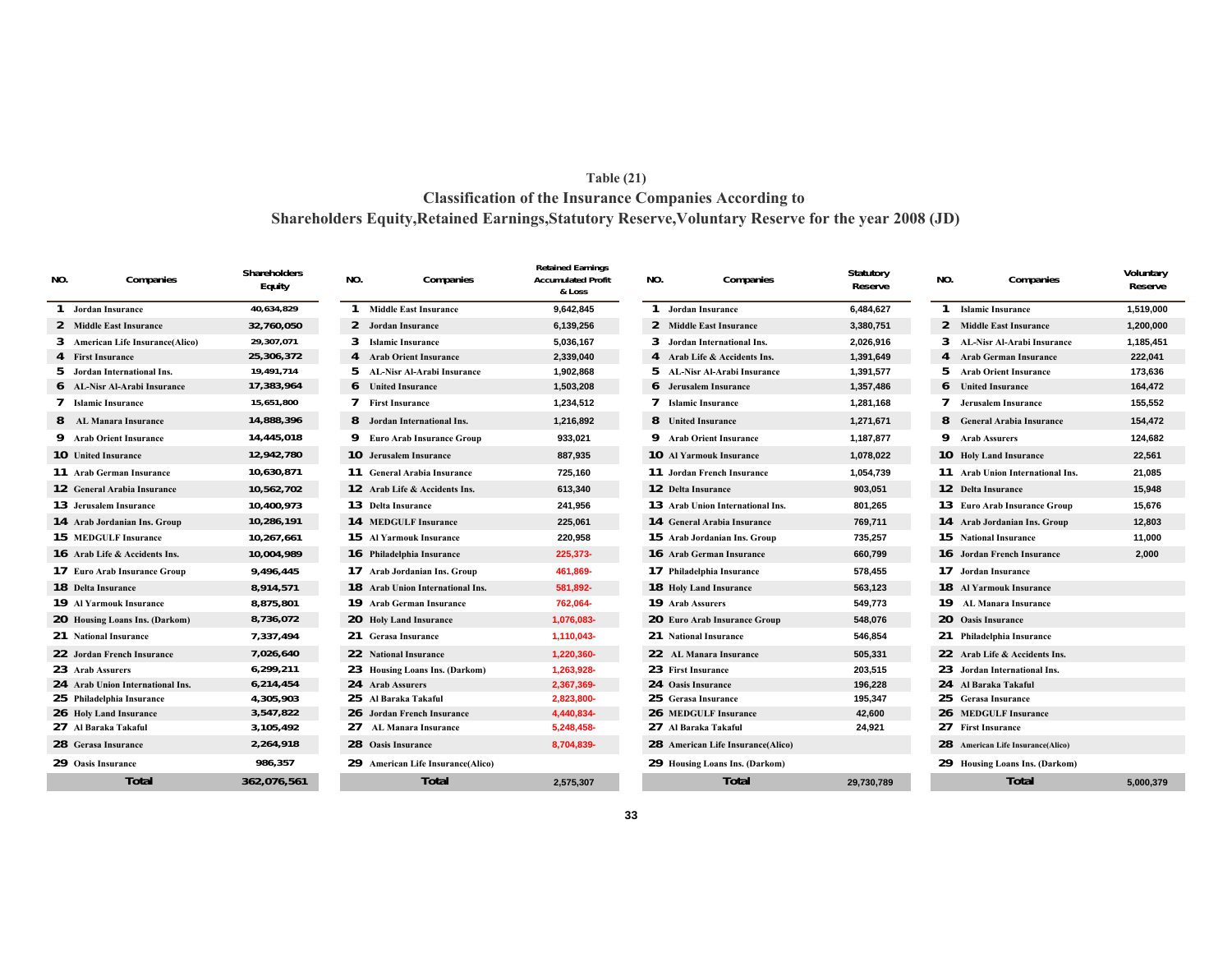# **Table (22)**

**Fixed & Other Assets for Jordan Insurance Market As in 31/12/2008 Compared with 31/12/2007 (JD)**

|                |                                   |            | <b>Fixed Assets</b> | <b>Other Assets</b> |            |  |  |
|----------------|-----------------------------------|------------|---------------------|---------------------|------------|--|--|
| $\imath_{\!o}$ | Companies                         | 31/12/2008 | 31/12/2007          | 31/12/2008          | 31/12/2007 |  |  |
| 1              | Jordan Insurance                  | 1,270,943  | 1,149,681           | 2,083,530           | 1,364,893  |  |  |
| 2              | American Life Insurance (Alico)   | 1,295,216  | 1,333,355           | 1,395,227           | 1,248,558  |  |  |
| 3              | <b>Middle East Insurance</b>      | 1,023,889  | 953,103             | 804,454             | 249,992    |  |  |
| 4              | <b>National Insurance</b>         | 314,140    | 379,861             | 360,172             | 197,585    |  |  |
| 5              | <b>United Insurance</b>           | 194,246    | 220,079             | 220,840             | 266,872    |  |  |
| 6              | <b>AL Manara Insurance</b>        | 134,425    | 108,086             | 304,217             | 149,356    |  |  |
| 7              | <b>General Arabia Insurance</b>   | 173,440    | 198,193             | 84,583              | 61,297     |  |  |
| 8              | Jerusalem Insurance               | 817,274    | 818,998             | 264,346             | 211,842    |  |  |
| 9              | <b>AL-Nisr Al-Arabi Insurance</b> | 233,058    | 220,353             | 357,919             | 311,266    |  |  |
| 10             | Jordan French Insurance           | 2,604,596  | 2,650,880           | 118,969             | 568,073    |  |  |
| 11             | Delta Insurance                   | 559,865    | 317,509             | 56,791              | 44,629     |  |  |
| 12             | <b>Oasis Insurance</b>            | 82,065     | 87,610              | 33,040              | 62,391     |  |  |
| 13             | Al Yarmouk Insurance              | 413,459    | 381,582             | 90,194              | 78,082     |  |  |
| 14             | <b>Holy Land Insurance</b>        | 152,257    | 143,264             | 28,830              | 47,041     |  |  |
| 15             | Philadelphia Insurance            | 296,488    | 221,238             | 115,521             | 181,498    |  |  |
| 16             | Arab Life & Accidents Ins.        | 1,093,626  | 1,072,963           | 151,033             | 149,390    |  |  |
| 17             | Arab Union International Ins.     | 1,505,073  | 101,319             | 121,526             | 34,129     |  |  |
| 18             | <b>Arab Assurers</b>              | 2,131,730  | 2,125,854           | 177,160             | 177,239    |  |  |
| 19             | <b>Islamic Insurance</b>          | 900,447    | 870,245             | 329,938             | 228,494    |  |  |
| 20             | <b>Euro Arab Insurance Group</b>  | 785,112    | 572,311             | 982,319             | 565,299    |  |  |
| 21             | <b>Arab German Insurance</b>      | 3,355,890  | 3,407,930           | 608,788             | 547,261    |  |  |
| 22             | Jordan International Ins.         | 2,781,924  | 2,567,364           | 345,363             | 242,594    |  |  |
| 23             | Al Baraka Takaful                 | 2,423,975  | 191,375             | 71,853              | 248,636    |  |  |
| 24             | Arab Jordanian Ins. Group         | 87,111     | 113,664             | 138,228             | 189,080    |  |  |
| 25             | <b>Arab Orient Insurance</b>      | 372,035    | 356,267             | 311,621             | 631,407    |  |  |
| 26             | Gerasa Insurance                  | 60,120     | 76,111              | 57,069              | 52,297     |  |  |
| 27             | Housing Loans Ins. (Darkom)       | 1,982,932  | 2,011,000           | 2,620,623           |            |  |  |
| 28             | <b>MEDGULF Insurance</b>          | 2,749,200  | 1,486,829           | 292,740             | 165,343    |  |  |
| 29             | <b>First Insurance</b>            | 1,710,025  |                     | 634,564             |            |  |  |
|                | <b>Total</b>                      | 31,504,561 | 24, 137, 024        | 13,161,458          | 8,274,544  |  |  |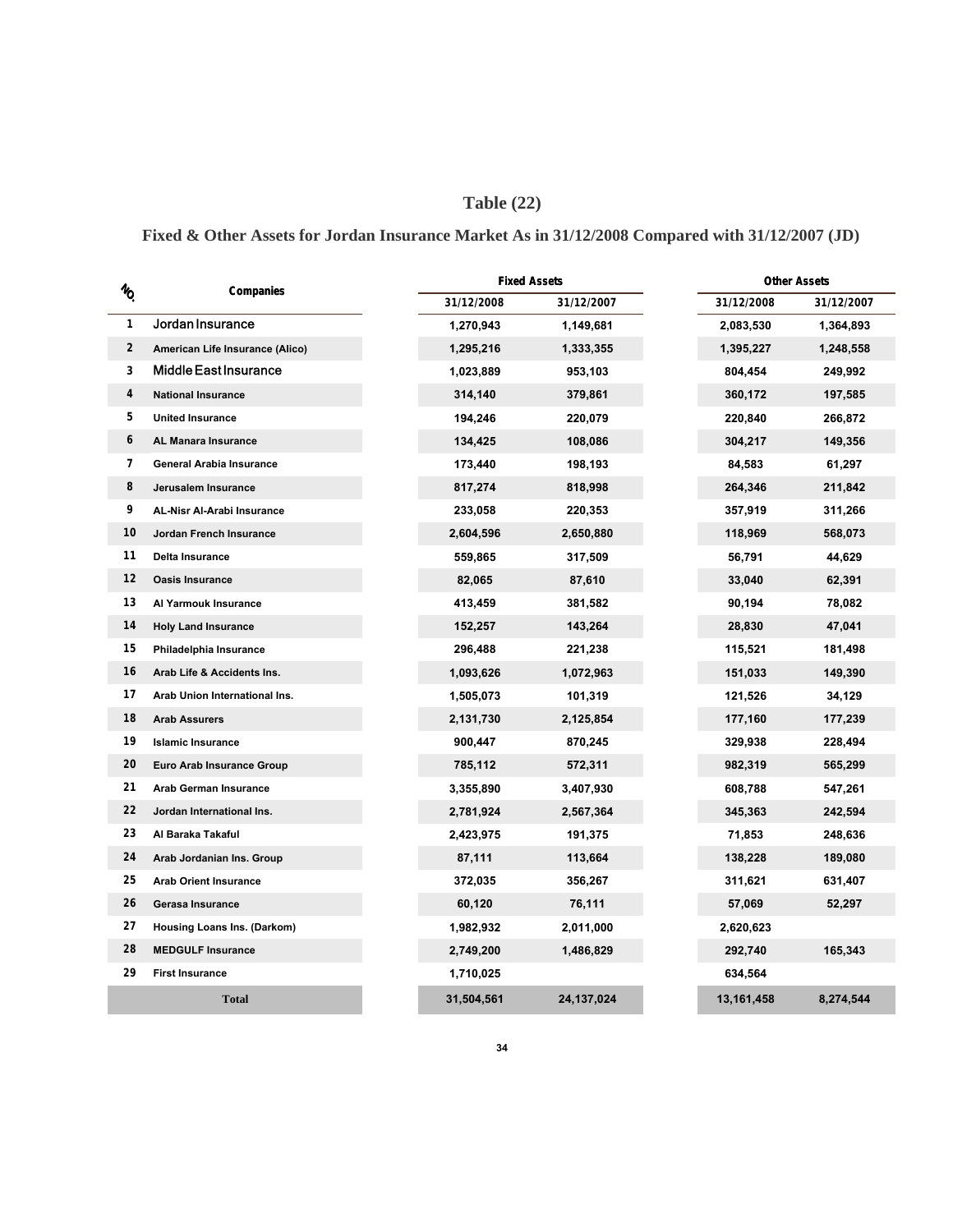# **Table (23)**

# **Reserves for Jordan Insurance Market As in 31/12/2008 Compared with 31/12/2007 (JD)**

| $\frac{1}{2}$ | Companies                       |            | <b>Statutory Reserves</b> | <b>Voluntary Reserves</b> |            |
|---------------|---------------------------------|------------|---------------------------|---------------------------|------------|
|               |                                 | 31/12/2008 | 31/12/2007                | 31/12/2008                | 31/12/2007 |
| 1             | Jordan Insurance                | 6,484,627  | 5,502,224                 |                           | 3,400,000  |
| 2             | American Life Insurance (Alico) |            |                           |                           |            |
| 3             | Middle East Insurance           | 3,380,751  | 3,279,615                 | 1,200,000                 | 1,200,000  |
| 4             | <b>National Insurance</b>       | 546,854    | 546,854                   | 11,000                    | 11,000     |
| 5             | <b>United Insurance</b>         | 1,271,671  | 1,195,888                 | 164,472                   | 88,689     |
| 6             | AL Manara Insurance             | 505,331    | 502,503                   |                           |            |
| 7             | General Arabia Insurance        | 769,711    | 692,581                   | 154,472                   | 115,907    |
| 8             | Jerusalem Insurance             | 1,357,486  | 1,209,265                 | 155,552                   | 818,761    |
| 9             | AL-Nisr Al-Arabi Insurance      | 1,391,577  | 1,138,352                 | 1,185,451                 | 932,226    |
| 10            | Jordan French Insurance         | 1,054,739  | 1,054,739                 | 2,000                     | 2,000      |
| 11            | Delta Insurance                 | 903,051    | 855,191                   | 15,948                    | 15,948     |
| 12            | Oasis Insurance                 | 196,228    | 196,228                   |                           |            |
| 13            | Al Yarmouk Insurance            | 1,078,022  | 1,078,022                 |                           | 400,000    |
| 14            | <b>Holy Land Insurance</b>      | 563,123    | 536,590                   | 22,561                    | 22,561     |
| 15            | Philadelphia Insurance          | 578,455    | 578,455                   |                           |            |
| 16            | Arab Life & Accidents Ins.      | 1,391,649  | 1,255,059                 |                           |            |
| 17            | Arab Union International Ins.   | 801,265    | 801,265                   | 21,085                    | 336,863    |
| 18            | <b>Arab Assurers</b>            | 549,773    | 549,773                   | 124,682                   | 124,682    |
| 19            | <b>Islamic Insurance</b>        | 1,281,168  | 521,668                   | 1,519,000                 | 540,000    |
| 20            | Euro Arab Insurance Group       | 548,076    | 443,456                   | 15,676                    | 15,676     |
| 21            | Arab German Insurance           | 660,799    | 660,799                   | 222,041                   | 222,041    |
| 22            | Jordan International Ins.       | 2,026,916  | 2,004,335                 |                           |            |
| 23            | Al Baraka Takaful               | 24,921     | 240,921                   |                           |            |
| 24            | Arab Jordanian Ins. Group       | 735,257    | 735,257                   | 12,803                    | 12,803     |
| 25            | <b>Arab Orient Insurance</b>    | 1,187,877  | 898,151                   | 173,636                   | 173,636    |
| 26            | Gerasa Insurance                | 195,347    | 195,347                   |                           |            |
| 27            | Housing Loans Ins. (Darkom)     |            |                           |                           |            |
| 28            | <b>MEDGULF Insurance</b>        | 42,600     | 13,228                    |                           |            |
| 29            | <b>First Insurance</b>          | 203,515    |                           |                           |            |
| Total         |                                 | 29,730,789 | 26,685,766                | 5,000,379                 | 8,432,793  |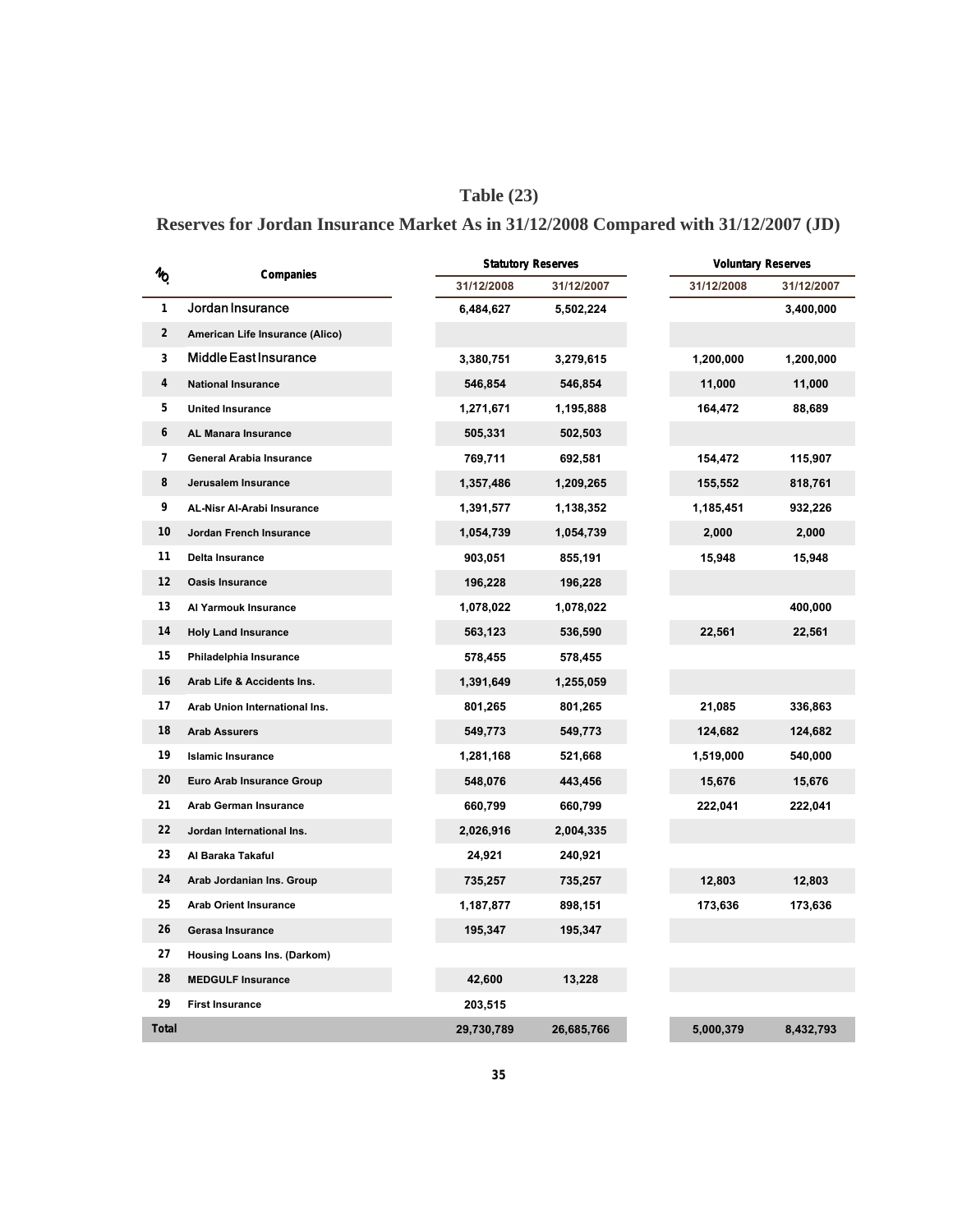# **Table (24)**

# **Insurance Companies Balance Sheet Indicators as in 31/12/2008 (JD)**

| NO. | Companies                         |                 | Statutory  | Voluntary | <b>Other Capital</b> | <b>Retained Earnings</b><br><b>Accumulated Profit</b> | Premiums                         |                             | Change in Fair Value Accumulated Change in<br><b>Evaluating Financial</b> | Total               | <b>Total Shareholders</b> |
|-----|-----------------------------------|-----------------|------------|-----------|----------------------|-------------------------------------------------------|----------------------------------|-----------------------------|---------------------------------------------------------------------------|---------------------|---------------------------|
|     |                                   | Paid Up Capital | Reserve    | Reserve   | Reserves             | & Loss                                                | (Discount) on<br>Paid Up Capital | for Property<br>Investments | Assets Availabel for Sale                                                 | <b>Capital Base</b> | Equity                    |
|     | Jordan Insurance                  | 30,000,000      | 6,484,627  |           |                      | 6,139,256                                             |                                  | 1,989,054-                  |                                                                           | 40,634,829          | 40,634,829                |
|     | 2 Middle East Insurance           | 18,000,000      | 3,380,751  | 1,200,000 |                      | 9,642,845                                             |                                  | 536,454                     |                                                                           | 32,760,050          | 32,760,050                |
|     | 3 National Insurance              | 8,000,000       | 546,854    | 11,000    |                      | 1,220,360-                                            |                                  |                             |                                                                           | 7,337,494           | 7,337,494                 |
|     | <b>United Insurance</b>           | 8,000,000       | 1,271,671  | 164,472   |                      | 1,503,208                                             | 41,507                           | 1,961,922                   |                                                                           | 12,942,780          | 12,942,780                |
|     | 5 AL Manara Insurance             | 21,000,000      | 505,331    |           |                      | 5,248,458-                                            |                                  | 130,344-                    |                                                                           | 16,126,529          | 14,888,396                |
|     | 6 General Arabia Insurance        | 8,000,000       | 769,711    | 154,472   |                      | 725,160                                               |                                  | 913,359                     |                                                                           | 10,562,702          | 10,562,702                |
|     | Jerusalem Insurance               | 8,000,000       | 1,357,486  | 155,552   |                      | 887,935                                               |                                  |                             |                                                                           | 10,400,973          | 10,400,973                |
|     | 8 AL-Nisr Al-Arabi Insurance      | 10,000,000      | 1,391,577  | 1,185,451 |                      | 1,902,868                                             | 3,750,000                        | 845,932-                    |                                                                           | 17,383,964          | 17,383,964                |
|     | Jordan French Insurance           | 9,100,000       | 1,054,739  | 2,000     | 107,758              | 4,440,834-                                            | 725,000                          | 477,977                     |                                                                           | 7,026,640           | 7,026,640                 |
|     | 10 Arab Union International Ins.  | 6,000,000       | 801,265    | 21,085    |                      | 581,892-                                              |                                  | 26,004-                     |                                                                           | 6,214,454           | 6,214,454                 |
|     | 11 Delta Insurance                | 8,000,000       | 903,051    | 15,948    |                      | 241,956                                               |                                  | 246,384-                    |                                                                           | 8,914,571           | 8,914,571                 |
|     | 12 Oasis Insurance                | 25,000,000      | 196,228    |           |                      | 8,704,839-                                            | 15,500,000-                      | 5,032-                      |                                                                           | 986,357             | 986,357                   |
|     | 13 Al Yarmouk Insurance           | 7,462,108       | 1,078,022  |           |                      | 220,958                                               |                                  | 114,713                     |                                                                           | 8,875,801           | 8,875,801                 |
|     | 14 Holy Land Insurance            | 4,000,000       | 563,123    | 22,561    |                      | 1,076,083-                                            | 38,221                           |                             |                                                                           | 3,547,822           | 3,547,822                 |
|     | 15 Arab Life & Accidents Ins.     | 8,000,000       | 1,391,649  |           |                      | 613,340                                               |                                  |                             |                                                                           | 10,004,989          | 10,004,989                |
|     | 16 Philadelphia Insurance         | 4,000,000       | 578,455    |           |                      | 225,373-                                              |                                  | 47,179-                     |                                                                           | 4,305,903           | 4,305,903                 |
| 17  | Jordan International Ins.         | 16,500,000      | 2,026,916  |           | 2,225                | 1,216,892                                             | 81,129                           |                             |                                                                           | 19,827,162          | 19,491,714                |
|     | 18 Arab German Insurance          | 10,400,680      | 660,799    | 222,041   |                      | 762,064-                                              | 254,128                          | 144.713-                    |                                                                           | 10,630,871          | 10,630,871                |
|     | 19 Islamic Insurance              | 10,000,000      | 1,281,168  | 1,519,000 |                      | 5,036,167                                             |                                  | 2,184,535-                  |                                                                           | 15,651,800          | 15,651,800                |
|     | 20 Arab Assurers                  | 8,000,000       | 549,773    | 124,682   |                      | 2,367,369-                                            |                                  | 7,875-                      |                                                                           | 6,299,211           | 6,299,211                 |
|     | 21 Al Baraka Takaful              | 5,944,797       | 24,921     |           |                      | 2,823,800-                                            | 473,750-                         | 217,324                     |                                                                           | 2,889,492           | 3,105,492                 |
|     | 22 Arab Jordanian Ins. Group      | 10,000,000      | 735,257    | 12,803    |                      | 461,869-                                              |                                  |                             |                                                                           | 10,286,191          | 10,286,191                |
|     | 23 Arab Orient Insurance          | 11,000,000      | 1,187,877  | 173,636   |                      | 2,339,040                                             |                                  | 255,535-                    |                                                                           | 14,445,018          | 14,445,018                |
|     | 24 Euro Arab Insurance Group      | 8,000,000       | 548,076    | 15,676    |                      | 933,021                                               |                                  | 328-                        |                                                                           | 9,496,445           | 9,496,445                 |
|     | 25 American Life Insurance(Alico) | 4,000,000       |            |           |                      |                                                       |                                  | 1,983,416                   |                                                                           | 5,983,416           | 29,307,071                |
|     | 26 Gerasa Insurance               | 4,000,000       | 195,347    |           |                      | 1,110,043-                                            |                                  | 820,386-                    |                                                                           | 2,264,918           | 2,264,918                 |
|     | 27 MEDGULF Insurance              | 10,000,000      | 42,600     |           |                      | 225,061                                               |                                  |                             |                                                                           | 10,267,661          | 10,267,661                |
|     | 28 Housing Loans Ins. (Darkom)    | 10,000,000      |            |           |                      | 1,263,928-                                            |                                  |                             |                                                                           | 8,736,072           | 8,736,072                 |
|     | 29 First Insurance                | 24,000,000      | 203,515    |           |                      | 1,234,512                                             |                                  | 131,655-                    |                                                                           | 25,306,372          | 25,306,372                |
|     | <b>Total</b>                      | 314,407,585     | 29,730,789 | 5,000,379 | 109,983              | 2,575,307                                             | 11,083,765-                      | 629,791-                    | $\mathbf{0}$                                                              | 340,110,487 0       | 362,076,561               |

**The company started its business in May 2008**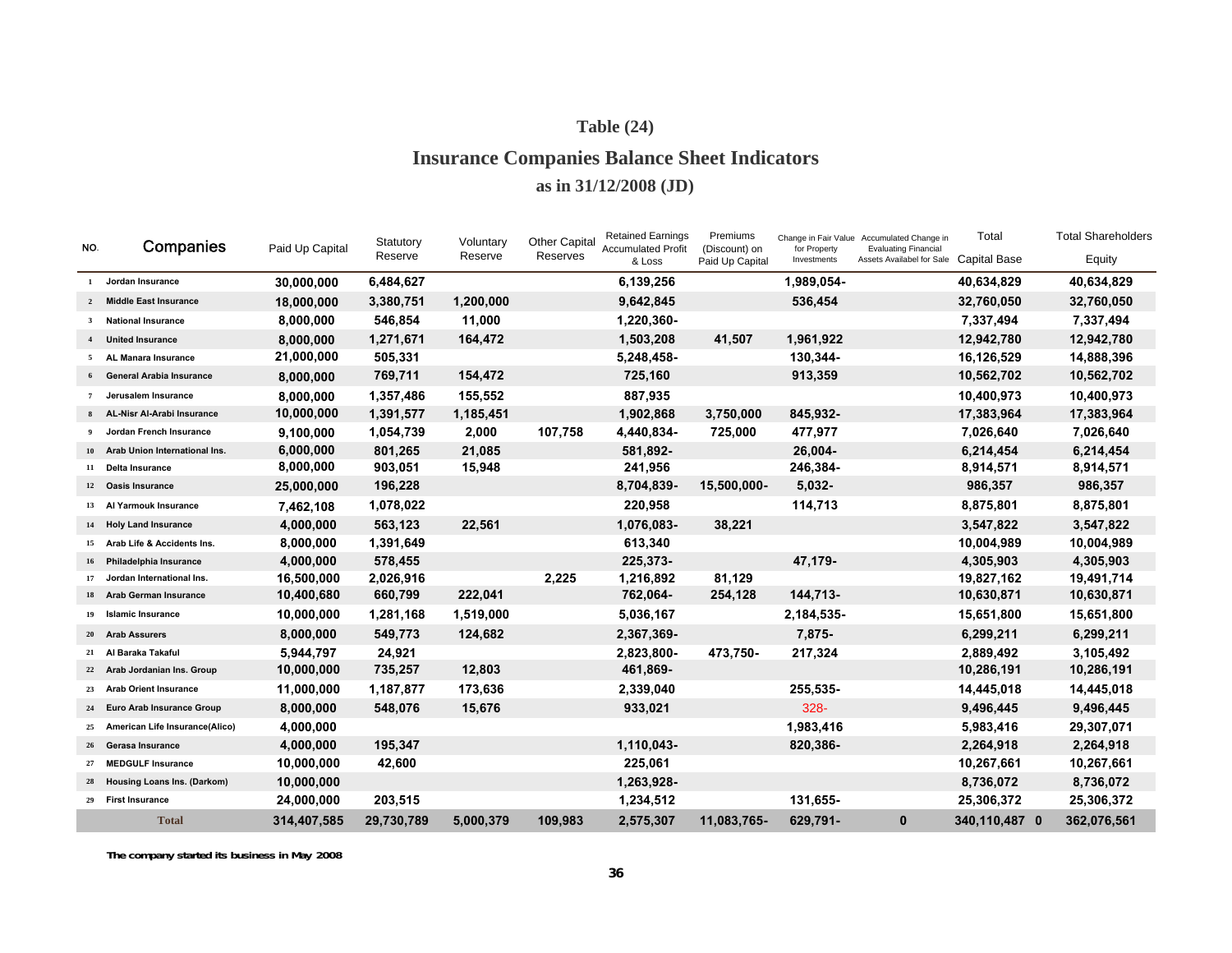# **Insurance Companies Balance Sheet Indicators as in 31/12/2007(JD) Table (25)**

| NO.            | Companies                         | Paid Up Capital | Statutory<br>Reserve | Voluntary<br>Reserve | <b>Other Capital</b><br>Reserves | Retained<br>Earnings<br>Accumulated<br>Profit & Loss | Premiums<br>(Discount) on<br>Paid Up Capital | Change in Fair<br>Value for Property<br>Investments | Accumulated<br>Change in<br><b>Evaluating Financial</b><br>Assets Availabel for<br>Sale | Total<br><b>Capital Base</b> |              | Total<br>Shareholders<br>Equity |
|----------------|-----------------------------------|-----------------|----------------------|----------------------|----------------------------------|------------------------------------------------------|----------------------------------------------|-----------------------------------------------------|-----------------------------------------------------------------------------------------|------------------------------|--------------|---------------------------------|
|                | 1 Jordan Insurance                | 30,000,000      | 5,502,224            | 3,400,000            |                                  | 4,738,352-                                           |                                              | 1,526,266                                           |                                                                                         | 35,690,138                   |              | 35,690,138                      |
| $\overline{2}$ | Middle East Insurance             | 18.000.000      | 3,279,615            | 1.200.000            |                                  | 11,435,195                                           |                                              | 5.686.310                                           |                                                                                         | 39,601,120                   |              | 39,601,120                      |
| $3^{\circ}$    | <b>National Insurance</b>         | 3,500,000       | 546,854              | 11,000               |                                  | 548,866                                              |                                              |                                                     |                                                                                         | 4,606,720                    |              | 4,606,720                       |
|                | <b>United Insurance</b>           | 7,000,000       | 1,195,888            | 88,689               |                                  | 1,201,768                                            | 41,507                                       | 2,785,006                                           |                                                                                         | 12,312,858                   |              | 12,312,858                      |
|                | 5 AL Manara Insurance             | 21,000,000      | 502,503              |                      |                                  | 6,594,643-                                           | 862,538                                      | 191,317                                             |                                                                                         | 15,961,715                   |              | 14,723,582                      |
|                | <b>General Arabia Insurance</b>   | 7,722,504       | 692,581              | 115,907              |                                  | 1,276,967                                            |                                              | 2,478,429                                           |                                                                                         | 12,286,388                   |              | 12,286,388                      |
|                | Jerusalem Insurance               | 5,460,000       | 1,209,265            | 818,761              |                                  | 1,728,570                                            |                                              |                                                     |                                                                                         | 9,216,596                    |              | 9,216,596                       |
|                | AL-Nisr Al-Arabi Insurance        | 10,000,000      | 1,138,352            | 932,226              |                                  | 1,783,449                                            | 3,750,000                                    | 174,936                                             |                                                                                         | 17,778,963                   |              | 17,778,963                      |
|                | Jordan French Insurance           | 6,500,000       | 1,054,739            | 2,000                | 107,758                          | 4,413,671-                                           | 75,000                                       | 862,750                                             |                                                                                         | 4,188,576                    |              | 4,188,576                       |
|                | 10 Arab Union International Ins.  | 4,000,000       | 801,265              | 336,863              |                                  | 275,721-                                             | 159,943                                      | 14,852                                              |                                                                                         | 5,037,202                    |              | 5,037,202                       |
| 11             | Delta Insurance                   | 5,000,000       | 855,191              | 15,948               |                                  | 1,327,719                                            |                                              | 253,908                                             |                                                                                         | 7,452,766                    |              | 7,452,766                       |
|                | 12 Oasis Insurance                | 5,000,000       | 196,228              |                      |                                  | 5,427,894-                                           | 500,000-                                     | 2,000                                               |                                                                                         | 729,666-                     |              | 729,666-                        |
|                | 13 Al Yarmouk Insurance           | 5,000,000       | 1,078,022            | 400,000              | 200,000                          | 428,173                                              |                                              | 146,951                                             |                                                                                         | 7,253,146                    |              | 7,253,146                       |
|                | 14 Holy Land Insurance            | 4,000,000       | 536,590              | 22,561               |                                  | 1,152,964-                                           | 38,221                                       |                                                     |                                                                                         | 3,444,408                    |              | 3,444,408                       |
|                | 15 Arab Life & Accidents Ins.     | 8,000,000       | 1,255,059            |                      |                                  | 1,485,497                                            |                                              |                                                     |                                                                                         | 10,740,556                   |              | 10,740,556                      |
|                | 16 Philadelphia Insurance         | 4,000,000       | 578,455              |                      |                                  | 259,092                                              |                                              | 258.263-                                            |                                                                                         | 4,579,284                    |              | 4,579,284                       |
| 17             | Jordan International Ins.         | 16,500,000      | 2,004,335            |                      | 2,225                            | 5,815,756                                            |                                              |                                                     |                                                                                         | 24,322,316                   |              | 21,624,909                      |
|                | 18 Arab German Insurance          | 10,400,680      | 660,799              | 222,041              |                                  | 1,231,080                                            | 254,128                                      |                                                     |                                                                                         | 12,768,728                   |              | 11,242,924                      |
| 19             | <b>Islamic Insurance</b>          | 8,000,000       | 521,668              | 540,000              |                                  | 937,952                                              | 1,000,000                                    | 1,005,158                                           |                                                                                         | 12,004,778                   |              | 12,004,778                      |
|                | 20 Arab Assurers                  | 7,974,319       | 549,773              | 124,682              |                                  | 751,262                                              |                                              | 154,612-                                            |                                                                                         | 9,245,424                    |              | 9,245,424                       |
|                | 21 Al Baraka Takaful              | 5,944,797       | 240,921              |                      |                                  | 588,634-                                             | 473.750-                                     | 333,869                                             |                                                                                         | 5,457,203                    |              | 5,457,203                       |
|                | 22 Arab Jordanian Ins. Group      | 8,775,000       | 735,257              | 12,803               |                                  | 1,249,897                                            |                                              |                                                     |                                                                                         | 10,772,957                   |              | 10,772,957                      |
|                | 23 Arab Orient Insurance          | 10,000,000      | 898,151              | 173,636              |                                  | 1,628,147                                            |                                              | 101,807-                                            |                                                                                         | 12,598,127                   |              | 12,598,127                      |
|                | 24 Euro Arab Insurance Group      | 6,000,000       | 443,456              | 15,676               |                                  | 940,495                                              |                                              | 76,762                                              |                                                                                         | 7,476,389                    |              | 7,476,389                       |
|                | 25 American Life Insurance(Alico) | 4,000,000       |                      |                      |                                  |                                                      |                                              | 3,036,044                                           |                                                                                         | 7,036,044                    |              | 28,227,731                      |
|                | 26 Gerasa Insurance               | 2,800,000       | 195.347              |                      |                                  | 1,044,282-                                           |                                              | 149,831-                                            |                                                                                         | 1,801,234                    |              | 1,801,234                       |
| 27             | <b>MEDGULF Insurance</b>          | 10,000,000      | 13,228               |                      |                                  | 82,502                                               |                                              |                                                     |                                                                                         | 10,095,730                   |              | 10,095,730                      |
|                | 28 Housing Loans Ins. (Darkom)    | 10,000,000      |                      |                      |                                  | 867,956-                                             |                                              |                                                     |                                                                                         | 9,132,044                    |              | 9,132,044                       |
|                | <b>Total</b>                      | 244,577,300     | 26,685,766           | 8,432,793            | 309,983                          | 9,008,270                                            | 5,207,587                                    | 17,910,045                                          | $\mathbf{0}$                                                                            | 312, 131, 744                | $\mathbf{0}$ | 327,862,087                     |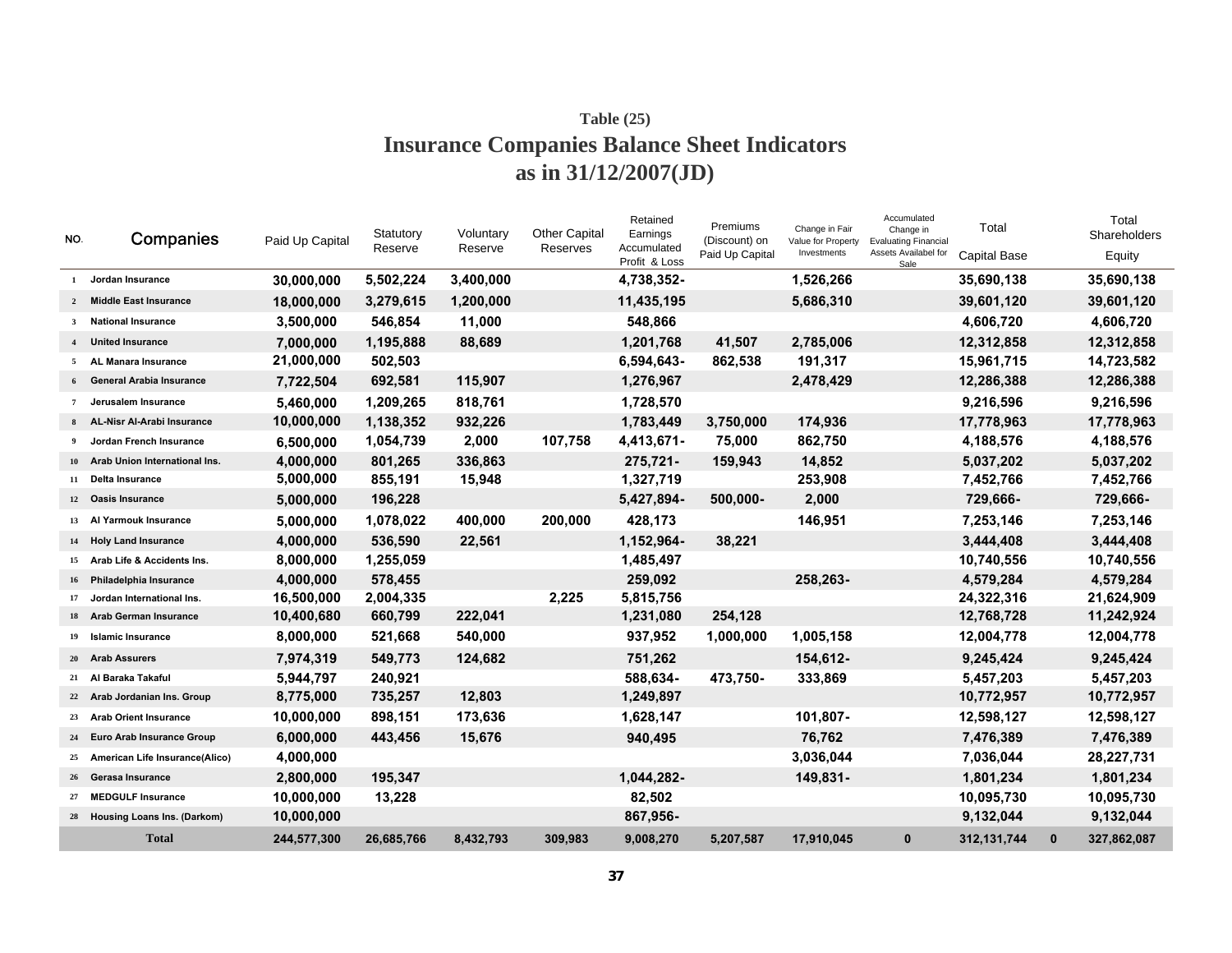# **Table (26)**

# **Gross Administrative Expenses For Insurance Companies Distributed on Insurance Underwritting Branches for the year 2008 (JD)**

|     |                                   |         | <b>Marine &amp; Transport</b> |         | Aviation |         | <b>Marine+Aviation</b> |                               | <b>Fire&amp;Other Property</b> |                 | Liability | <b>Other Branches</b> |         |        | Credit  |                                                 | Motor     |                                |           |
|-----|-----------------------------------|---------|-------------------------------|---------|----------|---------|------------------------|-------------------------------|--------------------------------|-----------------|-----------|-----------------------|---------|--------|---------|-------------------------------------------------|-----------|--------------------------------|-----------|
| NO. | Companies                         |         |                               |         |          |         |                        |                               | <b>Damages</b>                 |                 |           |                       |         |        |         | Compulsory (Third Party Liability<br>Insurance) |           | Comprehensive (Own<br>Damages) |           |
|     |                                   | 2008    | 2007                          | 2008    | 2007     | 2008    | 2007                   | 2008                          | 2007                           | 2008            | 2007      | 2008                  | 2007    | 2008   | 2007    | 2008                                            | 2007      | 2008                           | 2007      |
|     | Jordan Insurance                  | 306,026 | 217,212                       |         |          | 306.026 | 217,212                | 950,467                       | 665,926                        | 156.457         | 148,031   | 5,388                 | 4,305   |        |         | 308,124                                         | 185,762   | 808,991                        | 559,448   |
|     | 2 Middle East Insurance           | 524,407 | 460,058                       | 47.391  | 82.534   | 571.798 | 542,592                | 605,031                       | 585,470                        | 127.001         | 87,651    | 34.582                | 43,428  |        |         | 285,479                                         | 309,752   | 368,469                        | 411,427   |
|     | 3 National Insurance              | 118,022 | 70,416                        |         |          | 118,022 | 70,416                 | 342,360                       | 253,859                        | 25,473          | 16,472    | 603                   | 855     |        |         | 261,688                                         | 287,122   | 165,180                        | 118,538   |
|     | <b>United Insurance</b>           | 35,942  | 17,222                        |         |          | 35,942  | 17,222                 | 74,175                        | 69,210                         | 11,628          | 11,058    | 1,393                 | 1,657   |        |         | 161,342                                         | 148,449   | 134,102                        | 125,306   |
|     | 5 AL Manara Insurance             | 31,942  | 20,969                        | 125,207 | 142,962  | 157,149 | 163,931                | 68,151                        | 33,545                         | 46.208          | 24,180    | 3,770                 | 6,688   |        |         | 285,625                                         | 398,888   | 358,090                        | 169,671   |
|     | 6 General Arabia Insurance        | 339,409 | 188.591                       |         |          | 339.409 | 188.591                | 191.926                       | 216,300                        |                 |           | 49.796                | 63,260  |        |         | 152,740                                         | 139,662   | 144.554                        | 124,480   |
|     | 7 Jerusalem Insurance             | 242.321 | 190.524                       |         |          | 242.321 | 190.524                | 230.564                       | 185.209                        | 23.771          | 26.718    | 34.647                | 5,748   |        |         | 395,955                                         | 381,988   | 373,724                        | 303,482   |
|     | 8 AL-Nisr Al-Arabi Insurance      | 116,171 | 79,821                        |         |          | 116,171 | 79.821                 | 183,745                       | 124,782                        | 36,913          | 43,455    | 49,834                | 44,714  |        |         | 217,501                                         | 237,680   | 204,084                        | 192,687   |
|     | Jordan French Insurance           | 151,165 | 140,607                       | 30,345  | 8,234    | 181,510 | 148,841                | 73,634                        | 108,425                        | 2,352           | 2,384     | 28,444                | 3,352   | 30,349 | 31,174  | 697,046                                         | 591,009   | 179,884                        | 281,338   |
|     | 10 Arab Union International Ins.  | 70,462  | 28,909                        |         |          | 70,462  | 28,909                 | 10,645                        | 17,773                         |                 |           | 1,188                 | 1,644   |        |         | 415,735                                         | 444,415   | 48,313                         | 61,825    |
|     | 11 Delta Insurance                | 72,098  | 64,171                        |         |          | 72,098  | 64,171                 | 182,040                       | 238,856                        | 11,710          | 14,678    | 7,097                 | 7,267   |        |         | 191,953                                         | 111,210   | 71,658                         | 50,044    |
|     | 12 Oasis Insurance                | 18,148  | 29,468                        |         | 26,352   | 18,148  | 55,820                 | 129,704                       | 76,907                         | 6,925           | 3,346     | 5,315                 | 9,002   |        |         | 361,682                                         | 392,968   | 104,756                        | 192,486   |
|     | 13 Al Yarmouk Insurance           | 109,883 | 53,096                        |         |          | 109.883 | 53.096                 | 215,628                       | 115,563                        | 1.044           | 892       | 1.358                 | 1,785   |        |         | 187,590                                         | 215,667   | 15,780                         | 10,105    |
|     | 14 Holy Land Insurance            | 2.330   | 3,207                         |         |          | 2,330   | 3,207                  | 23,733                        | 41.405                         | 1.927           | 4,231     |                       |         |        |         | 768,357                                         | 474,254   | 80.043                         | 39,649    |
|     | 15 Arab Life & Accidents Ins.     | 167,680 | 129,144                       |         |          | 167.680 | 129,144                | 177,189                       | 137,057                        | 58,317          | 37,212    |                       |         | 53,335 | 74,100  | 468,573                                         | 423,890   | 579,533                        | 483,197   |
|     | 16 Philadelphia Insurance         | 11,168  | 12,008                        |         |          | 11.168  | 12.008                 | 10.767                        | 11,433                         | 2.972           | 7,729     | 701                   | 1.086   |        |         | 330,757                                         | 416,763   | 105,653                        | 189,714   |
|     | 17 American Life Insurance(Alico) |         |                               |         |          | 0       | 0                      |                               |                                |                 |           | 144,063               | 156,742 |        |         |                                                 |           |                                |           |
|     | 18 Jordan International Ins.      | 166,046 | 150,921                       | 39.519  | 26.989   | 205,565 | 177,910                | 154,059                       | 116,497                        | 26,102          | 34,635    | 644                   | 818     |        |         | 312,487                                         | 357,414   | 220,210                        | 265,433   |
|     | 19 Arab German Insurance          | 108,469 | 89,278                        |         |          | 108,469 | 89,278                 | 219,049                       | 185,286                        | 55,441          | 60,313    | 4,861                 | 7,307   |        |         | 475,182                                         | 640,481   | 509,760                        | 574,217   |
|     | 20 Euro Arab Insurance Group      | 55,694  | 70,292                        |         |          | 55,694  | 70,292                 | 102,951                       | 37,927                         | 181,827         | 107,674   |                       |         |        |         | 341,045                                         | 240,447   | 255,578                        | 160,298   |
|     | 21 Islamic Insurance              | 221,865 | 123,144                       |         |          | 221,865 | 123,144                | 223,932                       | 124,196                        |                 |           | 61,894                | 34,579  |        |         | 1,036,491                                       | 454,367   | 540,558                        | 293,822   |
|     | 22 Arab Assurers                  | 121,114 | 82,294                        |         |          | 121,114 | 82.294                 | 149,152                       | 115,501                        | 4,143           | 2,692     | 26,188                | 20,774  | 14,254 | 2,276   | 599,419                                         | 610,629   | 401,366                        | 355,948   |
|     | 23 Al Baraka Takaful              | 34,358  | 15,955                        |         |          | 34,358  | 15,955                 | 48,913                        | 19,937                         |                 |           | 9,312                 | 4,673   |        |         | 1,006,778                                       | 1,189,565 | 221,606                        | 12,570    |
|     | 24 Arab Jordanian Ins. Group      | 117,385 | 78,297                        |         |          | 117,385 | 78,297                 | 152,124                       | 107,895                        |                 |           | 55,335                | 39,192  |        |         | 885,864                                         | 569,463   | 69.921                         | 258,550   |
|     | 25 Arab Orient Insurance          | 112,810 | 62,674                        | 95,756  | 139,368  | 208,566 | 202,042                | 364,595                       | 289,322                        | 53,457          | 42,698    | 267,223               | 275,257 |        |         | 310,325                                         | 271,196   | 568,225                        | 486,366   |
|     | 26 Gerasa Insurance               | 4,457   | 7,270                         |         |          | 4.457   | 7,270                  | 23,107                        | 21,619                         | 22              | 422       | 29                    | 442     |        |         | 192,052                                         | 234,204   | 26,076                         | 42,795    |
|     | 27 MEDGULF Insurance              | 26,771  | 2,253                         |         |          | 26,771  | 2,253                  | 145,201                       | 327,166                        | 875             | 452       | 2,378                 | 3.596   |        |         | 74,438                                          | 27,200    | 93.006                         | 23,620    |
|     | 28 Housing Loans Ins. (Darkom)    |         |                               |         |          | 0       | 0                      |                               |                                |                 |           |                       |         |        |         |                                                 |           |                                |           |
|     | 29 First Insurance                | 52.149  |                               |         |          | 52.149  | $\mathbf{0}$           | 233,342                       |                                | 21.947          |           | 18.342                |         |        |         | 163,972                                         |           | 126,255                        |           |
|     | <b>Total</b>                      |         | 3.338.292 2.387.801           | 338,218 | 426.439  |         |                        | 3.676.510 2.814.240 5.286.184 | 4.227.066                      | 856.512 676.923 |           | 814,385               | 738.171 | 97.938 | 107.550 | 10.888.200                                      | 9.754.445 | 6,775,375                      | 5,787,016 |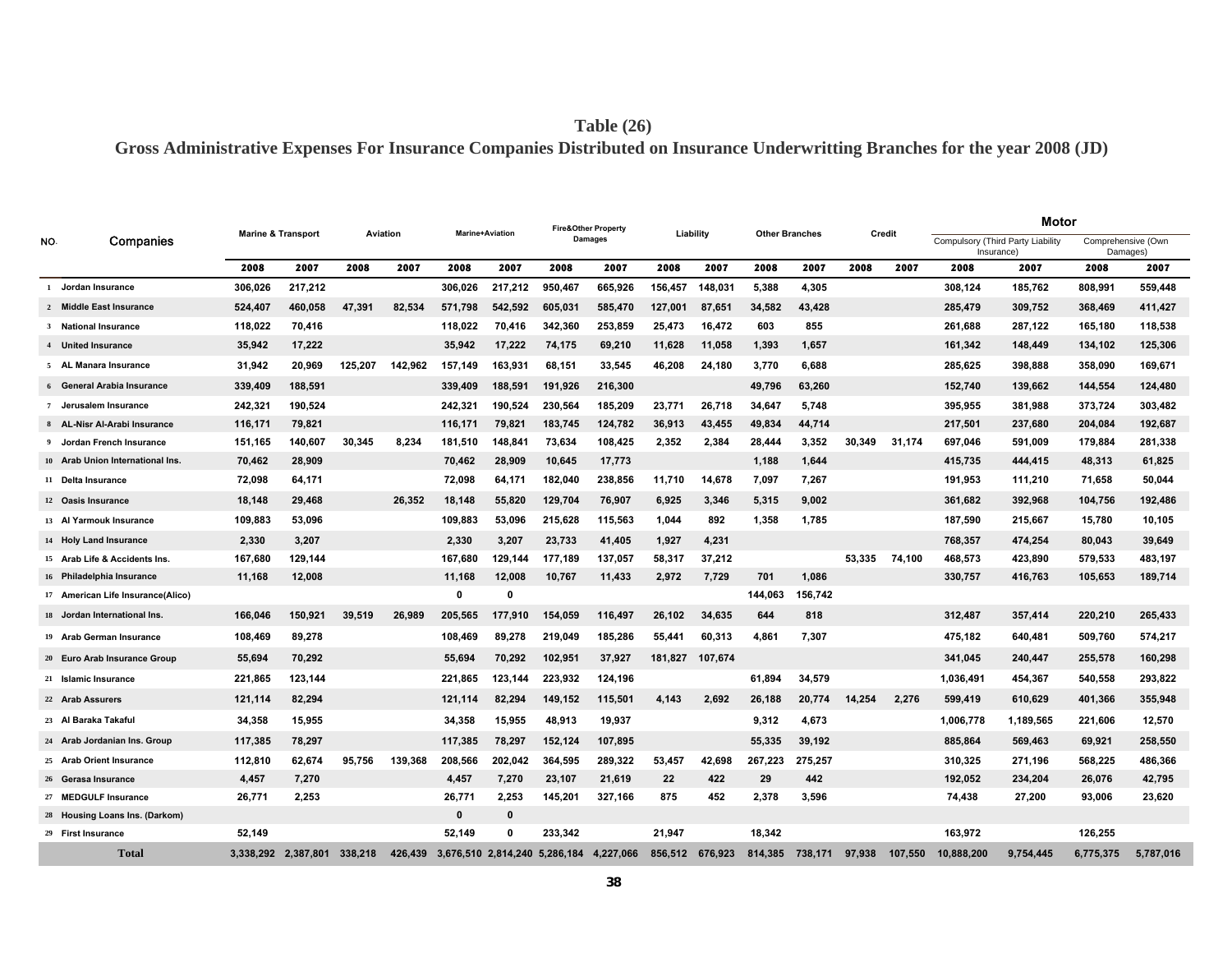# **Table (26)**

# **Gross Administrative Expenses For Insurance Companies Distributed on Insurance Underwritting Branches for the year 2008 (JD)**

#### **Cont.-2**

|     |                                   | Motor                                                                 |            |                            |            |           |                |           |           |            |              |                       |             |
|-----|-----------------------------------|-----------------------------------------------------------------------|------------|----------------------------|------------|-----------|----------------|-----------|-----------|------------|--------------|-----------------------|-------------|
| NO. | Companies                         | Motor (Compulsory (Third Party<br>Liability Ins. & Comprehensive (Own |            | <b>Non Life Insurances</b> |            |           | <b>Medical</b> | Life      |           |            | Medical+Life | <b>Gross Expenses</b> |             |
|     |                                   | 2008                                                                  | 2007       | 2008                       | 2007       | 2008      | 2007           | 2008      | 2007      | 2008       | 2007         | 2008                  | 2007        |
|     | 1 Jordan Insurance                | 1,117,115                                                             | 745,210    | 2,535,453                  | 1,780,684  | 212,704   | 231,620        | 318,738   | 330,882   | 531,442    | 562,502      | 3,066,895             | 2,343,186   |
|     | 2 Middle East Insurance           | 653,948                                                               | 721,179    | 1,992,360                  | 1,980,320  | 204,789   | 208,321        | 226,103   | 188,414   | 430,892    | 396,735      | 2,423,252             | 2,377,055   |
|     | 3 National Insurance              | 426,868                                                               | 405,660    | 913,326                    | 747,262    | 90,736    | 50,085         | 27,667    | 23,889    | 118,403    | 73,974       | 1,031,729             | 821,236     |
|     | 4 United Insurance                | 295,444                                                               | 273,755    | 418,582                    | 372,902    | 53,595    | 41,860         | 4,798     | 4,830     | 58,393     | 46,690       | 476,975               | 419,592     |
|     | 5 AL Manara Insurance             | 643,715                                                               | 568,559    | 918,993                    | 796,903    | 25,309    | 9,031          |           |           | 25,309     | 9,031        | 944,302               | 805,934     |
|     | 6 General Arabia Insurance        | 297,294                                                               | 264,142    | 878,425                    | 732,293    | 236,393   | 221,191        | 108,621   | 71,385    | 345,014    | 292,576      | 1,223,439             | 1,024,869   |
|     | 7 Jerusalem Insurance             | 769,679                                                               | 685,470    | 1,300,982                  | 1,093,669  | 195,337   | 176,265        | 83,628    | 78,386    | 278,965    | 254,651      | 1,579,947             | 1,348,320   |
|     | 8 AL-Nisr Al-Arabi Insurance      | 421,585                                                               | 430,367    | 808,248                    | 723,139    | 482,886   | 442,196        | 609,556   | 515,034   | 1,092,442  | 957,230      | 1,900,690             | 1,680,369   |
|     | 9 Jordan French Insurance         | 876,930                                                               | 872,347    | 1,193,219                  | 1,166,523  | 576,525   | 520,378        | 81,860    | 90,612    | 658,385    | 610,990      | 1,851,604             | 1,777,513   |
|     | 10 Arab Union International Ins.  | 464,048                                                               | 506,240    | 546,343                    | 554,566    | 26,854    | 18,391         |           |           | 26,854     | 18,391       | 573,197               | 572,957     |
|     | 11 Delta Insurance                | 263,611                                                               | 161,254    | 536,556                    | 486,226    | 75,035    | 60,165         | 1,666     | 1,501     | 76,701     | 61,666       | 613,257               | 547,892     |
|     | 12 Oasis Insurance                | 466,438                                                               | 585,454    | 626,530                    | 730,529    | 48,940    | 74,488         |           |           | 48,940     | 74,488       | 675,470               | 805,017     |
|     | 13 Al Yarmouk Insurance           | 203,370                                                               | 225,772    | 531,283                    | 397,108    | 77,250    | 47,742         | 2,275     | 1,339     | 79,525     | 49,081       | 610,808               | 446,189     |
|     | 14 Holy Land Insurance            | 848,400                                                               | 513,903    | 876,390                    | 562,746    |           |                |           |           | 0          | 0            | 876,390               | 562,746     |
|     | 15 Arab Life & Accidents Ins.     | 1,048,106                                                             | 907,087    | 1,504,627                  | 1,284,600  | 101,023   | 101,302        | 392,573   | 262,584   | 493,596    | 363,886      | 1,998,223             | 1,648,486   |
|     | 16 Philadelphia Insurance         | 436,410                                                               | 606,477    | 462,018                    | 638,733    |           |                |           |           | 0          | 0            | 462,018               | 638,733     |
|     | 17 American Life Insurance(Alico) | 0                                                                     | 0          | 144,063                    | 156,742    | 212,720   | 180,576        | 1,067,537 | 1,007,730 | 1,280,257  | 1,188,306    | 1,424,320             | 1,345,048   |
|     | 18 Jordan International Ins.      | 532,697                                                               | 622,847    | 919,067                    | 952,707    | 500,349   | 472,850        | 92,885    | 66,263    | 593,234    | 539,113      | 1,512,301             | 1,491,820   |
|     | 19 Arab German Insurance          | 984,942                                                               | 1,214,698  | 1,372,762                  | 1,556,882  | 358,933   | 389,650        | 41,990    | 47,315    | 400,923    | 436,965      | 1,773,685             | 1,993,847   |
|     | 20 Euro Arab Insurance Group      | 596,623                                                               | 400,745    | 937,095                    | 616,638    | 377,465   | 250,177        | 32,893    | 18,652    | 410,358    | 268,829      | 1,347,453             | 885,467     |
|     | 21 Islamic Insurance              | 1,577,049                                                             | 748,189    | 2,084,740                  | 1,030,108  | 722,256   | 272,510        | 330,091   | 157,548   | 1,052,347  | 430,058      | 3,137,087             | 1,460,166   |
|     | 22 Arab Assurers                  | 1,000,785                                                             | 966,577    | 1,315,636                  | 1,190,114  | 110,478   | 80,573         | 59,850    | 40,678    | 170,328    | 121,251      | 1,485,964             | 1,311,365   |
|     | 23 Al Baraka Takaful              | 1,228,384                                                             | 1,202,135  | 1,320,967                  | 1,242,700  | 278,976   | 121,277        |           |           | 278,976    | 121,277      | 1,599,943             | 1,363,977   |
|     | 24 Arab Jordanian Ins. Group      | 955,785                                                               | 828,013    | 1,280,629                  | 1,053,397  | 123,284   | 67,097         | 40,470    | 34,787    | 163,754    | 101,884      | 1,444,383             | 1,155,281   |
|     | 25 Arab Orient Insurance          | 878,550                                                               | 757,562    | 1,772,391                  | 1,566,881  | 1,326,937 | 922,050        |           |           | 1,326,937  | 922,050      | 3,099,328             | 2,488,931   |
|     | 26 Gerasa Insurance               | 218,128                                                               | 276,999    | 245,743                    | 306,752    | 25,584    | 36,284         |           |           | 25,584     | 36,284       | 271,327               | 343,036     |
|     | 27 MEDGULF Insurance              | 167,444                                                               | 50,821     | 342,669                    | 384,288    | 331,851   | 45,329         |           |           | 331,851    | 45,329       | 674,520               | 429,617     |
|     | 28 Housing Loans Ins. (Darkom)    | $\mathbf 0$                                                           | $\pmb{0}$  | 0                          | $\pmb{0}$  |           |                |           |           | 0          | $\mathbf 0$  | $\mathbf 0$           | $\mathbf 0$ |
|     | 29 First Insurance                | 290,227                                                               | 0          | 616,007                    | 0          | 141,630   |                |           |           | 141,630    | 0            | 757,637               | 0           |
|     | <b>Total</b>                      | 17,663,575                                                            | 15,541,462 | 28,395,104                 | 24,105,412 | 6,917,839 | 5,041,408      | 3,523,201 | 2,941,829 | 10,441,040 | 7,983,237    | 38,836,144            | 32,088,649  |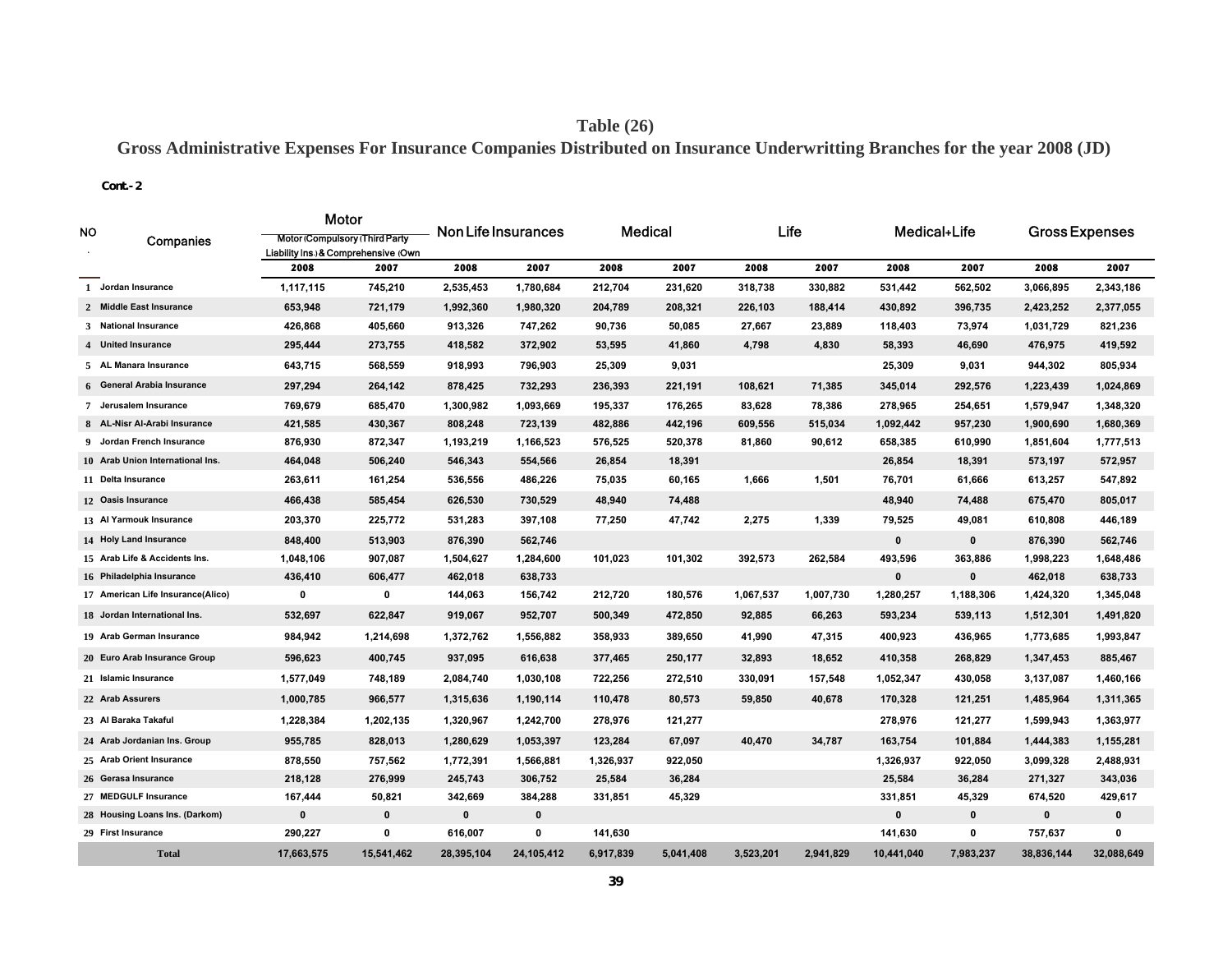## **Table (27) Gross Administrative & General Expenses For Jordan Insurance Companies Jordan Insurance Companies As in 31/12/2008 Compared with 31/12/2007 (JD)**

| $\mathcal{U}_\mathrm{o}$<br>1<br>2<br>3<br>5<br>6<br>7<br>8<br>9 |                                        | <b>Administrative Expenses</b> | <b>Allocated on Underwriting Accounts</b> |            | Salaries, Wages<br>& Remunerations | <b>Insurance Commission's</b><br>Fees |            | <b>Gross Administrative</b><br>Expenses* |            |  |
|------------------------------------------------------------------|----------------------------------------|--------------------------------|-------------------------------------------|------------|------------------------------------|---------------------------------------|------------|------------------------------------------|------------|--|
|                                                                  | Companies                              | 31/12/2008                     | 31/12/2007                                | 31/12/2008 | 31/12/2007                         | 31/12/2008                            | 31/12/2007 | 31/12/2008                               | 31/12/2007 |  |
|                                                                  | Jordan Insurance                       | 3,066,895                      | 2,343,186                                 | 2,034,240  | 1,558,065                          | 203,833                               | 164,697    | 3,833,619                                | 2,982,982  |  |
|                                                                  | <b>American Life Insurance (Alico)</b> | 1,424,320                      | 1,345,048                                 | 999,077    | 913,440                            | 130,077                               | 130,987    | 2,046,568                                | 1,913,143  |  |
|                                                                  | <b>Middle East Insurance</b>           | 2,423,252                      | 2,377,055                                 | 1,566,455  | 1,499,886                          | 117,925                               | 101,359    | 2,849,406                                | 2,840,543  |  |
|                                                                  | <b>National Insurance</b>              | 1,031,729                      | 821,236                                   | 649,902    | 515,139                            | 30,658                                | 28,439     | 1,289,662                                | 1,026,545  |  |
|                                                                  | <b>United Insurance</b>                | 476,975                        | 419,592                                   | 315,367    | 258,892                            | 53,607                                | 59,755     | 596,218                                  | 524,491    |  |
|                                                                  | <b>AL Manara Insurance</b>             | 944,302                        | 805,934                                   | 644,853    | 458,327                            | 44,254                                | 11,824     | 1,180,377                                | 1,007,417  |  |
|                                                                  | <b>General Arabia Insurance</b>        | 1,223,439                      | 1,024,869                                 | 831,854    | 635,187                            | 76,923                                | 59,206     | 1,529,352                                | 1,281,084  |  |
|                                                                  | <b>Jerusalem Insurance</b>             | 1,579,947                      | 1,348,320                                 | 962,780    | 771,956                            | 69,429                                | 94,248     | 1,784,009                                | 1,530,815  |  |
|                                                                  | <b>AL-Nisr Al-Arabi Insurance</b>      | 1,900,690                      | 1,680,369                                 | 1,360,235  | 1,158,721                          | 78,427                                | 82,581     | 2,375,863                                | 2,100,461  |  |
|                                                                  | 10 Jordan French Insurance             | 1,851,604                      | 1,777,513                                 | 1,138,320  | 1,066,383                          | 70,395                                | 172,290    | 2,314,505                                | 2,221,892  |  |
|                                                                  | 11 Delta Insurance                     | 613,257                        | 547,892                                   | 477,068    | 434,873                            | 27,464                                | 25,254     | 764,486                                  | 682,988    |  |
|                                                                  | 12 Oasis Insurance                     | 675,470                        | 805,017                                   | 405,485    | 514,665                            | 22,273                                | 62,255     | 844,338                                  | 1,006,272  |  |
|                                                                  | 13 Al Yarmouk Insurance                | 610,808                        | 446,189                                   | 389,054    | 303,761                            | 42,135                                | 42,037     | 763,510                                  | 557,736    |  |
|                                                                  | 14 Holy Land Insurance                 | 876,390                        | 562,746                                   | 495,532    | 360,054                            | 182,710                               | 55,819     | 1,114,568                                | 717,990    |  |
|                                                                  | 15 Philadelphia Insurance              | 462,018                        | 638,733                                   | 340,202    | 246,922                            | 2,453                                 | 7,739      | 577,522                                  | 448,389    |  |
|                                                                  | 16 Arab Life & Accidents Ins.          | 1,998,223                      | 1,648,486                                 | 1,607,649  | 1,320,134                          | 102,500                               | 85,742     | 2,497,780                                | 2,060,607  |  |
|                                                                  | 17 Arab Union International Ins.       | 573,197                        | 572,957                                   | 345,900    | 294,646                            | 43,632                                | 64,157     | 716,496                                  | 716,196    |  |
|                                                                  | 18 Arab Assurers                       | 1,485,964                      | 1,311,365                                 | 926,946    | 773,583                            | 72,577                                | 71,399     | 2,121,657                                | 1,801,719  |  |
|                                                                  | 19 Islamic Insurance                   | 3,137,087                      | 1,460,166                                 |            | 677,408                            | 84,742                                | 63,765     |                                          | 1,209,567  |  |
|                                                                  | 20 Euro Arab Insurance Group           | 1,347,453                      | 885,467                                   | 912,291    | 522,016                            | 105,481                               | 79,429     | 1,676,093                                | 1,102,171  |  |
|                                                                  | 21 Arab German Insurance               | 1,773,685                      | 1,993,847                                 | 1,289,706  | 1,107,255                          | 177,707                               | 158,295    | 2,217,108                                | 1,993,838  |  |
|                                                                  | 22 Jordan International Ins.           | 1,512,301                      | 1,491,820                                 | 1,160,278  | 1,076,424                          |                                       |            | 2,353,815                                | 2,245,743  |  |
|                                                                  | 23 Al Baraka Takaful                   | 1,599,944                      | 1,363,977                                 | 389,166    | 284,838                            | 38,056                                | 66,609     | 1,918,244                                | 1,710,477  |  |
|                                                                  | 24 Arab Jordanian Ins. Group           | 1,444,383                      | 1,155,281                                 | 810,444    | 606,918                            | 53,102                                | 52,366     | 1,805,481                                | 1,444,101  |  |
|                                                                  | 25 Arab Orient Insurance               | 3,099,328                      | 2,488,931                                 | 1,908,685  | 1,540,915                          | 218,698                               | 200,740    | 3,874,160                                | 3,111,163  |  |
|                                                                  | 26 Gerasa Insurance                    | 271,327                        | 343,036                                   | 167,776    | 223,566                            | 17,561                                | 21,781     | 339,157                                  | 428,796    |  |
|                                                                  | 27 MEDGULF Insurance                   | 674,520                        | 429,617                                   | 283,565    | 167,489                            | 48,158                                | 37,651     | 843,450                                  | 537,023    |  |
|                                                                  | 28 Housing Loans Ins. (Darkom)         |                                |                                           | 437,623    | 269,274                            |                                       |            | 527,064                                  | 982,676    |  |
|                                                                  | 29 First Insurance                     | 757,637                        |                                           | 260,785    |                                    | 19,798                                |            |                                          |            |  |
|                                                                  | <b>Total</b>                           | 38,836,145                     | 32,088,649                                | 23,111,238 | 19,560,737                         | 2,114,777                             | 2,000,424  | 44,754,508                               | 40,186,825 |  |

**\* The Gross Administrative Expenses include the Donations Paid by the Companies which amounted JD 191,782 in 2008**